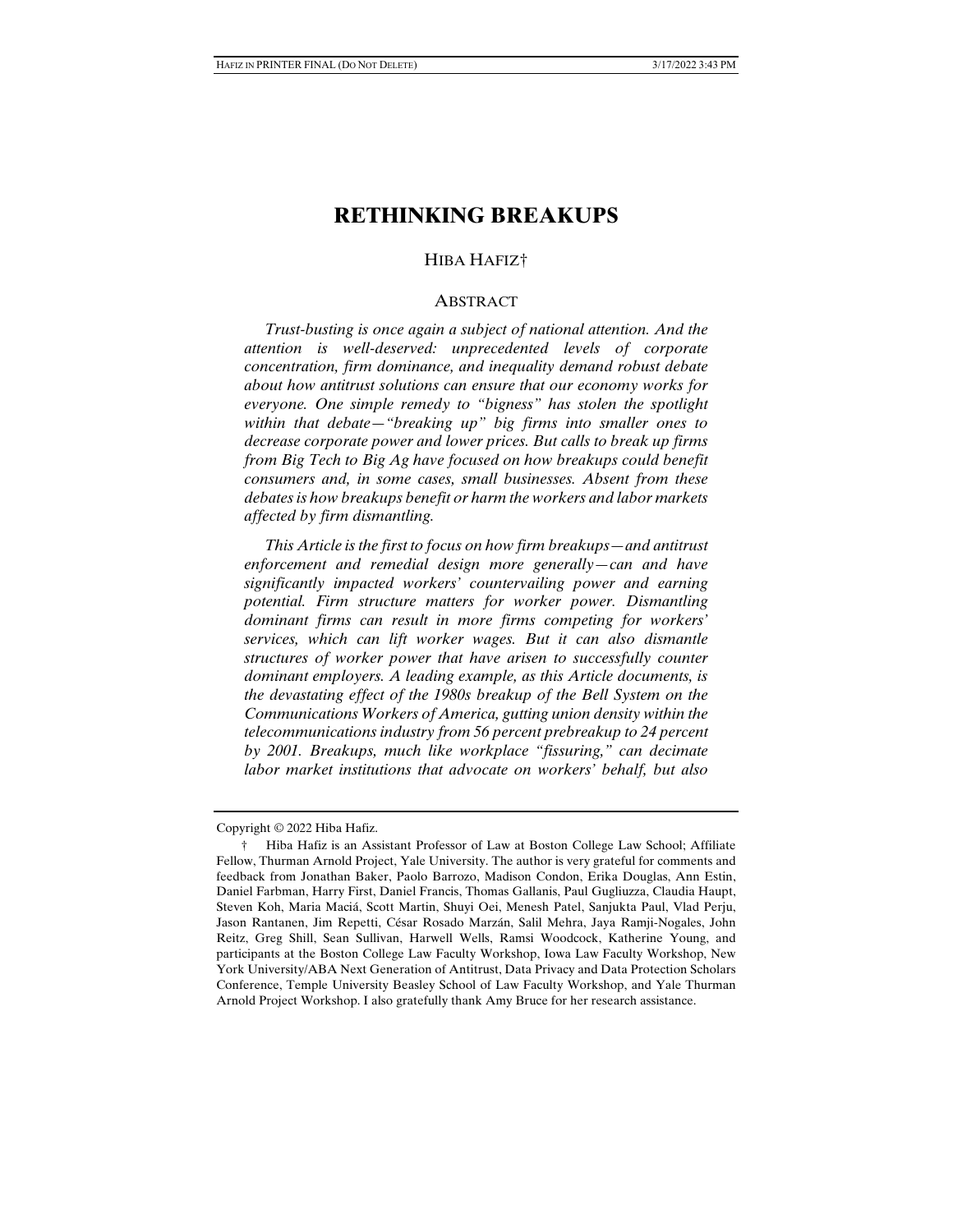*have and can result in layoffs, increased obstacles for worker coordination, lower overall wage rates, and dramatic reductions in earned benefits, job security, and the quality of working conditions.* 

 *The Article fills the gap in antitrust scholarship and policy debates that have ignored the effects of antitrust remedies on workers. It offers the first comprehensive scholarly treatment of these effects and argues that, for historical, theoretical, and empirical reasons, antitrust enforcers and scholars must attune their prescriptions and remedial mechanisms to ensure that antitrust remedies do not perpetuate the long history of antitrust law's alternating hostility to or disregard for worker welfare. It begins by summarizing the debates around firm breakups and reveals their disregard for labor market competition and worker welfare. It then unearths case studies and social scientific analyses to assess the effects of breakups and offers a theoretical and empirical overview of when breaking up firms can benefit or harm labor market competition and workers' countervailing power against dominant employers. It concludes by proposing alternative remedies to monopolization and corporate consolidation that better secure worker welfare.* 

#### TABLE OF CONTENTS

| A. Increased Corporate Concentration and Firm         |  |
|-------------------------------------------------------|--|
|                                                       |  |
| Antitrust Remedies to Concentration and<br>B.         |  |
|                                                       |  |
| C. The Law Governing Breakups and Their Labor         |  |
|                                                       |  |
| D. The Breakup Debates: A Historical Trajectory1509   |  |
| E. Restoring Labor Market Analysis in Remedial        |  |
|                                                       |  |
| 1. Early Labor Market Effects Analysis in             |  |
| Antitrust Remedial Design and Enforcement 1517        |  |
| 2. Absence of Labor Market Analysis in Current        |  |
| Remedial Debates and Enforcement 1520                 |  |
| II. Analyzing the Effects of Breakups on Workers 1527 |  |
| A. Case Study: The Breakup of the Bell System  1529   |  |
| 1. Telecommunication Workers: From a Nonunion         |  |
|                                                       |  |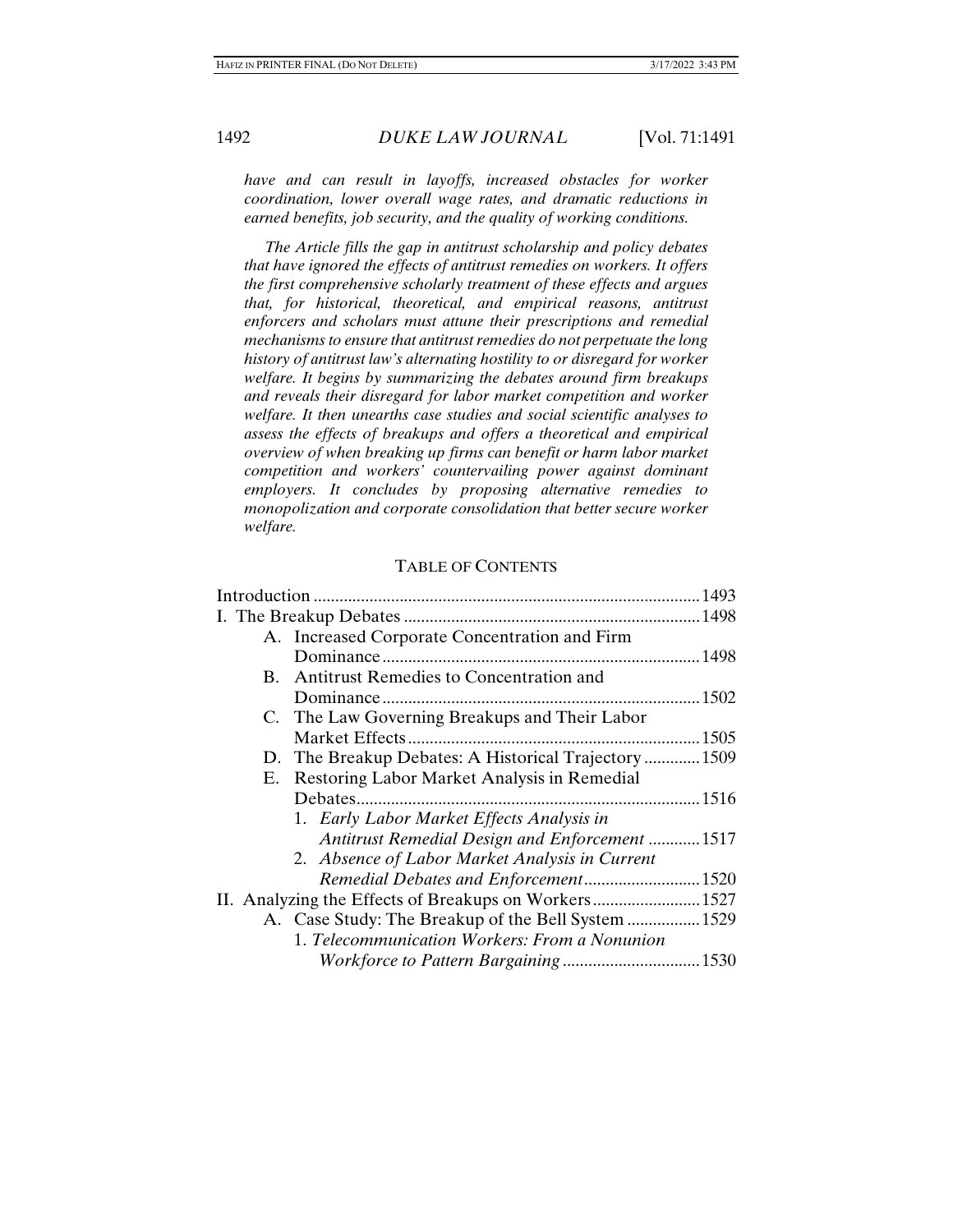|           | 2. The Breakup of the Bell System: Agency and           |  |
|-----------|---------------------------------------------------------|--|
|           | Court Inattention to Labor Market Effects 1537          |  |
|           | 3. The Impact of the Bell Breakup on Workers 1541       |  |
| В.        | Analyzing Labor Market Effects of Breakups 1545         |  |
|           | 1. Social Scientific Metrics for Analyzing Remedial     |  |
|           |                                                         |  |
|           | 2. Considering Buy-Side Labor Market Effects1551        |  |
|           | 3. Consideration of Sell-Side Labor Market Effects 1557 |  |
|           | C. When Breakups Can Benefit Workers 1562               |  |
|           |                                                         |  |
|           | 2. Legal and Social Scientific Analysis 1566            |  |
|           |                                                         |  |
|           |                                                         |  |
|           | 2. Legal and Social Scientific Analysis  1575           |  |
|           | III. Beyond Breakups: Toward Antitrust Remedies that    |  |
|           |                                                         |  |
|           | A. Breakups "Plus": Considering Labor Market            |  |
|           | Effects                                                 |  |
|           | 1. Merger Reviews and Designing Consent Decrees1581     |  |
|           | 2. Tunney Act Proceedings and Judicial Remedies  1587   |  |
| <b>B.</b> | <b>Improving Remedial Design Through</b>                |  |
|           |                                                         |  |
|           | C. Coordinating Labor Market Remedies With              |  |
|           |                                                         |  |
|           |                                                         |  |
|           | <b>Appendix: Tunney Act Docket Search Results</b>       |  |
|           |                                                         |  |

#### **INTRODUCTION**

Trust-busting is once again a subject of national attention. And the attention is well deserved: unprecedented levels of corporate concentration, firm dominance, and inequality demand robust debate about how antitrust solutions can ensure that our economy works for everyone.1 Corporate power, including employers' monopsony power

 <sup>1.</sup> On the rise of corporate concentration and firm dominance, see generally TIM WU, THE CURSE OF BIGNESS: ANTITRUST IN THE NEW GILDED AGE (2018) (discussing policy failures that gave rise to corporate concentration and firm dominance); OPEN MKTS. INST., AMERICA'S CONCENTRATION CRISIS (2019), https://concentrationcrisis.openmarketsinstitute.org [https://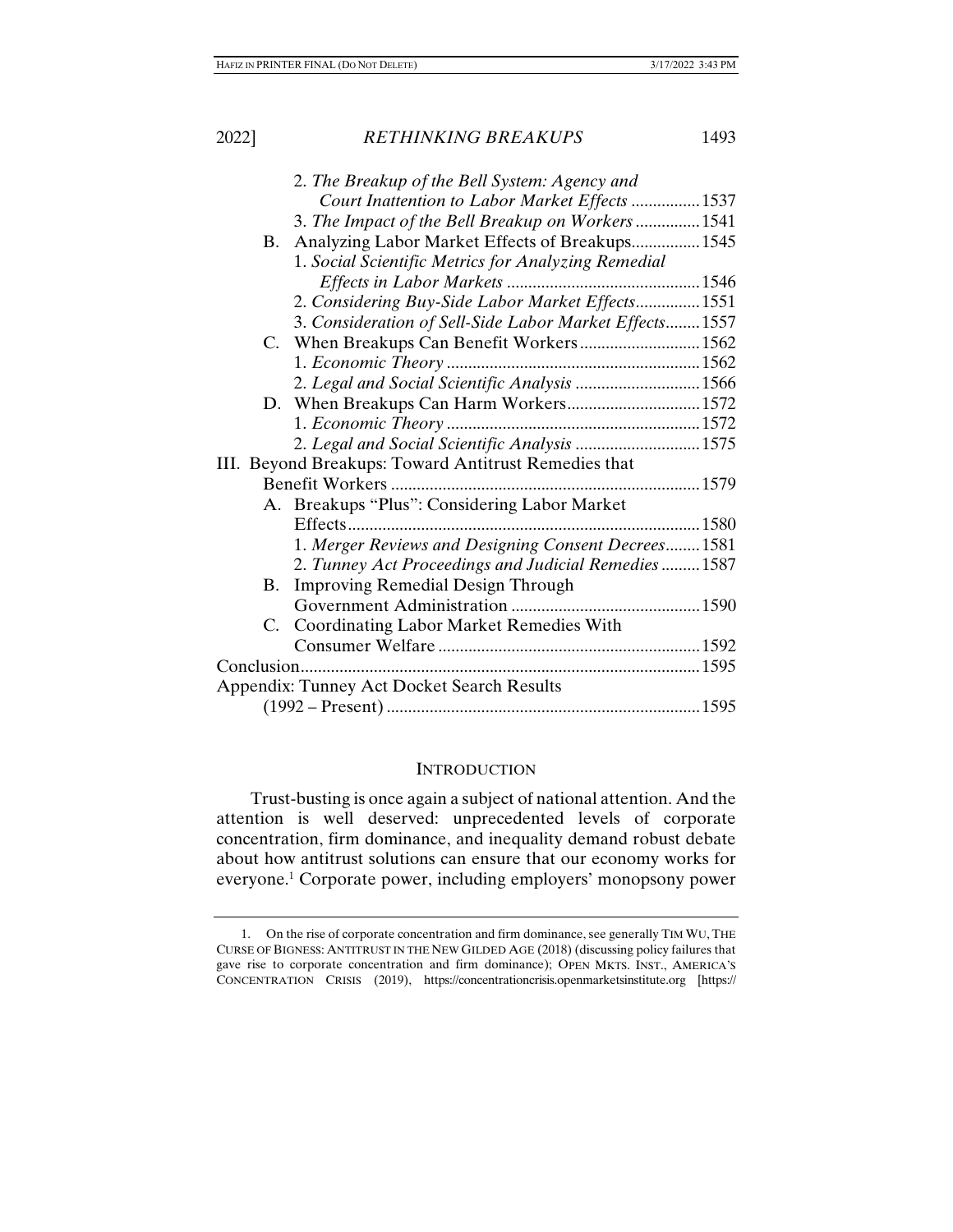as unilateral wage setters, contributes to higher prices to consumers, lower quality goods and services, stagnant wages, and the decline of labor's share of national income.<sup>2</sup> And consolidated private power has

perma.cc/K3DR-FS5M] (documenting corporate concentration in health-care markets and its impact on inequality); Joseph E. Stiglitz, *Market Concentration Is Threatening the US Economy*, PROJECT SYNDICATE (Mar. 11, 2019), https://www.project-syndicate.org/commentary/unitedstates-economy-rising-market-power-by-joseph-e-stiglitz-2019-03 [https://perma.cc/HU2G-5WBN] (linking rising inequality to market concentration); ORG. FOR ECON. COOP. & DEV., MARKET CONCENTRATION - NOTE BY THE UNITED STATES TO THE DIRECTORATE FOR FINANCIAL AND ENTERPRISE AFFAIRS COMPETITION (2018), https://one.oecd.org/document/DAF/COMP/ WD(2018)59/en/pdf [https://perma.cc/F2F6-RUK2] (reporting sector-specific market concentration and limitations of current data regarding economy-wide concentration). On the rise of income inequality, see generally THOMAS PIKETTY, CAPITAL IN THE TWENTY-FIRST CENTURY (Arthur Goldhammer trans., 2014) (documenting the rise of income inequality based on returns on capital exceeding economic growth); ESTELLE SOMMEILLER, MARK PRICE & ELLIS WAZETER., ECON. POL'Y INST., INCOME INEQUALITY IN THE U.S. BY STATE, METROPOLITAN AREA, AND COUNTY (2016), https://files.epi.org/pdf/107100.pdf [https://perma.cc/R56R-6DBU] (providing detailed statistics of income inequality in the United States); Jae Song, David J. Price, Fatih Guvenen, Nicholas Bloom & Till von Wachter, *Firming Up Inequality*, 134 Q.J. ECON. 1 (2019) (analyzing the contribution of firms to earnings inequality); Raj Chetty, David Grusky, Maximilian Hell, Nathaniel Hendren, Robert Manduca & Jimmy Narang, *The Fading American Dream*, 356 SCIENCE 398 (2017) (estimating rates of absolute income inequality)*.*

 2. Monopsony power is buyer-side market power allowing firms to set prices or wages profitably below competitive levels. *See* ALAN MANNING, MONOPSONY IN MOTION: IMPERFECT COMPETITION IN LABOR MARKETS 3 (2005) (defining "monopsony"). On labor market concentration, the effects of employer monopsony, and the decline of labor's share of national income, see generally José Azar, Ioana Marinescu & Marshall Steinbaum, *Labor Market Concentration*, J. HUM. RES. (May 12, 2020), http://jhr.uwpress.org/content/early/2020/05/ 04/jhr.monopsony.1218-9914R1.full.pdf+html [https://perma.cc/3CRP-4MSE] (finding average U.S. labor market to be highly concentrated); *Nonfarm Business Sector: Labor Share for All Employed Persons*, FRED (Dec. 7, 2020) [hereinafter FRED Data], https://fred.stlouisfed.org/ series/PRS85006173 [https://perma.cc/Y6H8-T59T]; Kevin Rinz, *Labor Market Concentration, Earnings, and Inequality*, J. HUM. RES. (May 12, 2020), https://kevinrinz.github.io/ concentration.pdf [https://perma.cc/TWJ4-UTAZ] (documenting labor market concentration trends and impacts on earnings and inequality); Arindrajit Dube, Jeff Jacobs, Suresh Naidu & Siddharth Suri, *Monopsony in Online Labor Markets*, 2 AER 33 (2020) (finding substantial monopsony power and low labor supply elasticities in online on-demand labor markets); YUE QIU & AARON SOJOURNER,IZA INST. OF LAB. ECON., LABOR-MARKET CONCENTRATION AND LABOR COMPENSATION (2019), http://ftp.iza.org/dp12089.pdf [https://perma.cc/G97W-59JR] (estimating the effects of labor market concentration on labor compensation across the U.S. private sector since 2000); David Berger, Kyle Herkenhoff & Simon Mongey, *Labor Market Power* (IZA Inst. of Lab. Econ., Working Paper No. 12276, 2019), http://ftp.iza.org/dp12276.pdf [https://perma.cc/HG8X-DHAX]; Brad Hershbein, Claudia Macaluso & Chen Yeh, *Concentration in US Local Labor Markets* (Soc'y for Econ. Dynamics, Working Paper No. 1336, 2019), https://ideas.repec.org/p/red/sed019/1336.html [https://perma.cc/WY96-9ZXW] (finding increased labor market concentration associated with decreased average hourly wages); JOSH BIVENS, LAWRENCE MISHEL & JOHN SCHMITT, ECON. POL'Y INST., IT'S NOT JUST MONOPOLY AND MONOPSONY: HOW MARKET POWER HAS AFFECTED AMERICAN WAGES (2018), https://files.epi.org/pdf/145564.pdf [https://perma.cc/L9AZ-YLBA]; David Card, Ana Rute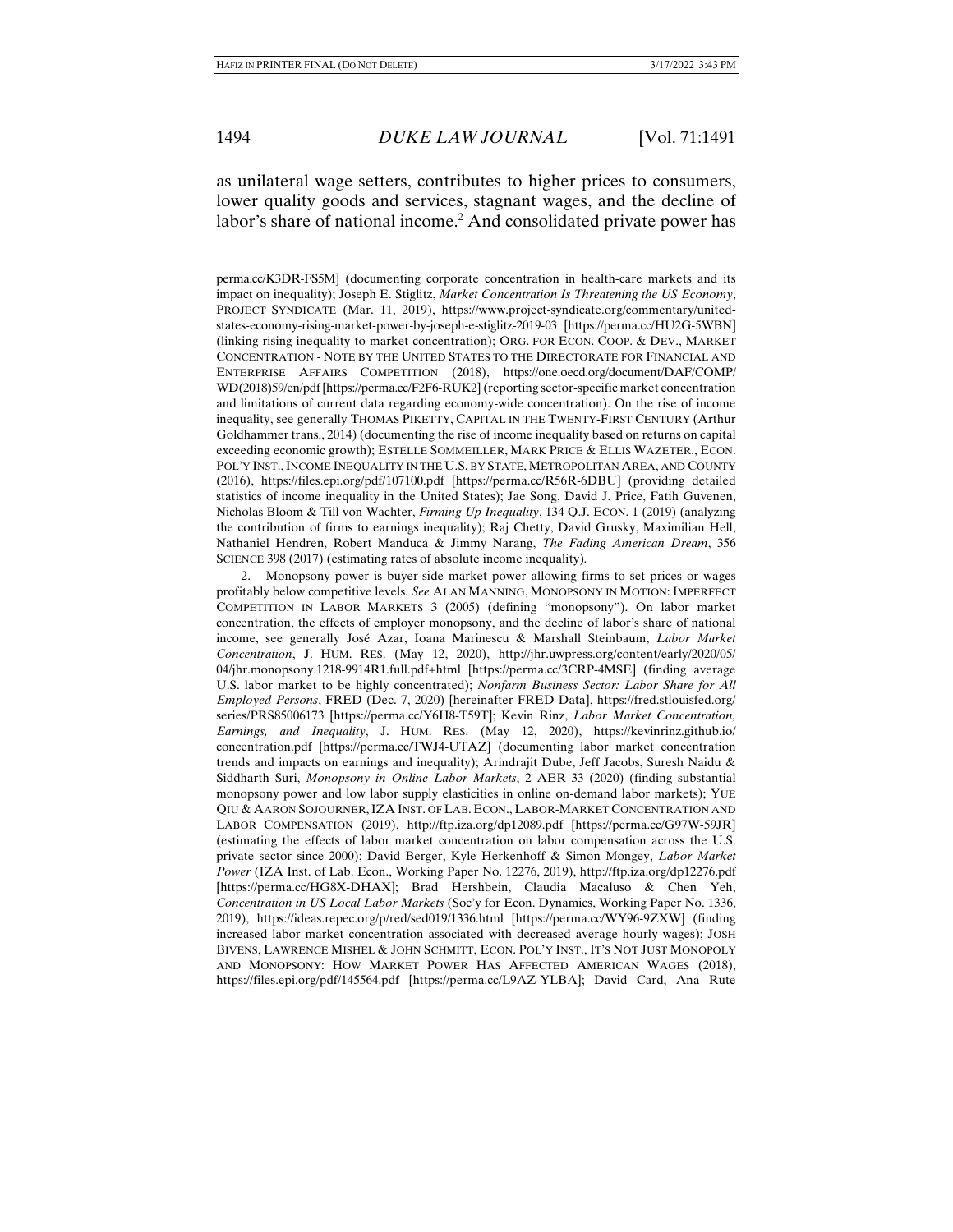broader impacts on the political process, marketplace of ideas, consumer choice, and privacy.

How we *remedy* the problem of corporate power is just as important as our diagnosis of its sources. One single remedy to the problem of "bigness" has stolen the spotlight within our current debate: "breaking up" big firms into smaller ones by forcing them to divest business lines or assets to decrease corporate power and to lower prices. But calls to break up dominant firms have focused only on how breakups could benefit consumers and, in some cases, small businesses. Missing from the discussion is how dismantling firms might benefit or harm workers and labor markets impacted by the breakups.

This Article is the first to focus on how firm breakups—and antitrust remedial design more generally—can and have significantly impacted workers' countervailing power and earning potential. Firm structure matters for worker power. As many antitrust commentators have presumed, based primarily on industrial organization ("IO") economic assumptions,<sup>3</sup> dismantling dominant firms can result in more firms competing for workers' services, which can lift their wages.<sup>4</sup> But it can also dismantle structures of worker power that have arisen to successfully counter dominant employers. This Article documents how the breakup of the Bell System in the 1980s debilitated the Communications Workers of America, eviscerating union density among telecommunications workers from 56 percent prebreakup to 24 percent by 2001.<sup>5</sup> Breakups, much like workplace "fissuring" through

Cardoso, Joerg Heining & Patrick Kline, *Firms and Labor Market Inequality: Evidence and Some Theory*, 36 J. LAB. ECON. S13 (2018); José Azar & Xavier Vives, *Oligopoly, Macroeconomic Performance, and Competition Policy*, IESE BLOG NETWORK (Dec. 18, 2018), https://blog.iese.edu/xvives/files/2018/12/Azar-Vives-Dec-2018.pdf [https://perma.cc/D4K9-CVGY]; David Autor, David Dorn, Lawrence F. Katz, Christina Patterson & John Van Reenen, *Concentrating on the Fall of the Labor Share*, 107 AM. ECON. REV. 180 (2017); Lijun Zhu, Industrial Concentration and the Declining Labor Share (Dec. 2017) (unpublished manuscript), https://cpb-us-w2.wpmucdn.com/sites.wustl.edu/dist/7/815/files/2018/01/Job-market-paper\_Lijun -Zhu-11pb4sz.pdf [https://perma.cc/B64K-AQPQ].

 <sup>3.</sup> *See, e.g.*, JEAN TIROLE, THE THEORY OF INDUSTRIAL ORGANIZATION 18–21 (7th ed. 1994).

 <sup>4.</sup> *See, e.g.*, ZEPHYR TEACHOUT, BREAK 'EM UP: RECOVERING OUR FREEDOM FROM BIG AG, BIG TECH, AND BIG MONEY 147–53 (2020) (describing how companies in concentrated industries suppress worker wages because they have monopsony power in the labor market); WU, *supra* note 1, at 42, 72–73, 132–33 (arguing that firm consolidation can result in depressed wages for workers).

 <sup>5.</sup> *See* JOHN SCHMITT & JORI KANDRA, ECON. POL'Y INST., DECADES OF SLOW WAGE GROWTH FOR TELECOMMUNICATION WORKERS 7–8 (2020); U.S. DEP'T OF COMM. & BUREAU OF THE CENSUS, CURRENT POPULATION SURVEY: ANNUAL DEMOGRAPHIC FILE (2001).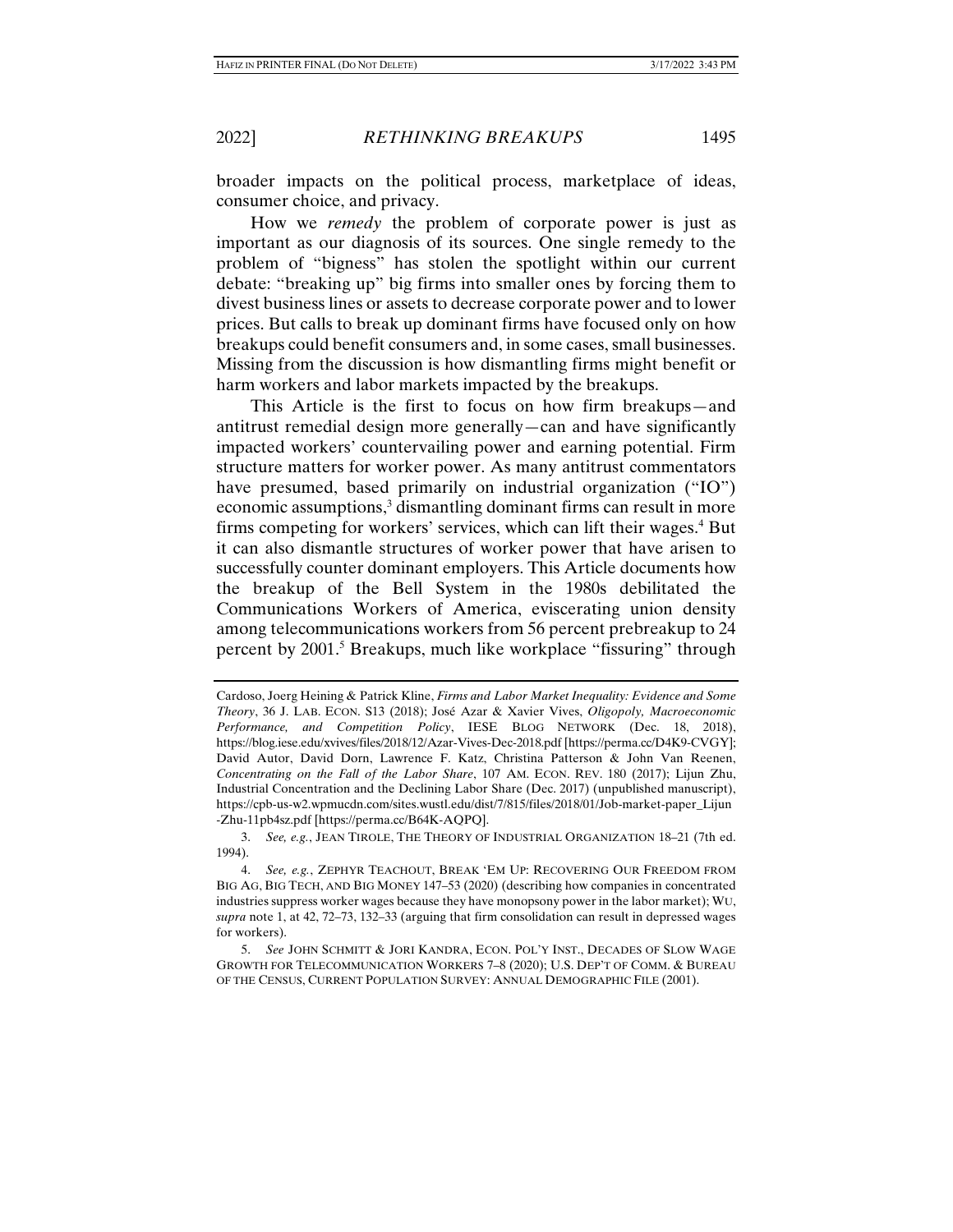vertical integration and outsourcing,<sup>6</sup> can decimate labor market institutions that advocate on workers' behalf. They can also result in layoffs, increased obstacles to worker coordination, inferior workplace quality, and reduced wage rates, earned benefits, and job security.

Workers' fates could not be more central to discussions about antitrust's role in shaping our economy and ensuring free and fair access to economic opportunity. For the first time in the history of U.S. competition policy, regulating employer power has taken center stage in antitrust enforcement, congressional debates about antitrust law reforms, and presidential priorities.<sup>7</sup> In a monumental Executive Order on "Promoting Competition in the American Economy," the Biden administration committed to extending antitrust policy "to promote the interests of American workers" held back by corporate consolidation from "bargain[ing] for higher wages and better work[ing] conditions."8 The order called for a "[w]hole-of-[g]overnment [c]ompetition [p]olicy" extending beyond the antitrust agencies to assess how the absence of robust competition impacts labor markets.<sup>9</sup> But as of yet, no scholarship has studied how current and proposed antitrust remedies targeting corporate consolidation and market power affect labor markets and worker power.

This Article fills that gap. It offers the first comprehensive scholarly treatment of those effects and lays the groundwork for a theoretical and empirical understanding of how structural and behavioral remedies impact employer power relative to worker power. It argues that antitrust enforcers and scholars must not merely assume that breakups benefit workers but instead ensure that antitrust remedial design consider and prevent harm to worker welfare. And it

 <sup>6.</sup> For workplace fissuring, see generally DAVID WEIL, THE FISSURED WORKPLACE 8 (2014) ("Large businesses . . . no longer directly employ legions of workers to make products or deliver services. Employment has been actively shed by these market leaders and transferred to a complicated network of smaller business units.").

 <sup>7.</sup> *See, e.g.*, U.S. DEP'T OF JUST. & FED. TRADE COMM'N, ANTITRUST GUIDANCE FOR HUMAN RESOURCE PROFESSIONALS 4 (2016), https://www.justice.gov/atr/file/903511/download [https://perma.cc/AGK2-2TNF]; *Antitrust and Economic Opportunity: Competition in Labor Markets: Testimony Before the Subcomm. on Antitrust, Com., & Admin. L. of the H. Comm. on the Judiciary*, 116th Cong. 16 (2019) (statement of Doha Mekki, Counsel, Assistant Att'y Gen.); *Oversight of the Enforcement of the Antitrust Laws: S. Comm. on the Judiciary*, 115th Cong. 20– 23 (2018) (statement of Joseph Simons, Chairman, Fed. Trade Comm'n); Devin S. Hayes, *Criminal Prosecutions Have Begun for No-Poach Agreements and Wage-Fixing Violations*, NAT'L. L. REV. (Feb. 3, 2021), https://www.natlawreview.com/article/criminal-prosecutions-havebegun-no-poach-agreements-and-wage-fixing-violations [https://perma.cc/5SL9-3CHC].

 <sup>8.</sup> Exec. Order No. 14,036, 86 Fed. Reg. 36,987, 36,987, § 1 (July 9, 2021).

 <sup>9.</sup> *Id.* §§ 2, 5.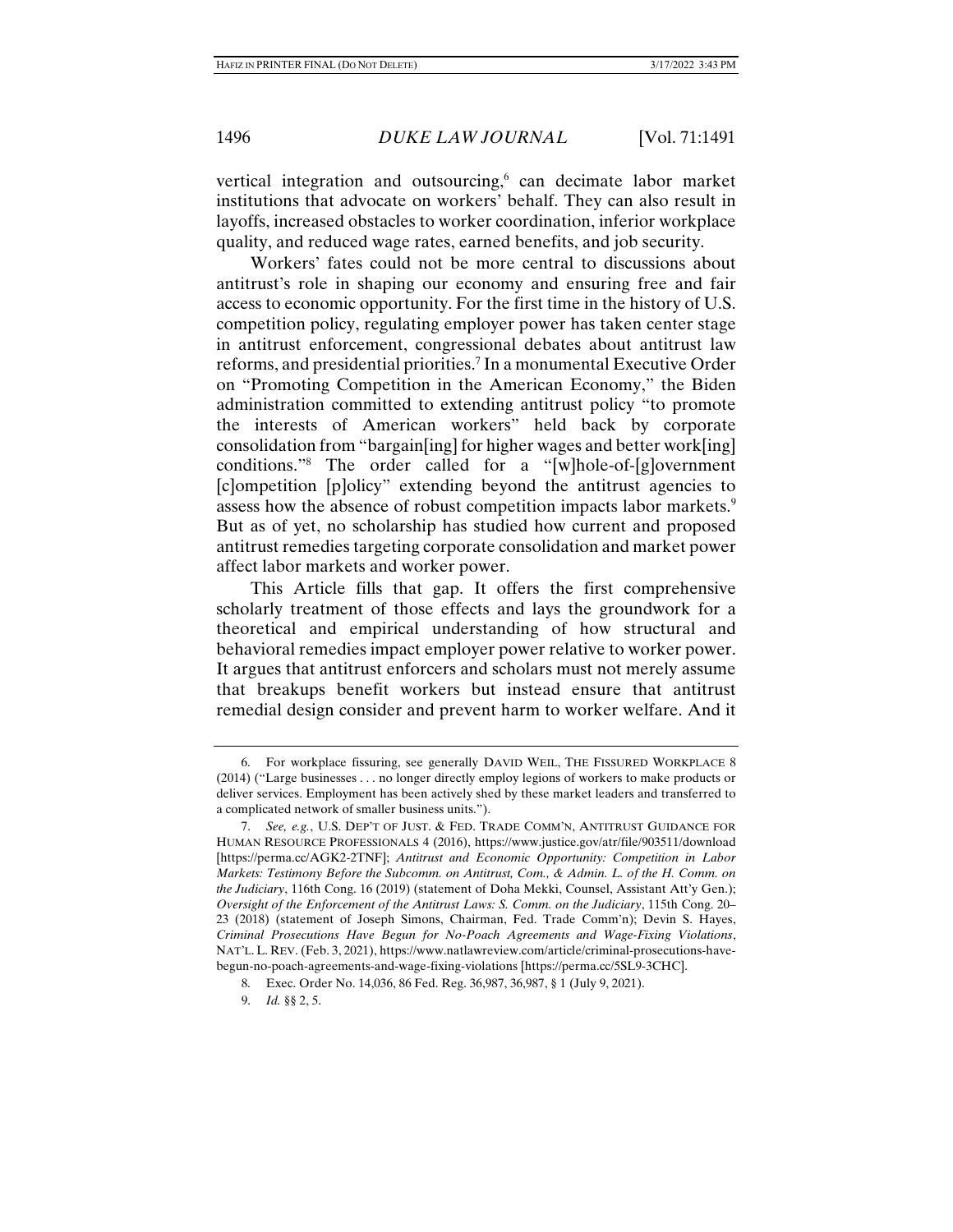provides the first guidance yet to enforcement agencies and courts on how to ensure robust labor market competition when devising and implementing antitrust remedies.

Antitrust remedial debates have and continue to contend with courts' and government enforcers' role in economic regulation. This Article begins by situating the current breakup debates within a broader historical context. Part I argues that, between the passage of the Sherman Act in 1890 and World War II, policymakers and administrative officials viewed competition and labor policy as integrally connected components of domestic economic policy, even if those policies alternately favored and disfavored collective worker power. But the postwar intellectual consensus predominantly ignored and continues to ignore the ways in which the antitrust remedies sought by enforcers and approved by the courts impact labor market competition and worker power, even though antitrust law allows and even requires consideration of those impacts.

Part II then offers a set of theoretical and empirical approaches that can be used to evaluate how antitrust remedies, such as breaking up firms, can benefit or harm labor markets and workers. Part II begins with an illuminating case study at the center of the breakup debates: the breakup of the Bell System through court-ordered divestiture. It draws lessons from that case study as well as theoretical and empirical approaches from a variety of economic and social scientific traditions to parse the effects of antitrust remedies on workers. Specifically, it explains that these effects critically depend on both traditional economic analyses of concentration levels and barriers to entry, but also, and importantly, on the labor market institutions workers form to respond to preremedial firm structures and the labor market realities and histories of employment bargaining that have shaped workers' ability to bargain effectively.

Finally, the Article concludes by proposing a series of reforms and best practices for agencies and courts to incorporate labor market effects analysis into remedial design and compliance measures. It details the authority and mechanisms by which government enforcers can better solicit, incorporate, and consider the interests of workers in their attempts to regulate dominant firm conduct and draws from broader innovations in administrative state governance to ensure stakeholder participation in remedial design and monitoring. Ensuring that antitrust remedies avoid creating or entrenching employer monopsony power should be at the center of any robust labor antitrust policy. But improved remedial design and administration in antitrust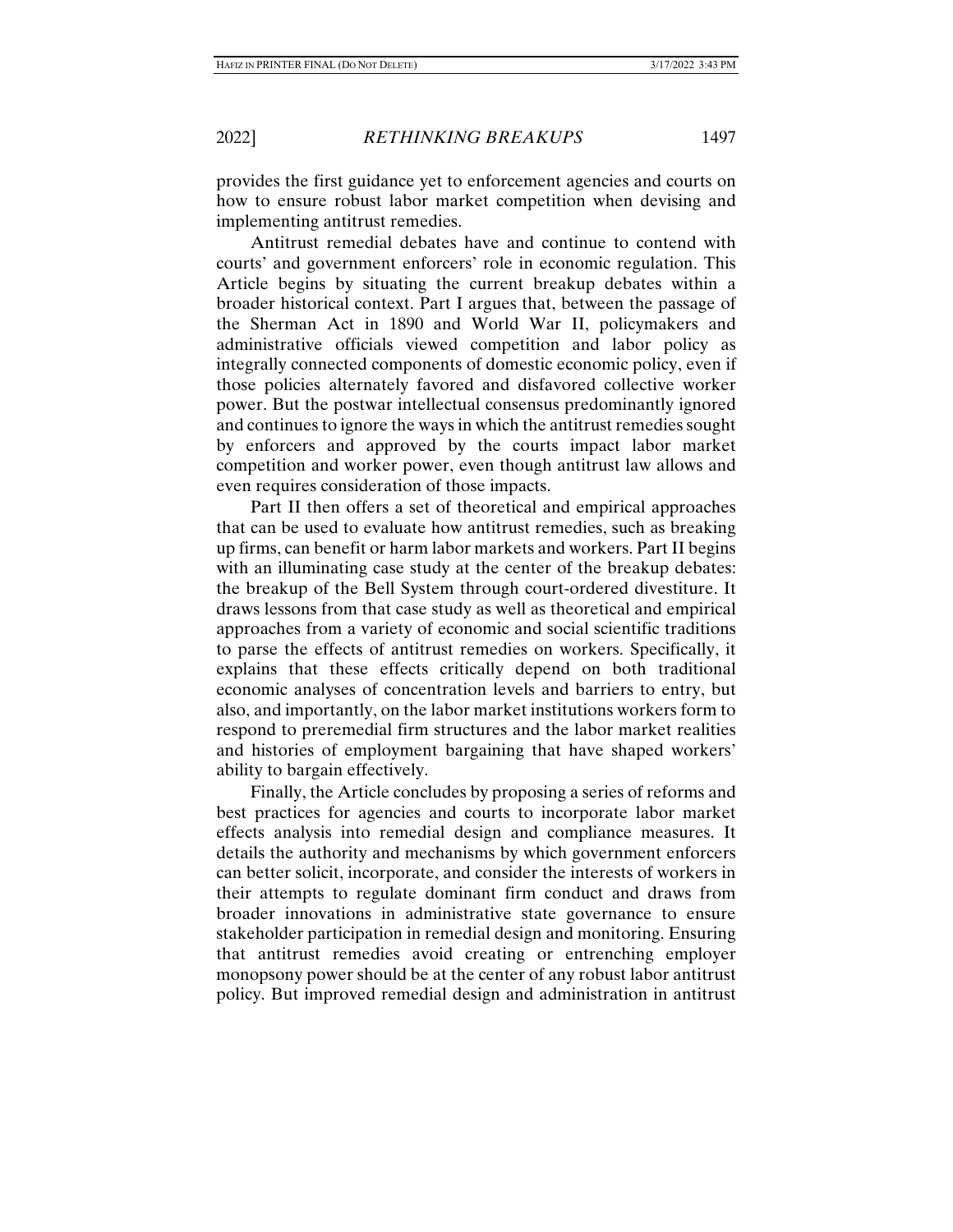regulation would also further broader federal labor policy goals of strengthening worker bargaining power, economic opportunity, and macroeconomic growth.

# I. THE BREAKUP DEBATES

The call to break up dominant firms has elicited heated debates about the scope and limitations of our current antitrust laws and about the effectiveness of agency and judicial remedies for "bigness." This Part seeks to situate those debates within the broader context of their emergence. Part I.A begins with describing the underlying problem: increased corporate concentration and firm dominance. Parts I.B and I.C then offer an overview of the types of remedies available to antitrust agencies to rectify that problem and the law governing breakups and their labor market effects. Part I.D historically contextualizes the breakup debates. Part I.E concludes by calling for restoring labor market analysis to remedial debates.

# *A. Increased Corporate Concentration and Firm Dominance*

The breakup debates respond to mounting evidence of increased corporate concentration and firm dominance, from Big Tech to Big Ag.10 Between 1982 and 2012, three-quarters of U.S. industries became more concentrated, and since 2000, market concentration (as measured by the Herfindahl-Hirschman Index, or "HHI") has increased in over 75 percent of industries.11 As firms' market power has grown, so have corporate profits and markups on goods, which have as much as tripled from 21 to 61 percent above firms' marginal costs.<sup>12</sup>

 <sup>10.</sup> *See, e.g.*, TEACHOUT, *supra* note 4, at 1–16; WU, *supra* note 1, at 14–23, 132–33.

 <sup>11.</sup> Gustavo Grullon, Yelena Larkin & Roni Michaely, *Are U.S. Industries Becoming More Concentrated?*, 23 REV. FIN. 697, 698 (2019). *See generally* Autor et al., *supra* note 2, at 180 (evaluating claims of the superstar firm explanation); Jan De Loecker, Jan Eeckhout & Gabriel Unger, *The Rise of Market Power and the Macroeconomic Implications* (Nat'l Bureau of Econ. Rsch., Working Paper No. 23687, 2019), http://www.janeeckhout.com/wp-content/uploads/ RMP.pdf [https://perma.cc/F2YD-TLA4] (documenting the evolution of market power in the U.S. economy since 1955).

 <sup>12.</sup> De Loecker et al., *supra* note 11, at 10; *see also* Robert E. Hall, *Using Empirical Marginal Cost To Measure Market Power in the U.S. Economy* (Nat'l Bureau of Econ. Rsch., Working Paper No. 25251, 2018), https://www.nber.org/papers/w25251 [https://perma.cc/WHY5-XHDC] (finding support for the hypothesis that sellers across many U.S. industries have substantial market power); James Traina, *Is Aggregate Market Power Increasing? Production Trends Using Financial Statements* (Stigler Ctr., Working Paper No. 17, 2018), https://papers.ssrn.com/sol3/ papers.cfm?abstract\_id=3120849 [https://perma.cc/MSU6-GLU8] (finding that markups are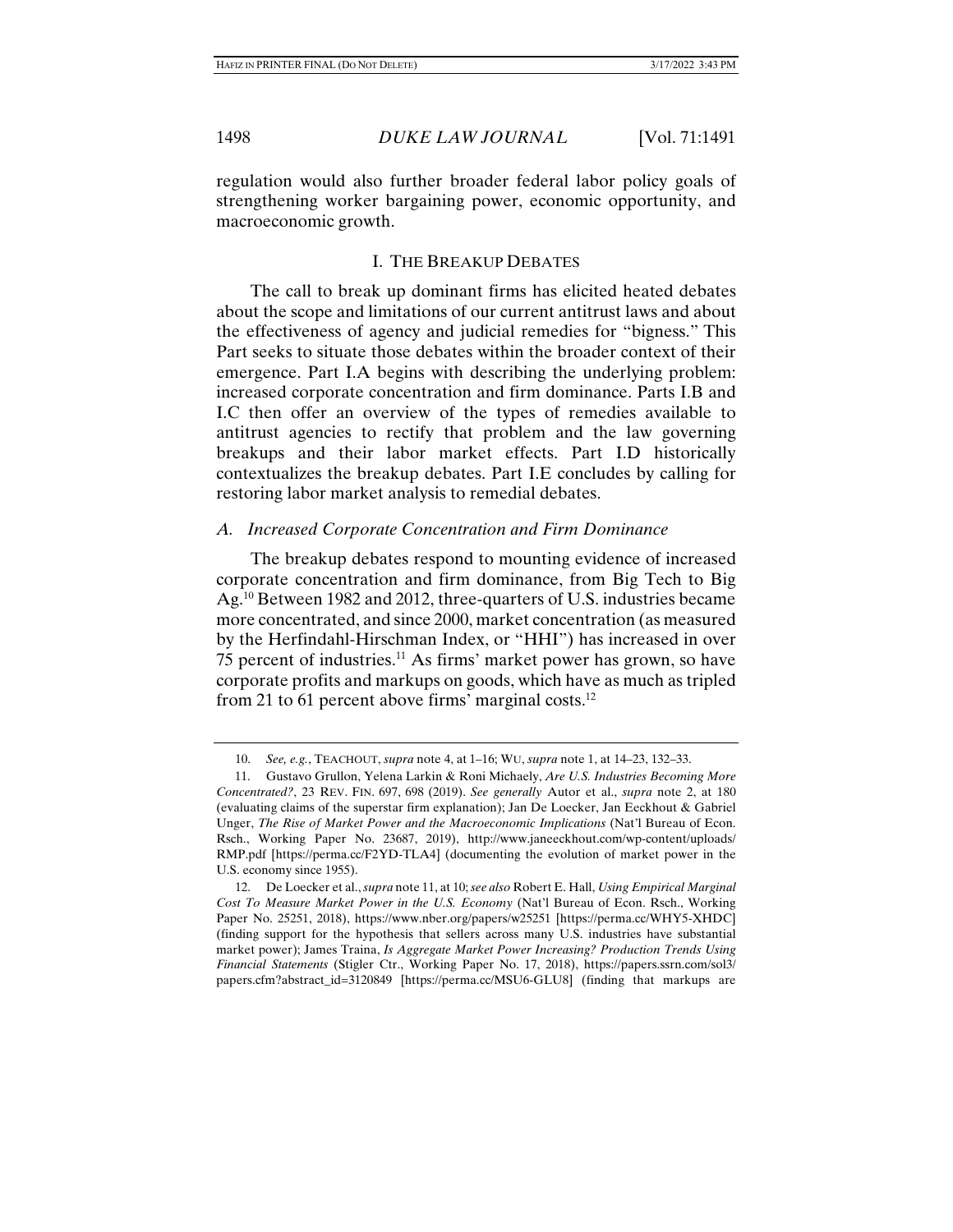Firms' increased market power has a range of adverse economic effects. Most directly, and most squarely within the ambit of traditional antitrust law, firms' market power—their economic power allowing their unilateral control of the scarcity of their goods and services harms consumers through higher prices, lower quality, and less innovation and choice.13 Market power also allows firms to set profitable unilateral conditions for consumer use of their goods and services without too many consumers switching to other products.<sup>14</sup>

But the effects of corporate concentration and firm dominance are not limited to markets in which firms sell products to consumers. Those effects extend to markets in which firms have market power as *buyers*, or monopsony power, including markets of employers as buyers of labor services. Empirical studies have found high levels of corporate concentration among employers in American labor markets, increasing employers' wage-setting power and reducing workers' wages, work quality, and hiring rates.15 Labor market concentration and employer monopsony are highest and most impactful on wage bargains and hiring in local labor markets.<sup>16</sup> Wage setting by powerful employers in

 14. *See, e.g*., John M. Newman, *The Output-Welfare Fallacy: A Modern Antitrust Paradox*, 107 IOWA L. REV. (forthcoming 2022) (manuscript at 46–48), https://ssrn.com/abstract=3866725 [https://perma.cc/BC36-DULJ] (collecting cases).

 15. *See generally* Rinz, *supra* note 2 (documenting labor market concentration trends and impacts on earnings and inequality); Qiu & Sojourner, *supra* note 2 (estimating the effects of labor market concentration on labor compensation across the U.S. private sector since 2000); Dube et al., *supra* note 2 (finding substantial monopsony power and low labor supply elasticities in online on-demand labor markets); Hershbein et al., *supra* note 2 (finding increased labor market concentration associated with decreased average hourly wages); Azar & Vives, *supra* note 2 (finding the average U.S. labor market to be highly concentrated).

 16. *See generally* ENRICO MORETTI, THE NEW GEOGRAPHY OF JOBS (2012) (describing "Great Divergence" between local labor markets resulting in widening income and geographic inequality); Efraim Benmelech, Nittai Bergman & Hyunseob Kim, *Strong Employers and Weak Employees: How Does Employer Concentration Affect Wages?* (Nat'l Bureau of Econ. Rsch., Working Paper No. 24307, 2018), https://www.nber.org/papers/w24307 [https://perma.cc/SWJ6- LE24] (analyzing the effects of local labor market concentration on wages); RAVEN MOLLOY, CHRISTOPHER L. SMITH & ABIGAIL WOZNIAK, FED. RSRV. BD., DECLINING MIGRATION WITHIN THE US: THE ROLE OF THE LABOR MARKET (2014),

increasing in firm size and vary by sector). Markups are the difference between the product's price and the marginal cost it takes to produce a single additional unit. JAN EECKHOUT, THE PROFIT PARADOX: HOW THRIVING FIRMS THREATEN THE FUTURE OF WORK 28 (2021).

 <sup>13.</sup> *See, e.g.*, DENNIS W. CARLTON & JEFFREY M. PERLOFF, MODERN INDUSTRIAL ORGANIZATION 8 (4th ed. 2005) ("The ability to price profitably above the competitive level is referred to as market power ... ."); PHILLIP E. AREEDA & HERBERT HOVENKAMP, FUNDAMENTALS OF ANTITRUST LAW § 5.01 (4th ed. 2017) ("Market power is the ability to raise price profitably by restricting output.").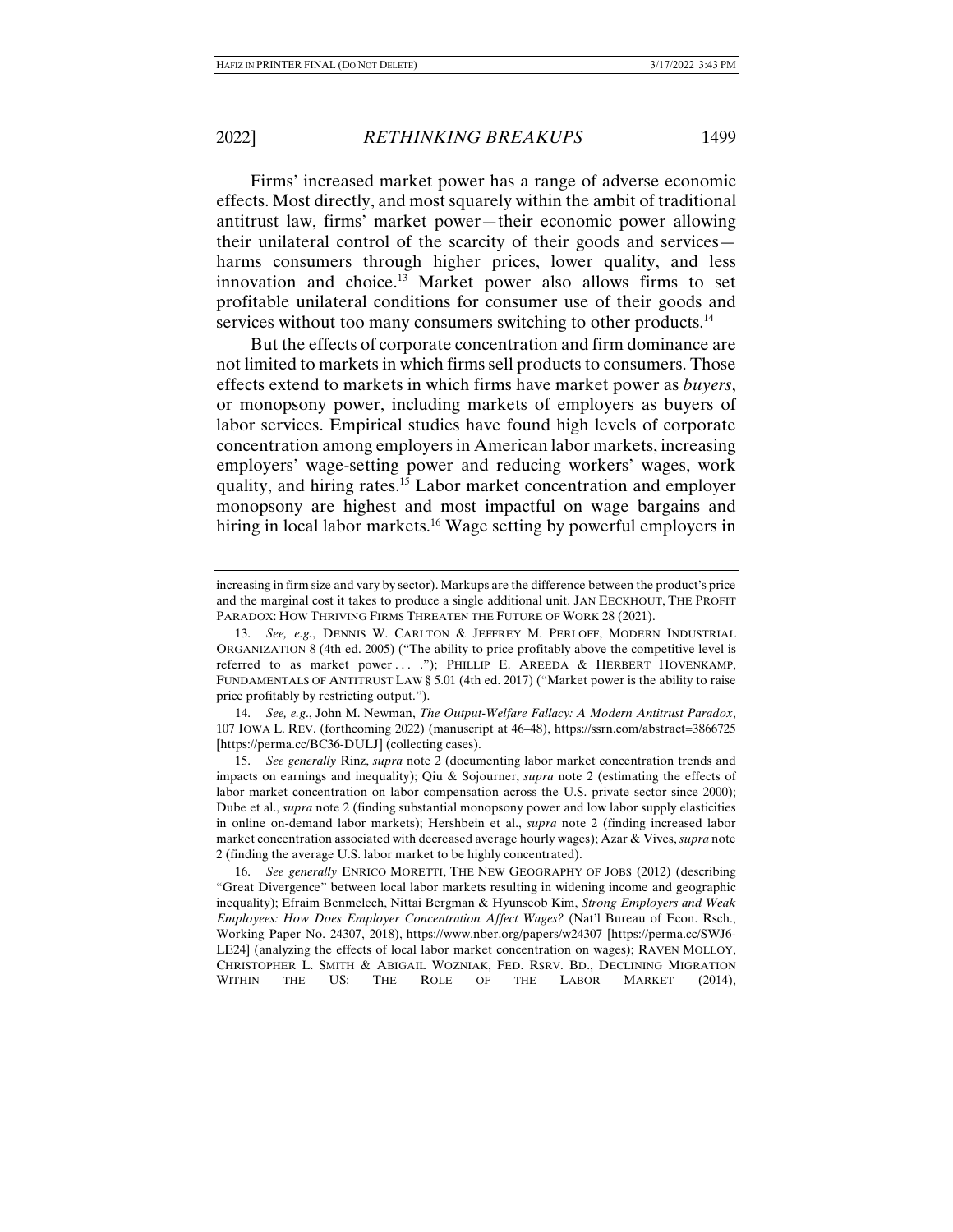local markets can have spillover effects because the wage floors and ceilings establish local standards against which smaller employers benchmark their own wage offers.<sup>17</sup>

While the most immediate effects of employer monopsony are in reduced worker earnings and employment levels, reduced labor market competition more deeply entrenches already high levels of inequality and labor's declining share of income relative to capital.<sup>18</sup> And because firms' market power allows them to collect monopoly rents and transfers wealth from consumers and workers to firm owners and shareholders, it can aggravate economic inequality and give firms outsize influence over commercial relationships, the news and public debates, private information, and perhaps most importantly, the political process.19

These economic and sociopolitical effects of firm dominance have contributed to a growing consensus around the need for antitrust reforms and more aggressive government enforcement.<sup>20</sup> Current law

https://www.federalreserve.gov/pubs/feds/2013/201327/201327pap.pdf [https://perma.cc/JTH9-WDCZ] (finding a decrease in interstate labor market transitions).

 <sup>17.</sup> *See, e.g.*, Ellora Derenoncourt, Clemens Noelke & David Weil, Spillover Effects From Voluntary Employer Minimum Wages 1–3 (Feb. 28, 2021) (unpublished manuscript), https://papers.ssrn.com/sol3/papers.cfm?abstract\_id=3793677 [https://perma.cc/WPJ8-ANUB].

 <sup>18.</sup> *See* Simcha Barkai, *Declining Labor and Capital Shares*, LXXV J. FIN. 2421, 2421–24 (2020); BIVENS ET AL., *supra* note 2; FRED Data, *supra* note 2; Autor et al., *supra* note 2. On income inequality, see *supra* note 1.

 <sup>19.</sup> *See, e.g.*, WU, *supra* note 1, at 15; Erika M. Douglas, *The New Antitrust/Data Privacy Law Interface*, 130 YALE L.J. F. 647, 647 (2021); James Niels Rosenquist, Fiona M. Scott Morton & Samuel N. Weinstein, *Addictive Technology and Its Implications for Antitrust Enforcement*, 100 N.C. L. REV. (forthcoming) (manuscript at 1), https://papers.ssrn.com/sol3/papers.cfm? abstract\_id=3787822 [https://perma.cc/BQX8-NRJZ]; Joshua Gans, Andrew Leigh, Martin Schmalz & Adam Triggs, *Inequality and Market Concentration, When Shareholding Is More Skewed than Consumption* 2 (Nat'l Bureau of Econ. Rsch., Working Paper No. 25395, 2018), https://www.nber.org/papers/w25395 [https://perma.cc/3USG-3Z9N]; Sean Ennis, Pedro Gonzaga & Chris Pike, *Inequality: A Hidden Cost of Market Power* 1 (Org. for Econ. Coop. & Dev., Working Paper, 2017), https://www.oecd.org/daf/competition/Inequality-hidden-cost-marketpower-2017.pdf [https://perma.cc/W9H9-5P3Y].

 <sup>20.</sup> *See, e.g.*, COUNCIL OF ECON. ADVISORS, LABOR MARKET MONOPSONY: TRENDS, CONSEQUENCES, AND POLICY RESPONSES 1 (2016), https://obamawhitehouse.archives.gov/ sites/default/files/page/files/20161025\_monopsony\_labor\_mrkt\_cea.pdf [https://perma.cc/235T-C6KB]; Diane Bartz, *U.S. Antitrust Official Says Competition in Labor Markets a Top Concern*, REUTERS (Oct. 1, 2021, 6:21 PM), https://www.reuters.com/world/us/us-antitrust-official-sayscompetition-labor-markets-top-concern-2021-10-01 [https://perma.cc/5AFF-96HA]; William Boak, *Biden Executive Order on Competition Targets Labor Markets, Including Non-Compete Agreements and Information Sharing*, JD SUPRA (July 23, 2021), https://www.jdsupra.com/ legalnews/biden-executive-order-on-competition-4866322 [https://perma.cc/7QBZ-V54M].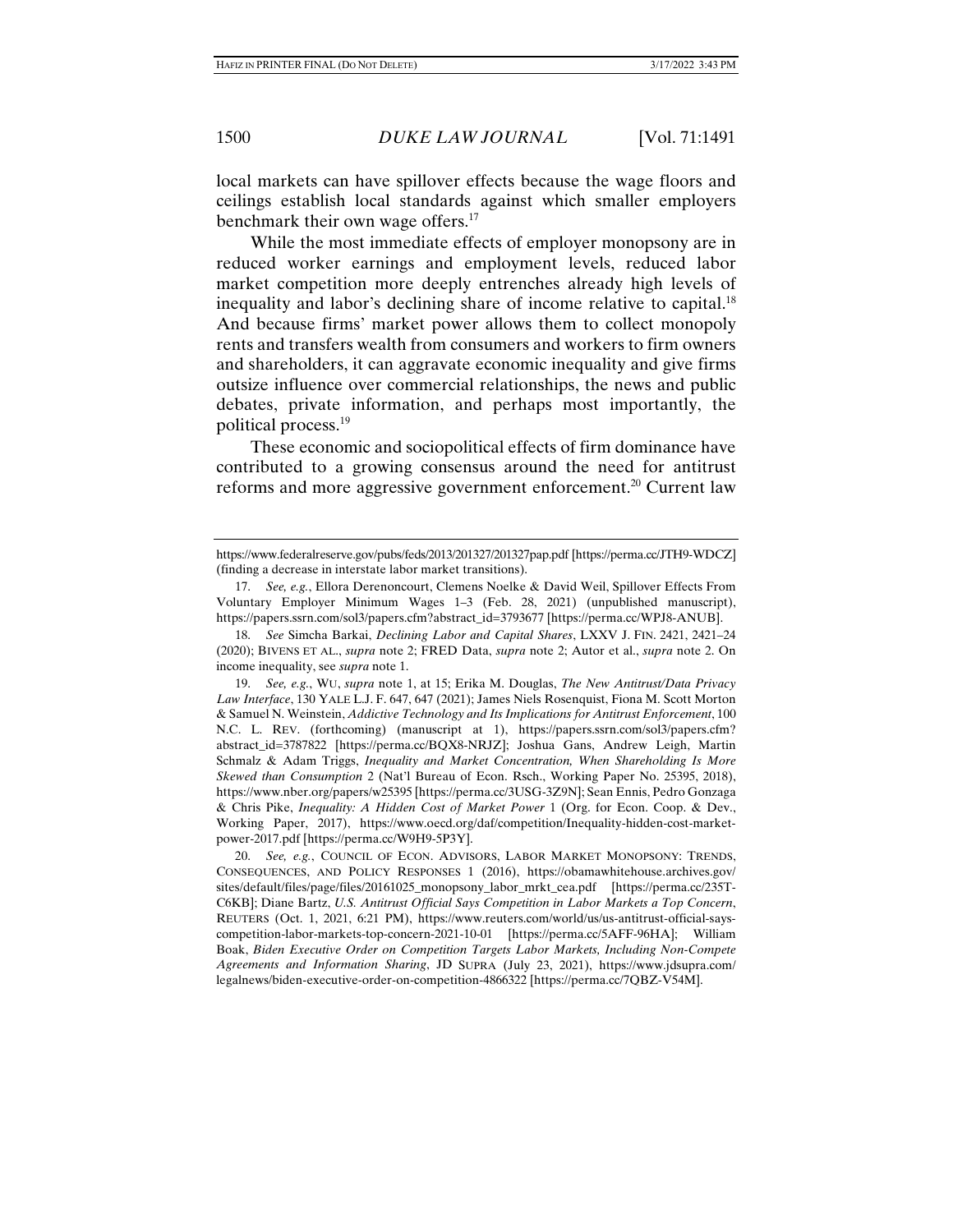regulates firm dominance under three core antitrust statutes.<sup>21</sup> First,  $\S 7$ of the Clayton Act prohibits firms from merging with or acquiring other firms if the effect "may be substantially to lessen competition, or to tend to create a monopoly."22 Prohibiting or conditioning mergers and acquisitions is a means of "arrest[ing] in its incipiency" the adverse effects of bigness before they have taken hold in an industry.<sup>23</sup> Second, § 2 of the Sherman Act prohibits firms from unlawfully acquiring, maintaining, or attempting or conspiring to acquire or maintain monopoly or monopsony power.<sup>24</sup> Section 2 has both a market power element as well as a conduct element: a firm must have engaged in some kind of exclusionary or predatory anticompetitive conduct in acquiring or maintaining its monopoly or monopsony power to be held liable.<sup>25</sup> And, finally,  $\S 5$  of the Federal Trade Commission Act, enforceable only by the Federal Trade Commission ("FTC"), prohibits "[u]nfair methods of competition," including by dominant firms. $26$ 

The U.S. Department of Justice ("DOJ") and FTC have leveraged these core antitrust statutes to investigate and challenge Big Tech firms like Google, Facebook, and Amazon, and the Biden administration has appointed leading progressive antitrust advocates in the White House, DOJ, and FTC to preside over the "Trust-Busting Biden Presidency."<sup>27</sup> In addition, Congress has sought to buttress current law with proposals to expand this arsenal through reform legislation strengthening merger policy, antitrust agency authority, and expanding the range of prohibited conduct under § 2 beyond its current judicial interpretations.28 States have joined the antimonopoly movement with

 <sup>21.</sup> *See also* Robinson-Patman Act, 15 U.S.C. § 13 (prohibiting price discrimination).

 <sup>22.</sup> *Id.* § 18.

 <sup>23.</sup> *See, e.g.*, United States v. E.I. du Pont de Nemours & Co., 353 U.S. 586, 588 (1957).

 <sup>24. 15</sup> U.S.C. § 2. Section 2 prohibits unlawful monopolization on the *buy*-side as well as on the sell-side. *See*, *e.g.*, Weyerhaeuser v. Ross-Simmons Hardwood Lumber Co., 549 U.S. 312, 315 (2007).

 <sup>25.</sup> *See, e.g.*, Verizon Commc'ns, Inc. v. Law Offs. of Curtis V. Trinko, LLP, 540 U.S. 398, 407 (2004).

 <sup>26. 15</sup> U.S.C. § 45.

 <sup>27.</sup> *See, e.g.*, Shirin Ghaffary, *Biden Stacks His Administration with Yet Another Tech Foe*, VOX (July 20, 2021, 5:05 PM), https://www.vox.com/recode/22585851/jonathen-kanter-bidengoogle-facebook-tech-antitrust-department-justice-tim-wu-lina-khan-apple [https://perma.cc/ 8BWP-FSPB]; Zephyr Teachout, *A Blueprint for a Trust-Busting Biden Presidency*, NEW REPUBLIC (Dec. 18, 2020), https://newrepublic.com/article/160646/biden-antitrust-blueprint-monopolybusting [https://perma.cc/2DUY-YEA8].

 <sup>28.</sup> *See, e.g.*, Competition and Antitrust Law Enforcement Reform Act, S. 225, 117th Cong. (2021); Tougher Enforcement Against Monopolists (TEAM) Act, S. 2039, 117th Cong. (2021);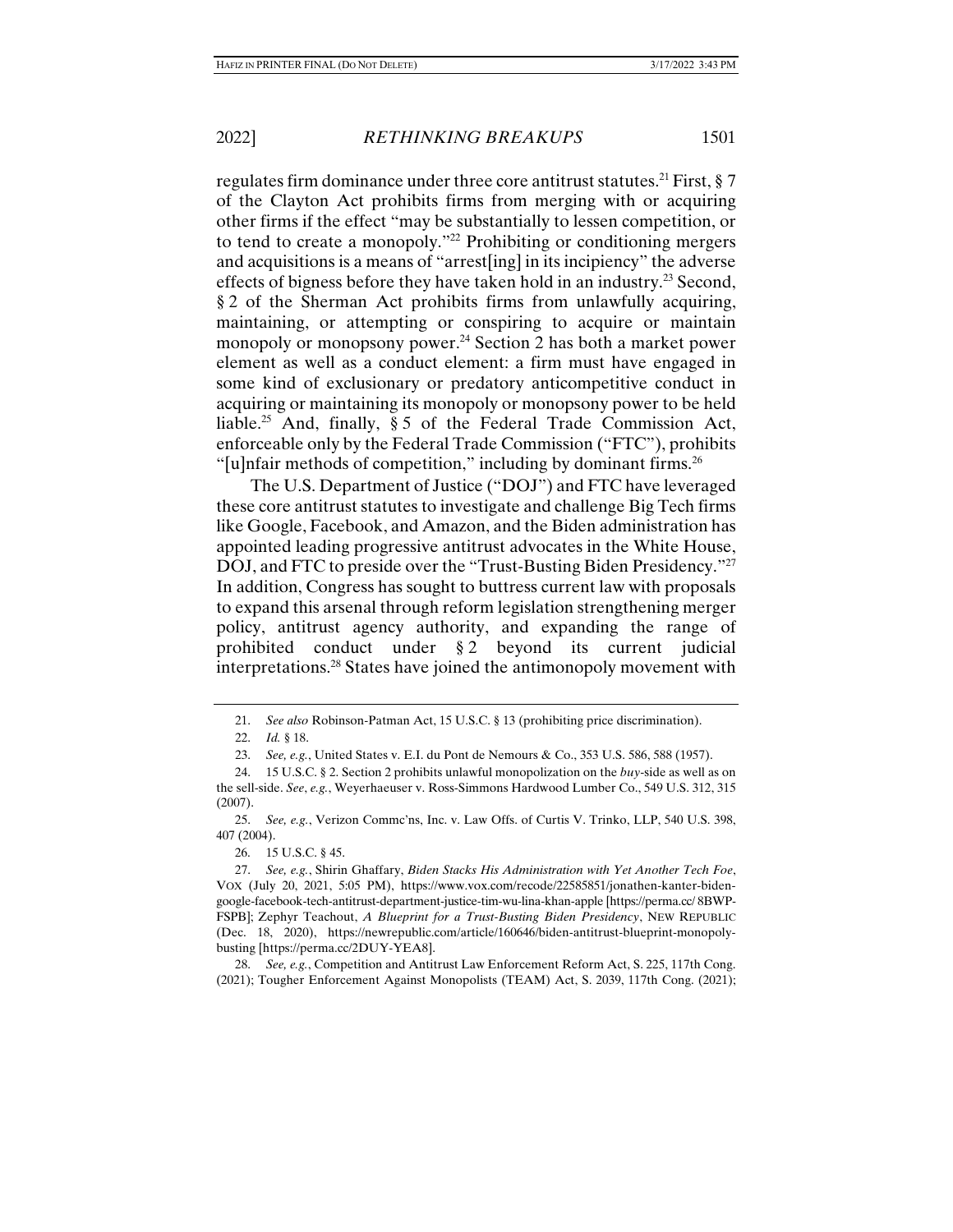abuse of dominance legislation that goes beyond federal antitrust law by prohibiting a wider spectrum of dominant firm conduct and even firm dominance itself.29

# *B. Antitrust Remedies to Concentration and Dominance*

There has been significant movement in the executive and legislative branches to tackle the problem of bigness through more robust agency practice and more expansive substantive law extending the scope of firm antitrust liability. But exactly how to *remedy* the problem is the subject of considerable debate.

The Sherman and Clayton Acts grant government and private enforcers a number of remedies for found violations of antitrust law, including criminal penalties (fines or imprisonment), $30$  civil penalties (treble damages and attorney's fees), $31$  and injunctive or other equitable relief.32 The breakup debates—and this Article—focus on injunctive or equitable remedies, which include breakups and other forms of divestiture. Courts impose equitable relief to remedy harms for which no remedy at law—primarily, money damages—is sufficient or adequate.33 Antitrust enforcers and the courts seek and impose these remedies to achieve the purposes of the antitrust laws—restoring competition and deterring anticompetitive conduct in the market or markets harmed by unlawful conduct—in a manner that is both administrable and avoids externalities or conflicts with federal policy in other regulated areas.<sup>34</sup> Imposing equitable relief requires an

American Choice and Innovation Online Act, H.R. 3816, 117th Cong. (2021); Ending Platform Monopolies Act, H.R. 3825, 117th Cong. (2021).

 <sup>29.</sup> *See, e.g.*, S.B. 933A, Reg. Sess. (N.Y. 2021); Assemb. B. 1812A, Reg. Sess. (N.Y. 2021) (seeking to criminalize even mere attempts to create monopolies or monopsonies through anticompetitive conduct); S.B. 20-064, Reg. Sess. (Colo. 2020) (repealing a Colorado law that prevented the Attorney General from challenging mergers or acquisitions already reviewed by a federal department under the Clayton Act).

 <sup>30. 15</sup> U.S.C. § 2.

 <sup>31.</sup> *Id.* § 15(a).

 <sup>32.</sup> *Id.* § 4.

 <sup>33.</sup> *Id.* 

 <sup>34.</sup> *See, e.g.*, Verizon Commc'ns, Inc. v. Law Offs. of Curtis V. Trinko, LLP, 540 U.S. 398, 415 (2004); U.S. DEP'T OF JUST., ANTITRUST DIVISION POLICY GUIDE TO MERGER REMEDIES 20 (2011) [hereinafter 2011 REMEDY POLICY GUIDE], https://www.justice.gov/sites/ default/files/atr/legacy/2011/06/17/272350.pdf [https://perma.cc/CFY3-5XSM]; Spencer Weber Waller, *The Past, Present, and Future of Monopolization Remedies*, 76 ANTITRUST L.J. 11, 12 (2009); A. Douglas Melamed, *Afterword: The Purposes of Antitrust Remedies*, 76 ANTITRUST L.J. 359, 359–67 (2009). Courts defer to the government and resolve "all doubts as to the remedy . . .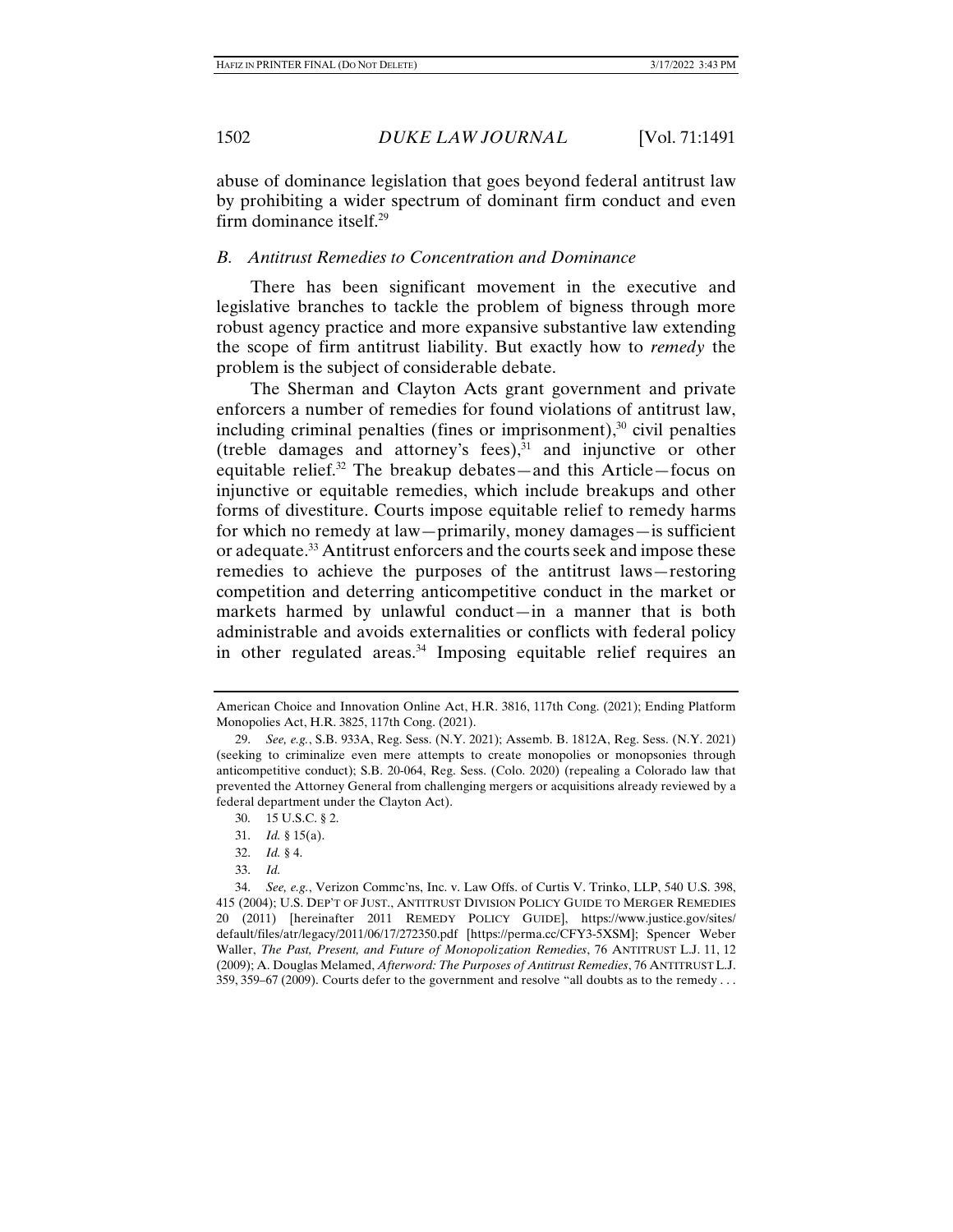"adequate explanation" that the relief will "unfetter" markets, deprive antitrust defendants of the "fruits of [their] statutory violation," and "ensure that there remain no practices likely to result in monopolization in the future."35

Federal courts have significant and broad discretion to craft their own standards for equitable relief for unlawful conduct under antitrust law.36 Equitable antitrust remedies are generally divided into two categories: structural and behavioral, or conduct, remedies.37 Structural remedies seek to restore competition through firm restructuring— "breaking up" firms to create new market actors or to aid existing market actors in their ability to compete with dominant firms. Structural remedies include divestiture through transfer or sale of a firm's assets or of an existing, intact business entity or unit (a single division of a firm or spinning off an acquired business line from a merged firm) to a purchaser that could become an "[e]ffective, [l]ong- [t]erm [c]ompetitor."38 Divestitures are routinely imposed in the merger setting to require sales of product lines, intellectual property rights, and retail stores or plants in local geographic markets, for example. Wholesale firm "break ups" on the scale of the 1982 Bell System divestiture or the 1911 divestitures of Standard Oil and American Tobacco in the  $\S 2$  context are rarer.<sup>39</sup>

Behavioral, or conduct, remedies impose duties and obligations on firms to engage in conduct that antitrust enforcers and the courts believe will restore or preserve competition in the market or markets in which the firms operate. Conduct remedies include firewall provisions to prevent information sharing that could facilitate

in its favor" once the government establishes an antitrust violation. Ford Motor Co. v. United States, 405 U.S. 562, 575 (1972) (quoting United States v. E.I. du Pont de Nemours & Co., 366 U.S. 316, 334 (1961)).

 <sup>35.</sup> United States v. Microsoft Corp., 253 F.3d 34, 103 (D.C. Cir. 2001) (en banc) (first quoting United States v. United Shoe Mach. Corp., 391 U.S. 244, 250 (1968); and then quoting *Ford Motor Co.*, 405 U.S. at 577); *see also* United States v. Grinnell Corp., 384 U.S. 563, 577 (1966) ("We start from the premise that adequate relief in a monopolization case should . . . deprive the defendants of any of the benefits of the illegal conduct . . . ."); Schine Chain Theatres v. United States, 334 U.S. 110, 128–29 (1948) (describing the functions of equitable divesture in antitrust cases).

 <sup>36.</sup> *See, e.g.*, *Ford Motor Co.*, 405 U.S. at 573; *Microsoft*, 253 F.3d at 105.

 <sup>37.</sup> *See, e.g.*, 2011 REMEDY POLICY GUIDE, *supra* note 34, at 6–18.

 <sup>38.</sup> *Id.* at 7–12.

 <sup>39.</sup> *See, e.g.*, William E. Kovacic, *Failed Expectations: The Troubled Past and Uncertain Future of the Sherman Act as a Tool for Deconcentration*, 74 IOWA L. REV. 1105, 1111–39 (1989).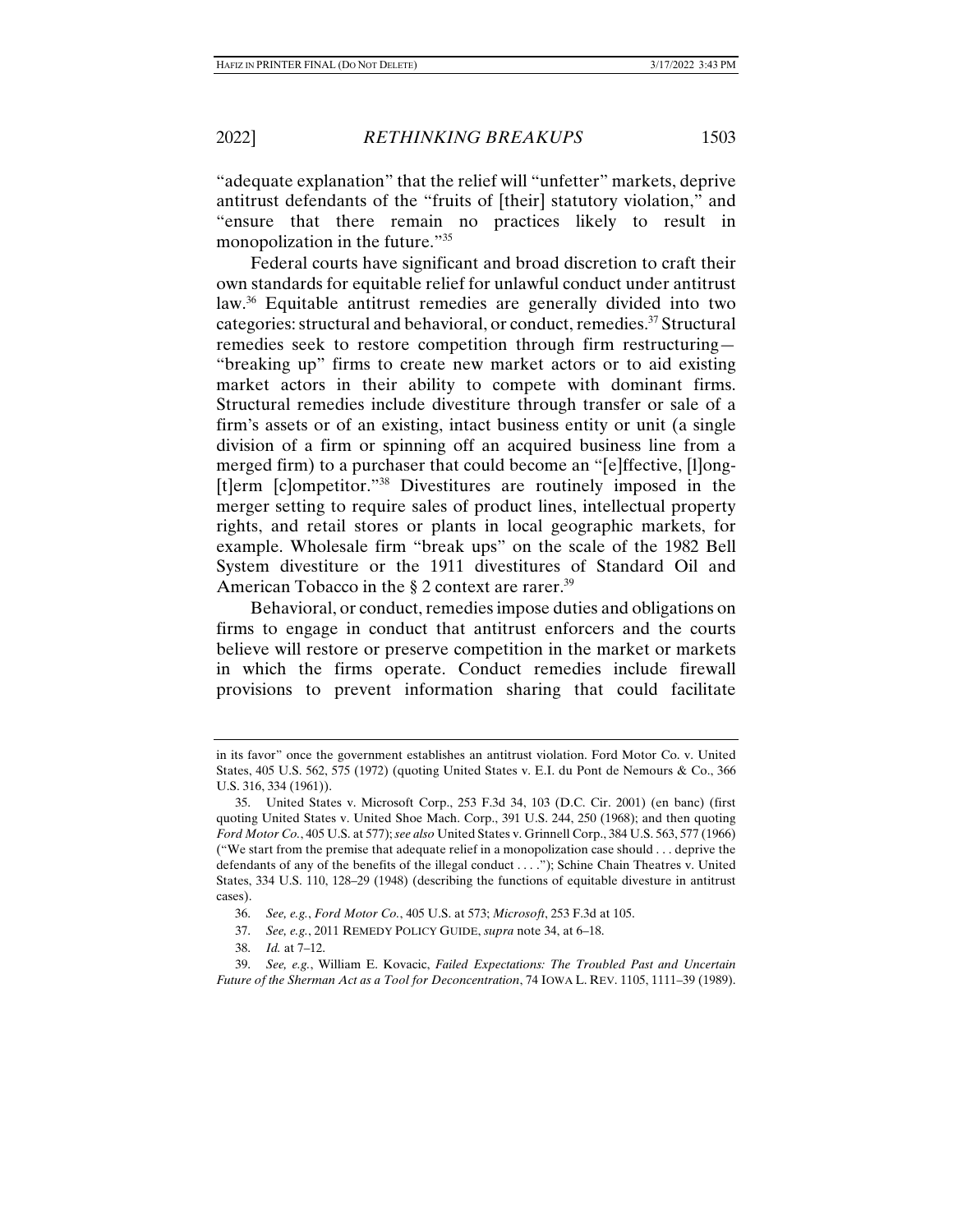anticompetitive behavior, nondiscrimination provisions that prohibit self-preferencing or favoring nonrival firms, mandatory intellectual property licensing requirements, transparency requirements with regulatory agencies, prohibitions against retaliation against upstream or downstream purchasers and suppliers for dealing with competitors, and prohibitions on certain exclusive contracting practices.40 Conduct remedies can be combined with structural remedies to ensure competition, particularly to remedy mergers of horizontal competitors.<sup>41</sup>

Courts impose structural and conduct remedies following merits determinations of antitrust liability in criminal and civil cases. But both types of remedies are also negotiated as components of proposed consent decrees resolving cases between antitrust enforcers and defendants before judicial resolution of liability. When the FTC accepts consent decrees in its enforcement actions, it must seek public comment to ensure any settlement is in the public interest, but judicial review is limited to examining whether the consent decrees bear a "reasonable relation to the unlawful practices found to exist."42 The Antitrust Division of the DOJ is required to follow more formal procedures of judicial approval for settlements reached in its enforcement actions under the Tunney Act.<sup>43</sup> It requires that proposed consent decrees accepted by the Antitrust Division be filed in federal district court, and after a period of public comment, be reviewed and only approved by that court upon its finding that the proposed settlement is in the public interest.<sup>44</sup> Once entered, consent decrees become binding court orders, often administered by the courts through their continued jurisdiction over the dispute. Well over 93 percent of

 <sup>40. 2011</sup> REMEDY POLICY GUIDE, *supra* note 34, at 12–17.

 <sup>41.</sup> *Id.* at 12, 17–19.

 <sup>42.</sup> For statutory and regulatory requirements of public comment regarding consent agreements, see 15 U.S.C. § 46(f) and FTC Rule 2.34, 16 C.F.R. 2.34 (2021). For the standard governing judicial review of consent decrees filed by the FTC and antitrust defendants, see FTC v. Nat'l Lead Co., 352 U.S. 419, 428–29 (1957).

 <sup>43.</sup> *See* Antitrust Procedures and Penalties Act, 15 U.S.C. § 16(b)–(h). The Tunney Act was passed in 1974 and amended in 2004. For the Tunney Act's legislative history, see Darren Bush, *The Death of the Tunney Act at the Hands of an Activist D.C. Circuit*, 63 ANTITRUST BULL. 113, 114–17 (2018).

 <sup>44.</sup> *See* 15 U.S.C. § 16(e)–(f).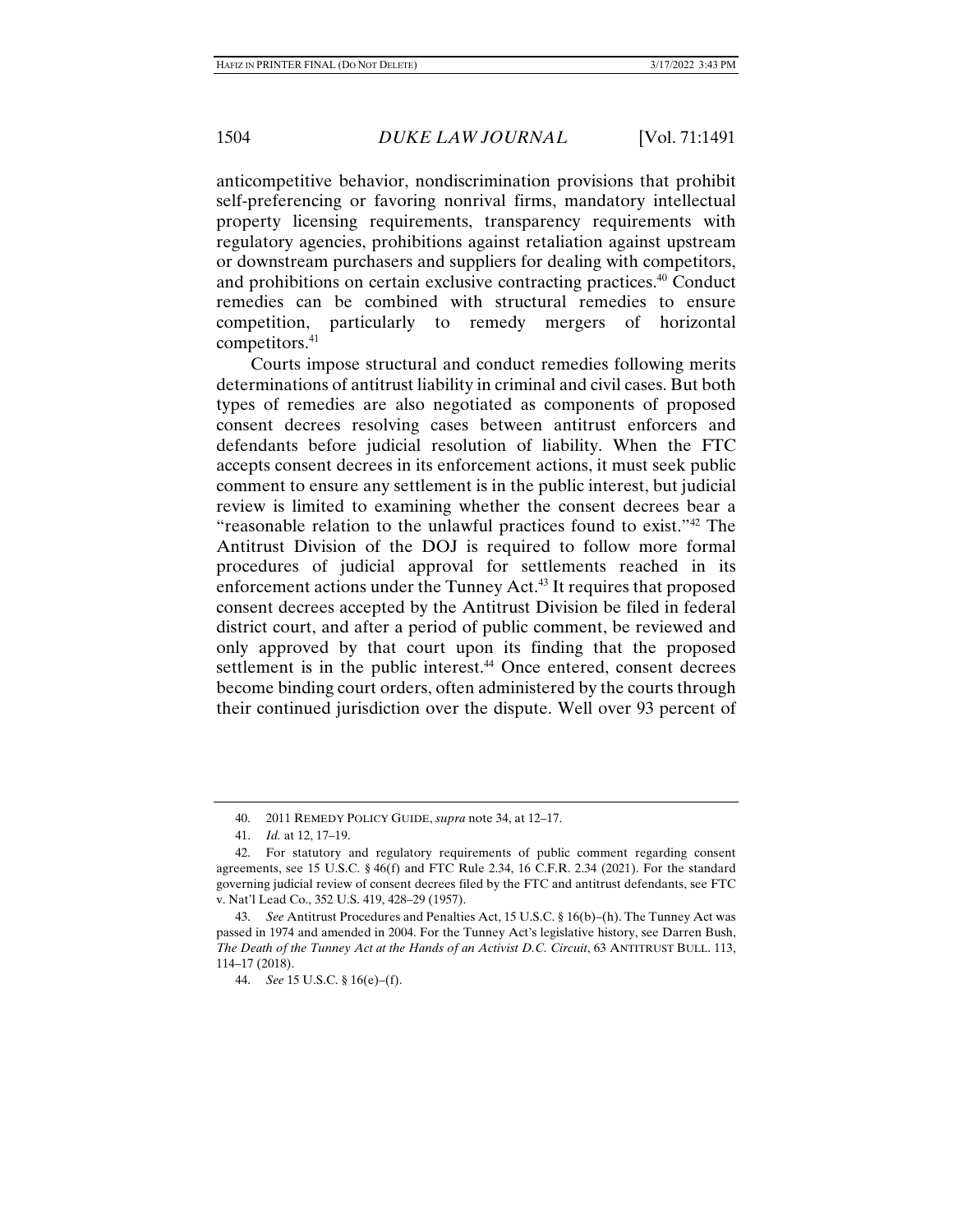antitrust agencies' civil enforcement actions get resolved by consent decrees.<sup>45</sup>

While much criticism of current antitrust enforcement has focused on limitations in substantive antitrust law, judicial interpretations of that law, and lax agency enforcement, critics have also challenged court and agency remedial design as too heavily favoring weak conduct remedies over more aggressive structural remedies.<sup>46</sup> The following Section provides legal background on the law governing structural remedies like breakups, explaining how the law allows, and, in certain circumstances, requires the consideration of worker welfare effects, despite the little attention paid to these effects by current breakup debates.

## *C. The Law Governing Breakups and Their Labor Market Effects*

The antitrust laws and the Tunney Act allow and even require agencies and the courts to evaluate the labor market effects of antitrust remedies.

First, and most generally, it is "settled" law that antitrust courts can impose equitable remedies that extend "beyond the narrow limits of the proven violation,"47 including prohibiting lawful conduct if that prohibition "represents a reasonable method of eliminating the consequences of the illegal conduct."48 As the Supreme Court has stated, "When the purpose to restrain trade appears from a clear violation of law, it is not necessary that all of the untraveled roads to that end be left open and that only the worn one be closed."49

 <sup>45.</sup> Douglas H. Ginsburg & Joshua D. Wright, *Antitrust Settlements: The Culture of Consent*, *in* WILLIAM E. KOVACIC: AN ANTITRUST TRIBUTE 177-78 (Charbit et al. eds., 2013) ("[T]he [Antitrust] Division resolv[es] nearly its entire antitrust civil enforcement docket by consent decree . . . . Since 1995, the FTC has settled 93 percent of its competition cases."); A. Douglas Melamed, *Antitrust: The New Regulation*, 10 ANTITRUST 13, 13 (1995) (describing antitrust enforcement as moving "from the Law Enforcement Model toward the Regulatory Model"); Harry First, *Is Antitrust "Law"?*, 10 ANTITRUST 9, 9 (1995) (noting "a shift on the policy continuum toward bureaucratic regulation").

 <sup>46.</sup> *See infra* Part I.D (discussing the "third phase" of breakup debates and collecting literature).

 <sup>47.</sup> Trabert & Hoeffer, Inc. v. Piaget Watch Corp., 633 F.2d 477, 485 (7th Cir. 1980); *see*  PHILLIP AREEDA & HERBERT HOVENKAMP, ANTITRUST LAW | 325c (4th ed. 2020).

 <sup>48.</sup> Nat'l Soc'y of Pro. Eng'rs v. United States, 435 U.S. 679, 699 (1978).

 <sup>49.</sup> *Pro. Eng'rs*, 435 U.S. at 698 (quoting Int'l Salt Co. v. United States, 332 U.S. 392, 400 (1947)).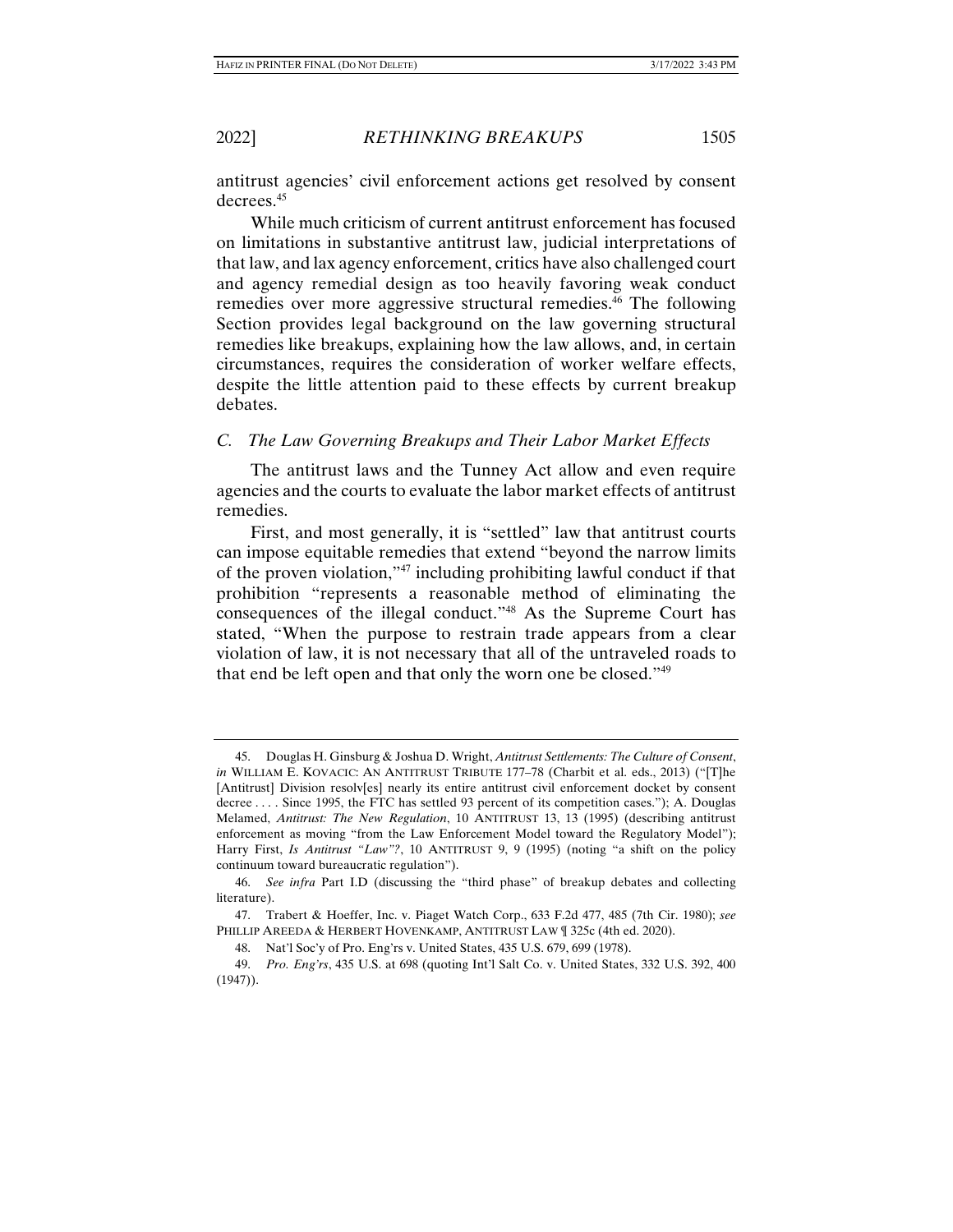Thus, in imposing equitable remedies like breakups for dominance violations under § 2 of the Sherman Act or § 5 of the FTC Act, courts can consider how those remedies could trigger anticompetitive effects in labor markets. Both statutes prohibit unlawful buyer monopsony in labor markets, just as they prohibit unlawful seller monopoly in product markets.<sup>50</sup> While very few § 2 or § 5 cases have directly targeted employer monopsony—targeting instead dominant firm conduct in *product* markets—if a court's imposition of equitable relief in a product market would cause anticompetitive harm in a labor market, it would be within courts' equitable discretion to consider evidence of that harm before ordering that relief and to seek to obviate that harm in imposing its remedy. Consider a divestiture that could result in less labor market competition because it would restructure a firm into two competitor firms in a product market but would increase concentration in local labor markets. In that case, the court's imposition of the remedy would itself be generating labor market competition harms that contravene antitrust policy.51 Case law has yet to address labor market effects in remedial design in § 2 or § 5 product market cases on the merits; courts have only yet addressed such effects in Tunney Act proceedings.<sup>52</sup>

In reviewing and crafting equitable remedies to unlawful mergers under the Clayton Act's § 7, courts must consider the labor market effects of those remedies. This is obviously true, of course, if a merger is challenged on grounds that it may decrease competition in a labor market. Mergers and acquisitions are unlawful whenever their effects

 <sup>50.</sup> *See generally* Weyerhaeuser v. Russ-Simmons Hardwood Lumber, 549 U.S. 312 (2007) (considering the anticompetitive effects of predatory bidding and pricing); Le v. Zuffa, 216 F. Supp. 3d 1154 (D. Nev. 2016) (finding that mixed martial arts fighters had pleaded sufficient facts of the Ultimate Fighting Championship's monopolistic power to survive a motion to dismiss); *Oversight of the Enforcement of the Antitrust Laws, Questions for Joseph Simons, Chairman, Fed. Trade Comm'n Before the Subcomm. on Antitrust, Competition Pol'y & Consumer Rts. of the S. Comm. on the Judiciary*, 115th Cong. (2018) (discussing the enforcement of antitrust laws); *FTC Hearing #2: Monopsony and the State of U.S. Antitrust Law*, FED. TRADE COMM'N, https://www.ftc.gov/news-events/events-calendar/2018/09/ftc-hearing-2-competition-consumerprotection-21st-century [https://perma.cc/BNM7-2JY8] (discussing the evolution of antitrust law and monopsony power).

 <sup>51.</sup> Such a remedy would also conflict with federal labor policy under the NLRA seeking to ensure "equality of bargaining power between employers and employees." 29 U.S.C. § 151; *see*  Hiba Hafiz, *Structural Labor Rights*, 119 MICH. L. REV. 651, 664–73 (2021) [hereinafter Hafiz, *Structural Labor Rights*].

 <sup>52.</sup> For an analysis of judicial discussions of labor market effects in Tunney Act proceedings, see *infra* Part I.E.2.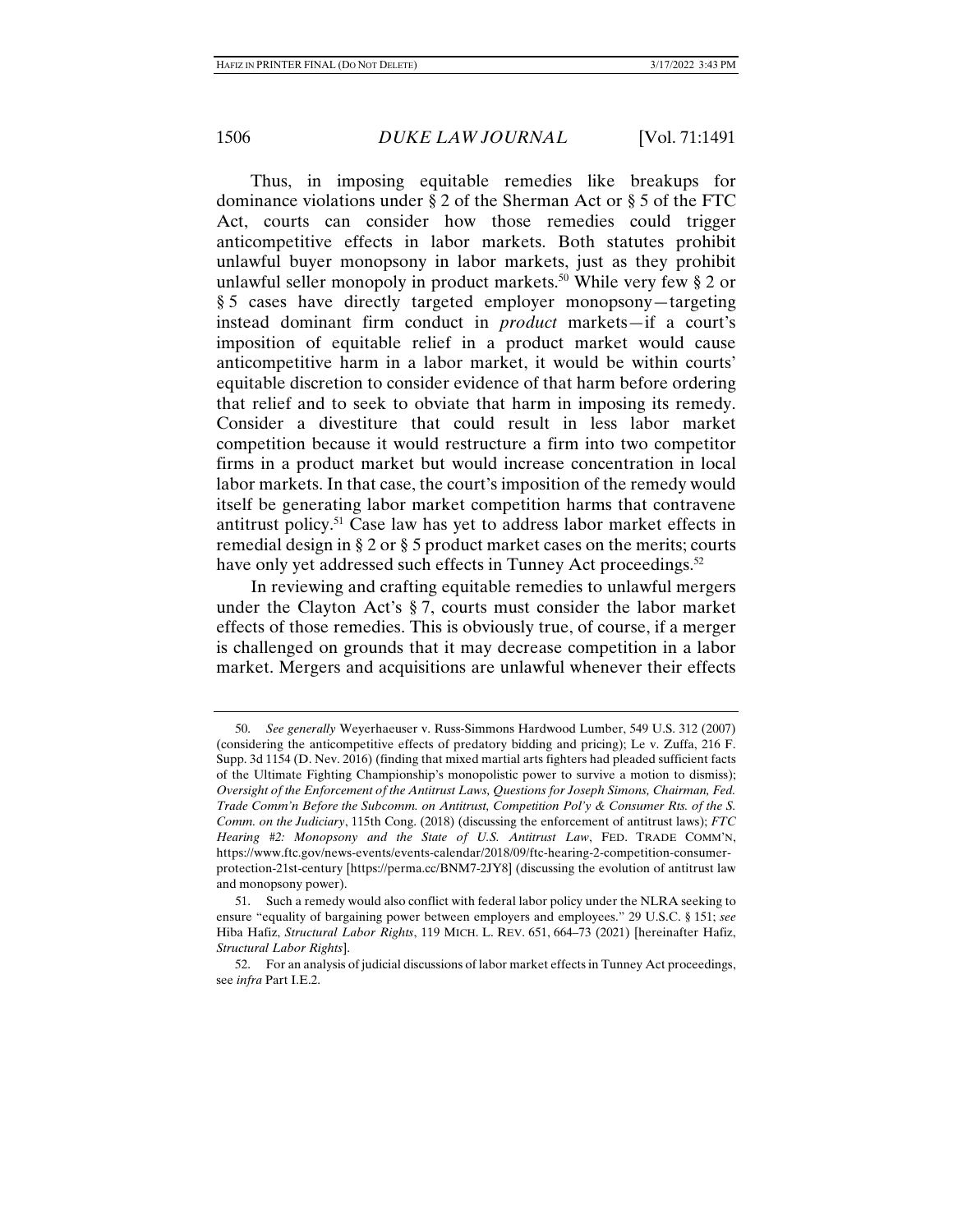"may be substantially to lessen competition, or tend to create a monopoly" in "any line of commerce," including labor markets.<sup>53</sup> But effects on labor markets must also be considered in crafting remedies for mergers challenged as having anticompetitive effects in product markets. Section 7 applies equally to product and labor markets, and the antitrust agencies have clarified in their Merger Guidelines interpreting § 7 that they "will challenge the merger if likely to be anticompetitive in *any* relevant market," including labor markets affected by the transaction.<sup>54</sup> Thus, even where mergers are successfully challenged in product markets under § 7, imposing any remedy for found violations would contravene the statute were it to result in substantially lessening competition in a labor market.

Courts and enforcers face the most challenge designing remedies to ensure against anticompetitive effects when merging parties or enforcers claim the remedies imposed would reduce labor costs. In those circumstances, courts will be tasked with determining whether to credit purported reduced costs as procompetitive efficiency gains or, instead, increased buyer power in the relevant labor market. But just as courts should not credit cross-market efficiencies in one market at the expense of anticompetitive effects in another market on the merits of a § 7 claim, so should they not when assessing the effects of imposed remedies in separate markets. "[B]enefits premised on reductions in competition are not cognizable . . . ."55 In many cases, lower labor costs may reduce output, thus resulting in harms to *both* labor and product markets. Even where that may not be the case, courts must consider and ensure that any remedies they impose do not lessen competition in labor markets to avoid contravening  $\S 7<sup>56</sup>$ 

 <sup>53. 15</sup> U.S.C. § 18; *see* DEP'T OF JUST. & FED. TRADE COMM'N, HORIZONTAL MERGER GUIDELINES § 12 (2010) [hereinafter HORIZONTAL MERGER GUIDELINES]; Ioana Marinescu & Herbert Hovenkamp, *Anticompetitive Mergers in Labor Markets*, 94 IND. L.J. 1031, 1033–37 (2019); Scott Hemphill & Nancy Rose, *Mergers that Harm Sellers*, 127 YALE L.J. 2078, 2079–82 (2018).

 <sup>54.</sup> HORIZONTAL MERGER GUIDELINES, *supra* note 53, § 10, at 30 n.14 (emphasis added); 15 U.S.C. § 18.

 <sup>55.</sup> Hiba Hafiz, *Labor's Antitrust Paradox*, 86 U. CHI. L. REV. 381, 398 (2019); *see* 15 U.S.C. § 18; HORIZONTAL MERGER GUIDELINES, *supra* note 53, at § 10, at 30 n.14; Carl Shapiro, *Protecting Competition in the American Economy: Merger Control, Tech Titans, Labor Markets*, 33 J. ECON. PERSPS. 69, 88 (2019); Hemphill & Rose, *supra* note 53, at 2108–09; *see also* United States v. Phila. Nat'l Bank, 374 U.S. 321, 371 (1963); United States v. Anthem, Inc. 855 F.3d 345, 345 (2017) (rejecting defendant Anthem's claimed purchasing efficiencies).

 <sup>56.</sup> Hemphill & Rose, *supra* note 55, at 2078, 2106.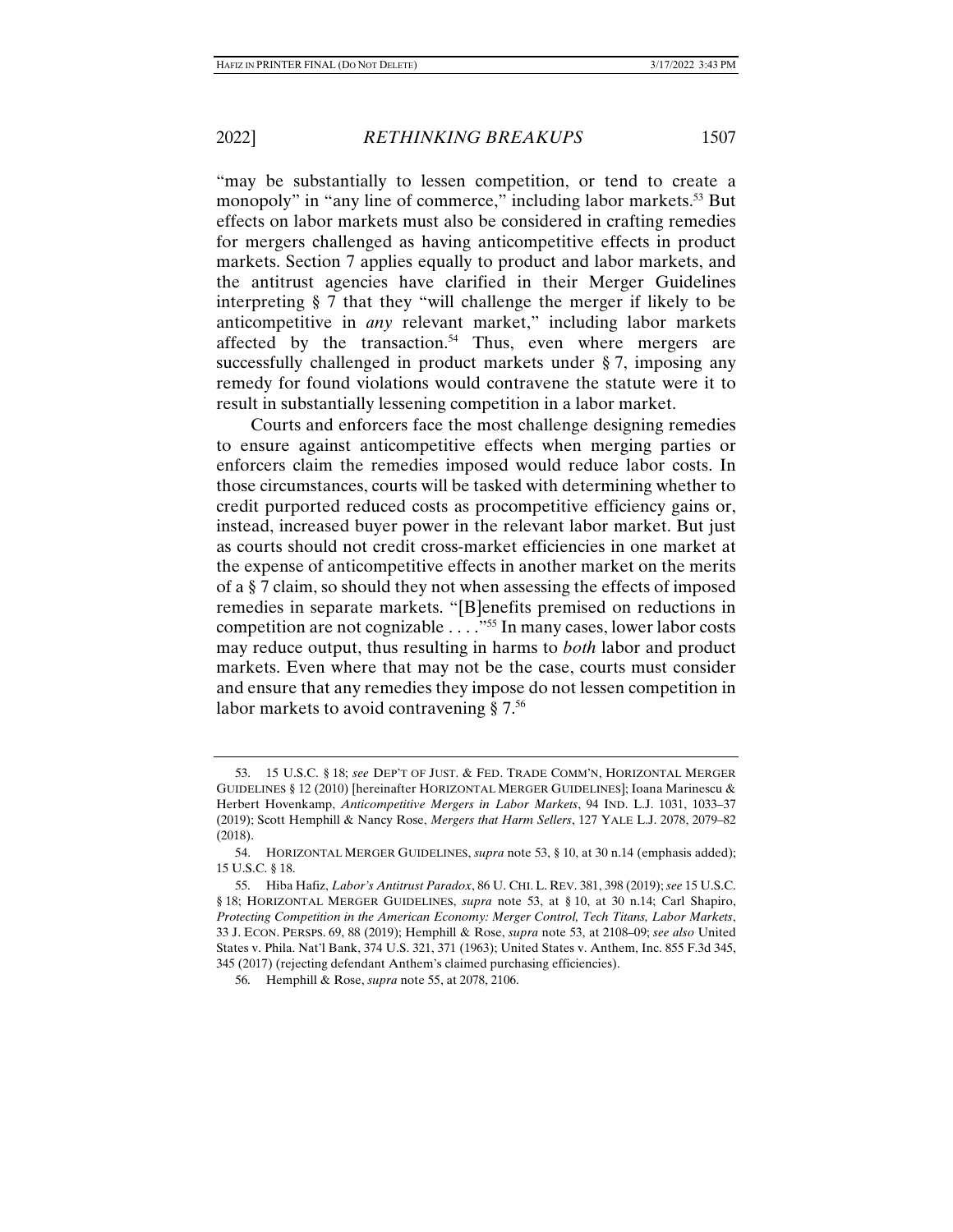Finally, and perhaps most importantly, courts must consider the labor market effects of proposed antitrust remedies upon review of DOJ consent decrees in Tunney Act proceedings subject to a public interest standard.57 Specifically, Congress requires courts to consider the following enumerated factors when entering judgment:

(A) the competitive impact of such judgment, including termination of alleged violations, provisions for enforcement and modification, duration of relief sought, anticipated effects of alternative remedies actually considered, . . . and any other competitive considerations bearing upon the adequacy of such judgment that the court deems necessary to a determination of whether the consent judgment is in the public interest; and

(B) the impact of entry of such judgment upon competition in the relevant market or markets, upon the public generally and individuals alleging specific injury from the violations set forth in the complaint including consideration of the public benefit, if any, to be derived from a determination of the issues at trial. $58$ 

In conducting public interest reviews, courts can solicit testimony from government officials or experts (either upon the motion of any party or participant in the Tunney Act proceedings or upon its own motion) and may appoint a special master or outside experts regarding any aspect of the proposed consent decree.59 Courts may also hold trial-like proceedings with full or limited participation by interested parties, including workers' organizations or unions affected by the remedial

 <sup>57. 15</sup> U.S.C. § 16(e); *see* Bush, *supra* note 43 and accompanying text; *see also* Johnson Prods. Co. v. FTC, 549 F.2d 35, 38 (7th Cir. 1977) (stating that the FTC's public interest mandate requires it to act "in furtherance of the public interest" and entitles it to reserve to itself withdrawal of its acceptance of a consent decree after the public comment period)*. See generally* 15 U.S.C. § 16 (requiring every consent judgment to be entered in the public interest and permitting courts to consider certain factors); Hiba Hafiz, *Interagency Merger Review in Labor Markets*, 96 CHI.-KENT L. REV. 37 (2020) [hereinafter Hafiz, *Interagency Merger Review*] (documenting how regulatory agencies often review mergers under a public interest standard). Again, while the FTC is not subject to the Tunney Act, it may only bring litigation to enforce the FTC Act if doing so "would be to the interest of the public." 15 U.S.C. § 45(b). In settling such litigation, it solicits public comment to ensure such settlements are in the public interest. 16 C.F.R. § 3.25(f) (2021).

 <sup>58. 15</sup> U.S.C. § 16(e)(1). The 2004 Amendments were intended "to explicitly restate the original and intended role of District courts . . . by mandating that the court make an independent judgment based on a series of enumerated factors." 150 CONG. REC. 6328 (2004) (statement of Sen. Patrick Leahy).

 <sup>59. 15</sup> U.S.C. § 16(f)(1)–(2).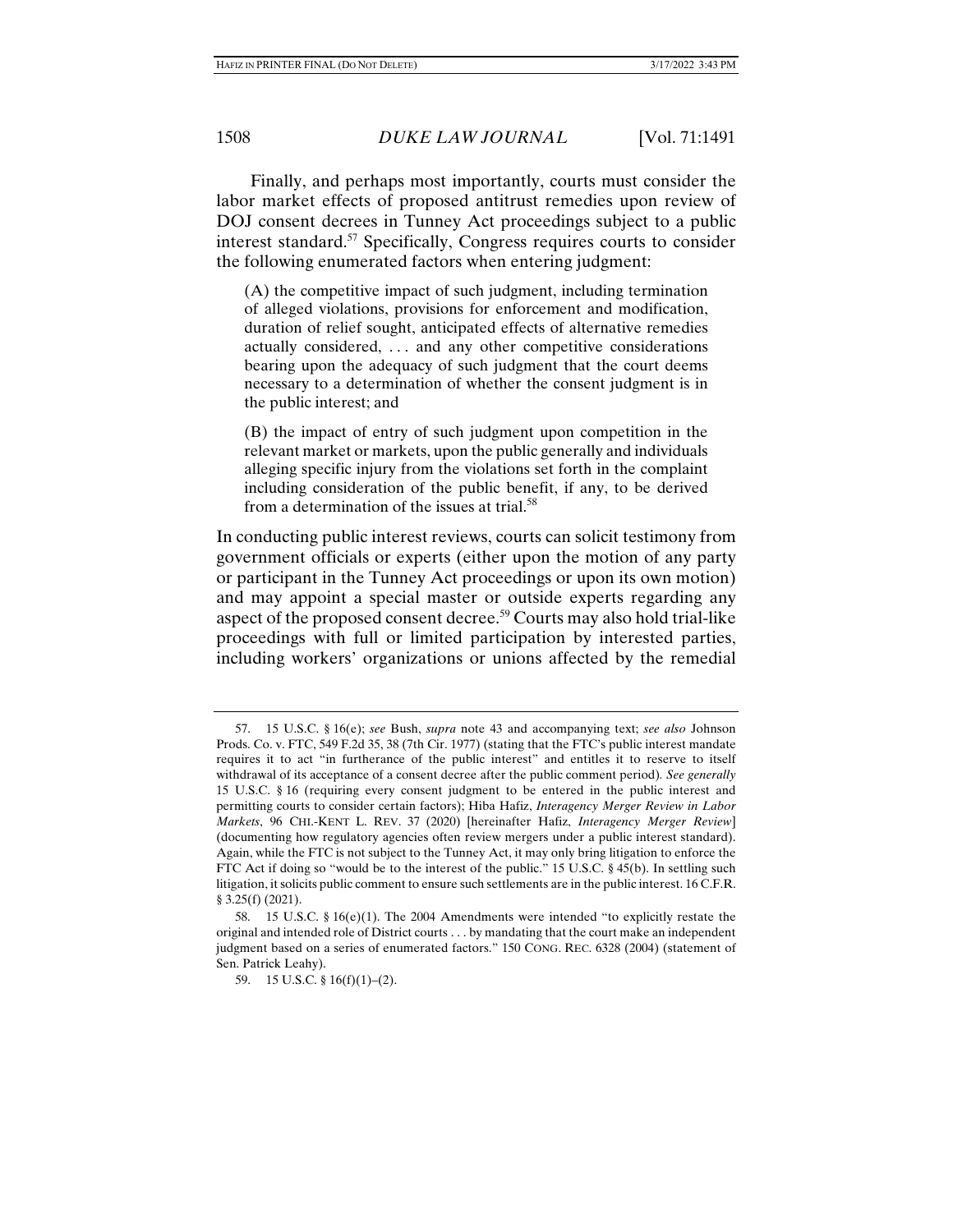structure proposed by the consent decree, and may solicit comments

from affected parties.<sup>60</sup> For example, in *United States v. AT&T*, 61 the canonical Tunney Act decision ordering the divestiture of the Bell System, the court explicitly sought AT&T employees' expertise on remedial effects: "The increasing expertise of so-called public interest advocates and for that matter the more immediate concern of a defendant's competitors, employees, or antitrust victims may well serve to provide additional data, analysis, or alternatives which would improve the outcome."62 *AT&T* also established the core standard for "harmoniz[ing] competitive values with other legitimate public interest factors" in approving consent decrees reached between the government and antitrust defendants:

If the decree . . . effectively opens the relevant markets to competition and prevents the recurrence of anticompetitive activity, all without imposing undue and unnecessary burdens upon other aspects of the public interest—it will be approved. If the proposed decree does not meet this standard, the Court will . . . require modifications which would bring [it] within the public interest standard  $\dots$ .<sup>63</sup>

Courts' analysis in Tunney Act proceedings includes considering whether the relief impinges on other public policies under federal law.<sup>64</sup> Federal labor law ensures equal bargaining power between workers and their employers.<sup>65</sup> Thus, antitrust law's substantive and remedial provisions allow, and even require, judicial consideration of the labor market effects of antitrust remedies in found violations or in resolving enforcement actions.

#### *D. The Breakup Debates: A Historical Trajectory*

Early antitrust enforcers and scholars shared a general consensus supporting the use of structural remedies to break up proposed and consummated mergers, and, in more rare circumstances, monopolies. This consensus was motivated first by institutional economic thought,

 <sup>60.</sup> *Id.* § 16(f)(3)–(4).

 <sup>61.</sup> United States v. AT&T, 552 F. Supp. 131 (D.D.C. 1982), *aff'd sub nom.* Maryland v. United States, 460 U.S. 1001 (1983).

 <sup>62.</sup> *Id.* at 148 n.70 (quoting 119 CONG. REC. 3452 (1973) (statement of Sen. John Tunney)).

 <sup>63.</sup> *Id.* at 153.

 <sup>64.</sup> *See, e.g.*, United States v. Airline Tariff Pub. Co., 836 F. Supp. 9, 11–12 (D.D.C. 1993).

 <sup>65.</sup> *See* 29 U.S.C. § 151; Hafiz, *Structural Labor Rights*, *supra* note 51.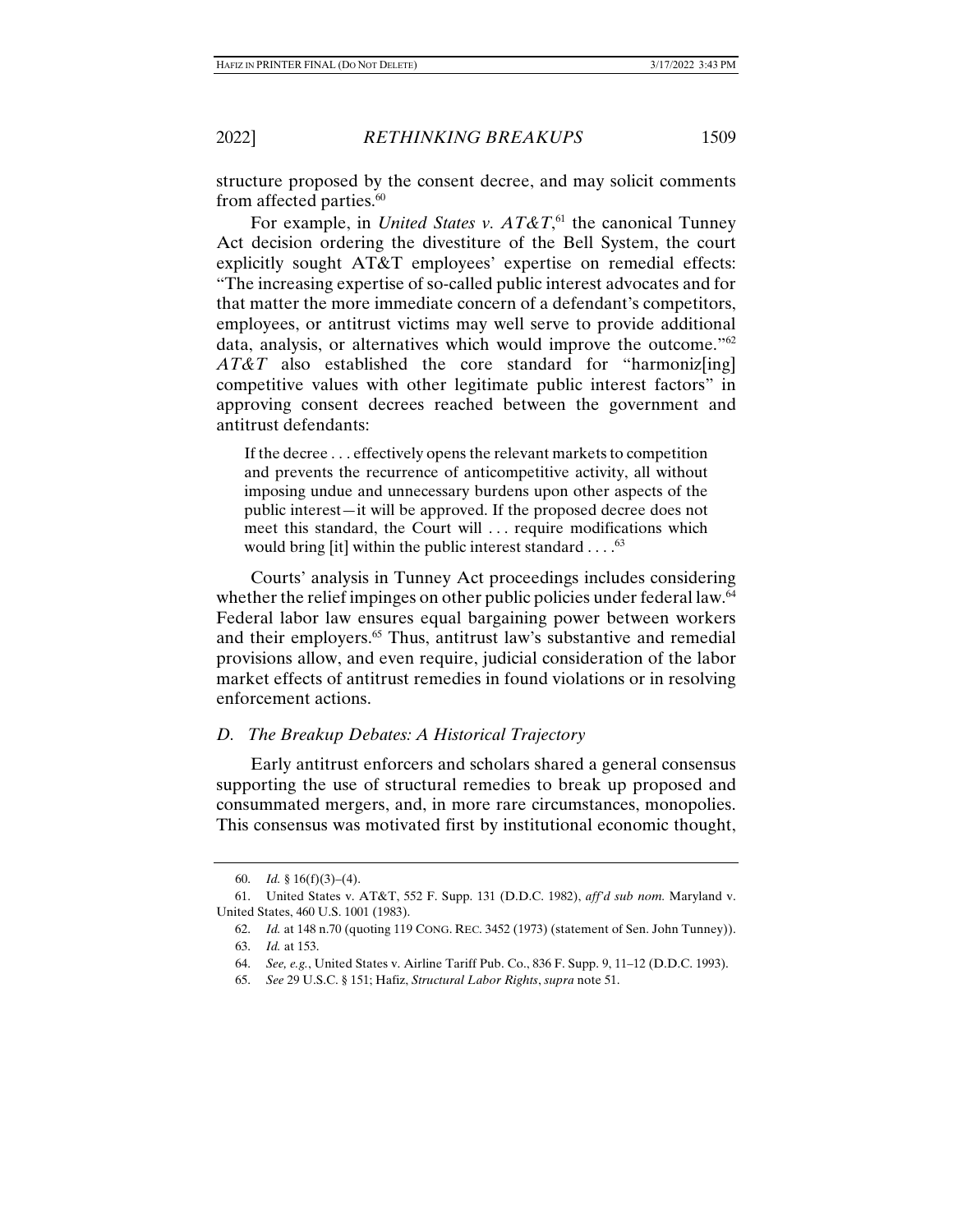and then by the structure–conduct–performance ("SCP") model developed by early Industrial Organization ("IO") economists like Joe Bain starting in the late 1950s.<sup>66</sup> Institutional economists viewed structural remedies, accompanied by government regulation, as essential for equalizing bargaining power and ensuring competition. $67$ Under their influence and guidance, antitrust enforcers most extensively deployed divestitures between 1904 and 1920, restructuring American Tobacco, the Standard Oil Trust, various railroad interests, and more "following an intense period of merger activity at the turn of the century."68 Although antitrust enforcement under the Harding and Coolidge administrations took a decidedly deregulatory turn, the Roosevelt administration revived industrial planning and more aggressive antitrust enforcement during the Great Depression.<sup>69</sup> In the late 1930s and 1940s, a separate Antitrust Division within the DOJ was structured to strengthen antitrust enforcement and agency expertise, and Roosevelt recruited a brain trust to guide antitrust policy and remedial design.<sup>70</sup> By the time the DOJ embarked on its high-profile

 <sup>66.</sup> On institutional economics and remedies, see JOHN COMMONS, LEGAL FOUNDATIONS OF CAPITALISM 108–14 (1924). For the SCP model, see JOE S. BAIN, INDUSTRIAL ORGANIZATION 4 (2d ed. 1968); DONALD TURNER & CARL KAYSEN, ANTITRUST POLICY 3–99 (1959); Joe Bain, *Workable Competition in Oligopoly*, 40 AM. ECON. REV. 35, 36–38 (1950). For approaches to divestiture under § 2 cases, see Waller, *supra* note 34, at 14–16.

 <sup>67.</sup> *See* JOHN COMMONS,INSTITUTIONAL ECONOMICS 338–39 (1934); WALTON HAMILTON & IRENE TILL, ANTITRUST IN ACTION 116–19 (1940); Walton Hamilton, *The Anti-Trust Laws and the Social Control of Business*, *in* THE FEDERAL ANTI-TRUST LAWS 11–12 (Milton Handler ed., 1932) [hereinafter Hamilton, *The Anti-Trust Laws*]; *A Resolution for an Investigation of Certain Charges Concerning the Administration of Industrial Codes by the National Recovery Administration: Hearing on S. Res. 79 Before the S. Comm. on Fin.*, 74th Cong. 2025–27 (1935) (statement of Walton Hamilton). For an overview of institutional economists' thoughts on monopoly, see generally MALCOLM RUTHERFORD, THE INSTITUTIONALIST MOVEMENT IN AMERICAN ECONOMICS, 1918–1947 (2011).

 <sup>68.</sup> William Kovacic, *Designing Antitrust Remedies for Dominant Firm Misconduct*, 31 CONN. L. REV. 1285, 1295 (1999); *see, e.g.*, Standard Oil Co. v. United States, 221 U.S. 1, 79–80 (1911); United States v. Am. Tobacco Co., 221 U.S. 106, 187 (1911); United States v. Union Pac. R.R., 226 U.S. 61, 97–98 (1912); Kovacic, *supra* note 39, at 1114–15 & n.52–64 (collecting cases); *see also* Edward Levi, *The Antitrust Laws and Monopoly*, 14 U. CHI. L. REV. 153, 182–83 (1947) (describing historical periods of merger movements and regulation).

 <sup>69.</sup> *See* William Kovacic, *The Federal Trade Commission and Congressional Oversight of Antitrust Enforcement*, 17 TULSA L.J. 587, 610, 619–20 (1982).

 <sup>70.</sup> *See generally* SPENCER WEBER WALLER, THURMAN ARNOLD 78–110 (2005) (describing rise of DOJ's Antitrust Division and recruitment of personnel during Roosevelt administration under Thurman Arnold's leadership); Kovacic, *supra* note 68, at 1115–19 (recounting history of antitrust law); Walter Adams, *Dissolution, Divorcement, Divestiture*, 27 IND. L.J. 1, 2–13 (1951) (same).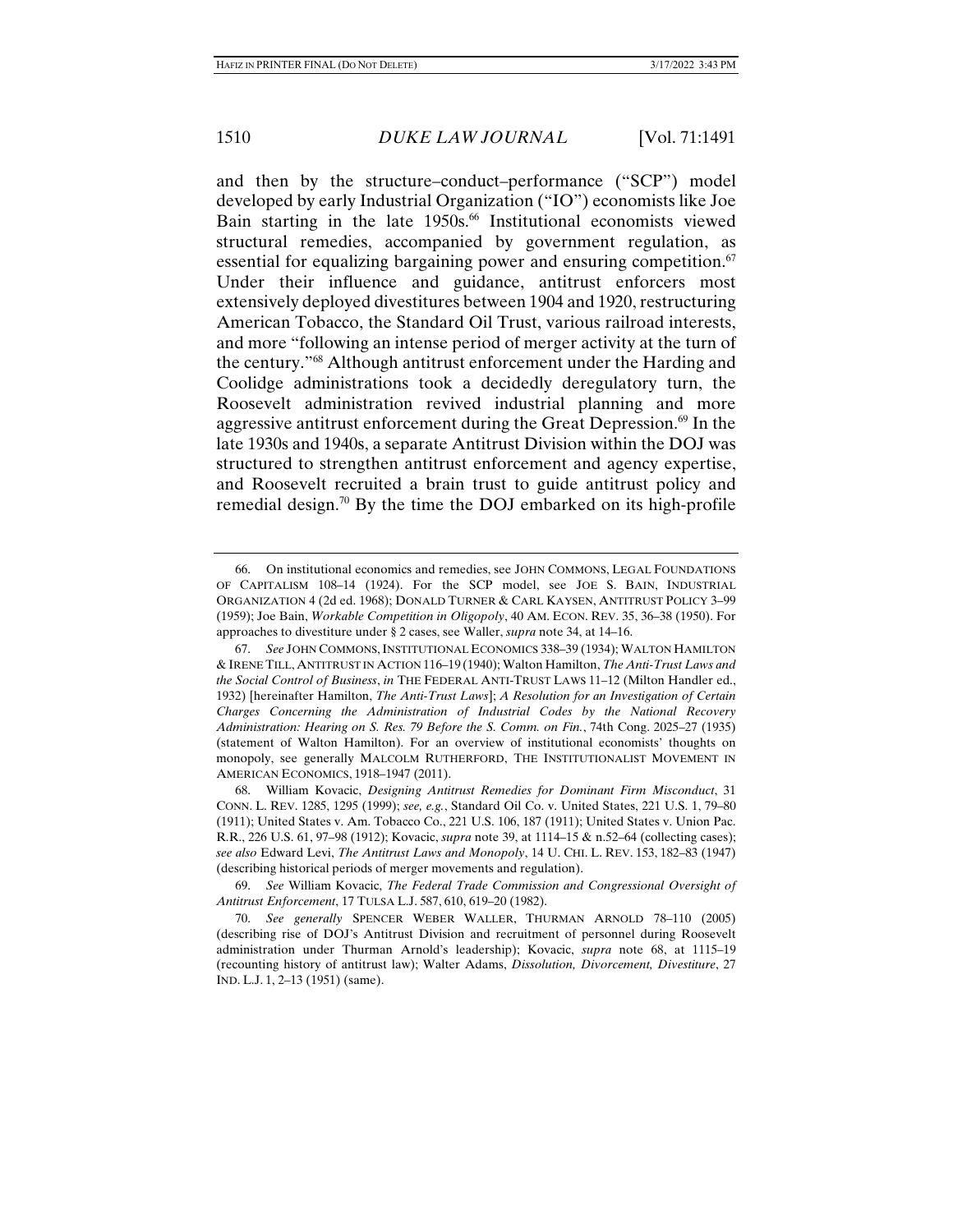effort to rein in the Hollywood studio system, the Supreme Court was positioned to make its support of divestiture remedies clear, holding in 1948 that a district court's order of conduct remedies alone was insufficient. $71$ 

Antitrust enforcers' approach to both policy and remedial design was increasingly informed by the rise of IO economics and the SCP paradigm in the 1950s and 1960s.<sup>72</sup> Under the SCP paradigm, industry market *structure*, believed to enable antitrust defendants' anticompetitive conduct and markets' resulting economic performance, governed remedial design.73 Divestiture, and structural remedies more generally, was considered a critical tool for altering firm behavior and competition outcomes by increasing the number of firms in the market.<sup>74</sup> A classic example of this approach is the DOJ's enforcement action against DuPont for its acquisition of General Motors and United States Rubber Company stock. In reviewing that case, the Supreme Court agreed with the DOJ's challenge to the merger as unlawful and established divestiture as the preferred remedy to such unlawful mergers because "[i]t is simple, relatively easy to administer, and sure."75

But the breakup of  $AT\&T^{76}$  marked this first phase's swan song. By the late 1970s and early 1980s, the Chicago School's laissez-faire

 <sup>71.</sup> United States v. Paramount Pictures, 334 U.S. 131, 166–76 (1948).

 <sup>72.</sup> For foundational texts, see generally JOE BAIN, INDUSTRIAL ORGANIZATION (1st ed. 1959) (introducing and applying IO economics and the SCP paradigm to industrial concentration); RICHARD CAVES, AMERICAN INDUSTRY: STRUCTURE, CONDUCT, AND PERFORMANCE (3d ed. 1972) (providing a systematic introduction to IO economics and the SCP paradigm); Charles Mueller, *The New Antitrust: A "Structural" Approach*, 1 ANTITRUST L. & ECON. REV. 87, 88 (1967).

 <sup>73.</sup> *See, e.g.*, Frederic M. Scherer, *Structure-Performance Relationships and Antitrust Policy*, 46 ANTITRUST L.J. 864, 867–69 (1977); Herbert Hovenkamp, *The Neal Report and the Crisis in Antitrust*, 5 COMPETITION POL'Y INT'L 219 *passim* (2009).

 <sup>74.</sup> *See* Daniel Crane, *A Premature Postmortem on the Chicago School of Antitrust*, 93 BUS. HIST. REV. 759, 764 (2020) ("Structuralism prevailed in the academy, antitrust agencies, courts, and political institutions until the mid-1970s."). *See generally* Kevin O'Connor, *The Divestiture Remedy in Sherman Act § 2 Cases*, 13 HARV. J. ON LEGIS. 687 (1976) (arguing that divestiture should be the presumptive remedy for Sherman Act § 2 violations).

<sup>75</sup>*.* United States v. E.I. du Pont de Nemours & Co., 366 U.S. 316, 330–31 (1961).

 <sup>76.</sup> United States v. AT&T, 552 F. Supp. 131 (D.D.C. 1982), *aff'd sub nom.* Maryland v. United States, 460 U.S. 1001 (1983). For general accounts of the dissolution of the Bell System, see generally STEVE COLL, THE DEAL OF THE CENTURY: THE BREAKUP OF AT&T (1987); PETER TEMIN, THE FALL OF THE BELL SYSTEM (1987). On the DOJ's IBM case and Robert Bork, see Donald I. Baker, *Government Enforcement of Section Two*, 61 NOTRE DAME L. REV. 898, 899 n.13 (1986).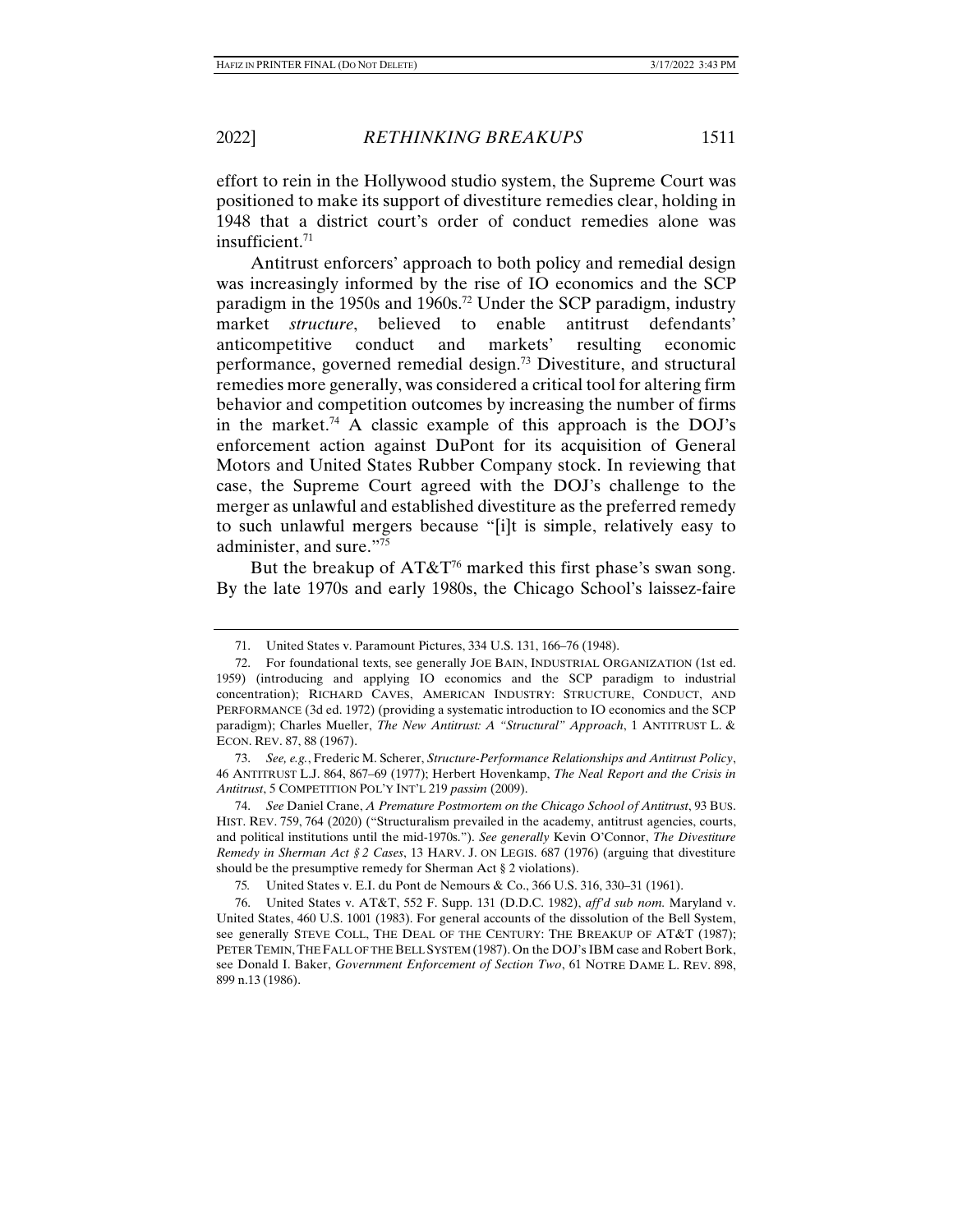aversion to the use of structural remedies had built a growing ideological consensus against the use of divestiture in favor of conduct remedies, ushering in a second phase of the breakup debates.<sup>77</sup> The Chicago School consensus was grounded in two primary concerns directed at limiting remedial design decisions to narrow consumer welfare considerations. The first was that court-imposed divestitures might reduce efficiencies and increase firm costs, leading to higher consumer prices.78 Scholars and, later, enforcers, viewed courts' expertise as deficient relative to private market actors when it came to firm and industry structure and day-to-day "business decisions about  $\ldots$  pricing, product introduction, and investment in risky ventures.<sup> $\frac{779}{2}$ </sup> Second, divestiture critics viewed courts as limited in their ability to evaluate the administrative costs of imposing structural remedies in ways that could ultimately harm consumers.<sup>80</sup> Imposing divestitures after mergers created an "unscrambling" problem that could disrupt integration efficiencies to consumers and require complex decisions about which assets should constitute a new firm.<sup>81</sup>

Many IO economists supported these criticisms, labeling the agency-instigated divestitures of the 1960s and 1970s as failures and offering empirical evidence that divestitures failed to reestablish acquiring firms as effective competitors that reduced prices through

 <sup>77.</sup> *See, e.g.*, RICHARD A. POSNER, ANTITRUST LAW 103, 278 (2d ed. 2001); Richard A. Posner, *The Chicago School of Antitrust Analysis*, 127 U. PA. L. REV. 925, 945 (1979); Sam Peltzman, *The Gains and Losses from Industrial Concentration*, 20 J.L. & ECON. 229, 262–63 (1977); Harold Demsetz, *Industry Structure, Market Rivalry, and Public Policy*, 16 J.L. & ECON. 1, 5 (1973).

 <sup>78.</sup> *See, e.g.*, Peltzman, *supra* note 77, at 262–63; Demsetz, *supra* note 77, at 5.

 <sup>79.</sup> Howard A. Shelanski & J. Gregory Sidak, *Antitrust Divestiture in Network Industries*, 68 U. CHI. L. REV. 1, 34 (2001).

 <sup>80.</sup> William M. Landes & Richard A. Posner, *Market Power in Antitrust Cases*, 94 HARV. L. REV. 937, 953 (1981).

 <sup>81.</sup> *See, e.g*., Kenneth G. Elzinga, *The Antimerger Law: Pyrrhic Victories?*, 12 J.L. & ECON. 43, 54–74 (1969); William Baer, *Reflections on Twenty Years of Merger Enforcement Under the Hart-Scott-Rodino Act*, 65 ANTITRUST L.J. 825, 830 (1997) ("Once a merger takes place and the firms' operations are integrated, it can be very difficult, or impossible, to unscramble the eggs and reconstruct a viable, divestable group of assets.").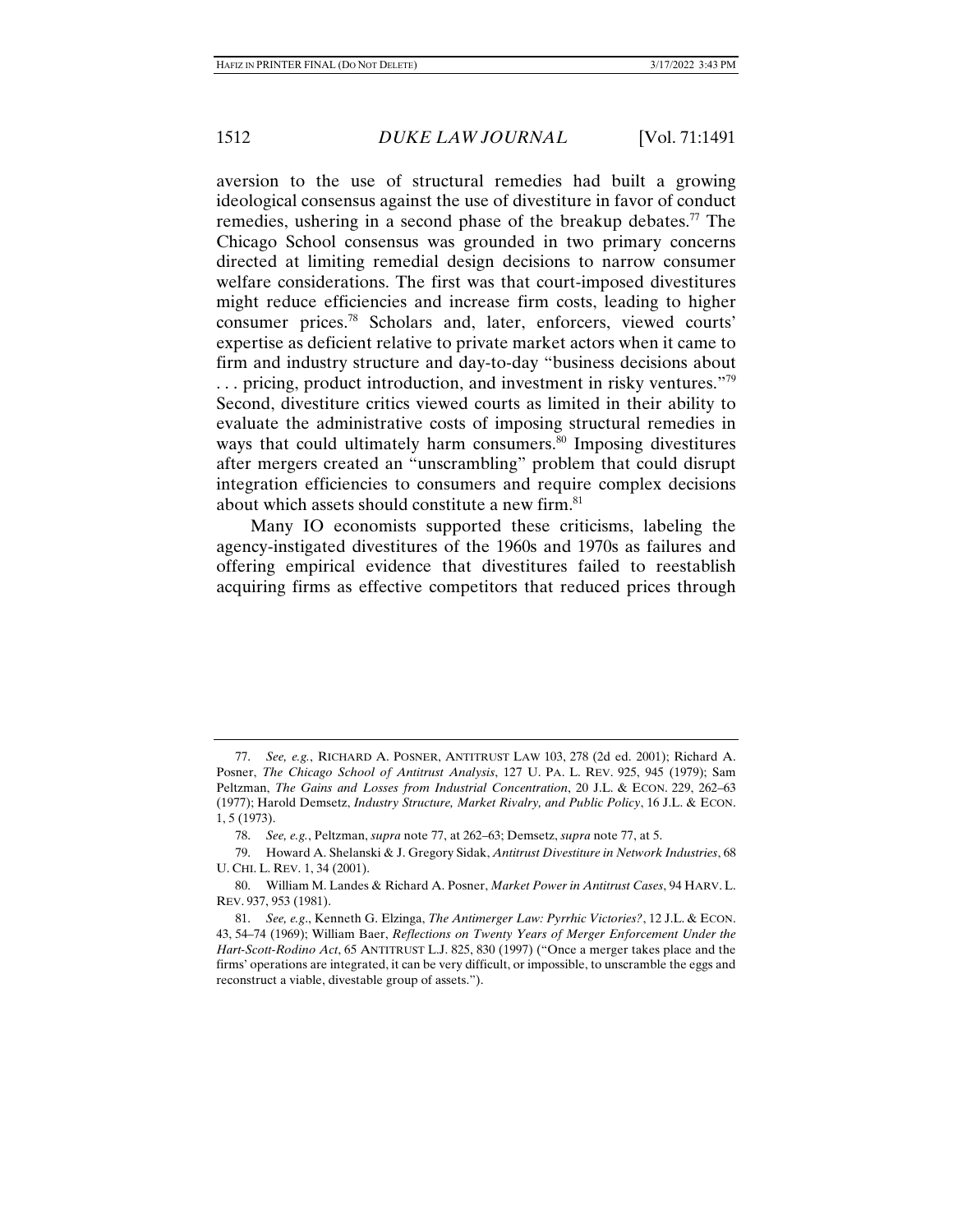competition.82 Overall, then, breakup remedies could cause more harm than good and produce more inefficiencies than they eliminate.<sup>83</sup>

The scholarly turn against breakups significantly impacted agency practice and judicial reasoning. After the Bell breakup, antitrust enforcers did not abandon structural remedies on paper and in guidance documents, but in practice, they rarely sought or achieved structural separations in merger and monopolization cases.<sup>84</sup> For example, the Antitrust Division's *Policy Guide to Merger Remedies* became increasingly more partial to conduct remedies. In 2004, it maintained its historical preference for structural remedies,<sup>85</sup> but by 2011, it shifted to emphasize its view that conduct remedies were a "valuable tool" in reinvigorating merger enforcement.<sup>86</sup> The Bush and Obama administrations were reluctant to pursue divestiture remedies, likely in part due to court hostility to imposing them.<sup>87</sup> A prominent

 83. *See* Demsetz, *supra* note 77, at 2–9; Frank H. Easterbrook & Daniel R. Fischel, *Antitrust Suits by Targets of Tender Offers*, 80 MICH. L. REV. 1155, 1163 (1982) (arguing that "we may as well forget about attempting to disestablish" integrated firms); Menesh S. Patel, *Merger Breakups*, 2020 WIS. L. REV. 975, 1007 (warning of the "fundamental difficulties of unwinding consummated mergers" and collecting sources).

 84. Spencer Weber Waller, *Access and Information Remedies in High-Tech Antitrust*, 8 J. COMP. L. & ECON. 575, 577 (2012).

 85. U.S. DEP'T OF JUST., ANTITRUST DIVISION POLICY GUIDE TO MERGER REMEDIES 7– 8 (2004).

 86. *Compare id.* at 7 (stating that structural remedies are "preferred to conduct remedies in merger cases" because they are "clean and certain, and generally avoid costly government entanglement in the market" relative to behavioral remedies, which were "more difficult to craft, more cumbersome and costly to administer, and easier than a structural remedy to circumvent"), *with* 2011 REMEDY POLICY GUIDE 6 (stating that structural remedies were the "best choice" only "[i]n certain factual circumstances" and that behavioral remedies were a "valuable tool").

 87. *See* Van Loo, *supra* note 82, at 1970. *See generally* Thomas Sullivan, *The Jurisprudence of Antitrust Divestiture*, 86 MINN. L. REV. 565 (2002) (recounting the history of divestiture, including under the Bush administration).

 <sup>82.</sup> Elzinga, *supra* note 81, at 47–53; Robert A. Rogowsky, *The Economic Effectiveness of Section 7 Relief*, 31 ANTITRUST BULL. 187, 189, 196, 212 (1986) (classifying 75 percent of divestitures as deficient or unsuccessful); James C. Ellert, *Mergers, Antitrust Law Enforcement and Stockholder Returns*, 31 J. FIN. 715, 716–27 (1976) (examining divestiture success of firms challenged between 1950 and 1972 based on shareholder returns before and after divestiture, finding no significant difference in returns of divesting companies compared to returns of companies with different outcomes); Malcolm R. Pfunder, Daniel J. Plaine & Anne Marie G. Whittemore, *Compliance with Divestiture Orders Under Section 7 of the Clayton Act: An Analysis of the Relief Obtained*, 17 ANTITRUST BULL. 19, 20–21 (1972). *But see* Rory Van Loo, *In Defense of Breakups: Administering a 'Radical' Remedy*, 105 CORNELL L. REV. 1955, 1976–81 (2020) (challenging Professor Robert Rogowsky's and Professor James Ellert's methodologies and findings as deficient and irrelevant based on more recent quantitative studies showing higher success rates).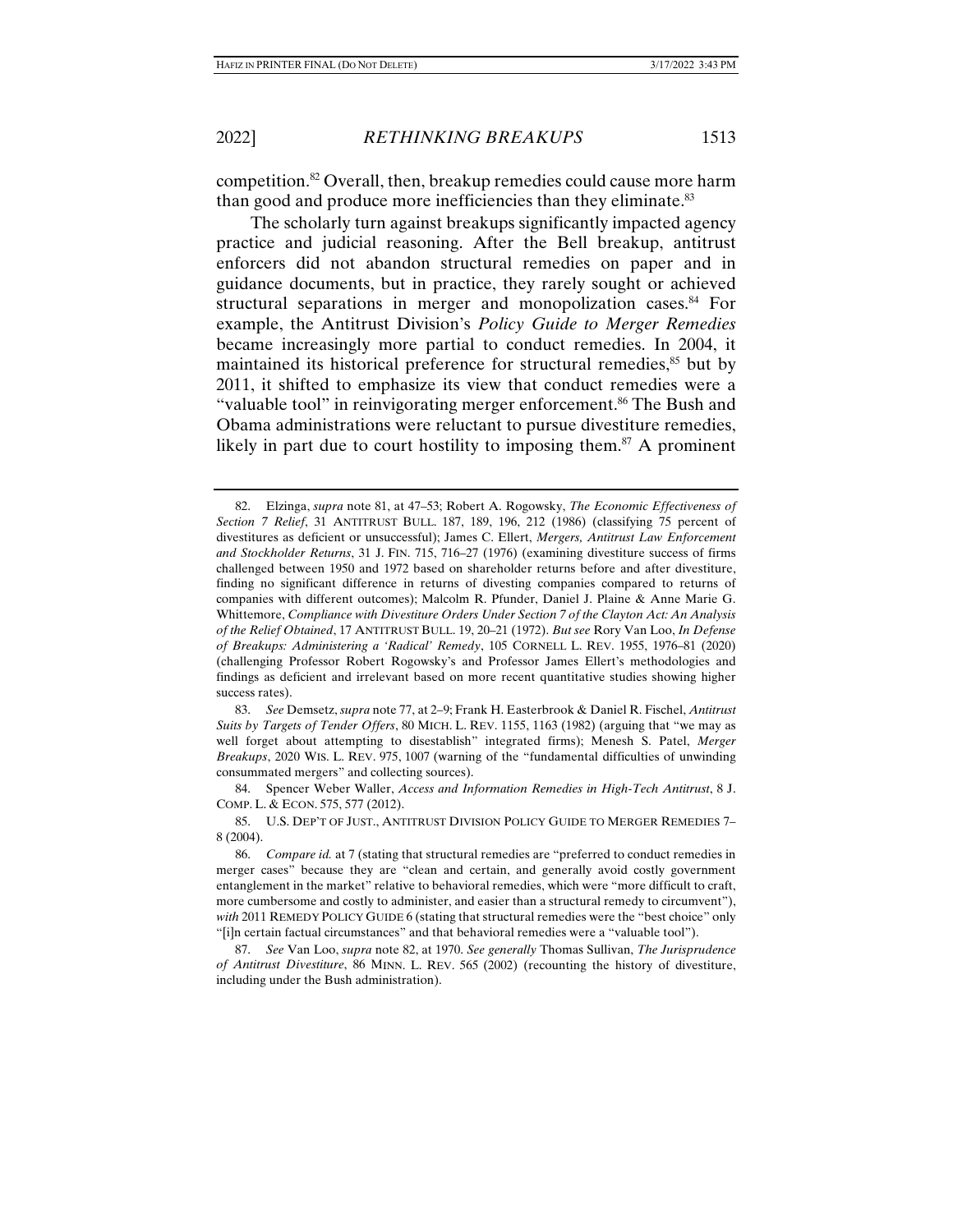example is the D.C. Circuit's rejection of the district court's divestiture order in *United States v. Microsoft Corp.*<sup>88</sup> on grounds that "wisdom counsels against adopting radical structural relief" when the "logistical difficulty" of splitting a company weighed against it.<sup>89</sup>

But political alignments have now primed a pendulum swing back in favor of divestiture remedies. A new "third phase" of the breakup debates evinces a fragile consensus between progressive, centrist, and conservative policymakers and scholars on firm dominance. In arguing for breakups, progressives—often dubbed the "New Brandeis School<sup>"90</sup>—have emphasized the urgent need to combat "bigness" not only to restore competition and access to economic opportunity for smaller businesses, but also to protect democratic values, the political process, and underrepresented stakeholders, including workers. For example, Professor Tim Wu seeks a return to Louis Brandeis' vision of economic policy.<sup>91</sup> In this vision, the government uses its antitrust authority to secure worker protections against monopoly power that grants large firms a bargaining advantage and more resources to extract rents from labor, impose abusive employment conditions, restrict worker mobility, and engage in union busting, wage discrimination, and worker misclassification.<sup>92</sup> Professor Zephyr Teachout similarly points to the need for more aggressive structural relief on grounds that big firms are both bad for consumers as well as workers in depressing wage rates and increasing economic inequality.<sup>93</sup>

This progressive position<sup>94</sup> has coincided with a more centrist Democratic consensus on the need for antitrust reforms, prompted by evidence of firm dominance, corporate concentration, and the limited efficacy of conduct remedies in preventing traditional antitrust harms like higher consumer prices.<sup>95</sup> Antitrust scholars and advocates who

 <sup>88.</sup> United States v. Microsoft Corp., 253 F.3d 34 (D.C. Cir. 2001).

 <sup>89.</sup> *Id.* at 80, 98, 106–07.

 <sup>90.</sup> *See, e.g.*, Lina Khan, *The New Brandeis Movement: America's Antimonopoly Debate*, 9 J. EUR. COMPETITION L. & PRAC. 131, 131 (2018).

 <sup>91.</sup> WU, *supra* note 1, at 33–44.

 <sup>92.</sup> *Id.* at 42, 72–73.

 <sup>93.</sup> *See, e.g.*, TEACHOUT, *supra* note 4, at 145–62.

 <sup>94.</sup> For the alignment of the Neo-Brandeisians with the progressive, antimonopoly wing of the Democratic Party, see, for example, Teachout, *supra* note 27.

 <sup>95.</sup> *See, e.g.*, Anna Edgerton, *Unlikely Senate Alliance of Klobuchar, Lee Paints a Bull's-Eye on Big Tech*, BLOOMBERG (May 10, 2021, 2:00 AM), https://www.bloomberg.com/news/articles/ 2021-05-10/left-right-odd-couple-in-senate-paints-a-bull-s-eye-on-big-tech [https://perma.cc/9M4L-6ACL]. For progressive advocacy of breakups, see, for example, TEACHOUT, *supra* note 4, at 6–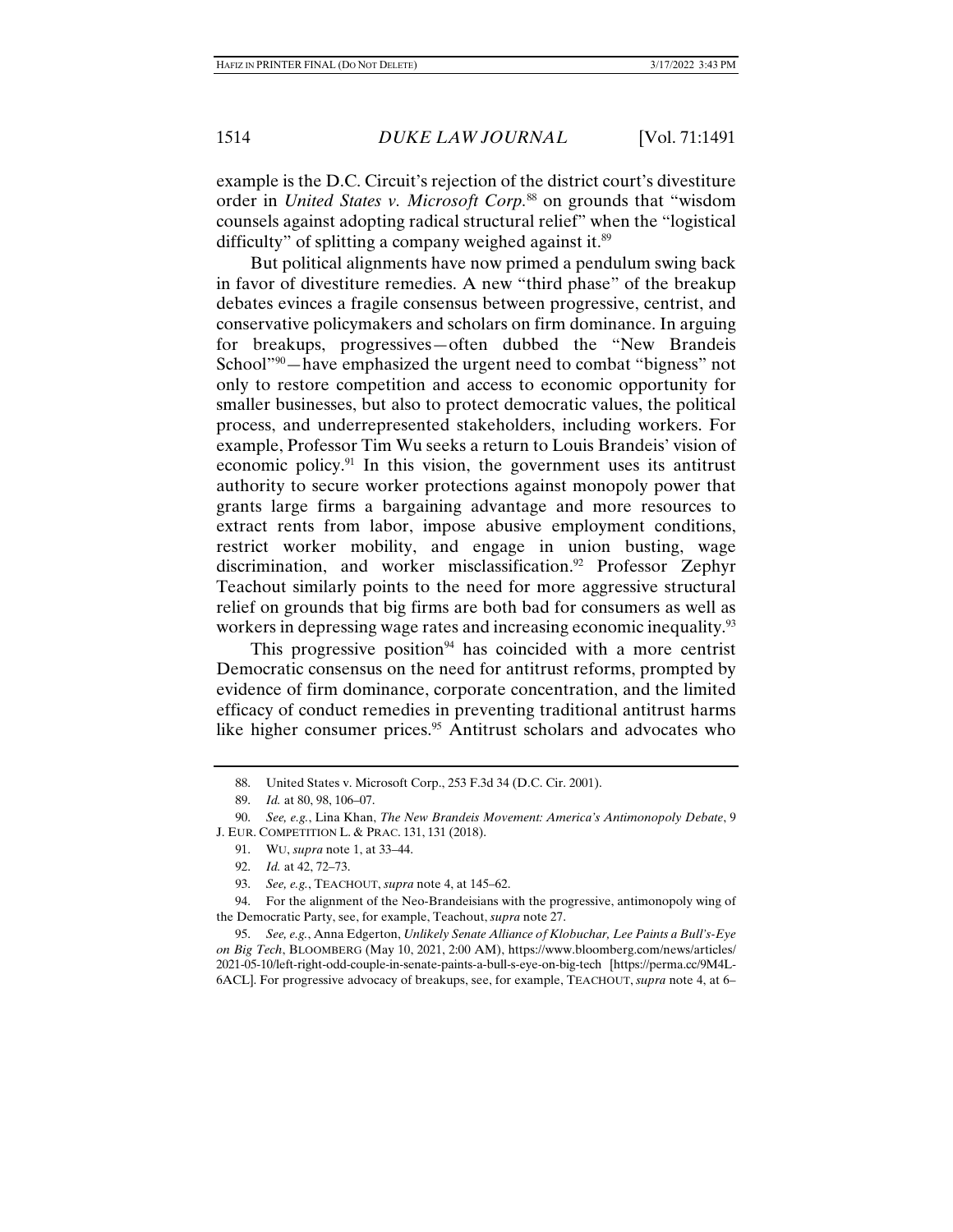favor structural remedies have received recent empirical support not only from the FTC's own remedial retrospectives, but also from independent economic experts who found that behavioral remedies are significantly less effective than structural remedies in preventing future price increases.96 These observed postmerger price increases were twice as large when behavioral remedies were used as compared to divestitures.97 Pro-divestiture scholars also reject the Chicago School's administrability concerns surrounding breakups by pointing to the comparatively high administrability costs of behavioral remedies that require postmerger monitoring, and by discounting the purported unworkability of divestiture remedies given their consumer welfare benefits, deterrence value, and common voluntary use by firms as a form of private ordering that increases firm efficiencies.<sup>98</sup>

Even conservative policymakers have increasingly called for more breakups, motivated in part by perceptions of liberal bias and censorship of conservative viewpoints by dominant media and internet platforms. Since the Trump administration, Republicans have converged on the need for antitrust reforms to break up Big Tech, favoring structural remedies as the best way to do so that avoids longterm government involvement in markets.<sup>99</sup> In 2017, the Trump FTC

 96. *See, e.g.*, JOHN KWOKA, MERGERS, MERGER CONTROL, AND REMEDIES: A RETROSPECTIVE ANALYSIS OF U.S. POLICY 120 (2014); Steven C. Salop, *Modifying Merger Consent Decrees To Improve Merger Enforcement Policy*, ANTITRUST, Fall 2016, at 15, 18; Waller, *supra* note 34, at 15; Kovacic, *Designing Antitrust Remedies*, *supra* note 68, at 1303.

 97. John E. Kwoka, Jr., *Does Merger Control Work? A Retrospective on U.S. Enforcement Actions and Merger Outcomes*, 78 ANTITRUST L.J. 619, 636, 641 (2013).

<sup>13, 213–14;</sup> WU, *supra* note 1, at 73, 132–33; Lina M. Khan, *The Separation of Platforms and Commerce*, 119 COLUM. L. REV. 973, 985–86, 1063–64, 1074–75 (2019) (arguing that structural remedies are preferable to behavioral ones because they are "highly administrable" and require less ongoing monitoring); Naomi R. Lamoreaux, *The Problem of Bigness: From Standard Oil to Google*, 33 J. ECON. PERSPS. 94, 94–117 (2019) (arguing that divestitures can increase competition and innovation while reducing monopolists' impact in politics).

 <sup>98.</sup> *See, e.g.*, Van Loo, *supra* note 82, at 1959, 1965, 1980.

 <sup>99.</sup> *See, e.g.*, Ben Brody, *Republican Senator Slams Conservative Tech Lobbyists to Their Faces*, PROTOCOL (June 22, 2021), https://www.protocol.com/mike-lee-netchoice-antitrust [https://perma.cc/UY4L-JEMC]; Rob Copeland, *Breakup of Tech Giants 'on the Table,' U.S. Antitrust Chief Says*, WALL ST. J.(Oct. 22, 2019, 2:00 PM), https://www.wsj.com/articles/breakupof-tech-giants-on-the-table-u-s-antitrustchief-says-11571765689 [https://perma.cc/U4KX-VECZ] (quoting Makan Delrahim, former head of the DOJ Antitrust Division); Makan Delrahim, Assistant Att'y Gen., Keynote Address at American Bar Association's Antitrust Fall Forum (Nov. 16, 2017), https://www.justice.gov/opa/speech/assistant-attorney-general-makan-delrahimdelivers-keynote-address-american-bar [https://perma.cc/Y24H-DY9T]; *see also* F. David Osinski, *Merger Remedies and the Undersupply of Economic Research*, 18 A.B.A. SEC. ANTITRUST L. ECON. COMM. NEWSL., Fall 2017, at 5, 6–7 ("While the exact remedy may be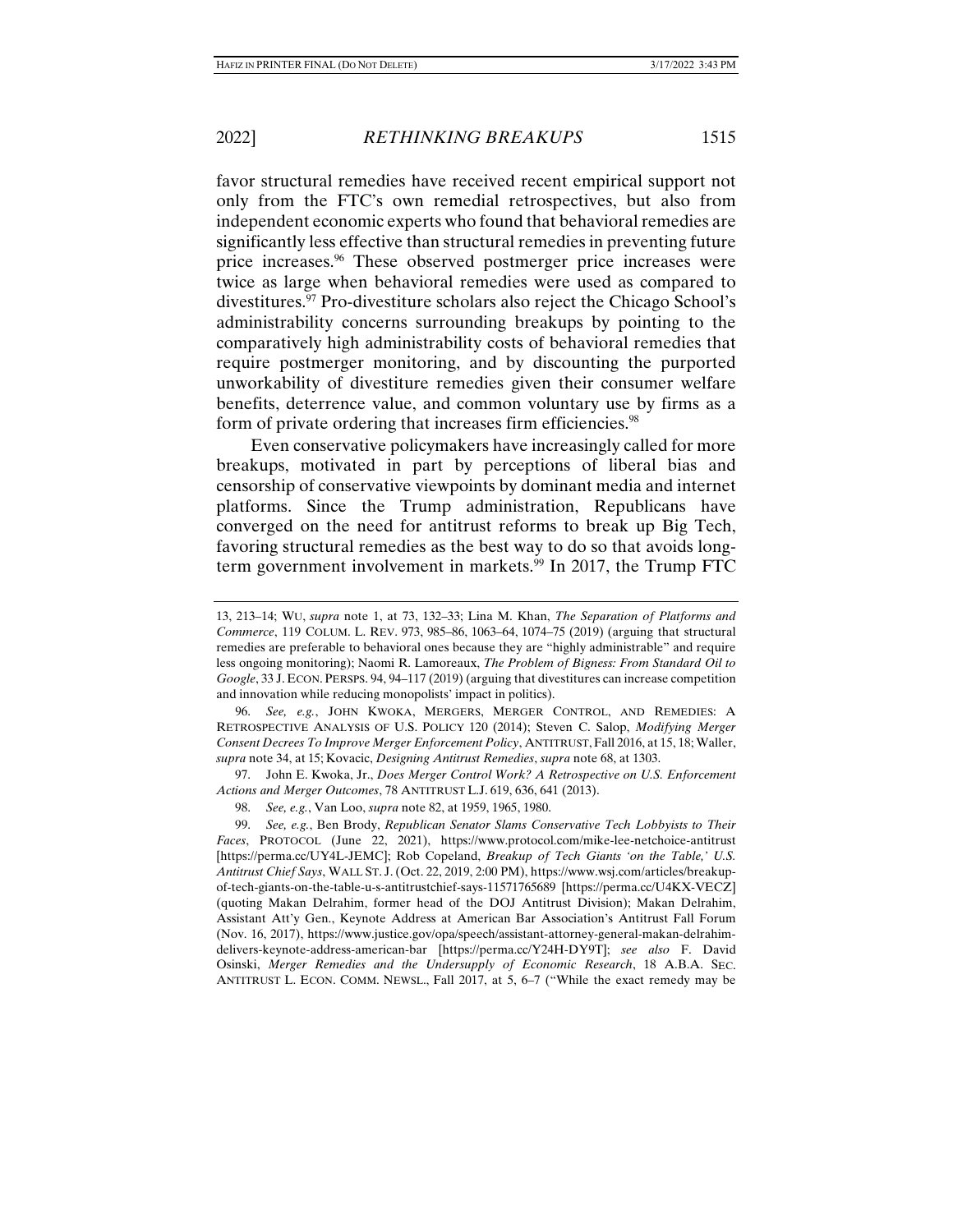released the results of its retrospective review of its use of merger remedies between 2006 and 2012, which estimated an 80 percent success rate of restoring competition where structural remedies were imposed on antitrust defendants.<sup>100</sup>

This emerging consensus across the political spectrum in favor of breakups portends meaningful changes in remedial antitrust policy, whether through legislation or remedial proposals and decisions by agencies and the courts. This makes it all the more important that current breakup debates squarely address the effects of such remedies on workers as crucial recipients of antitrust protection.

#### *E. Restoring Labor Market Analysis in Remedial Debates*

Policymakers, the antitrust agencies, and scholars have either ignored the labor market effects of antitrust remedies or, in the case of many progressives, merely assumed that such breakups benefit rather than harm workers. But fully understanding the effects of antitrust remedies on workers is critical to the renewed attention to antitrust law's role in ensuring labor market competition.<sup>101</sup>

This Section first revives the forgotten history of New Deal enforcement that centered labor market effects of antitrust remedies in agency analysis and economic policy. It then details how the breakup debates and enforcers' remedial design in the postwar period have either ignored or actively worsened antitrust remedies' effects on workers and labor market competition. It offers the first comprehensive review of existing court decisions and antitrust agencies' approved consent decrees resolving enforcement actions

unique to each transaction, generally structural remedies are the preferred method for alleviating competitive effects of horizontal overlaps in mergers.").

 <sup>100.</sup> BUREAU OF COMPETITION & BUREAU OF ECON., FED. TRADE COMM'N, THE FTC'S MERGER REMEDIES 2006-2012: A REPORT OF THE BUREAUS OF COMPETITION AND ECONOMICS 2 (2017).

 <sup>101.</sup> For analysis that considers the connection between antitrust and labor market problems, including the effect on workers, see generally Hiba Hafiz, *The Brand Defense*, 43 BERKELEY J. EMP. & LAB. L. (forthcoming 2022) (on file with author); Suresh Naidu & Eric A. Posner, *Labor Monopsony and the Limits of the Law*, J. HUMAN RES. (June 9, 2021), http://jhr.uwpress.org/ content/early/2021/06/02/jhr.monopsony.0219-10030R1.full.pdf+html [https://perma.cc/2CFK-T9L4]; Ioana Marinescu & Eric A. Posner, *Why Has Antitrust Law Failed Workers?*, 105 CORNELL L. REV. 1343 (2020); Sanjukta Paul, *Antitrust as Allocator of Coordination Rights*, 67 UCLA L. REV. 378 (2020); Hafiz, *supra* note 55; Sanjukta Paul, *Fissuring and the Firm Exemption*, 82 LAW & CONTEMP. PROBS. 65 (2019); Marinescu & Hovenkamp, *supra* note 53; Hemphill & Rose, *supra* note 53; Suresh Naidu, Eric A. Posner & Glen Weyl, *Antitrust Remedies for Labor Market Power*, 132 HARV. L. REV. 536 (2018); Sanjukta M. Paul, *Uber as For-Profit Hiring Hall: A Price-Fixing Paradox and Its Implications*, 38 BERKELEY J. EMP. & LAB. L. 233 (2017).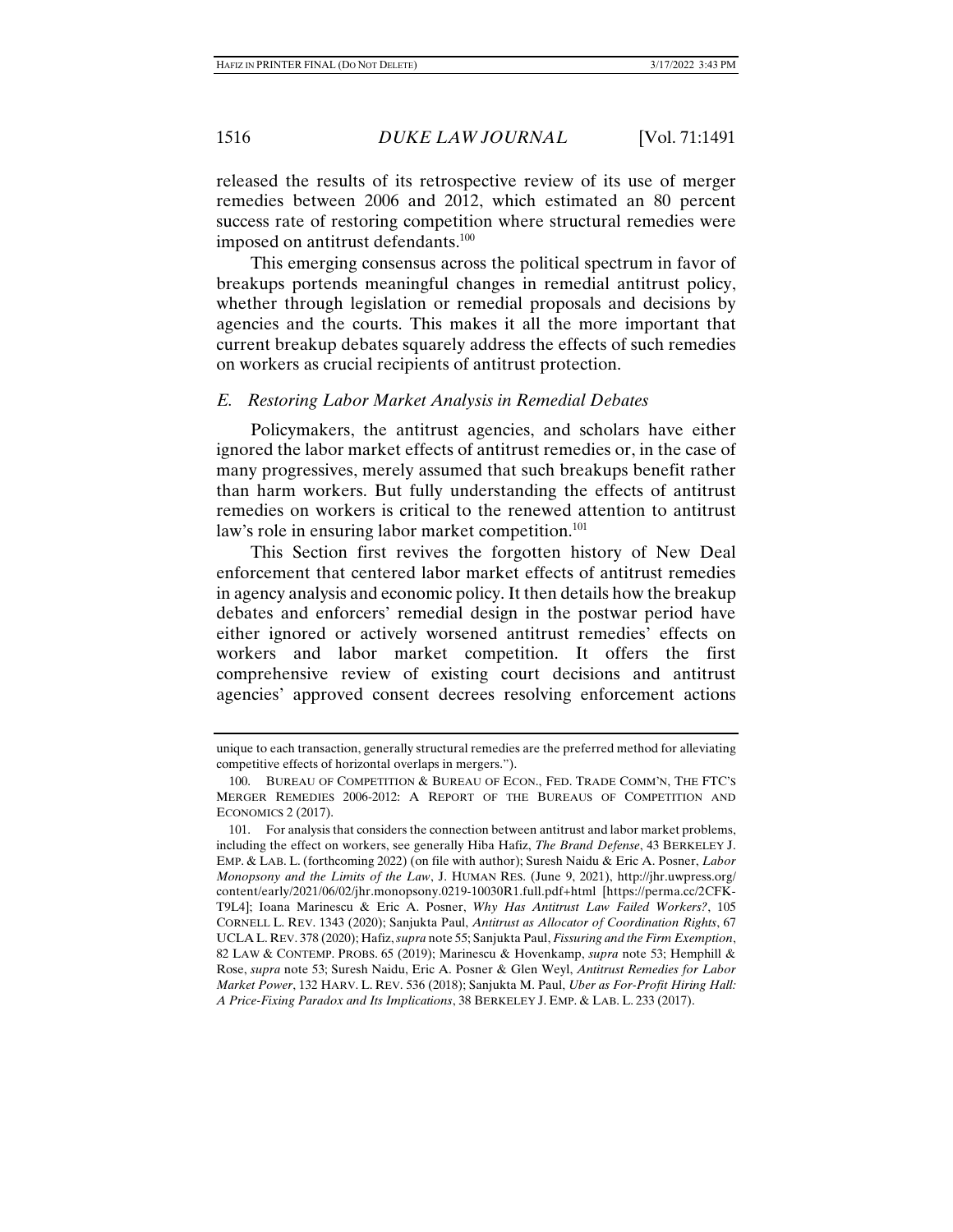against mergers and dominant firms between 1992 to the present. This documents, at best, enforcers' failure to include labor market competition protections in their remedial design and, at worst, their imposition of remedial provisions that *reduce* labor market competition.

1. *Early Labor Market Effects Analysis in Antitrust Remedial Design and Enforcement.* While analysis of the labor market effects of antitrust remedies has been largely absent in judicial opinions and scholarly discussions of remedial design—including the most recent breakup debates—it was not alien to earlier antitrust policy enforcement. In fact, competition regulation was deeply intertwined with labor market regulation from the Great Depression through even the Nixon and Carter administrations. Specifically, aggressive regulation of industry occurred in tandem with industry-wide wage regulation through labor boards and wage stabilization boards. It began with the National Industrial Recovery Act of 1933 ("NIRA"), extended into the War Labor Boards of World Wars I and II and the Wage Stabilization Board during the Korean War, and culminated in the Price Commission, Pay Board, and Council of Wage and Price Stability in the Nixon, Ford, and Carter administrations.<sup>102</sup> New Deal government regulators and experts that first administered industrywide codes of fair competition and wage standards were trained in the institutional economics of John Commons, Thorstein Veblen, and Wesley Mitchell, and were recruited to both the Antitrust Division and various labor agencies based on that expertise.<sup>103</sup>

 <sup>102.</sup> *See* LEWIS L. LORWIN & ARTHUR WUBNIG, LABOR RELATIONS BOARDS: THE REGULATION OF COLLECTIVE BARGAINING UNDER THE NATIONAL INDUSTRIAL RECOVERY ACT 45 (1935) (discussing the passing of the National Industrial Recovery Act of 1933); Hiba Hafiz, *Why a "Whole-of-Government" Approach Is the Solution to Antitrust's Current Labor Problem*, PROMARKET (Nov. 18, 2021) [hereinafter Hafiz, *Whole-of-Government*], https://promarket.org/2021/11/18/antitrust-monopsony-government-labor [https://perma.cc/Z8DJ-ZDZS] (tracing the history of labor boards after 1935).

 <sup>103.</sup> *See* Hiba Hafiz, *Economic Analysis of Labor Regulation*, 2017 WIS. L. REV. 1115, 1121– 29 [hereinafter Hafiz, *Economic Analysis*](describing how the now-defunct Division of Economic Research for the NLRB incorporated economic analysis and worked to improve labor's bargaining power). For a general account of the relationship between institutional economics and business as well as labor market regulation, see JOSEPH DORFMAN, THE ECONOMIC MIND IN AMERICAN CIVILIZATION, 1918–1933, at 425–37 (1959). For more on the historical evolution of economic approaches toward competition policy and analysis, see generally Matthew T. Panhans & Reinhard Schumacher, *Theory in Closer Contact with Industrial Life: American Institutional Economists on Competition Theory and Policy*, 17 J. INSTITUTIONAL ECON. 781 (2021); William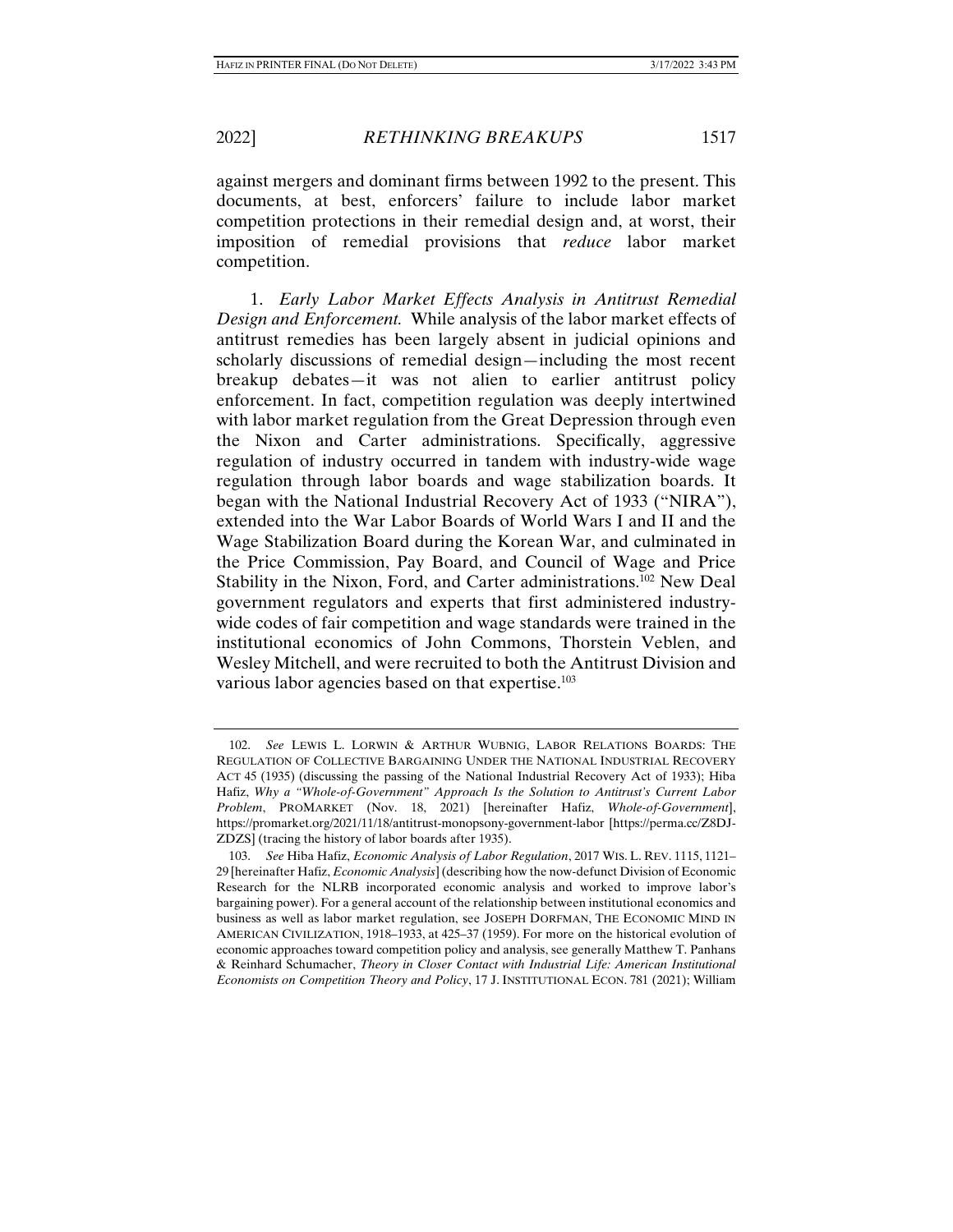When the Antitrust Division was first formed as a separate division of the Department of Justice in 1933, it primarily enforced NIRA's industry price-fixing codes, which were drafted by industry to control prices and production during the Depression.<sup>104</sup> Even though the Division was highly underresourced, by the late 1930s, it became the central hub of industry regulation, defending or enforcing orders of administrative agencies like the Interstate Commerce Commission, FTC, and Federal Communications Commission ("FCC"), and most importantly, labor regulations.105 The Antitrust Division also enforced labor code violations under the NIRA to ensure that "competitive conditions" were maintained in labor markets.<sup>106</sup>

Early institutional economic approaches to antitrust remedies viewed their efficacy as highly context-dependent: equitable remedies were understood to have differential effects depending on broader regulation that shaped the industry, including the extent of labor market regulation and the existence of labor market and other institutions that could function as countervailing power against dominant firms. For example, Walton Hamilton, a leading institutional economist in the Antitrust Division who served as a Special Assistant to the Attorney General between 1938 and 1945,<sup>107</sup> viewed the Sherman Act as an "elementary ordinance" whose regulatory impact needed to be assessed within a larger "pattern of the public control of

J. Novak, *Institutional Economics and the Progressive Movement for the Social Control of American Business*, 93 BUS. HIST. REV. 665 (2019); Malcolm Rutherford, *Walton H. Hamilton and the Public Control of Business*, 37 HIST. POL. ECON. 234 (2005); Herbert Hovenkamp, *The First Great Law & Economics Movement*, 42 STAN. L. REV. 993 (1990).

 <sup>104.</sup> *See* Spencer Weber Waller, *The Antitrust Legacy of Thurman Arnold*, 78 ST. JOHN'S L. REV. 569, 571–72 (2004).

 <sup>105.</sup> *Id.* at 573–74; *see also* HOMER CUMMINGS, SELECTED PAPERS OF HOMER CUMMINGS: ATTORNEY GENERAL OF THE UNITED STATES 1933-1939, at 17 (Carl Brent Swisher ed., 1972) (1939) (noting that most labor cases were referred to the Antitrust Division, in addition to orders from the Interstate Commerce Commission, the FTC, FCC, and others).

 <sup>106.</sup> CUMMINGS, *supra* note 105, at 122. The Antitrust Division's labor market regulation took a dark turn, of course, when, primarily under the direction of Thurman Arnold in the late 1930s and early 1940s, it prosecuted labor unions for conspiring with manufacturers and contractors in the housing and construction markets. WALLER, *supra* note 70, at 103–05. This eventually motivated a second congressional rebuke immunizing labor unions from the antitrust laws with the passage of the Norris-LaGuardia Act (following the original statutory labor exemption in the Clayton Act of 1914). *See* Waller, *supra* note 104, at 600–03; 15 U.S.C. § 17; 29 U.S.C. § 52.

 <sup>107.</sup> *See* Thurman Arnold, *Walton Hale Hamilton*, 68 YALE L.J. 399, 399 (1959); Waller, *supra* note 104, at 608; Malcolm Rutherford, *The Judicial Control of Business: Walton Hamilton, Antitrust, and Chicago*, 34 SEATTLE U. L. REV. 1385, 1395 (2011).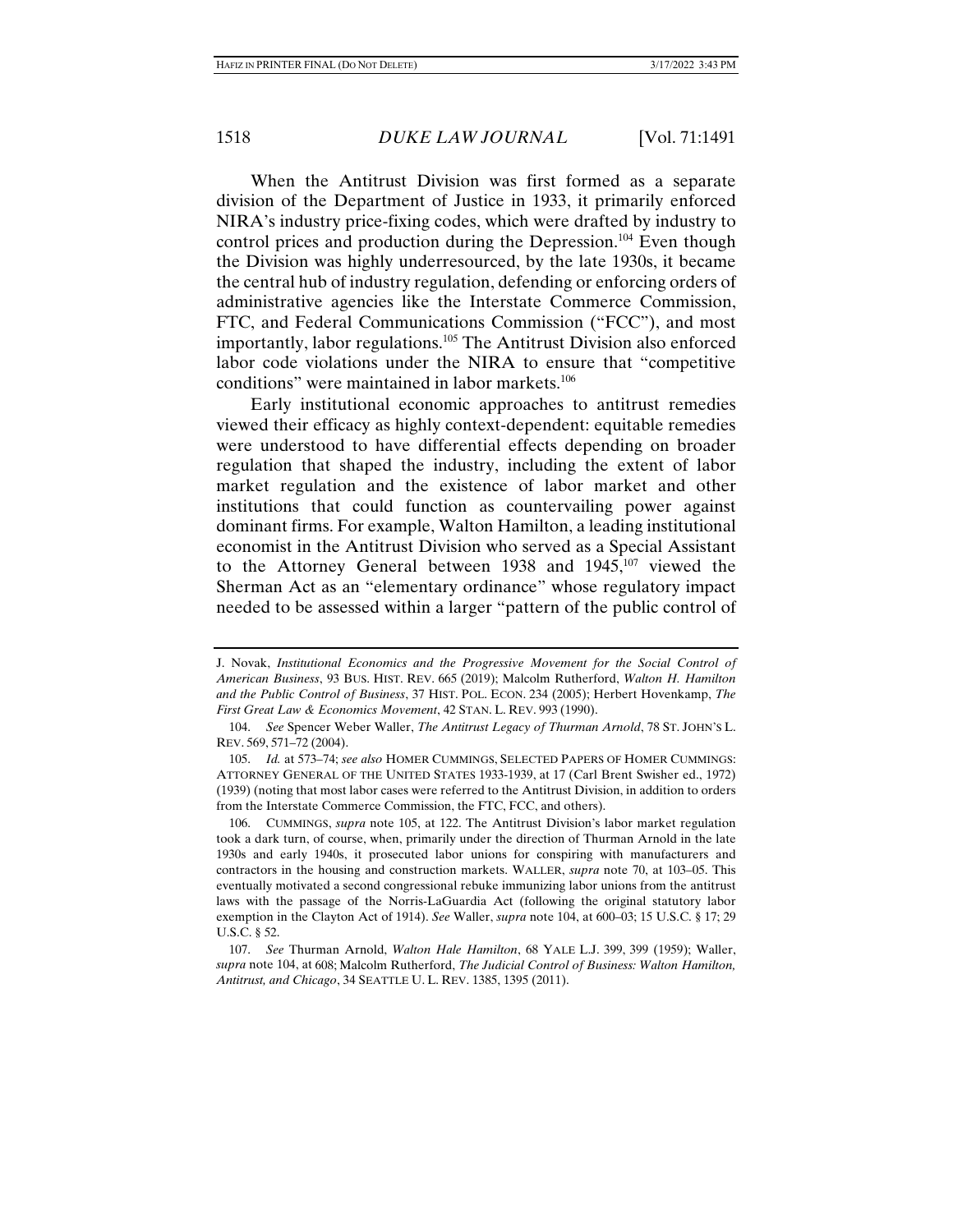business."108 Hamilton insisted on an interdisciplinary approach to antimonopoly law that situated it within broader legal institutions, forms of business control, and history:

Competition, property, the price structure, the wage system, and like institutions refuse to retain a definite content. Not only are things happening to them, but changes are going on within them. A law, a court decision, . . . a change in popular habits of thought, and the content of property rights is affected. An increased demand for labor, a refusal of the nation to allow strikes, an enforced recognition of unionism, an establishment of wages upon living costs, and the wage system becomes different. Both by a change in its relation to other things and by subtle changes going on within, each of these institutions is in process of development. And, if this is true of particular institutions, it is likewise true of the complex of institutions which together make up the economic order. We need constantly to remember that in studying the organization of economic activity in general as well as in particular, we are dealing with a unified whole which is in process of development. $109$ 

Hamilton and other institutionalists were critical in developing the infrastructure for labor economic research that served administrative governance, establishing the National Bureau of Economic Research and the Brookings Institute of Economics, and actively working to improve the statistical work of government agencies, including the Bureau of Labor Statistics in the Department of Labor.<sup>110</sup>

Upon joining the Antitrust Division, Hamilton viewed antitrust policy as a means of stabilizing industry and serving the public interest, and understood that required significant coordination within the administrative state: "If industries are to become orderly, . . . if laborers are to enjoy steady employment and living wages, there must be a measure of central direction."111 Hamilton even viewed processes of production within an industry (like the routinization of assembly line

 <sup>108.</sup> Walton Hamilton, *Common Right, Due Process and Antitrust*, 7 LAW & CONTEMP. PROBS. 24, 24 (1940).

 <sup>109.</sup> Walton H. Hamilton, *The Institutional Approach to Economic Theory*, 9 AM. ECON. REV. 309, 315 (1919); *see also* Edward A. Adler, *Labor, Capital, and Business at Common Law*, 29 HARV. L. REV. 241, 276 (1916) (underscoring "the fundamental principle of the common law that labor, capital, and business are all parts one of another").

 <sup>110.</sup> *See* RUTHERFORD, *supra* note 67, at 178–80.

 <sup>111.</sup> Walton H. Hamilton, *The Problem of Anti-Trust Reform*, 32 COLUM. L. REV. 173, 177 (1932).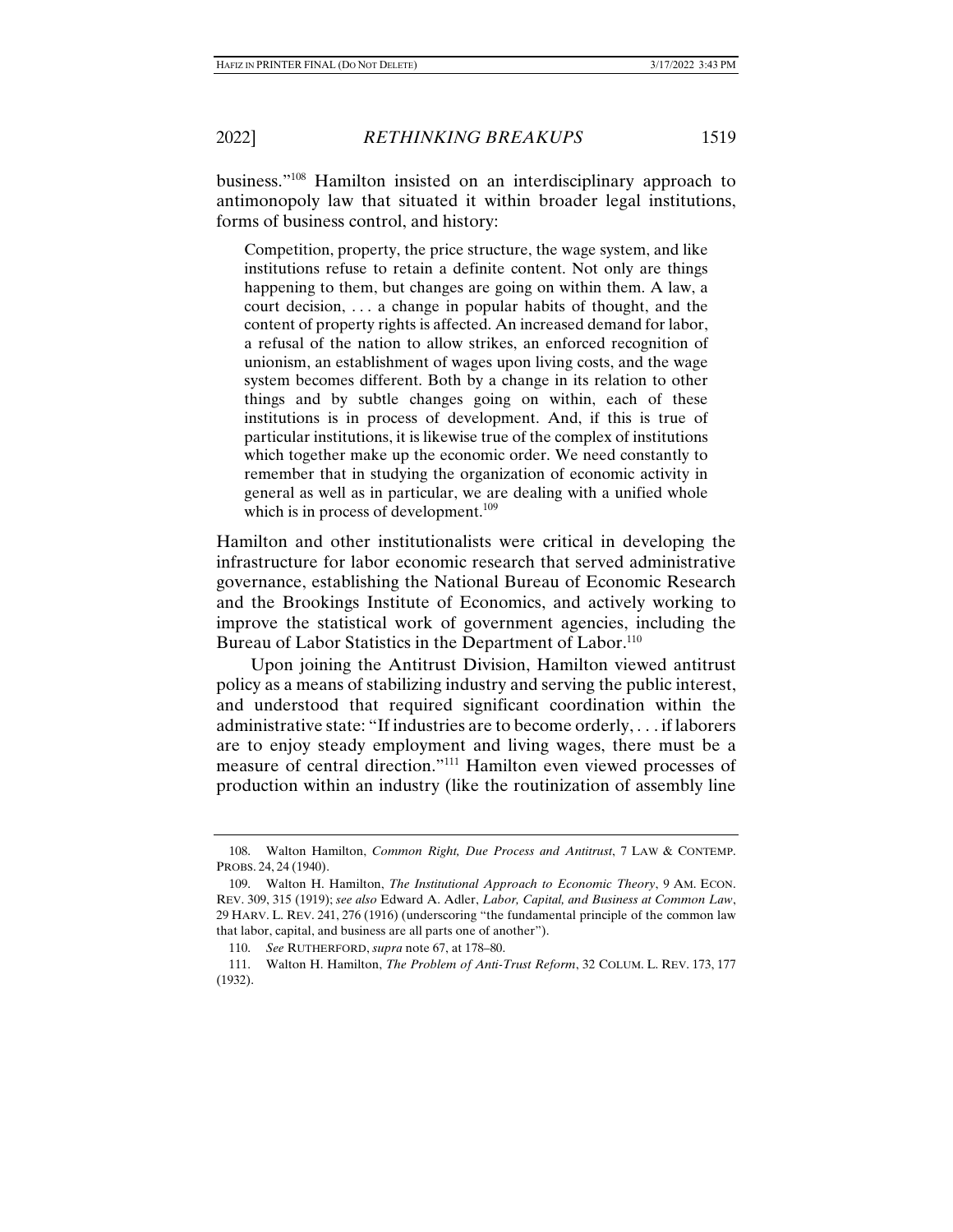production in auto manufacturing) as reducing labor's bargaining power, with concentration in the same industry giving manufacturers buyer power over auto dealers.112 Thus, he believed that a successful competition policy would have to involve aggressive government regulation to "take up the shock of competition," including regulating work hours, labor conditions, and minimum wage laws, and regulating monopolistic industries with commissions to control prices.<sup>113</sup> And, ultimately, he believed industries could become self-regulating to the extent that stakeholders, like workers and consumers, were members of controlling bodies that governed industry production.<sup>114</sup>

Although Hamilton failed to implement this aggressive regulatory vision in the Antitrust Division, his views present an important precedent from early antitrust enforcement policy on how to integrate labor market effects into remedial design. Since this early period when competition and labor market regulation were understood as intertwined, regulating firm production and wage regulation migrated out of the Antitrust Division—along with all associated social scientific expertise—into a range of price and wage stabilization boards established to manage price regulation and macroeconomic growth from the 1940s to early 1980s.<sup>115</sup> But the Antitrust Division's early shared enforcement authority against dominant firms and in favor of labor market competition is a foundational reference point for both current enforcement and the breakup debates.

2. *Absence of Labor Market Analysis in Current Remedial Debates and Enforcement.* The breakup debates' current third phase favoring reinvigorated use of structural remedies leaves unaddressed

 <sup>112.</sup> WALTON H. HAMILTON, THE PATTERN OF COMPETITION 29–30 (1940).

 <sup>113.</sup> Hamilton, *The Anti-Trust Laws*, *supra* note 67, at 11; Hamilton, *The Problem of Anti-Trust Reform*, *supra* note 111, at 177–78.

 <sup>114.</sup> Hamilton, *The Anti-Trust Laws*, *supra* note 67, at 12.

 <sup>115.</sup> These included the:

National War Labor Board and the Office of Price Administration in the 1940s, the Price Stabilization and Wage Stabilization Boards in the 1950s, President John F. Kennedy's Council of Economic Advisors' wage-price "guideposts" in the 1960s, the Pay Board and Price Commission in the 1970s, and the Council on Wage and Price Stability and Pay Advisory Committee in the 1970s.

*See* Hafiz, *Whole-of-Government*, supra note 102. Until President Reagan folded the Council on Wage and Price Stability into the Office of Management and Budget in 1981, it, along with the Pay Advisory Committee, monitored and recommended voluntary wage-price restraints while evaluating inflation and other economic effects of government-wide agency regulation of output decisions. *See, e.g.*, *id.*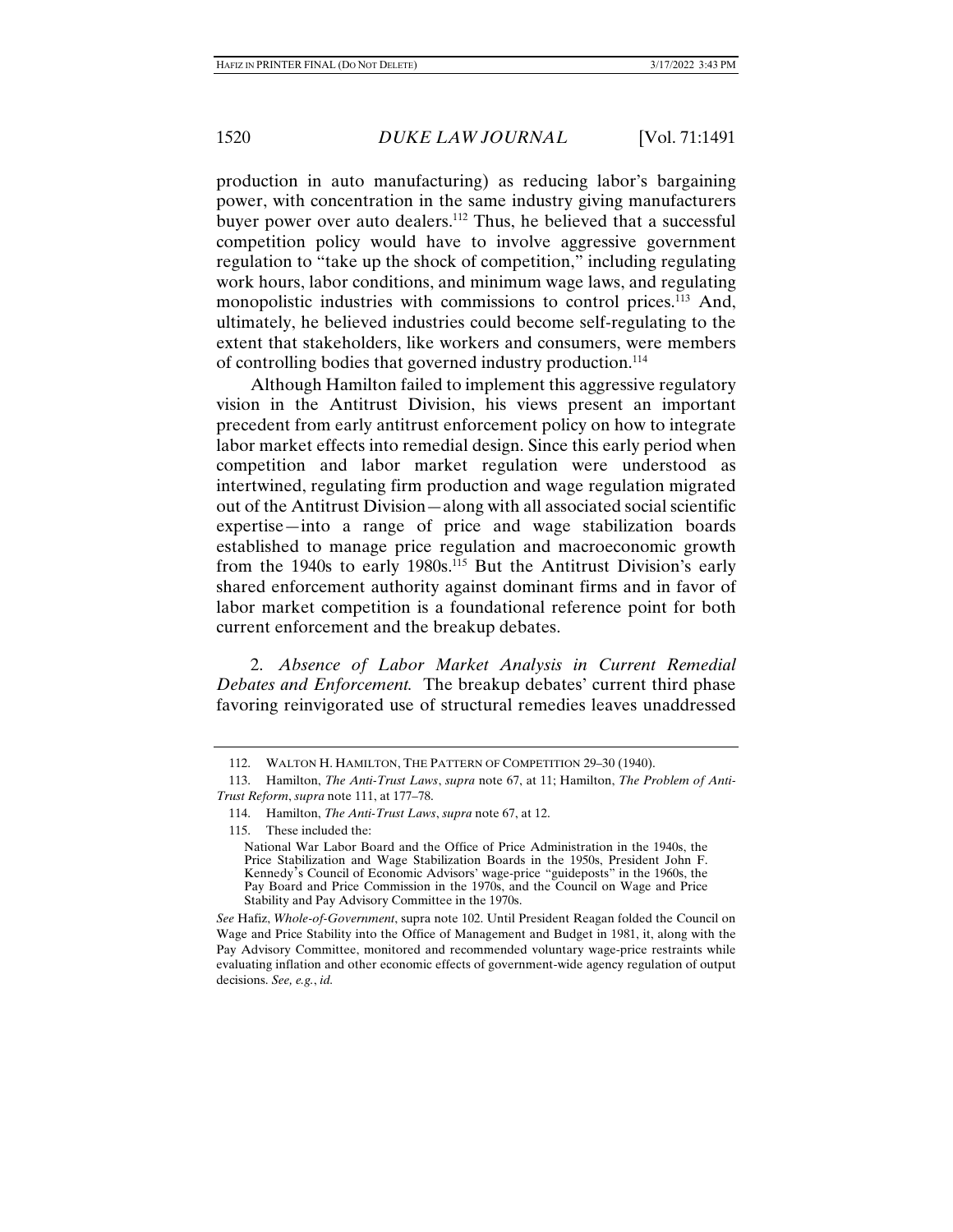the ways in which those remedies themselves can have labor market effects. Nor do its proponents attempt to assess how structural remedies can best avoid adverse labor market effects that can impact workers' jobs, earnings, and benefits.

First, while pro-breakup advocates have been key in highlighting the harms of market concentration and firm dominance on workers' bargaining leverage, wage rates, and employment, they have neither studied nor detailed under what circumstances structural relief would likely benefit or harm workers.<sup>116</sup> Some allude to the beneficial effects of structural remedies for labor markets, simply assuming that breakups will be good for workers.117 Presumably—given that the argument is never explicitly stated—they rely on the theoretical IO intuition that, because breakups split dominant firms into two or more firms that compete in their product lines, breakups will also create two or more employers to compete for increased competition on wage offers and benefits in the affected labor markets affected.<sup>118</sup> Yet, as Part II explains, this intuition is highly underdetermined and is sometimes wrong. Remedies imposed in product markets may or may not decrease *labor* market concentration, and labor market realities—and labor market institutions developed to establish countervailing leverage against employers—are highly complex, rarely tracking IO economists' theoretical assumptions.<sup>119</sup>

 <sup>116.</sup> *See, e.g.*, WU, *supra* note 1, at 132–33 (discussing the value of structural relief for competition without discussing its effects on labor markets); Mike Pesca, *Why Zephyr Teachout Wants To Break Up Big Tech*, SLATE (July 30, 2020, 8:00 AM), https://slate.com/ technology/2020/07/zephyr-teachout-book-antitrust-monopolies-big-tech-facebook-amazongoogle.html [https://perma.cc/32LM-RKZ3] (acknowledging how growing monopolization represses wages and assuming antitrust would improve worker welfare).

 <sup>117.</sup> *See, e.g.*, WU, *supra* note 1, at 42 (describing favorably Brandeis's view that ideal economic policy means a government "commitment to the protection of workers, and an open economy composed of smaller firms—along with measures to break or limit the power of monopolies"); Andy Fitch, *Maximum Profits and Maximum Power: Talking to Zephyr Teachout*, L.A. REV. BOOKS (Aug. 7, 2020), https://blog.lareviewofbooks.org/interviews/maximum-profitsmaximum-power-talking-zephyr-teachout [https://perma.cc/7VKA-LKQT] (quoting Teachout's argument for "structural responses," including "breaking up dominant firms," because "once you have today's kinds of power asymmetries (either in data or other workplace conditions), workers basically need to line up and hope at best for feudal relationships").

 <sup>118.</sup> *See, e.g.*, CARLTON & PERLOFF, *supra* note 13, at 233–44 (describing how, as the number of firms in a market increases, equilibrium supply increases and equilibrium prices approach marginal cost through competition); WU, *supra* note 1, at 42.

 <sup>119.</sup> For a rejoinder to the assumption that divestitures' effects on competition in product and labor markets are identical, see RANDY M. STUTZ, AM. ANTITRUST INST., THE EVOLVING ANTITRUST TREATMENT OF LABOR-MARKET RESTRAINTS: FROM THEORY TO PRACTICE 17–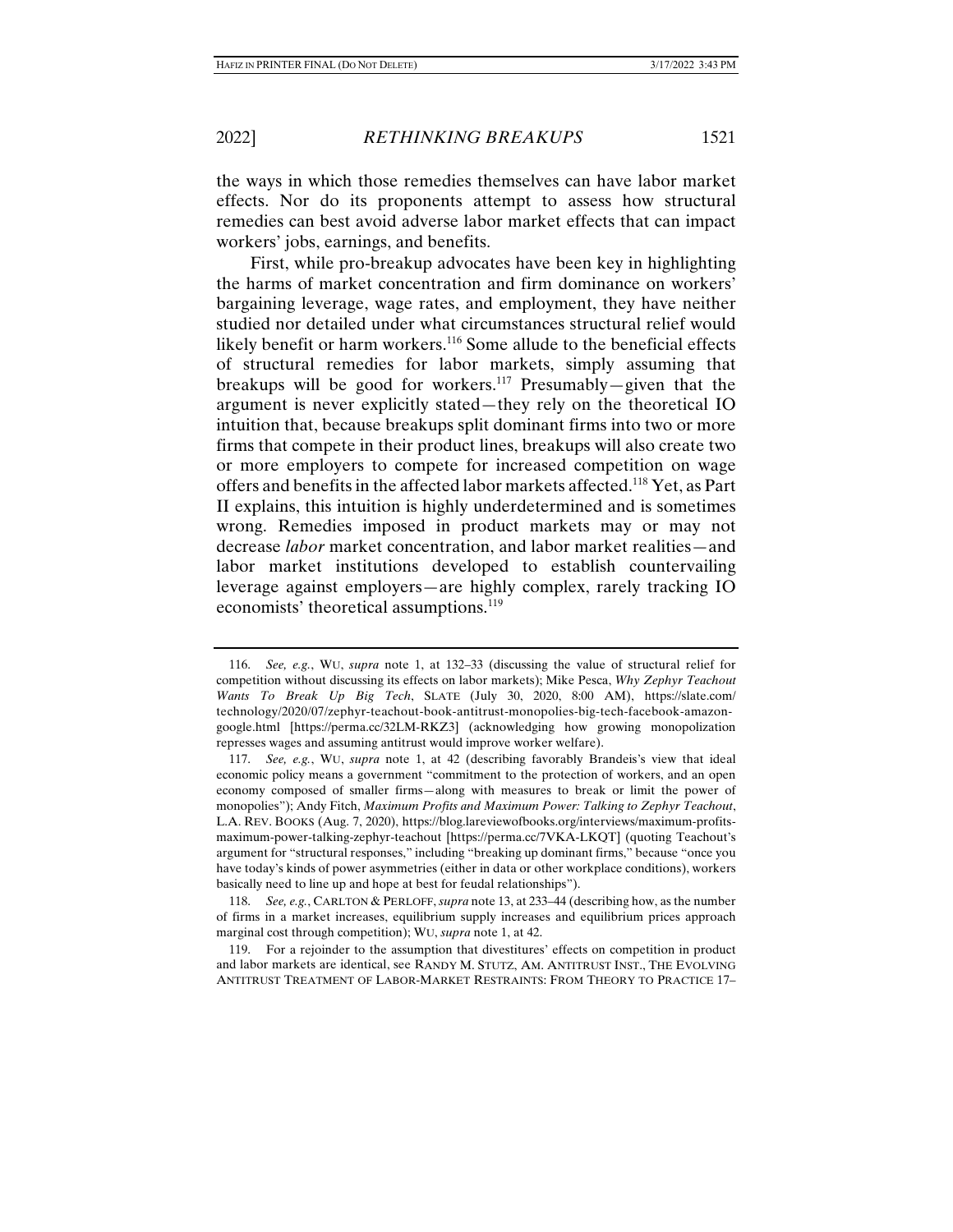The antitrust agencies have done no better. In fact, a comprehensive review of the remedies sought and imposed through consent decrees with dominant firms in the merger context between December 1992 and June 2021 shows a record of either utter indifference to labor market effects, or, even worse, remedial orders that harm labor market competition.120 Agency statements and guidance in these contexts also make no mention of labor market effects in assessing merger remedies.121 Further, the case dockets and competitive impact statements filed by the agencies along with their proposed consent decrees contain no mention of the labor market effects of those decrees in any labor market, even when many of the remedies themselves restricted employee movement between divesting and acquiring firms.122

Agencies primarily focused on ensuring that any structural relief requested (in most cases, divestitures) resulted in a viable competitor in the relevant *product* market in which the conduct or merger was challenged, securing the success of that competitor even at the expense of labor market competition.123 For example, when agencies sought and achieved divestitures, they restricted worker movement between the

<sup>18 (2018),</sup> https://www.antitrustinstitute.org/wp-content/uploads/2018/09/AAI-Labor-Antitrust-White-Paper\_0.pdf [https://perma.cc/Q3U4-BK67].

 <sup>120.</sup> *See infra* app. In the Tunney Act Docket Search Results Appendix, the author collected cases by performing a Bloomberg docket search of federal dockets for antitrust proceedings brought by the DOJ or FTC in which the term "Tunney Act" appeared between December 21, 1992, and June 1, 2021, which yielded 137 cases. The search was limited to this twenty-nine-year period due to earlier filings not being digitized for online searches.

 <sup>121.</sup> *See generally* ANTITRUST DIV., U.S. DEP'T OF JUST., MERGER REMEDIES MANUAL (2020), https://www.justice.gov/atr/page/file/1312416/download [https://perma.cc/G66Q-7YNC] (discussing the duty "to protect competition and American consumers" but failing to consider labor market effects); BUREAU OF COMPETITION, FED. TRADE COMM'N, NEGOTIATING MERGER REMEDIES (2012), https://www.ftc.gov/system/files/attachments/negotiating-mergerremedies/merger-remediesstmt.pdf [https://perma.cc/L2C7-RRZY] (focusing on undoing or preventing "anticompetitive effects" but failing to consider labor market effects).

 <sup>122.</sup> Under the Tunney Act, the DOJ and FTC must file before the district court and publish in the Federal Register "competitive impact statements" stating

the nature and purpose of the [Tunney Act] proceeding; . . . a description of the practices or events giving rise to the alleged violation of the antitrust laws; . . . an explanation of the proposal for a consent judgment, including an explanation of any unusual circumstances giving rise to such proposal . . . , relief to be obtained thereby, and the anticipated effects on competition of such relief; . . . the remedies available to potential private plaintiffs damaged by the alleged violation; . . . a description of the procedures available for modification of the proposal; and . . . a description and evaluation of alternatives to [the] proposal actually considered by the United States.

<sup>15</sup> U.S.C. § 16(b).

 <sup>123.</sup> *See infra* app.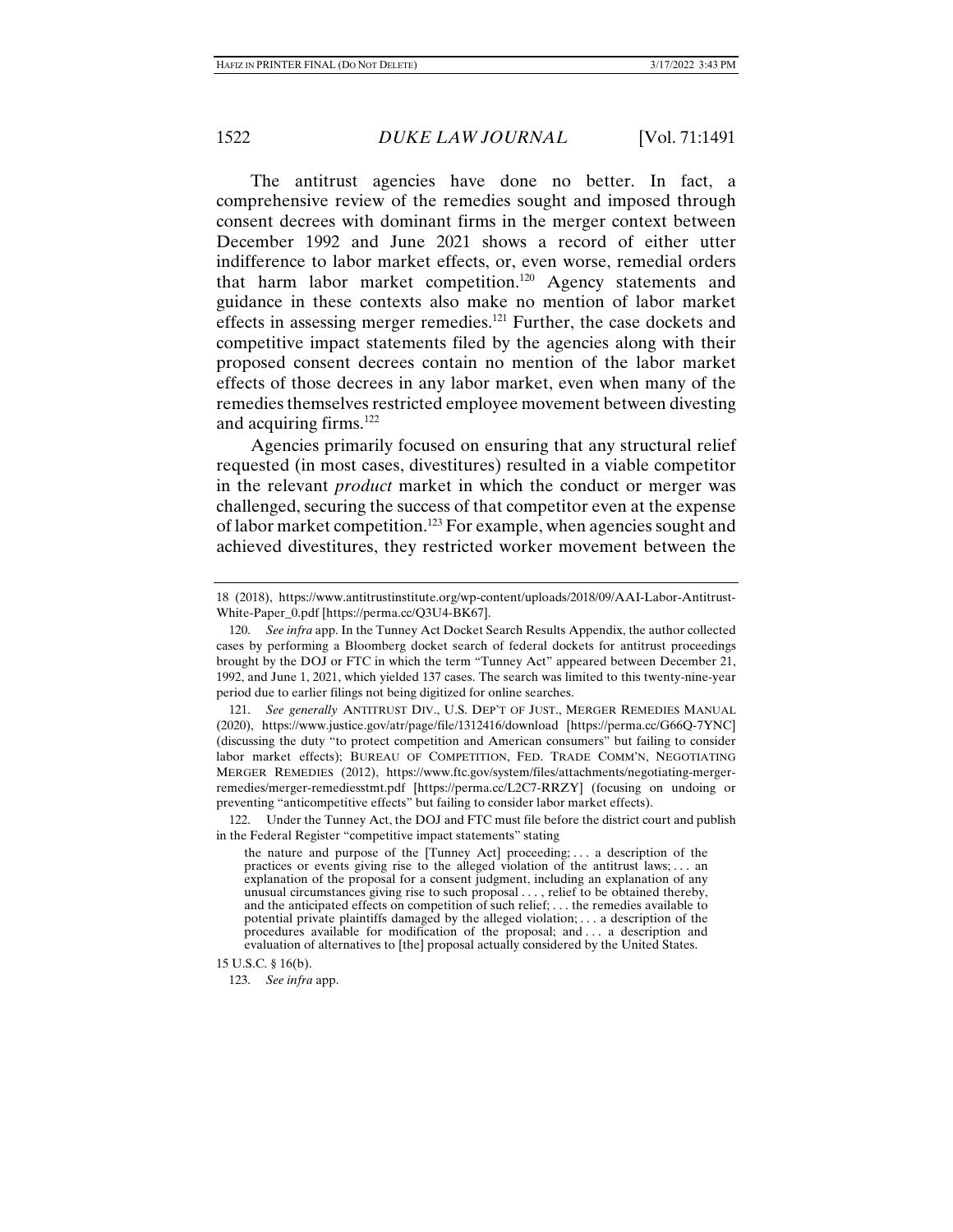divested and acquiring firms by establishing or lengthening noncompetes to lock in talent at the firm acquiring the divested assets or line of business.124 A number of cases explicitly included worker mobility restrictions ranging from six months to two years following divestiture, but only a subset of those explicitly prohibited divesting firms from hiring interference.125 But since 2017, three consent decrees added worker protections by requiring divesting firms to reduce employees' mobility costs to the acquiring firm.<sup>126</sup> Examples included vesting all unvested pension and other equity rights and providing any pay pro rata as well as all other compensation and benefits accrued by those employees or other benefits they would have been provided had they continued employment with the divesting firm (such as retention bonuses and payments).127 However, no consent decrees or competitive impact statements analyze the broader worker bargaining leverage within the relevant labor markets impacted by the requested remedy.

Unions were listed as amicus or filed comments in Tunney Act proceedings in only six of 137 cases, each at the union's initiation.<sup>128</sup>

 <sup>124.</sup> *See infra* app.

 <sup>125.</sup> United States v. Zen-Noh Grain Corp., No. 1:21-cv-01482 (D.D.C. June 1, 2021); United States v. Stone Canyon Indus. Holdings LLC, No. 1:21-cv-01067 (D.D.C. Aug. 10, 2021); United States v. Republic Servs. Inc., No. 1:21-cv-00883 (D.D.C. Jul. 1, 2021); United States v. Liberty Latin Am., Ltd., No. 1:20-cv-03064 (D.D.C. Feb. 3, 2021); United States v. Waste Mgmt., Inc., No. 1:20-cv-03063 (D.D.C. May 3, 2021); United States v. Olympus Growth Fund VI, L.P., No. 1:20 cv-00464 (D.D.C. Feb. 19, 2020); United States v. ZF Friedrichshafen A.G., No. 1:20-cv-00182 (D.D.C. Jan. 23, 2020); United States v. Springleaf Holdings, Inc., No. 1:15-cv-01992 (D.D.C. Nov. 13, 2015). The cases prohibiting divesting firms from hiring interference are: United States v. Intuit Inc., No. 1:20-cv-03441 (D.D.C. Aug. 2, 2021); United States v. Thales S.A., No. 1:19-cv-00569 (D.D.C. Jul. 1, 2019); United States v. CVS Health Corp., No. 1:18-cv-02340 (D.D.C. Sep. 4, 2019); United States v. Bayer AG, No. 1:18-cv-01241 (D.D.C. Feb. 8, 2019); United States v. Martin Marietta Materials, Inc., No. 1:18-cv-00973-RDM, (D.D.C. Apr. 25, 2018); United States v. Vulcan Materials Co., No. 17-cv-02761-APM, 2018 WL 2382601 (D.D.C. Apr. 6, 2018); United States v. TransDigm Grp. Inc., No. 1:17-cv-02735-ABJ, 2018 WL 2382602 (D.D.C. Apr. 4, 2018); United States v. Showa Denko K.K., 1:17-cv-01992-JEB (D.D.C. Sept. 27, 2017).

 <sup>126.</sup> *See* United States v. Stone Canyon Indus. Holdings LLC, No. 1:21-cv-01067-TJK (D.D.C. filed Apr. 29, 2021); United States v. TransDigm Group Inc., No. 1:17-cv-02735-ABJ (D.D.C filed Apr. 4, 2018); United States v. Showa Denko K.K., No. 1:17-cv-01992 (D.D.C. filed Jan. 9, 2018) (the latter two each use the same template language as the original *Stone Canyon*  consent decree.)

 <sup>127.</sup> *See* Competitive Impact Statement at 16, United States v. Stone Canyon Indus. Holdings LLC, No. 1:21-cv-01067-TJK (D.D.C. filed Apr. 29, 2021), https://www.justice.gov/atr/casedocument/file/1391181/download [https://perma.cc/44EX-WP3Q].

 <sup>128.</sup> Those instances were: SEIU, Local 1107 Comments, United States v. UnitedHealth Grp. Inc., No. 1:08-cv-00322 (D.D.C. filed Feb. 25, 2008) [hereinafter SEIU Comments] (SEIU, Local 1107 filing Tunney Act comments, challenging UnitedHealth Group's acquisition of Sierra Health Services); Allied Pilots Ass'n, Ass'n of Professional Flight Attendants, Ass'n of Flight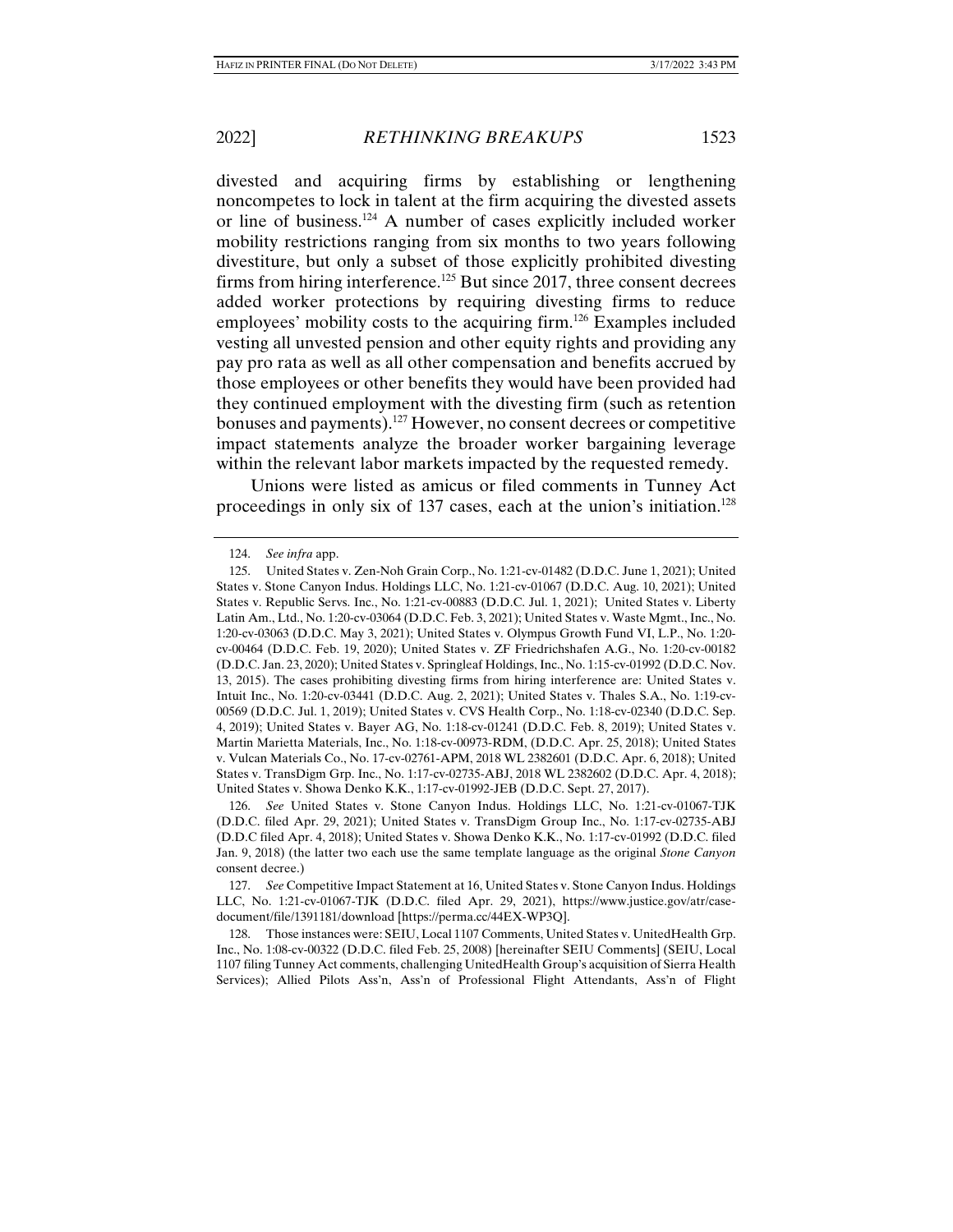Because most courts found that the Federal Rules of Civil Procedure barred unions' or workers' formal intervention in the merits proceedings, the unions lacked access to discovery to collect labor market data, labor costs, or deal estimates pertaining to the antitrust defendants' labor and employment policies (including on employee pay or downsizing).129 As a result, unions could not strengthen their filings and objections or conduct their own analyses of the divestiture's effects on labor market competition by gaining access to proprietary and sensitive information shared with the government. Since such labor market data is nearly impossible to obtain from other sources, workers and unions have very limited ability to participate in actively shaping the agencies' and the courts' understandings of the labor market effects of proposed remedies.<sup>130</sup>

Attendants-CWA & Transportation Workers Union of America Amicus Brief in Support Defendant's Motion to Set Trial Date, United States v. US Airways Grp., Inc., No. 1:13-cv-01236- CKK (D.D.C. filed Aug. 23, 2013) [hereinafter Pilots' Amicus] (Allied Pilots Association, Association of Professional Flight Attendants, Association of Flight Attendants-CWA, and Transport Workers Union of America filing an amicus brief, challenging the US Airways/American Airlines merger); IAMAW, Local 1821 Comments, United States v. Verso Paper Corp., No. 1:14-cv-02216-TSC (D.D.C. filed May 18, 2015) [hereinafter IAMAW Comments] (International Association of Machinists and Aerospace Workers filing Tunney Act comments, challenging Verso Paper's acquisition of NewPage Holdings); Brief in Opposition to Entry of Proposed Final Judgment by Objectors IAMAW Local Lodge No. 1821 & Herbert R. Gilley, United States v. Verso Paper Corp., No. 1:14-cv-02216-TSC (D.D.C. filed May 20, 2015) (filing opposition briefs to final judgment, challenging the same); International Brotherhood of Teamsters Comments, United States v. Anheuser-Busch InBev, No. 1:16-cv-01483-EGS (D.D.C. filed Jan. 13, 2017) [hereinafter IBT Comments] (International Brotherhood of Teamsters filing Tunney Act comments and amicus brief, challenging Anheuser-Busch's acquisition of SABMiller); Brief of the International Brotherhood of Teamsters as Amicus Curiae in Reply to Response of Plaintiff United States to Public Comments on the Proposed Final Judgment, United States v. Anheuser-Busch InBev, No. 1:16-cv-01483-EGS (D.D.C. filed Feb. 7, 2017); Communications Workers of America Comments, United States v. Deutsche Telekom AG, No.1:19-cv-02232-TJK (D.D.C. filed Oct. 10, 2019) [hereinafter CWA Comments] (AFL-CIO and Communications Workers of America filing Tunney Act comments, challenging Sprint/T-Mobile merger); American Federation of Teachers Comments, *In re* Abbvie Inc. & Allergan PLC, No. 191-0169 (FTC filed June 10, 2020) [hereinafter AFT Comments] (AFT, Iowa Federation of Labor, AFL-CIO, SEIU, UNITE HERE, AFSCME filing Tunney Act comments, challenging AbbVie/Allergan merger).

 129. *See, e.g.*, United States v. Am. Tel. & Tel. Co., 552 F. Supp. 131, 218 (D.D.C. 1982) (finding that the union lacked the right to intervene in Tunney Act proceedings under Federal Rule of Civil Procedure 24(b)).

 130. For limited public availability of pay compensation data, see, for example, BENJAMIN HARRIS, HAMILTON PROJECT, INFORMATION IS POWER: FOSTERING LABOR MARKET COMPETITION THROUGH TRANSPARENT WAGES 7–9 (2018), https://www.brookings.edu/wpcontent/uploads/2018/02/es\_2272018\_information\_is\_power\_harris\_pp.pdf [https://perma.cc/2ZS2- 5DMH].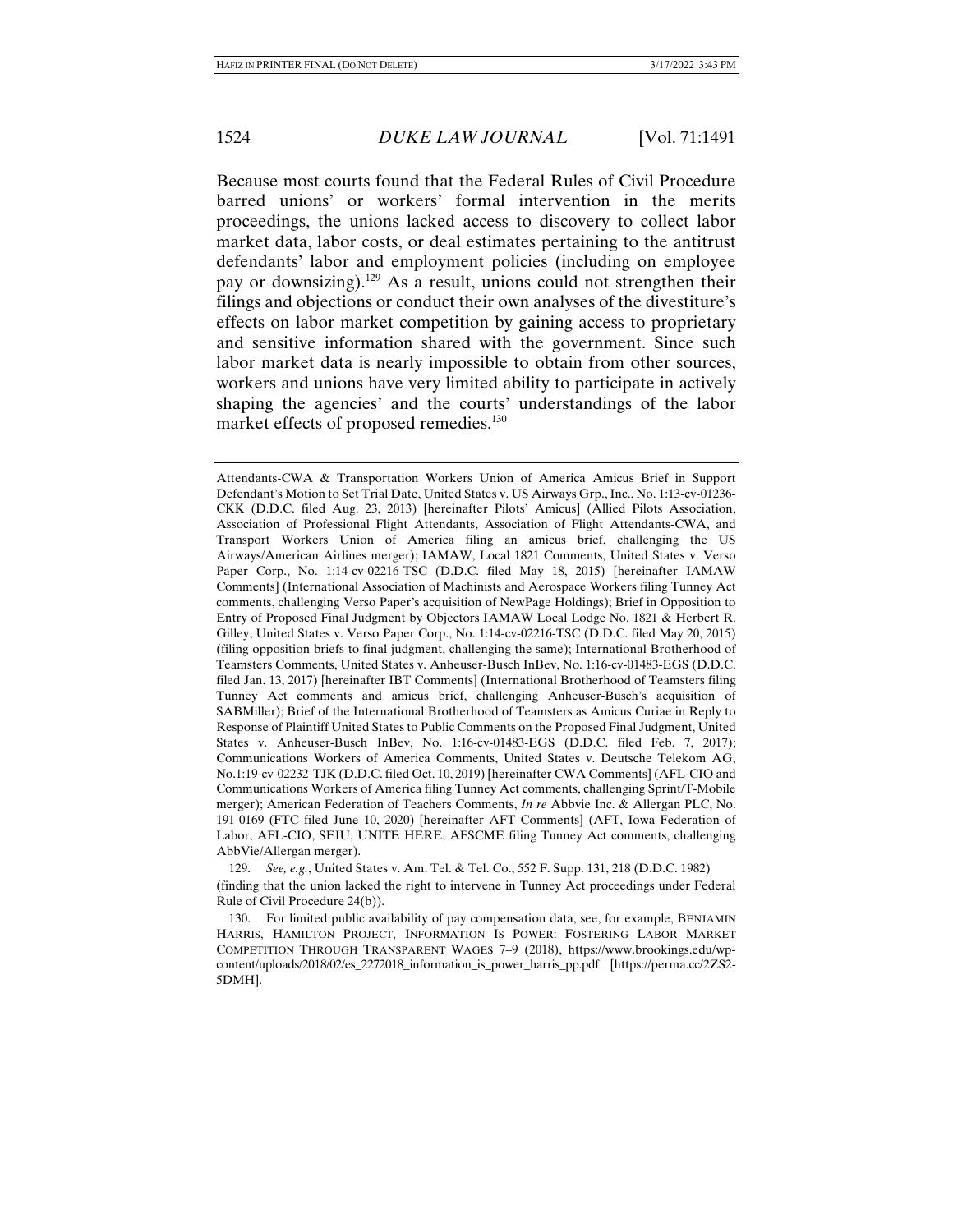Most unions' objections to proposed consent decrees focused on the decrees' failure to restore product market competition,<sup>131</sup> with two exceptions: (1) unions' challenge to the parties' consent decree in a government challenge to the Sprint/T-Mobile merger, which imposed a partial divestiture to Dish Network; and (2) the Service Employee International Union ("SEIU") challenge to the acquisition of Sierra Health Services, an insurance company in Clark County, Nevada, by UnitedHealth Group. In *United States v. Deutsche Telekom AG*, 132 the *Sprint/T-Mobile* case, a coalition of unions and progressive organizations filed submissions, registering their assessments of the merger's labor market effects in the retail mobile wireless service market in filings before the district court.<sup>133</sup> In *United States v. UnitedHealth Group, Inc.*,<sup>134</sup> the SEIU teamed up with the American Medical Association and other physicians' groups to argue that the DOJ's failure to seek any relief in its consent decree for the merger's concentration effects in the market for the services of physicians, nurses, health-care workers, and public employees was inadequate and required denying the parties' proposed consent decree.135

While unions intervened to propose or challenge divestitures that would result in layoffs, they primarily justified their positions regarding the adequacy of the remedies based on product market competition effects. In *United States v. Anheuser-Busch InBEV SA/NV*, 136 the DOJ sought only behavioral remedies in its proposed consent decree. The union requested divestiture, justifying the divestiture in the product market as opposed to highlighting the merger's effects (layoffs and reduced labor market competition) in the labor market.137 In *United* 

 <sup>131.</sup> *See supra* note 128 and accompanying text.

 <sup>132.</sup> United States v. Deutsche Telekom AG, No.1:19-cv-02232-TJK (D.D.C. Apr. 14, 2020).

 <sup>133.</sup> *See, e.g.*, CWA Comments, *supra* note 128; Mark Huffman, *T-Mobile/Sprint Merger Faces New Challenge*, CONSUMERAFFAIRS (Dec. 14, 2018), https://www.consumeraffairs.com/ news/t-mobilesprint-merger-faces-new-challenge-121418.html [https://perma.cc/NS4W-QT2Q].

 <sup>134.</sup> United States v. UnitedHealth Grp. Inc., No. 1:08-cv-00322 (D.D.C. Sept. 24, 2008).

 <sup>135.</sup> *See* Comments of the American Medical Ass'n, Nevada State Medical Ass'n, & Clark County Medical Society at 1–2, United States v. UnitedHealth Grp. Inc., No. 1:08-cv-00322 (D.D.C. filed Feb. 25, 2008) [hereinafter AMA et al. Comments]; SEIU Comments, *supra* note 128, at 1–3.

 <sup>136.</sup> United States v. Anheuser-Busch InBev SA/NV, No. 1:16-cv-01483-EGS (D.D.C. Oct. 22, 2018).

 <sup>137.</sup> Proposed Brief of the International Brotherhood of Teamsters as Amici Curiae in Reply to Response of Plaintiff United States to Public Comments on the Proposed Final Judgment at 16–20, United States v. Anheuser-Busch InBev, No. 1:16-cv-01483-EGS (D.D.C. filed Feb. 7,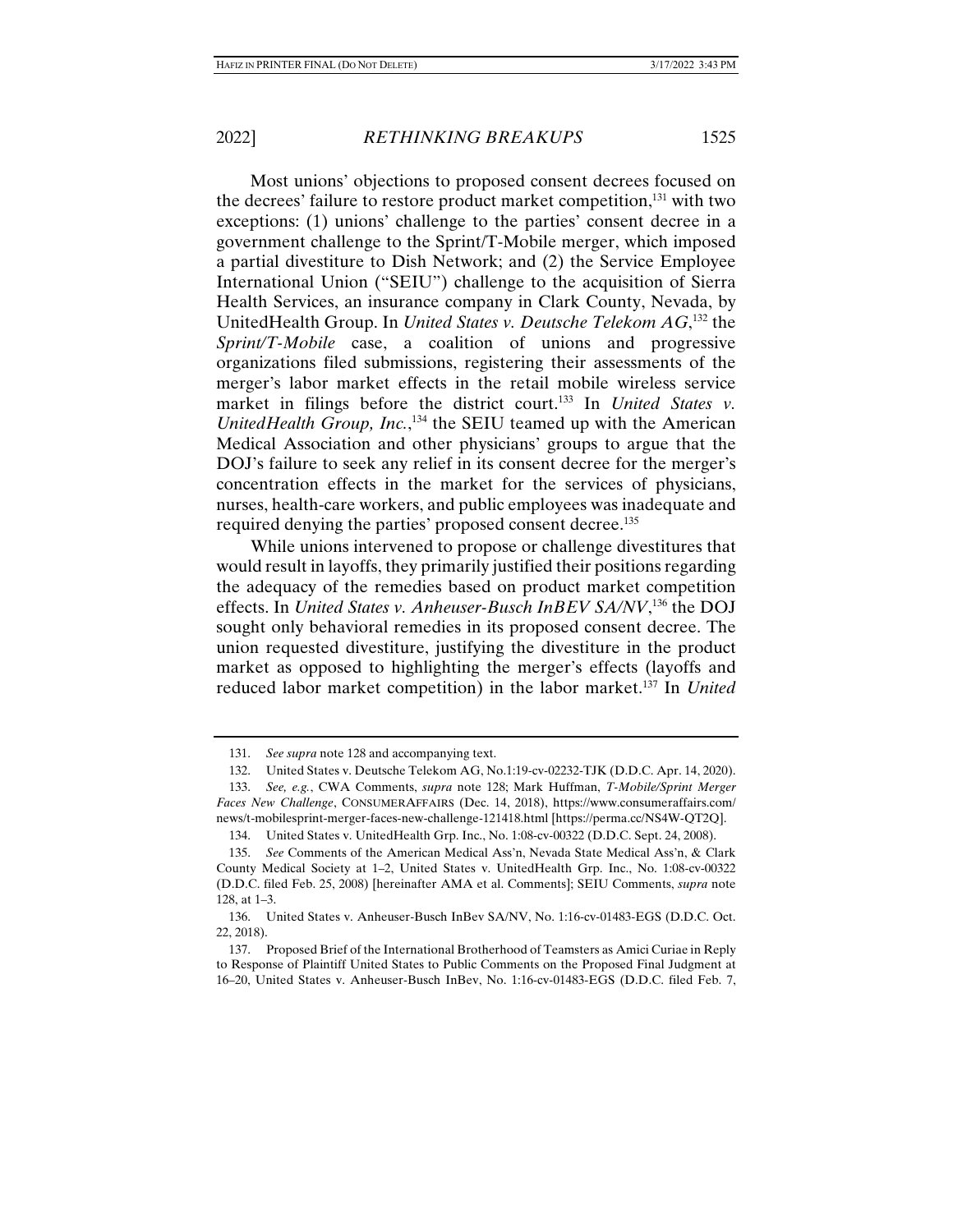*States v. Verso Paper Corp.*, 138 the DOJ sought divestitures of two paper mills but allowed the antitrust defendants to close a third, resulting in worker layoffs.139 The union argued that the two divestitures were acquired by defendants' "dancing partner" and would facilitate collusion, and the closure of the third mill and its sale for scrap was intended to reduce capacity of a profitable and productive asset.<sup>140</sup> In these cases, the unions primarily intervened to highlight how plant or facility closures would reduce capacity and facilitate collusion, without mentioning any impacts of those closures on labor markets. In *In re*  AbbVie, Inc.,<sup>141</sup> the union argued that the divestitures sought in the consent decree were insufficient to restore competition in the product market and required additional behavioral or conduct remedies.<sup>142</sup> Unions only directly supported merger consummation and the proposed remedies sought by the DOJ in one case: the US Airways/American Airlines merger.<sup>143</sup> In the five cases where unions objected to proposed consent decrees and requested alternative relief in Tunney Act proceedings, none were successful in modifying the consent decrees or achieving their requested relief.<sup>144</sup>

Across all cases, the courts never analyzed the labor market effects of remedies sought through consent decrees, nor did they deploy experts or special masters to analyze such effects or even solicit testimony from workers or unions affected by imposed breakups.

In sum, antitrust agencies and the courts are implementing divestitures in antitrust cases without considering the potential impacts on labor market competition. And commentators across the political

<sup>2017);</sup> Proposed Final Judgment at 11-15, United States v. Anheuser-Busch InBev SA/NV, No. 1:16-cv-01483-EGS (D.D.C. filed July 20, 2016).

 <sup>138.</sup> United States v. Verso Paper Corp., No. 1:14-cv-02216-TSC (D.D.C. Dec. 11, 2015).

 <sup>139.</sup> IAMAW Comments, *supra* note 128, at 1, 3.

 <sup>140.</sup> *Id.* at 1.

 <sup>141.</sup> *In re* Abbvie Inc. & Allergan PLC, No. C-4713 (FTC Sept. 3, 2020).

 <sup>142.</sup> *See, e.g.*, AFT Comments, *supra* note 128, at 2.

 <sup>143.</sup> Pilots' Amicus, *supra* note 128, at 9. The strength of the unions and their involvement in American Airlines' Chapter 11 bankruptcy proceedings as creditors meant that the unions were actively involved in and were able to negotiate substantial demands from their merging employers. *See* app. The unions' long history with the airlines as well as access to key financials as creditors (American Airlines' business plan, projections, financial statements, reports, and other information) enabled them to do a fulsome analysis of the labor market effects of the merger to have a stronger negotiating position for collective bargaining. *See In re* AMR Corp., 477 B.R. 384, 439 (Bankr. S.D.N.Y. 2012).

 <sup>144.</sup> *See, e.g.*, Order at 2–3, United States v. Anheuser-Busch InBev, No. 1:16-cv-01483-EGS (D.D.C. filed Oct. 22, 2018); Order at 20, United States v. UnitedHealth Grp. Inc., No. 1:08-cv-00322 (D.D.C. filed Sept. 24, 2008).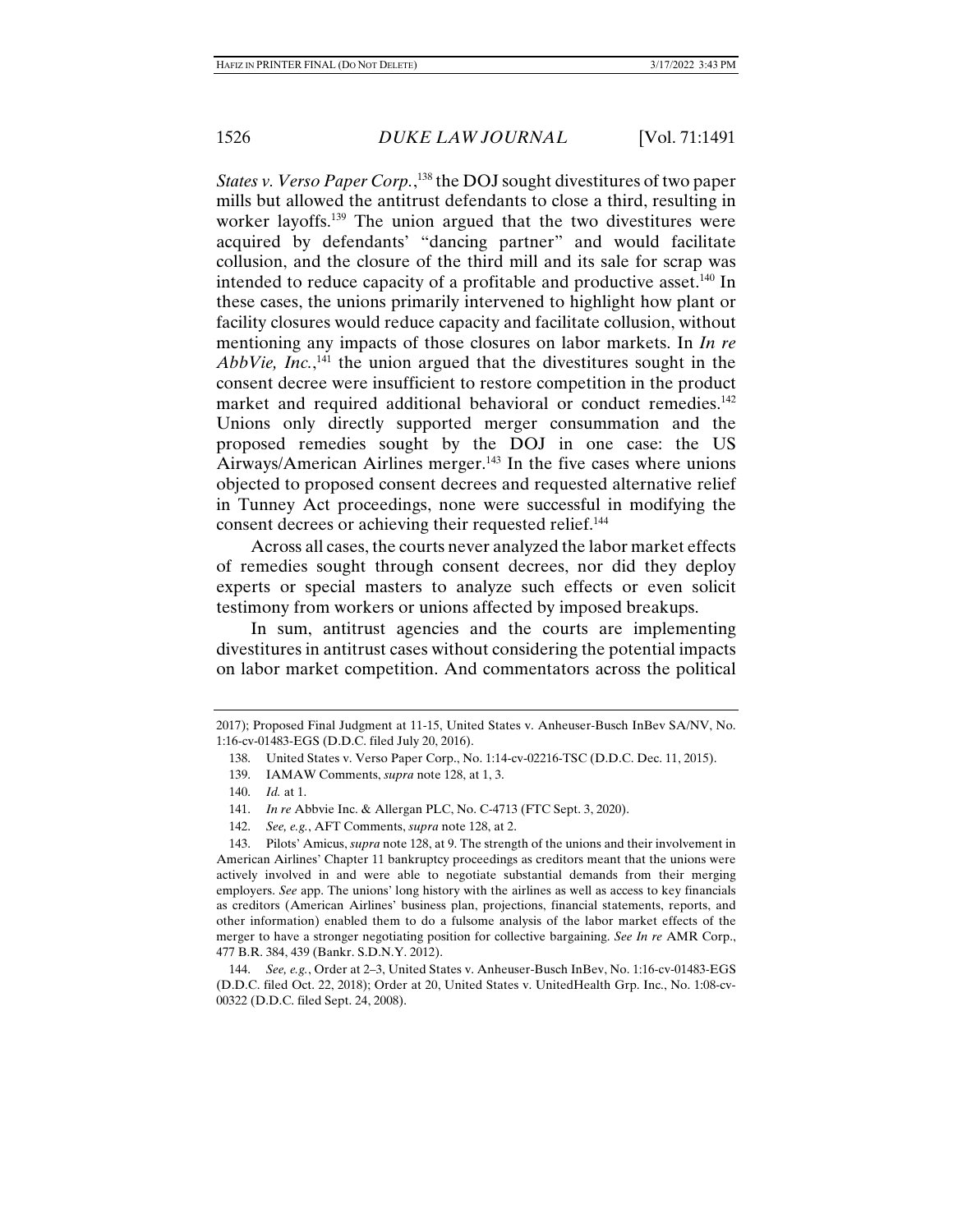spectrum are calling for additional breakups without analyzing how those divestitures may impact workers and labor markets. The following Part seeks to provide the analysis that the current breakup debates have ignored by assessing how structural relief can both benefit and harm workers. It establishes an overarching framework and set of metrics for agencies and courts to consider when evaluating remedial design questions, including analyzing firm structure, industry characteristics, union density within labor markets affected by the anticompetitive conduct, and the history of wage and benefit bargaining within the industry, among other considerations, to ensure that antitrust remedies do not strengthen employer buyer power or worsen workers' bargaining leverage in labor markets.

## II. ANALYZING THE EFFECTS OF BREAKUPS ON WORKERS

From a basic IO perspective,<sup>145</sup> divestiture and other structural remedies would be expected to *decrease* a single employer's wagesetting power over workers in a relevant labor market. Theoretically, remedies would create two or more employers where there used to be one, which would increase competition for workers' labor services, allowing workers to play those employers off of each other to get better employment terms on wages, benefits, and other terms and conditions of work.146 But it turns out that this story is not categorically true, and certainly was not true in the most prominent example of divestiture in modern antitrust history: the breakup of the Bell System. There, the breakup contributed to destroying the telecommunication workers' union and bargaining leverage where workers had once been able to bargain collectively for industry-wide wage premiums within a national market.

The Bell System breakup is not an isolated example of basic IO predictions failing to match labor market realities. As this Article documents for the first time, workers have intervened and commented on antitrust remedies to oppose the exclusive use of structural remedies for antitrust violations, suggesting that the basic IO predictions miss unique characteristics of labor markets. First, market

 <sup>145.</sup> IO is the dominant economic perspective deployed by agencies and the courts to analyze employer buyer power over workers. *See, e.g.*, Naidu et al., *supra* note 101, at 584; Liran Einav & Jonathan Levin, *Empirical Industrial Organization: A Progress Report*, J. ECON. PERSPS. 145, 151–52 (2010); Herbert Hovenkamp, *The Antitrust Movement and the Rise of Industrial Organization*, 68 TEX. L. REV. 105, 112, 167 (1989).

 <sup>146.</sup> *See* MANNING, *supra* note 2, at 29–52; Marinescu & Posner, *supra* note 101, at 1357.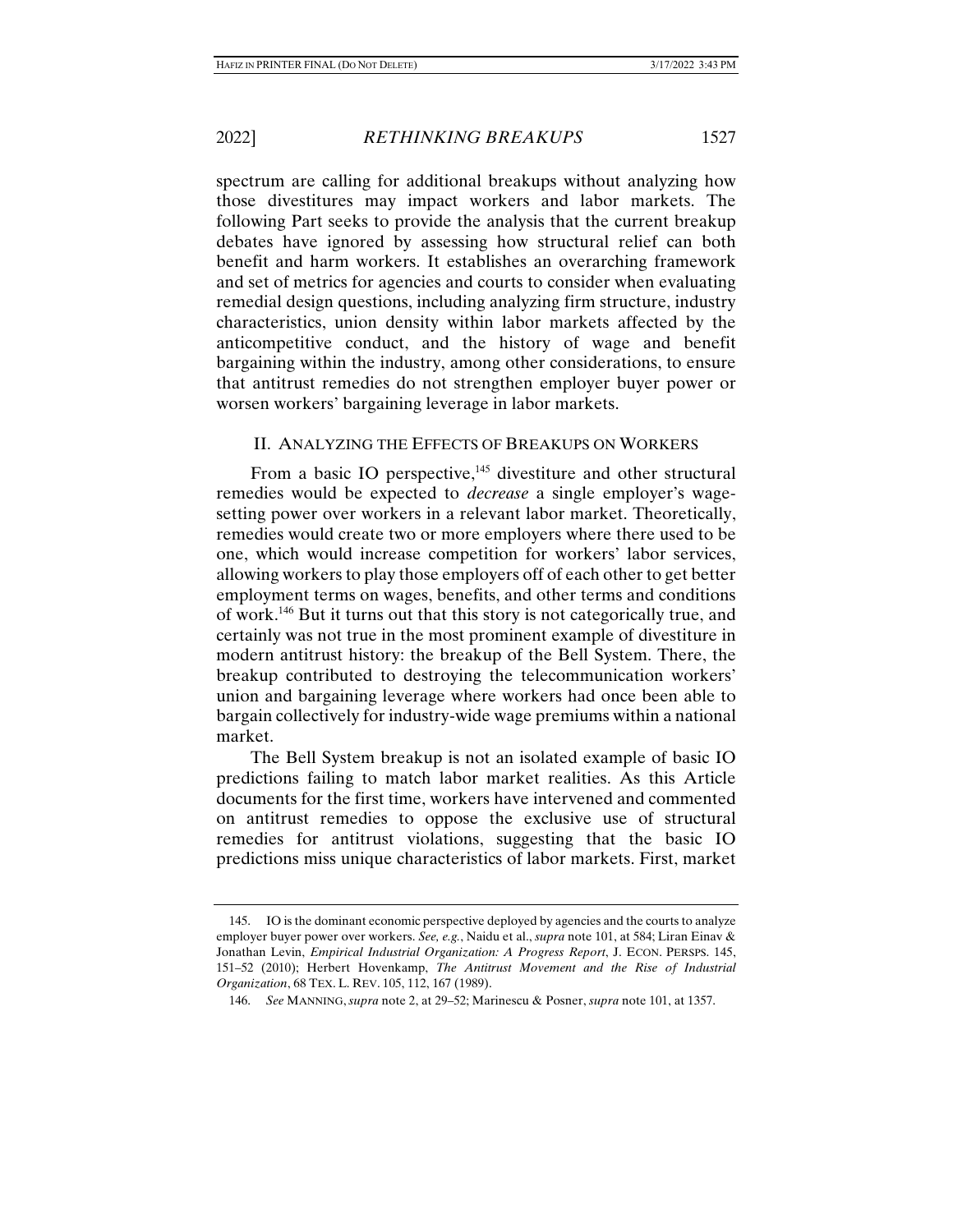concentration levels and other indicators of firm buyer power do not alone determine an employer's power to set wages. Employer power also faces labor market realities that reduce workers' leverage, like workers' search costs, mobility costs, and employer–worker preferences. Labor market institutions can also contribute to employer power, including where labor markets have low union density rates, the history of worker bargaining is either limited or disrupted by firm dissolution or breakups, and workers' status and protections under law are limited or underenforced. Finally, firm structure and internal labor market ("ILM") dynamics impact employers' wage-setting power in ways that can affect whether a breakup will harm or benefit workers.<sup>147</sup>

This Part draws from social scientific literature and presents novel analyses of case studies and court filings to develop analytical tools to assess how and when antitrust remedial design can benefit or harm workers and their ability to assert countervailing power against employers. Part II.A offers a case study of how the Bell System breakup impacted worker strength within the telecommunications industry, which was characterized by high union density and industrywide bargaining. Part II.B then integrates that into a broader extrapolation from social scientific theory and empirical labor market analyses to develop a set of considerations for analyzing the effects of remedial design. Those considerations require assessing the buy-side of the wage bargain—the structure and characteristics of employers in the relevant labor market—and the sell-side of the wage bargain—the structure and characteristics of the labor market and worker power. Based on that overview, Part II.C explains the circumstances under which structural remedies can benefit workers and Part II.D explains when they can harm workers.

 <sup>147.</sup> ILMs are a system of rules within a firm that govern and limit employer wage setting, and they include job ladders, employer control of "ports of entry," wage systems, job classifications, and rules regarding the deployment of labor and employment security. *See, e.g.*, PETER B. DOERINGER & MICHAEL J. PIORE, INTERNAL LABOR MARKETS AND MANPOWER ANALYSIS 1–2 (1971); Paul Osterman, *Internal Labor Markets*, *in* LABOR ECONOMICS AND INDUSTRIAL RELATIONS 303, 306 (Clark Kerr & Paul D. Staudohar eds., 1994). ILM research has also highlighted how internal firm customs, norms, and politics—including historical wage differentials and perceptions of both horizontal and vertical wage equity—influence firm wage setting, a system that structural remedies eradicate. *See, e.g.*, Osterman, *supra*, at 322–24.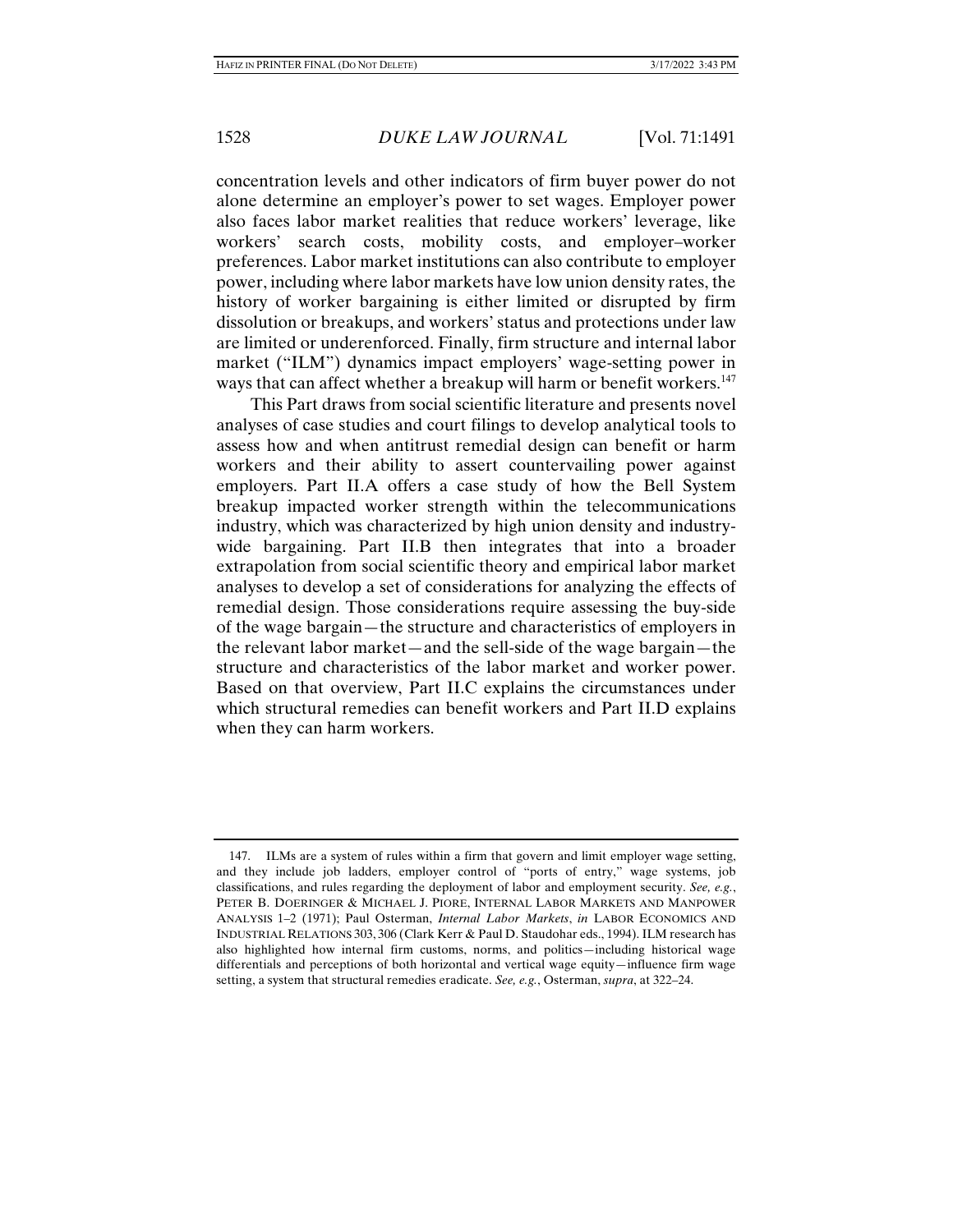## *A. Case Study: The Breakup of the Bell System*

While many antitrust scholars and commentators have pointed to the Bell System breakup as an example of how structural remedies can increase competition and encourage innovation, no one within the breakup debates has analyzed its effects on telecommunications *workers*. 148 In fact, postbreakup, telecommunications workers saw dramatic declines in worker bargaining leverage, with union density plummeting from 56 percent in 1983 to 24 percent in  $2001$ <sup>149</sup> This Section offers a case study of how the Bell breakup impacted workers' countervailing power and harmed workers in a highly regulated, high union-density industry where workers had achieved industry-wide bargaining. Although the conditions that led to the breakup's harm to

 149. U.S. DEP'T OF COMM. & BUREAU OF THE CENSUS, *supra* note 5. Current union density among employees in the telecommunications industry is 14.3 percent. U.S. CENSUS BUREAU, CURRENT POPULATION SURVEY (CPS) (2020).

 <sup>148.</sup> In an interview with Mike Pesca, Teachout observed,

I think we're going to have more innovation after we break up these companies, not less. And when you look at history, there's a lot of evidence that's exactly what happens. Look at the breakup of AT&T and the incredible flowering that led to. We don't know what the flowering will be after we break up Amazon, but I promise you it's coming.

Pesca, *supra* note 116. For more praise for the successful Bell breakup, see, for example, Kovacic, *supra* note 39, at 1105–06; Van Loo, *supra* note 82, at 1974–76. For commentary on the Bell divestiture focusing on product rather than labor market effects, see generally ALVIN VON AUW, HERITAGE & DESTINY: REFLECTIONS ON THE BELL SYSTEM IN TRANSITION (1983); BREAKING UP BELL: ESSAYS ON INDUSTRIAL ORGANIZATION AND REGULATION (David S. Evans ed., 1983); STEVE COLL, THE DEAL OF THE CENTURY: THE BREAK-UP OF AT&T (1986); DISCONNECTING BELL: THE IMPACT OF THE AT&T DIVESTITURE (Harry M. Shooshan III ed., 1984); LEONARD A. SCHLESINGER, DAVIS DYER, THOMAS CLOUGH & DIANNE LANDAU, CHRONICLES OF CORPORATE CHANGE: MANAGEMENT LESSONS FROM AT&T (1987); FRED W. HENCK & BERNARD STRASSBURG, A SLIPPERY SLOPE: THE LONG ROAD TO THE BREAKUP OF AT&T (1988); ALAN STONE, WRONG NUMBER: THE BREAK-UP OF AT&T (1989); AFTER THE BREAKUP: ASSESSING THE NEW POST-AT&T DIVESTITURE ERA (Barry G. Cole ed., 1991); PETER TEMIN, THE FALL OF THE BELL SYSTEM (1989); Paul MacAvoy & Kenneth Robinson, *Losing by Judicial Policymaking: The First Year of the AT&T Divestiture*, 2 YALE J. ON REGUL. 225 (1985); Robert Crandall, *Surprises from Telephone Deregulation and the AT&T Divestiture*, 78 AM. ECON. REV. 323 (1988); Roger Noll & Bruce Owen, *The Anticompetitive Uses of Regulation*: United States v. AT&T, *in* THE ANTITRUST REVOLUTION 290 (John Kwoka & Lawrence White eds., 1989); Joseph Kearney, *From the Fall of the Bell System to the Telecommunications Act*, 50 HASTINGS L.J. 1395 (1999); Clement G. Krouse, Christos Cabolis, Kenneth L. Danger, Tanja D. Carter, Jon M. Riddle & Daniel J. Ryan, *The Bell System Divestiture/Deregulation and the Efficiency of the Operating Companies*, 42 J.L. & ECON. 61 (1999); Shelanski & Sidak, *supra* note 79; Robert W. Crandall, *The Failure of Structural Remedies in Sherman Act Monopolization Cases*, 80 OR.L. REV. 109 (2001); Richard A. Epstein, *The AT&T Consent Decree: In Praise of Interconnection Only*, 61 FED. COMM. L.J. 149 (2008); Christopher Yoo, *The Enduring Lessons of the Breakup of AT&T*, 61 FED. COMM. L.J. 1 (2008).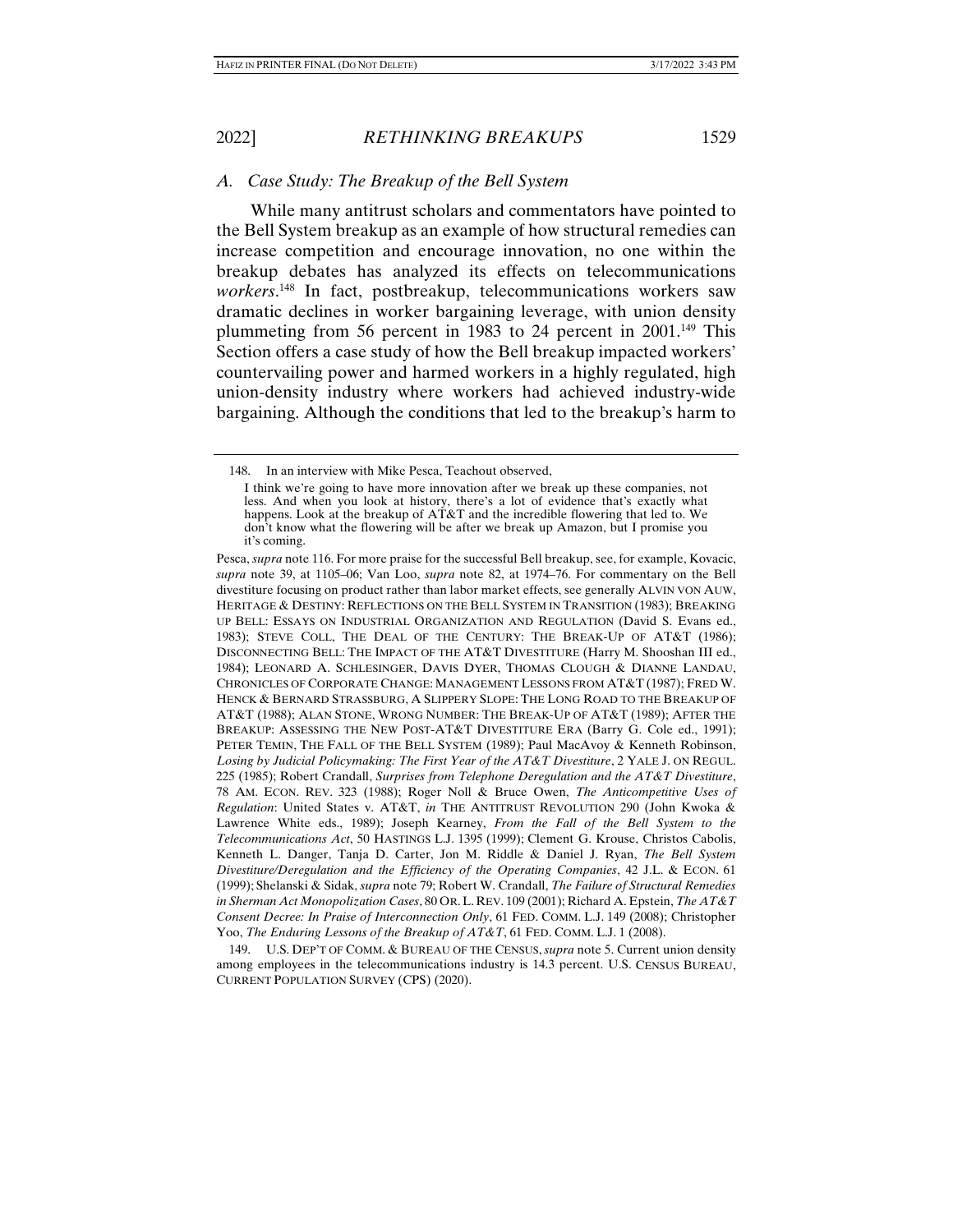workers are complex and multidirectional, the case study is a concrete example of how the dynamics that operate in labor markets following structural remedies can violate basic IO intuitions.<sup>150</sup>

1. *Telecommunication Workers: From a Nonunion Workforce to Pattern Bargaining.* The Bell System arose as a centrally organized network of firms—Bell regional corporations (providing local service), AT&T Long Lines (providing long-distance service), Western Electric (providing telephone equipment), and Bell Telephone Laboratories ("Bell Labs") (performing industrial and scientific research)—all coordinated by parent American Telephone and Telegraph Company, or  $AT&T$ <sup>151</sup> Before the 1930s, the main international union organizing telecommunications workers, the International Brotherhood of Electrical Workers, did not seek to establish an industry-wide union, in part because it adopted a craft-approach to organizing workers that viewed workers "in every way . . . *except* as telephone workers working in an industry dominated by an industry-conscious employer— [AT&T]."152 The push for a national federation and coordination among unionizing workers, independent unions, and employee organizations was motivated first in the 1930s by the need for pension and benefit plan uniformity and advocacy.153 Beginning in the 1910s, AT&T had adopted a corporate welfarist approach to its workers, developing its Bell Employees' Benefit Plan alongside "employee representation plans" to manage employee relations in the wake of strike waves and violent worker suppression in the oil and coal industries that culminated in the 1914 Ludlow massacre.154 AT&T's

 <sup>150.</sup> As Part II.D explains, there are broader circumstances beyond those analogous to the Bell System divestiture that can cause structural remedies to harm workers.

 <sup>151.</sup> *See* THOMAS R. BROOKS, COMMUNICATIONS WORKERS OF AMERICA: THE STORY OF A UNION 1–3 (1977); A HISTORY OF ENGINEERING AND SCIENCE IN THE BELL SYSTEM: THE EARLY YEARS (1875-1925), at 34–35 (M.D. Fagen ed., 1975).

 <sup>152.</sup> JACK BARBASH, UNIONS AND TELEPHONES: THE STORY OF THE COMMUNICATIONS WORKERS OF AMERICA 17 (1952) (emphasis added).

 <sup>153.</sup> *Id.* at 22, 27, 29–30.

 <sup>154.</sup> BROOKS, *supra* note 151, at 20–21. In addition to AT&T's "corporate welfarist" approach to quelling worker strife, AT&T pioneered human resource management on the "shop floor." It commissioned the famous "Hawthorne experiments" in its Western Electric manufacturing plant. Katherine Van Wezel Stone, *The Post-War Paradigm in American Labor Law*, 90 YALE L.J. 1509, 1566–68 (1981). The study determined how lighting conditions, line speeds, active and passive supervision, and other mechanisms of incentivizing and punishing worker performance using "psychosocial interactions among workers and between superiors and subordinates" could better control worker productivity. Bruce Kaufman, *Human Resources and*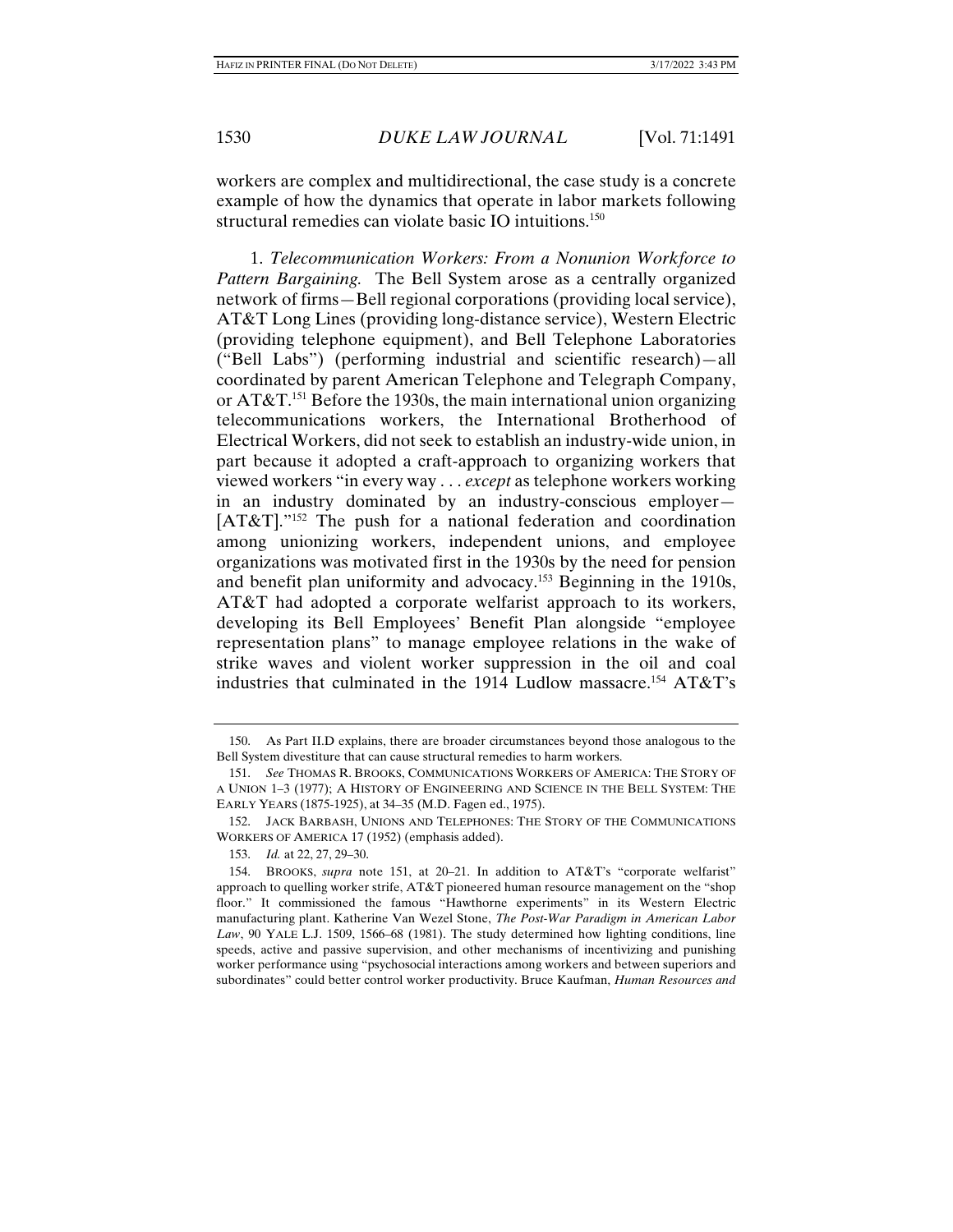pension and benefit plans "demonstrated in a concrete way the oneness of the companies making up the Bell System[,] ... managed and controlled by [AT&T]"; the "inability of the individual employee groups to deal decisively with the pension issue with their managements ... was a potent motive in bringing together the ... workers' groups in a national union."155

By 1938, the network of unionizing and unionized workers formed the National Federation of Telephone Workers ("NFTW"). While AT&T initially refused to recognize and collectively bargain with the NFTW, the union's aggressive involvement in securing itself a seat at the table in the National War Labor Board ("NWLB") during World War II unified and consolidated efforts to strengthen and nationalize the union, aided in displacing the dominance of "company unions,"156 and solidified the union's role as an expert representative of worker interests both with AT&T and in the "inner councils of government."157

The NWLB itself was key in moving labor disputes and wage negotiations away from regional boards toward a national commission with jurisdiction to deal with labor issues on an industry-wide basis.<sup>158</sup> The Board adopted a national approach through a centralized board (as opposed to prior regional labor board systems established earlier in the war) to set competitive wage standards, as it was difficult to establish those standards by looking at local labor markets alone. AT&T and its subsidiaries had monopolies in their operating areas, so

155. BARBASH, *supra* note 152, at 29.

 156. Both before and after the NLRA's prohibition of "company unions," employee associations paid for and directed by AT&T and its subsidiaries were prevalent within the industry from 1919 until World War II. *See* BROOKS, *supra* note 151, at 16 (stating that in 1919, AT&T "announced that an American Bell Association was to be organized among its employees"); BARBASH, *supra* note 152, at 37 (noting that in 1941, the NLRB ordered AT&T "to disestablish the Southern Association of Bell Telephone Employees on the ground that it was a successor organization to a company union"). Still, company unionism is credited with giving union leaders "a basic training course in the skills of running an organization" and a "consciousness of [the] industry," allowing the leaders to "recognize[] the economics and technology of the industry as the major element in their dealing with management." BARBASH, *supra* note 152, at 51.

157. BARBASH, *supra* note 152, at 30, 32–35; BROOKS, *supra* note 151, at 60.

158. BARBASH, *supra* note 152, at 35.

*Industrial Relations: Commonalities and Differences*, 11 HUM. RES. MGMT. REV. 339, 352 (2001); *see* BROOKS, *supra* note 151, at 29; *see also* CYNTHIA ESTLUND, WORKING TOGETHER: HOW WORKPLACE BONDS STRENGTHEN A DIVERSE DEMOCRACY 43–44 (2003) (discussing the Hawthorne experiments and the rise of the human relations model of corporate welfare); Bruce E. Kaufman, *Human Resources and Industrial Relations: Commonalities and Differences*, 11 HUM. RES. MGMT. REV. 339, 352 (2001) (same).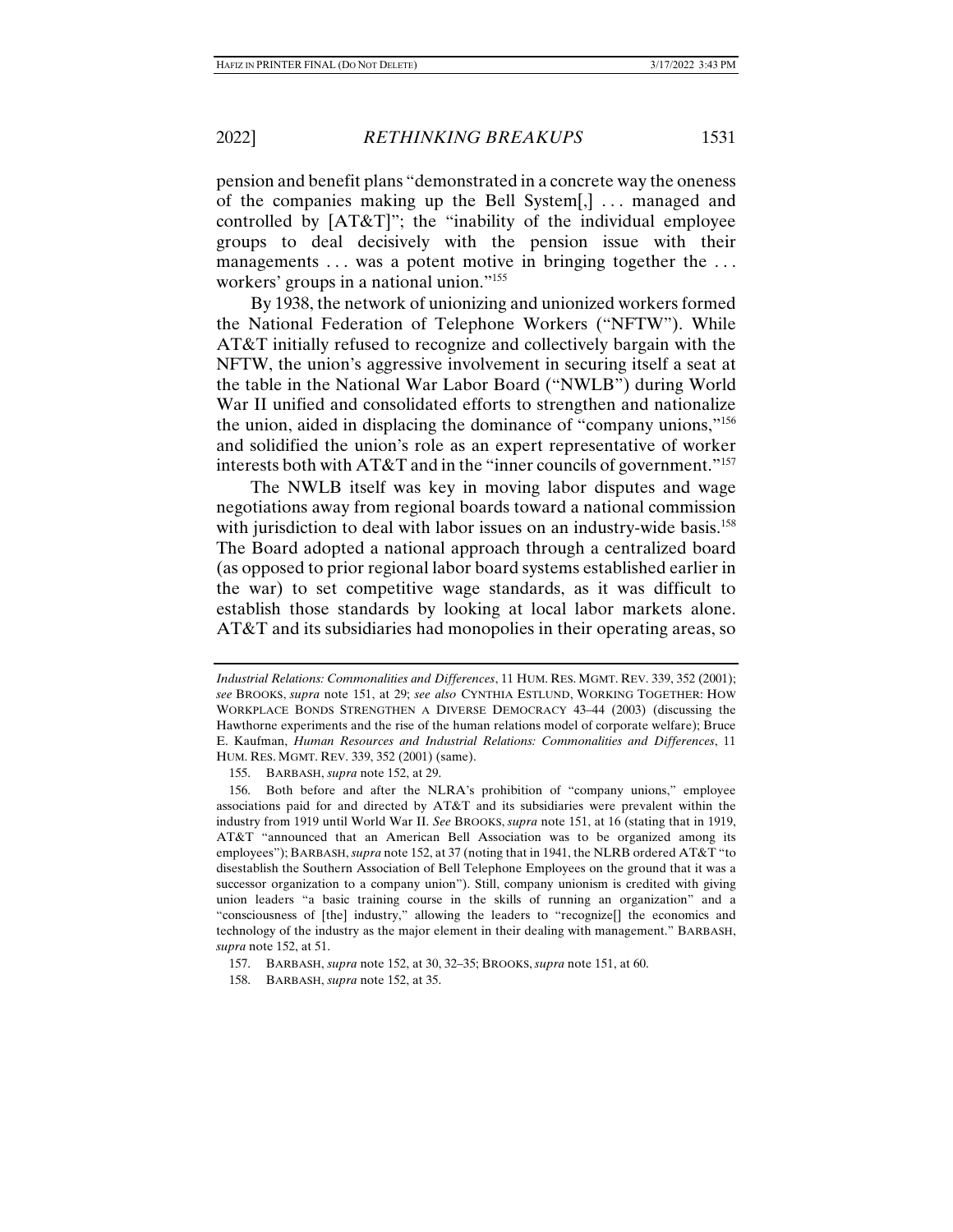government regulators could not benchmark wage rates against comparable jobs in each local area.<sup>159</sup> The NWLB was thus uniquely effective in stabilizing industry-wide wages and labor peace as well as aligning intra-Bell wage differentials. It made possible a national policy within the telephone industry through its tripartite structure, which incorporated both management and labor representation.160 It took government recognition of the NFTW, a tripartite board leveling the playing field between labor and management, aggressive intervention in AT&T's wage policies, and applying social scientific expertise to align wage schedules at the national scale to solidify workers' countervailing power industry-wide against AT&T's monopoly.

At the end of the war and the expiration of the NWLB mandate as well as the no-strike pledge that it imposed—labor militancy among telecommunication workers exploded. Over four million workers struck in early 1946 to lift industry-wide wages.<sup>161</sup> The NFTW won its first set of general wage increases through direct collective bargaining with AT&T and its subsidiaries in 1946, and in 1947, it was able to establish second-round wage increases along with a ten-item agenda for national bargaining.162 But without the tripartite NWLB, AT&T refused to accept pattern bargaining industry-wide, insisting that its associated companies were independent entities that made their own decisions.163 AT&T successfully broke the workers' national effort after reaching settlements with union affiliates through its individual operating companies.164

AT&T breaking the strike as a single powerful and unified corporation dividing and conquering the loose association of over fifty affiliated and autonomous federation members strengthened the drive to establish a single national union, the Communications Workers of America ("CWA"). In 1947, CWA's jurisdiction extended to all

 <sup>159.</sup> *See* LABOR DISPUTE SETTLEMENTS IN THE TELEPHONE INDUSTRY 1942–1945, at 15–16 (Pearce Davis & Henry J. Meyer eds., 1946).

 <sup>160.</sup> BARBASH, *supra* note 152, at 36; BROOKS, *supra* note 151, at 83–84.

 <sup>161.</sup> *See* BARBASH, *supra* note 152, at 54.

 <sup>162.</sup> *Id.* at 62–64; *see also* BROOKS, *supra* note 151, at 107–08 (discussing the Beirne-Craig Memo that established a pattern for wage bargaining for the entire Bell System for the first time).

 <sup>163.</sup> BARBASH, *supra* note 152, at 74; VENUS GREEN, RACE ON THE LINE: GENDER,LABOR, AND TECHNOLOGY IN THE BELL SYSTEM 156–57 (2001).

 <sup>164.</sup> BARBASH, *supra* note 152, at 70–71.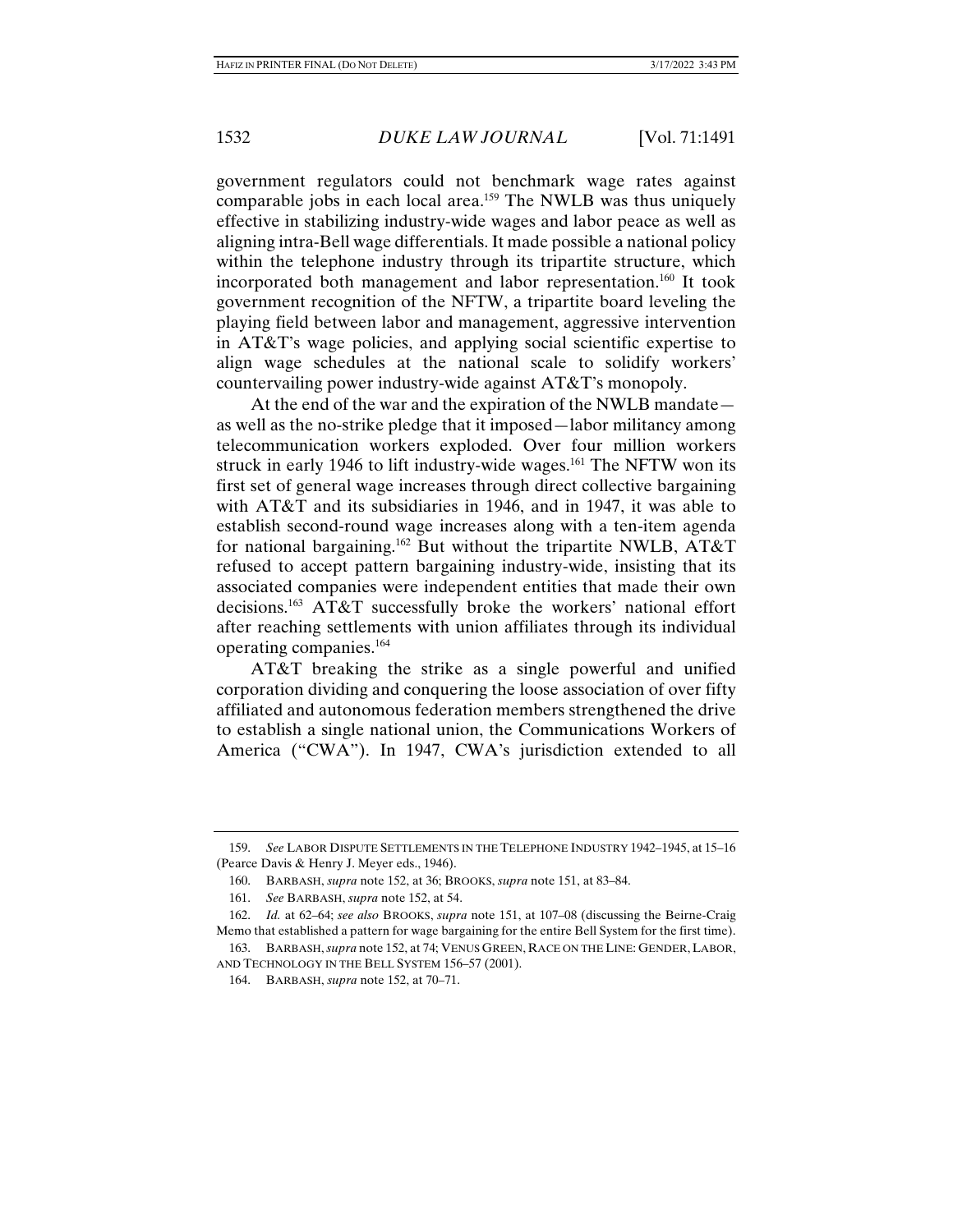telecommunications workers.165 In 1949, CWA affiliated with the Congress of Industrial Organizations ("CIO").166 But AT&T's monopoly position and divide and conquer strategy limited the CWA's ability to play off any competitive threats to AT&T to the union's advantage—much as, for example, the United Auto Workers did in the auto industry—which limited the CWA's leverage in the late  $1940s$ <sup>167</sup> AT&T insisted that all bargaining matters be handled at the local level by each operating company and its local union based on local wage conditions within the community.168 And after the CWA affiliated with the CIO, all Bell companies instituted a "wave of recognition withdrawals," claiming that the CIO affiliation required the decertification of existing unions and new union certifications by local rank-and-file members.169 Decertification strategies by employers tremendously burden unions by stripping them of their ability to represent former union members.170 Moreover, decertification allows employers to require unions to go through the lengthy and costly process of petitioning the National Labor Relations Board ("NLRB") for certification, organizing for a majority vote, potentially relitigating bargaining unit and jurisdictional issues regarding which local or parent union represents the workers, and then renegotiating entirely new collective bargaining agreements, a process that employers can stall for years.<sup>171</sup>

But the CWA succeeded in significantly strengthening itself through internal reorganization—creating a two-level structure allowing the national union to set local union priorities directly—as

 <sup>165.</sup> *Id.* at 89, 93; *see also* BROOKS, *supra* note 151, at 114–28, 142 (explaining the events that led up to a national union).

 <sup>166.</sup> BARBASH, *supra* note 152, at 111.

 <sup>167.</sup> *Id.* at 129–31.

 <sup>168.</sup> BROOKS, *supra* note 151, at 115, 125.

 <sup>169.</sup> *Id.* at 150.

 <sup>170.</sup> *See* LAWRENCE MISHEL, LYNN RHINEHART & LANE WINDHAM, ECON. POL'Y INST., EXPLAINING THE EROSION OF PRIVATE-SECTOR UNIONS 12 (2020), https://www.epi.org/ unequalpower/publications/private-sector-unions-corporate-legal-erosion [https://perma.cc/FR7F-5ALR].

 <sup>171.</sup> *See id.* at 25–26; Ross Eisenbrey, *Employers Can Stall First Union Contract for Years*, ECON. POL'Y INST. (May 20, 2009), https://www.epi.org/publication/snapshot\_20090520 [https://perma.cc/4Y7W-JMZG]. *See generally* William T. Dickens, *The Effect of Company Campaigns on Certification Elections: Law and Reality Once Again*, 36 INDUS. & LAB. RELS. REV. 560 (1983) (finding that company actions can significantly impact certification elections).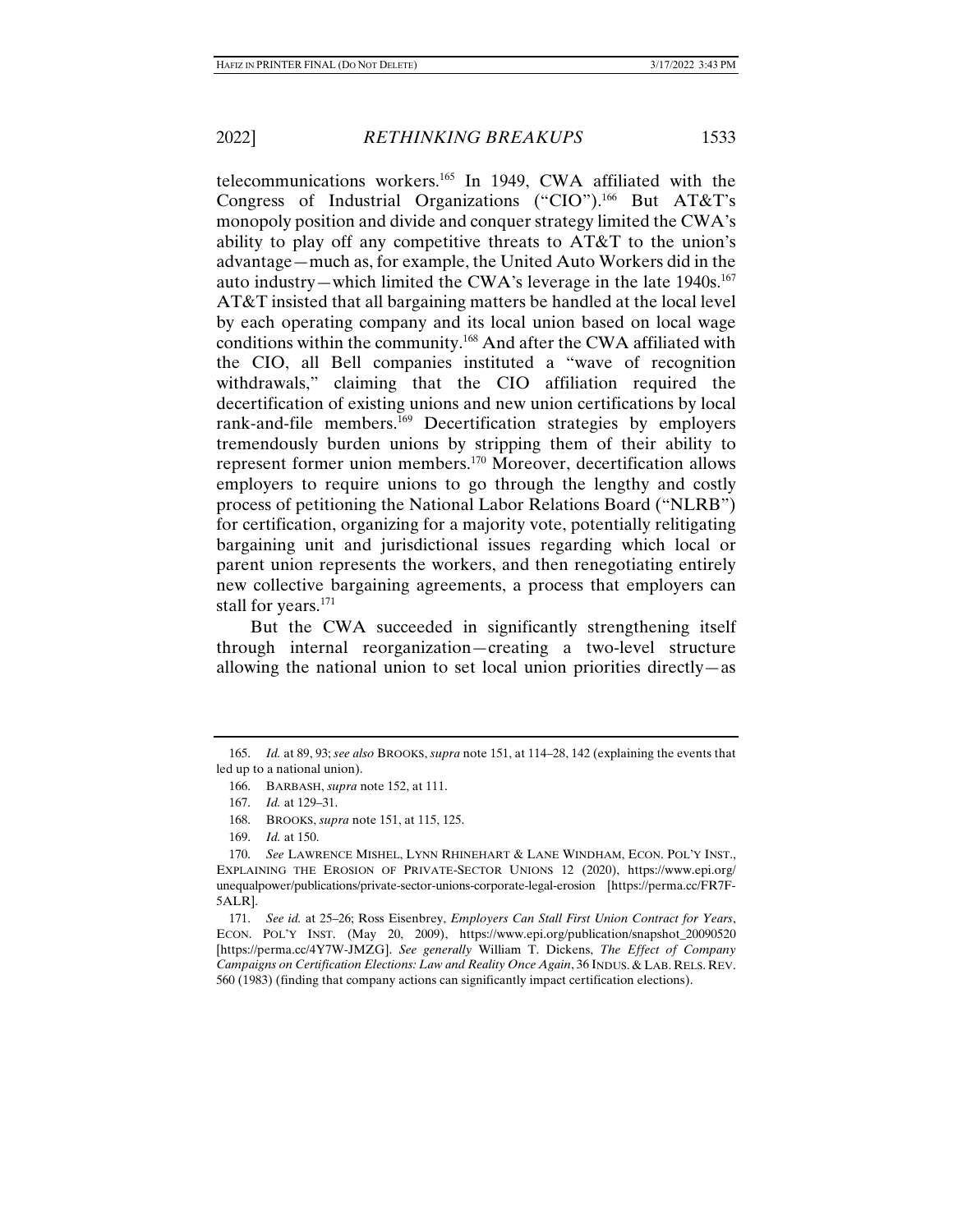well as worker militancy and innovative "hit-and-run" strikes coordinated across the country through a centralized CWA.172

Direct government intervention also played a critical role in strengthening the union. Congressional investigations and a 1951 Senate Labor and Public Welfare Committee Report on the Bell System's labor relations revealed that "workers had lost ground in wages since 1939."173 Moreover, the Bell System functioned as "a closely integrated corporate system[,] completely and directly controlled by the [AT&T] management," which had "a direct effect upon the course of labor relations in the system."174 The Bell System also had uniform wage policies and rules for determining wages based on job content and fluid job structures that cross-trained workers in composite skills so they could be moved more easily from one job to another (driven in part by the varying need for telephone service daily, seasonally, cyclically, and in emergencies).<sup>175</sup> And  $AT&T$  management established uniform financial and operating policies that centralized bargaining demands and strategies between management and workers throughout the Bell System, requiring central approval before its local affiliates' management could commit to binding agreements with workers.176 The congressional report thus recommended national-level bargaining between the union and  $AT&T$  on national issues.<sup>177</sup> The

 <sup>172.</sup> *See* BROOKS, *supra* note 151, at 164–65.

 <sup>173.</sup> BARBASH, *supra* note 152, at 143; *see* S. COMM. ON LAB. & PUB. WELFARE, LABOR-MANAGEMENT RELATIONS IN THE BELL TELEPHONE SYSTEM, S. REP. NO. 82-139, at 26–30 (1951).

 <sup>174.</sup> S. REP. NO. 82-139, at 3–4, 25 n.49. The Report grounded its finding of AT&T's centralized control in AT&T's "stock ownership of most of the associated companies, from license contracts which it has with all the operating associated companies in the system, and from the long, continued control which [AT&T] executives have exercised through the years over promotions and salary increases of administrative officers in the associated companies." *Id.* at 3. The FCC, which conducted its own investigation into AT&T's unlawful monopoly, came to the same conclusion about its unified structure and control of its operating companies in an earlier nine-hundred-page report. *See* FED. COMMC'NS COMM'N, INVESTIGATION OF THE TELEPHONE INDUSTRY IN THE UNITED STATES, H.R. DOC. 76-340, at 577 (1939).

 <sup>175.</sup> BARBASH, *supra* note 152, at 164–65. Wage variation did exist between men and women, between white and non-white workers, and between localities based on a town classification system. *See id.* at 164; *see also* GREEN, *supra* note 163, at 58–112, 177, 254–55 ("A downward reclassification of male-dominated work also suppressed women's wages during World War II. . . . [M]anagers [would] change[] an insignificant detail of a job and assign[] it to women at a lower wage . . . .").

 <sup>176.</sup> BARBASH, *supra* note 152, at 184.

 <sup>177.</sup> The Senate report stated,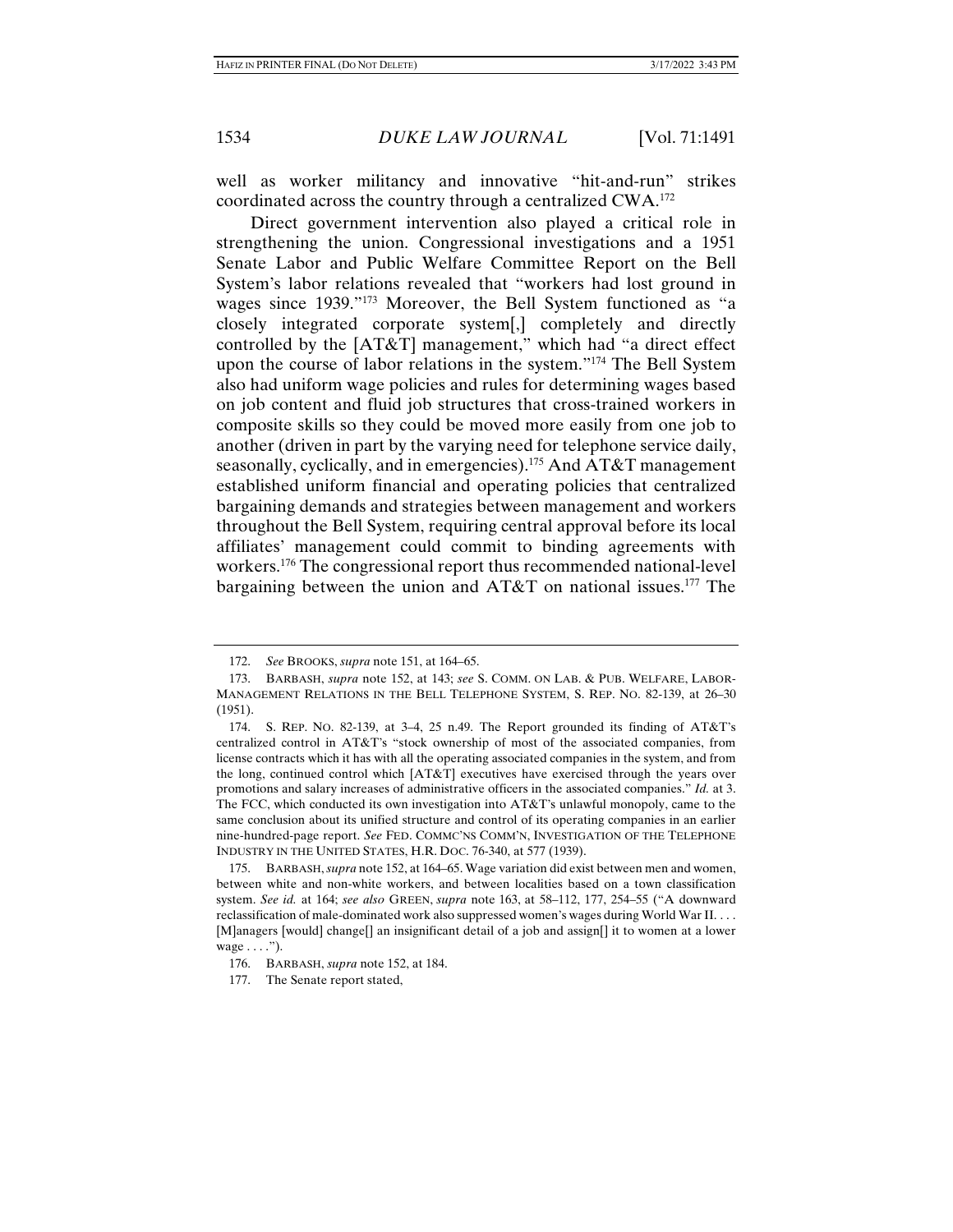start of the Korean War became an impetus to regulate the telecommunications industry's prices and wages even further through the Wage Stabilization Board, significantly strengthening the union's involvement in setting the terms of the wage bargain in the context of relatively scarce manpower.178

Between 1950 and 1955, the CWA won significant wage increases for its workers, negotiating over eighty collective bargaining agreements and winning contractual rights for both telephone and nontelephone workers to respect legitimate CWA picket lines.<sup>179</sup> By 1958, the CWA had formally established the Collective Bargaining Policy Committee ("CBPC") to coordinate national bargaining strategies.<sup>180</sup> The CBPC successfully won wage increases, improvements to vacation policies and pension plans, and pattern settlements in company paidfor medical insurance and life insurance by 1960.181 In the 1960s, the CWA successfully established a pattern out of its "cluster bargaining" by setting up a system of three separate contracts: (1) establishing union recognition, payroll deductions, and grievance procedures; (2) dealing with items identical through the Bell System, like pension plans, vacations, and progression schedules; and (3) addressing local concerns through local contracts synced with the termination dates of the national contracts.<sup>182</sup> The early pattern bargaining system enabled

S. REP. NO. 82-139, at 32–33.

- 178. *See* BARBASH, *supra* note 152, at 148–49.
- 179. BROOKS, *supra* note 151, at 169–70, 188.
- 180. *Id.* at 206–08.

The subcommittee believes very definitely that [AT&T] cannot expect to contain collective bargaining within small segments throughout the system while it makes system-wide decisions for piecemeal application to those segments. . . . [I]n view of the closely integrated nature of the system itself and the controlling influence of [AT&T], the subcommittee believes that it is utterly unrealistic to expect the parent [AT&T] to relax the control which it has by the economic fact of stock ownership and by the political fact of the election of company boards of directors and the selection of company officers. The subcommittee strongly believes that [AT&T] should do the bargaining with the unions on national issues such as wages and pensions which extend beyond any departmental or associated company bargaining unit.

 <sup>181.</sup> *Id.* Pattern settlements, or pattern bargaining, involves using a master agreement that a union would seek to apply industry- or sector-wide to establish uniform standards across divisions of a single firm or across firms within an industry. *See generally* Christopher L. Erickson, *A Re-Interpretation of Pattern Bargaining*, 49 INDUS. & LAB. RELS. REV. 615 (1996) (describing interand intra-industry pattern bargaining).

 <sup>182.</sup> BROOKS, *supra* note 151, at 212.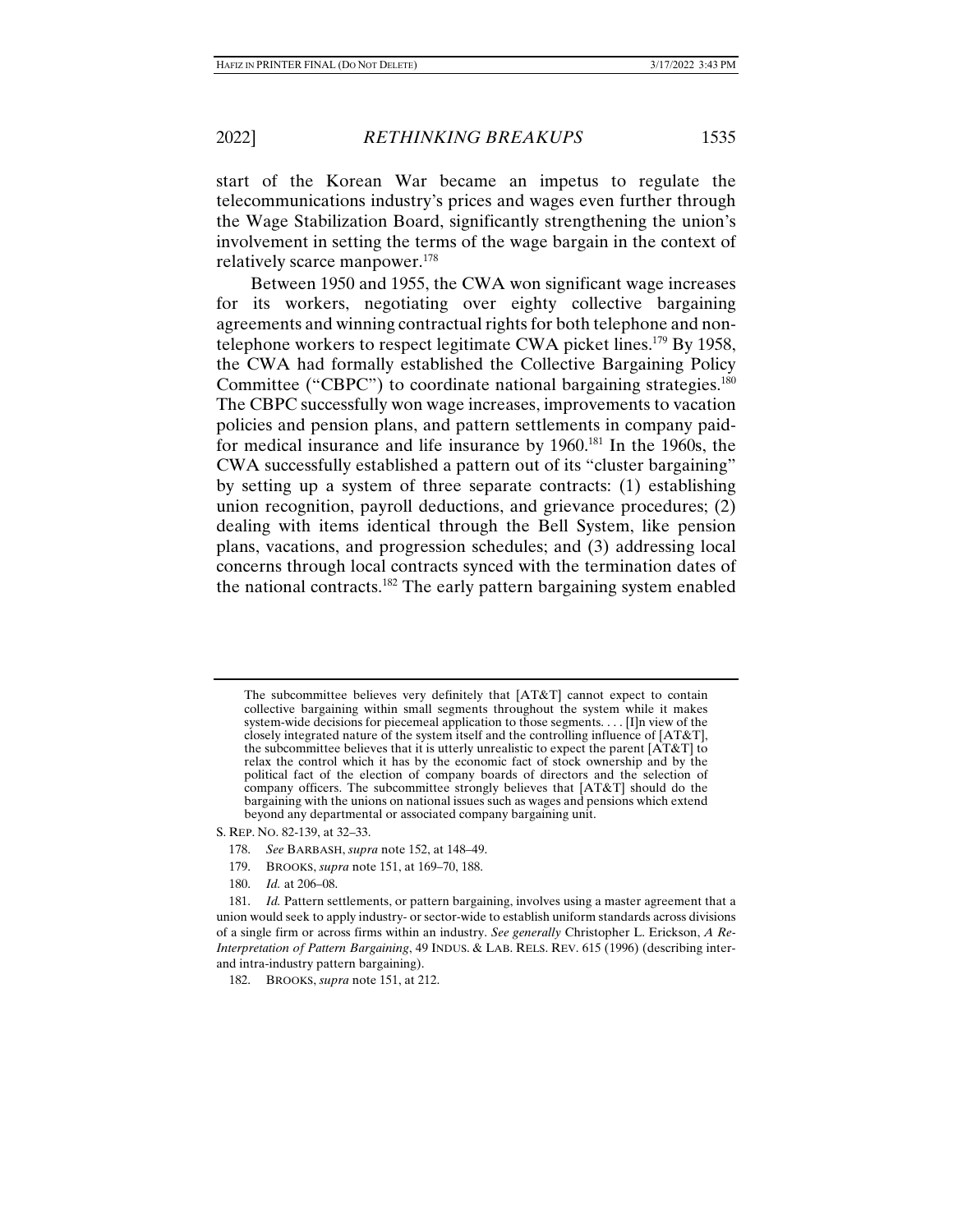the union to adapt to automation in the telecommunications industry $183$ and complicated questions of geographic wage differentials across job titles by instituting a system of wage bargaining that could apply industry-wide. Specifically, the union used its resources to commission a five-hundred-page economists' study on "Geographical Wage Standards."184 The study recommended that AT&T's community wage theory be replaced in favor of "a more equitable and rational pay system based on costs of living," reducing AT&T's over one hundred wage zones to six wage bands with no more than a four-dollar wage differential between each band.<sup>185</sup> The CBPC adopted the study's recommendations to anchor its future pattern bargaining.<sup>186</sup> While AT&T did not formally agree to pattern bargaining through the 1960s, the union's strength enabled successful wins reflecting wage increases, reductions in wage inequities, and improvements in benefits.<sup>187</sup>

The union's strength only grew in the 1970s prior to the Bell breakup. The CWA aggressively increased its total members to become the fourteenth largest union in the country, established stronger local organizing structures for community and political advocacy, integrated local unions more seamlessly into the national union, and in 1974, finally secured AT&T's agreement to national pattern bargaining over basic wages, pensions, health insurance, and contract length.<sup>188</sup> National bargaining was the product of three decades of union struggle, with such achievements evident at the termination of the first contract cycle following the first national agreement. With a strike vote alone, the CWA secured a nearly 36 percent increase in wage and benefit improvements, an estimated gain from collective bargaining of over \$3.119 billion, "by far the largest labor settlement since the lifting of federal wage-price controls."<sup>189</sup>

Thus, although the union faced significant headwinds in establishing pattern bargaining for industry-wide wages, benefits, and working conditions due to AT&T's monopoly power in telephone services and equipment markets, it was able to succeed through a

- 188. *See id.* at 226, 231, 234.
- 189. *Id.* at 234.

 <sup>183.</sup> *See id.* at 217–18 (describing how the CWA commissioned an expert report, the Diebold Report, to study the effects of automation on industry employment and then used the report in its bargaining strategies).

 <sup>184.</sup> *Id.* at 214.

 <sup>185.</sup> *Id.* at 214–15.

 <sup>186.</sup> *Id.* at 215.

 <sup>187.</sup> *See id.* at 227–29.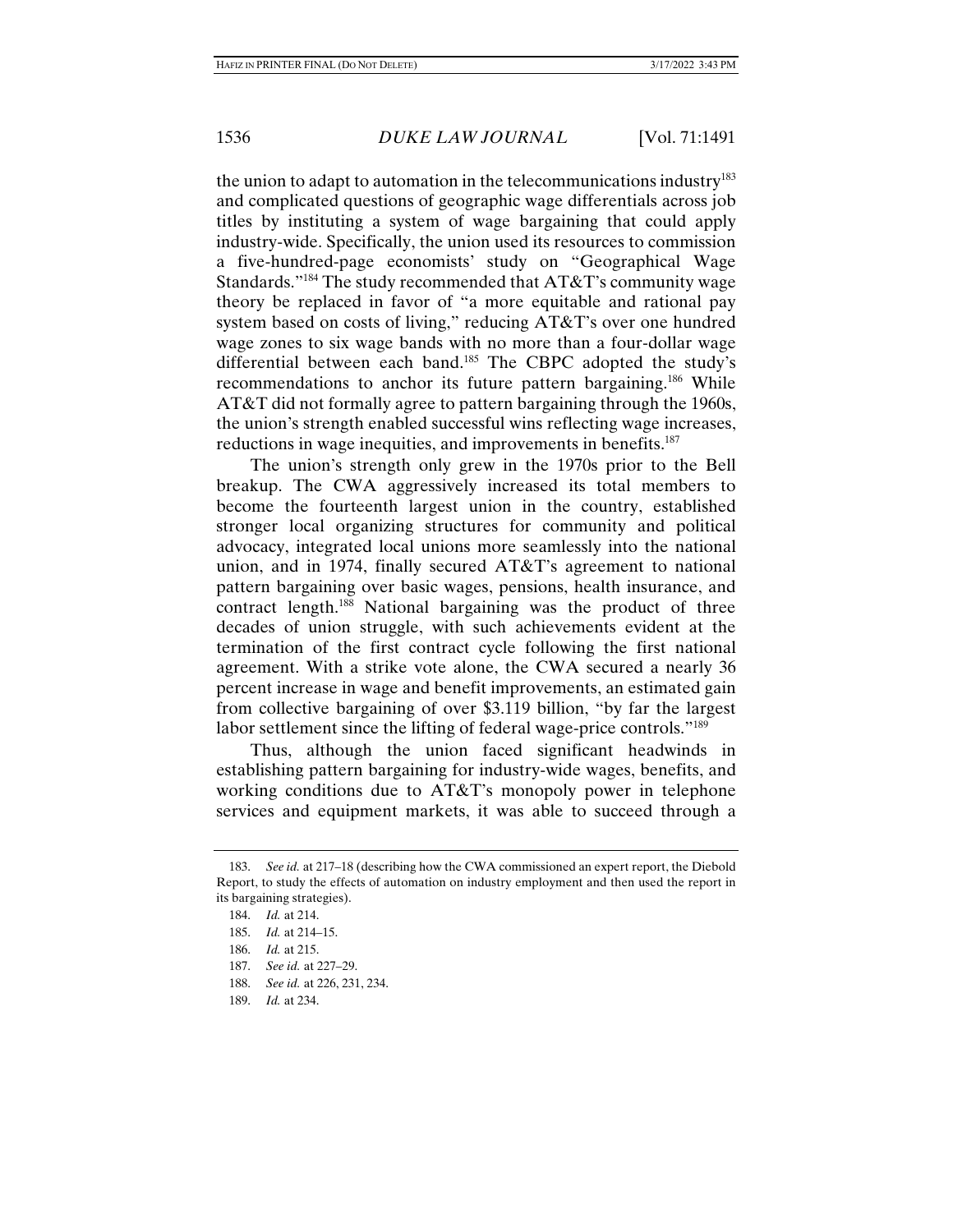combination of direct government intervention in support of worker bargaining, internal reorganizations adaptive to product and service market conditions, industry expertise, aggressive organizing, and innovative strikes. In one stroke, the breakup of AT&T reversed many of these hard-fought gains across the entire Bell System, ultimately harming rather than benefiting workers.

2. *The Breakup of the Bell System: Agency and Court Inattention to Labor Market Effects.* In 1974, the DOJ filed an antitrust action under § 2 of the Sherman Act against AT&T, Western Electric, and Bell Labs. The complaint alleged that the companies had unlawfully monopolized the markets for local exchange services, long-distance services, and telephonic equipment under a "triple-bottleneck" theory: the defendants illegally refused to provide competitors with local interconnection services, furnished rivals with inferior maintenance services, and imposed requirements that thwarted the reach of competing local networks.190 The Government requested divestiture of the Bell Operating Companies ("BOCs") from AT&T as well as, at various times, AT&T's divestiture of Western Electric and Bell Labs.<sup>191</sup> The trial began on January 15, 1981.<sup>192</sup>

Before the Government presented its rebuttal case, the parties filed a proposed consent decree. It allowed AT&T to retain ownership and control of its core business in the long-distance carrier services and equipment markets but required AT&T to divest ownership and control of the BOCs, creating seven independent regional "Baby Bells."193 The consent decree also imposed line-of-business restrictions and "equal access" obligations on the independent BOCs, requiring that they provide unaffiliated long-distance carriers access to all local-

 <sup>190.</sup> *See* United States v. AT&T, 524 F. Supp. 1336, 1342, 1346, 1348–50 (D.D.C. 1981). Specifically, the complaint alleged that AT&T (1) "used its control over its local monopoly to preclude competition in the intercity market"; (2) prohibited customers' attachment of competitors' equipment to the network except through discriminatory use of protective connecting arrangements; (3) used its control over local operating companies to force them to buy products from Western Electric (even though other manufacturers produced better products or products of identical quality at lower prices); and (4) substantially dominated the telecom industry. United States v. AT&T, 552 F. Supp. 131, 161–63 (D.D.C. 1982), *aff'd sub nom.* Maryland v. United States, 460 U.S. 1001 (1983).

 <sup>191.</sup> *AT&T*, 552 F. Supp. at 139.

 <sup>192.</sup> *AT&T*, 524 F. Supp. at 1342.

 <sup>193.</sup> *See AT&T*, 552 F. Supp. at 140–41, 201.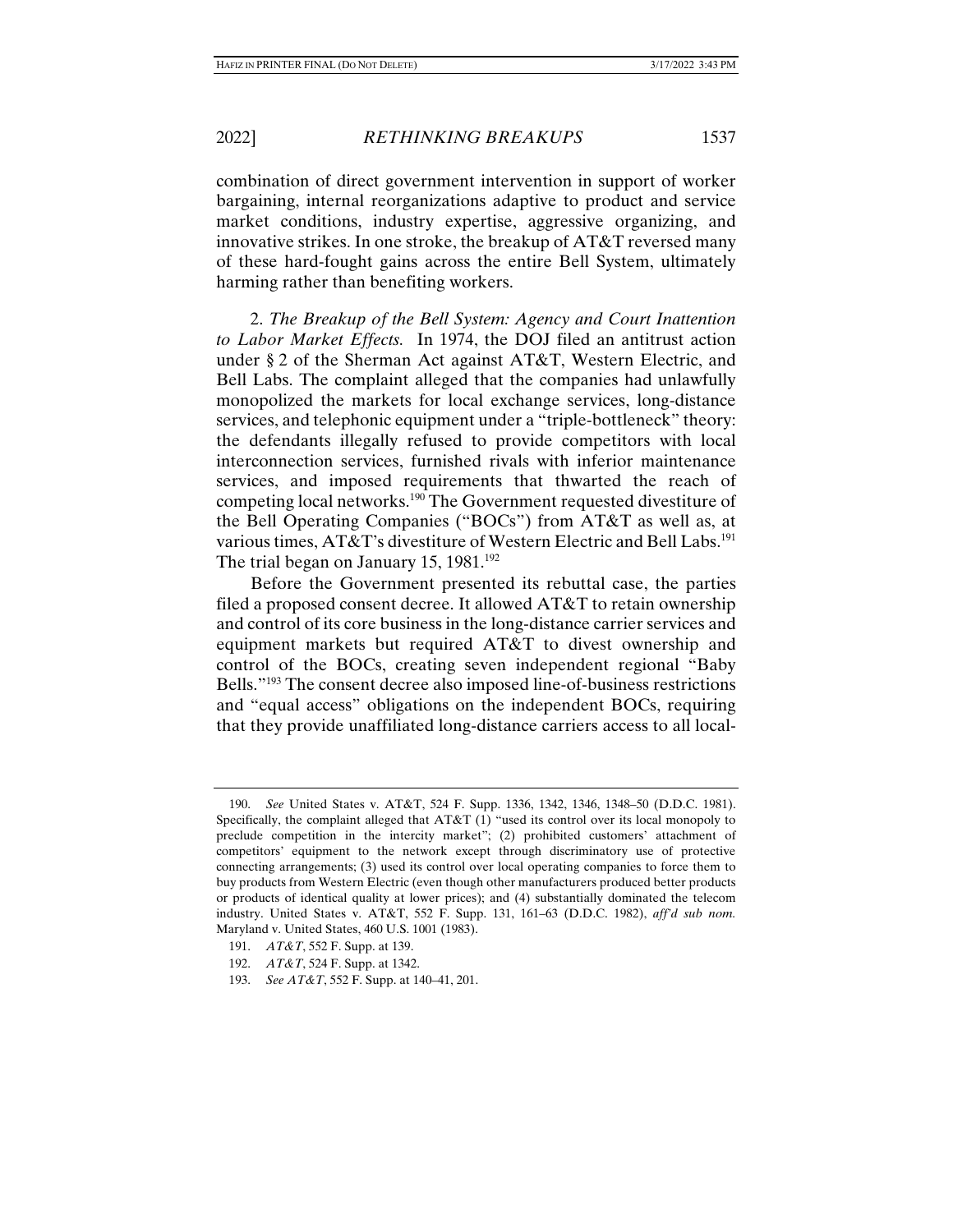exchange carriers that was "equal in type, quality, and price" to that given to  $AT&T.^{194}$ 

The proposed divestiture was informed by an economic view described first by then-Assistant Attorney General of the Antitrust Division William Baxter called "Baxter's Law," and later, the "Bell Doctrine.<sup>"195</sup> The Bell Doctrine posited, in regulated industries, regulators could not stop an integrated monopoly from engaging in predatory anticompetitive conduct in adjacent markets absent a structural remedy.196 The Reagan administration viewed aggressive government regulation of AT&T as *itself* feeding AT&T's monopolistic conduct which, in turn, justified seeking an equally aggressive break-up remedy to restore free market conditions.<sup>197</sup>

The consent decree was subject to the district court's Tunney Act review, and the court received so many comments from "interested persons" that it established a separate docket for its public interest proceedings.198 Following a two-day hearing, the court approved the

 197. Daniel A. Crane, *Antitrust's Unconventional Politics*, 104 VA. L. REV. ONLINE 118, 132– 33 (2018).

 198. United States v. AT&T, 552 F. Supp. 131, 135, 147 n.62. (D.D.C. 1982), *aff'd sub nom.* Maryland v. United States, 460 U.S. 1001 (1983).

 <sup>194.</sup> *Id.* at 142–43.

 <sup>195.</sup> *See generally* William F. Baxter, *Conditions Creating Antitrust Concern with Vertical Integration by Regulated Industries—"For Whom the Bell Doctrine Tolls"*, 52 ANTITRUST L.J. 243 (1983) (explaining how the entry of monopolies into related markets impacts social costs and identifying several possible government intervention policies designed to mitigate the social costs).

 <sup>196.</sup> *See, e.g.*, William E. Kovacic, *The Modern Evolution of U.S. Competition Policy Enforcement Norms*, 71 ANTITRUST L.J. 2, 455–56 (2003). Baxter's Law posited that rateregulated monopolists could extract monopoly profits from vertically integrated markets without running afoul of the "single monopoly profit theory," or the notion that monopolists could only extract one monopoly profit from tying two products at the point of sale. *See* Einer Elhauge, *Tying, Bundled Discounts, and the Death of the Single Monopoly Profit Theory*, 123 HARV. L. REV. 397, 399–400 (2009); *see also* Tim Wu, *Intellectual Property, Innovation, and Decentralized Decisions*, 92 VA. L. REV. 123, 117 (2006) ("Baxter's law . . . suggests that regulated monopolists, unlike other monopolists, may rationally seek monopoly profits in vertical input industries."); Joseph Farrell & Philip J. Weiser, *Modularity, Vertical Integration, and Open Access Policies*, 17 HARV. J.L. & TECH. 85, 94–95 & n.40 (2003) (describing "Baxter's Law" rationale for use of structural remedy in regulated industry to limit anticompetitive conduct in adjacent markets); Paul L. Joskow & Roger G. Noll, *The Bell Doctrine: Applications in Telecommunications, Electricity, and their Network Industries*, 51 STAN. L. REV. 1249, 1249–50 (1999) ("The fundamental theory underpinning the . . . 'Bell Doctrine' by Professor Baxter[] is that regulated monopolies have the incentive and opportunity to monopolize related markets in which their monopolized service is an input  $\dots$ .").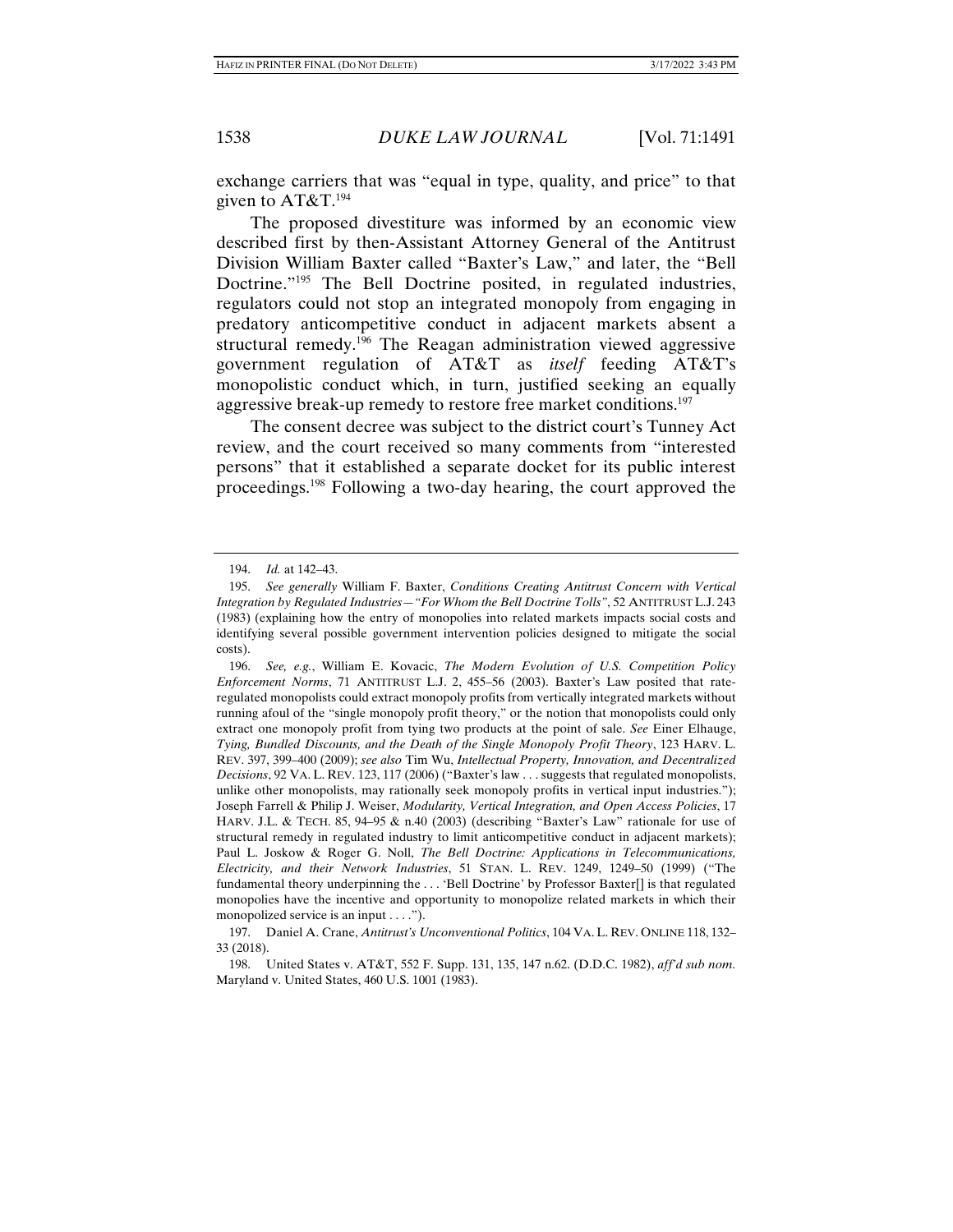consent decree's divestiture and conduct remedies<sup>199</sup> under a broad interpretation of its Tunney Act authority and the statute's public interest factors. To justify this broad interpretation, the court pointed to the Tunney Act's legislative history as "indicat[ing] that the listing of these factors was not meant to limit the court's inquiry," so the criteria "cannot be regarded as embodying *the* standard against which a proposed decree is to be measured," and "the Court may consider factors *other* than [the consent decree's] effect on competition."<sup>200</sup> Further, while the inquiry "must begin by defining the public interest in accordance with the antitrust laws," it was "clear from the cases that other factors" beyond "the issue of competition and the effects on competition . . . are not irrelevant," and "a court should impose the relief which impinges *least* upon *other public policies*."201 In approving the structural remedy, the court emphasized that its loosening of AT&T's control over telecommunications would "transcend" benefits "which flow from the narrowest reading of the purpose of the antitrust laws," including the court's understanding that just as "[o]ur political system is designed so that the power of one group may be checked by the power of another," the "antitrust laws require the same approach in the economic sphere," "seek[ing] to diffuse economic power in order to promote the proper functioning of both our economic and political systems."202

But the court's analysis and remedial sensitivity to establishing checks on AT&T's economic power was directed only at avoiding harm to AT&T's product market competitors. It willfully ignored the effects of the divestiture in the labor markets in which AT&T operated, even though it acknowledged that the Bell System employed over one million people and was the largest private employer in the United States. $203$  Specifically, the court focused on how the divestiture would impact AT&T's "ability to disadvantage *competitors* in the interexchange and equipment markets" through its control of local

 <sup>199.</sup> *Id.* at 147, 225.

 <sup>200.</sup> *Id.* at 149 n.77 (first citing S. REP. NO. 93-298, at 6 (1973); then citing 120 CONG. REC. 36344 (1974) (statement of Rep. Jordan); and then citing 119 CONG. REC. 24599 (1973) (statement of Sen. Tunney)); *id.* at 150 n.81 (emphasis added).

 <sup>201.</sup> *Id.* at 149–51 (citing United States v. Am. Tobacco Co., 221 U.S 106, 185 (1945)) (emphasis added).

 <sup>202.</sup> *Id.* at 164–65.

 <sup>203.</sup> *Id.* at 152 n.85.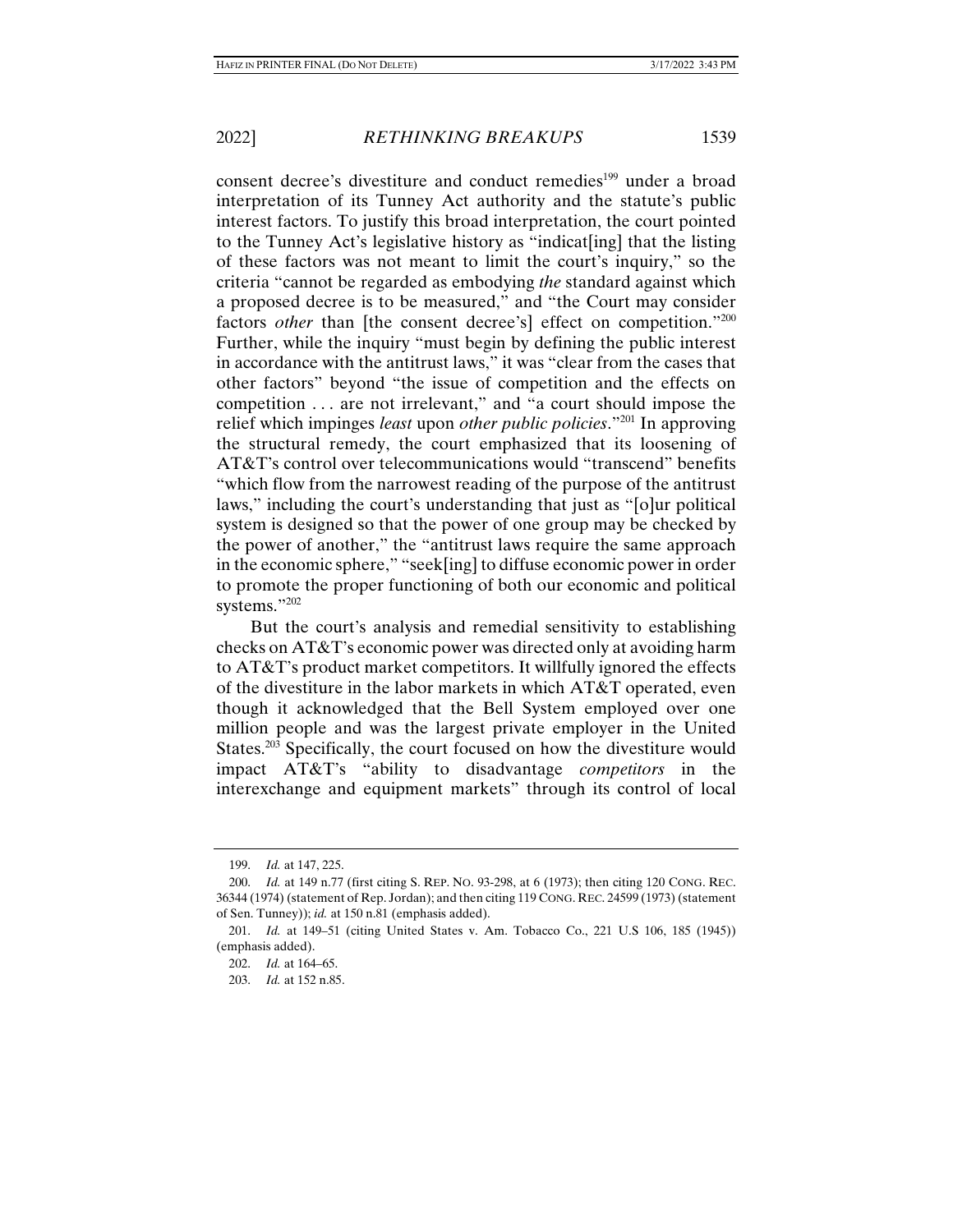BOCs, rather than its impact on other constituencies, including workers.204

The court devoted a section of its Tunney Act opinion to the "interests of AT&T employees," and specifically to the CWA's request, motivated by its interest in preserving "continued national bargaining in telecommunications following the reorganization of AT&T," "that the proposed decree explicitly provide that nothing therein will preclude [national bargaining]."205 But the court found "no need for such a modification."206 It viewed "nothing in the proposed decree or in general principles of law" precluding or interfering with such bargaining, and thus "no reason whatever why, following entry of the decree and the reorganization, such bargaining cannot continue as in the past."207 The court also found the CWA's comments and views about the effects of the consent decree irrelevant to the divestiture's purposes.208 Specifically, the court understood the Clayton and Norris-LaGuardia Acts' statutory labor exemptions from the antitrust laws to mean that impacted employees were not considered in its Tunney Act review: "[T]he settlement of the lawsuits[] do not involve AT&T's labor relations and, more particularly, they have nothing to do with the [CWA] or its relationship with the Bell System."<sup>209</sup> Thus, the court did

208. *Id.* at 209–10.

 <sup>204.</sup> *Id.* at 165. The court also ignored potential adverse effects on *consumers* from the divestiture who could no longer rely on AT&T's long-distance rates cross-subsidizing lower rates for local services. The court admitted that the record evidence was contentious on the divestiture's effects on consumer prices, stating that the "divestiture . . . will not necessarily have an adverse effect upon the cost of local telephone service," but "since the trial was aborted by the settlement, no final decision was reached on the issue." *Id.* at 169 & n.160.

 <sup>205.</sup> *Id.* at 209–10.

 <sup>206.</sup> *Id.* at 210.

 <sup>207.</sup> *Id.*

 <sup>209.</sup> *Id.* (first citing 15 U.S.C. § 17; and then citing 29 U.S.C. § 52); *see also* Hafiz, *Interagency Merger Review*, *supra* note 57, at 49. The court acknowledged that the CWA represented "over 500,000 employees of the Bell System, or 51 percent of all the System's employees, in addition to over 70,000 employees in other telecommunications companies." *AT&T*, 552 F. Supp. at 209 n.330. Meanwhile, in anticipation of the divestiture into separate BOCs, the FCC had required that AT&T and the CWA enter a MOU specifying that the Bell System employees "who were transferred to separate AT&T subsidiaries or affiliates would be entitled to certain protections," namely,

the preservation of wages and net credited service . . . for five years after the transfer; no reduction of pension, health, or other benefits as a result of the transfer; payment of reasonable travel and moving expenses . . . ; continued application of the collective bargaining agreement to these employees; preferential rehiring rights; advance notice to the union of any work group transfer; and continued recognition by the subsidiaries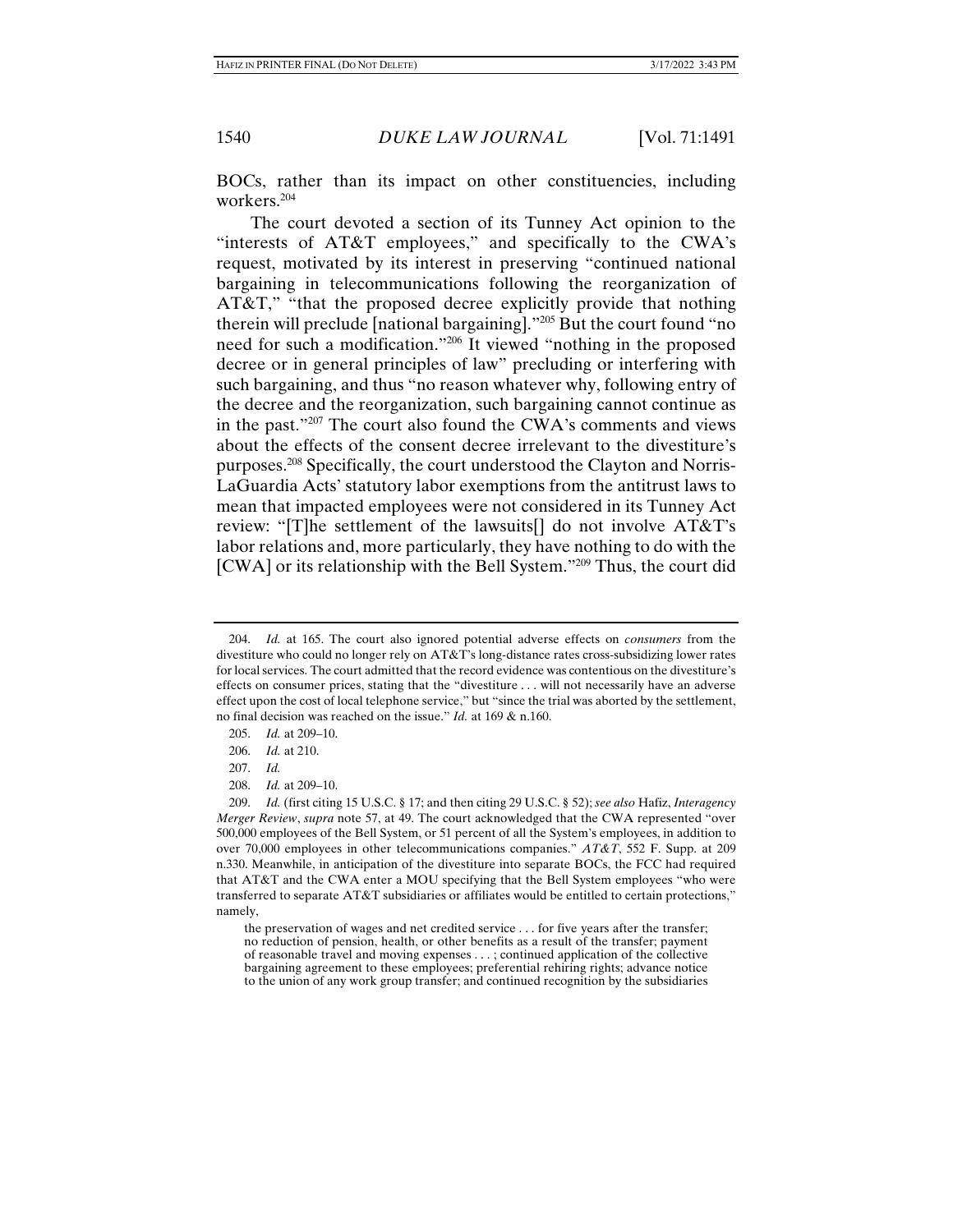not analyze how the divestiture—and its impact on pattern bargaining—might affect labor market competition or workers' ability to assert countervailing power against AT&T and the Baby Bells.

3. *The Impact of the Bell Breakup on Workers.* AT&T formally divested its local BOCs on January 1, 1984, pursuant to the district court's judgment approving the consent decree.<sup>210</sup> Commentators debate whether the divestiture benefited consumers, competition in the local and long-distance exchange markets, and innovation, and extensively discuss the costs and benefits of the court's oversight of the divestiture and twelve-year administration of the consent decree.<sup>211</sup> Aside from a single study, however, there has been no analysis of the breakup's effects on workers and labor market competition, including in the current breakup debates, except to note its labor cost savings to owners.212

Following the breakup, the regional BOCs took more than half a million Bell System employees with them and were among the largest employers in each of their seven regions.<sup>213</sup> A single labor economic study reviewed the effects of the breakup on workers two decades after the restructuring based on field research, review of union contracts and archival sources, aggregate data from government sources, and survey evidence.214 It found that the breakup of the Bell System "undermined the union's power, in terms of both membership levels and bargaining leverage" and increased the "uncertainty facing the union."215 Evidence from the U.S. Census Bureau documents that, after the Bell breakup, union density among all employees in the

or affiliates of the [CWA] as the exclusive bargaining representative of transferred employees.

*Id.* at 210 & nn. 331–32.

 <sup>210.</sup> *See* Kearney, *supra* note 148, at 1396.

 <sup>211.</sup> *See supra* note 148 and accompanying text (collecting divestiture commentary).

 <sup>212.</sup> *See, e.g.*, Krouse et al., *supra* note 148, at 77. Labor cost savings are consistent with worker layoffs and reductions in worker pay resulting from declining union density rates and employer monopsony. The single labor economics study reviewing the effects of the divestiture on the CWA is Harry C. Katz, Rosemary Batt & Jeffrey H. Keefe, *The Revitalization of the CWA: Integrating Collective Bargaining, Political Action, and Organizing*, 56 INDUS. & LAB. RELS. REV. 573, 576 (2003).

 <sup>213.</sup> *See* Richard H.K. Vietor, *AT&T and the Public Good: Regulation and Competition in Telecommunications*, *in* FUTURE COMPETITION IN TELECOMMUNICATIONS 27, 82 (Stephen P. Bradley & Jerry A. Hausman eds., 1989).

 <sup>214.</sup> Katz et al., *supra* note 212, at 575.

 <sup>215.</sup> *Id.* at 575–76.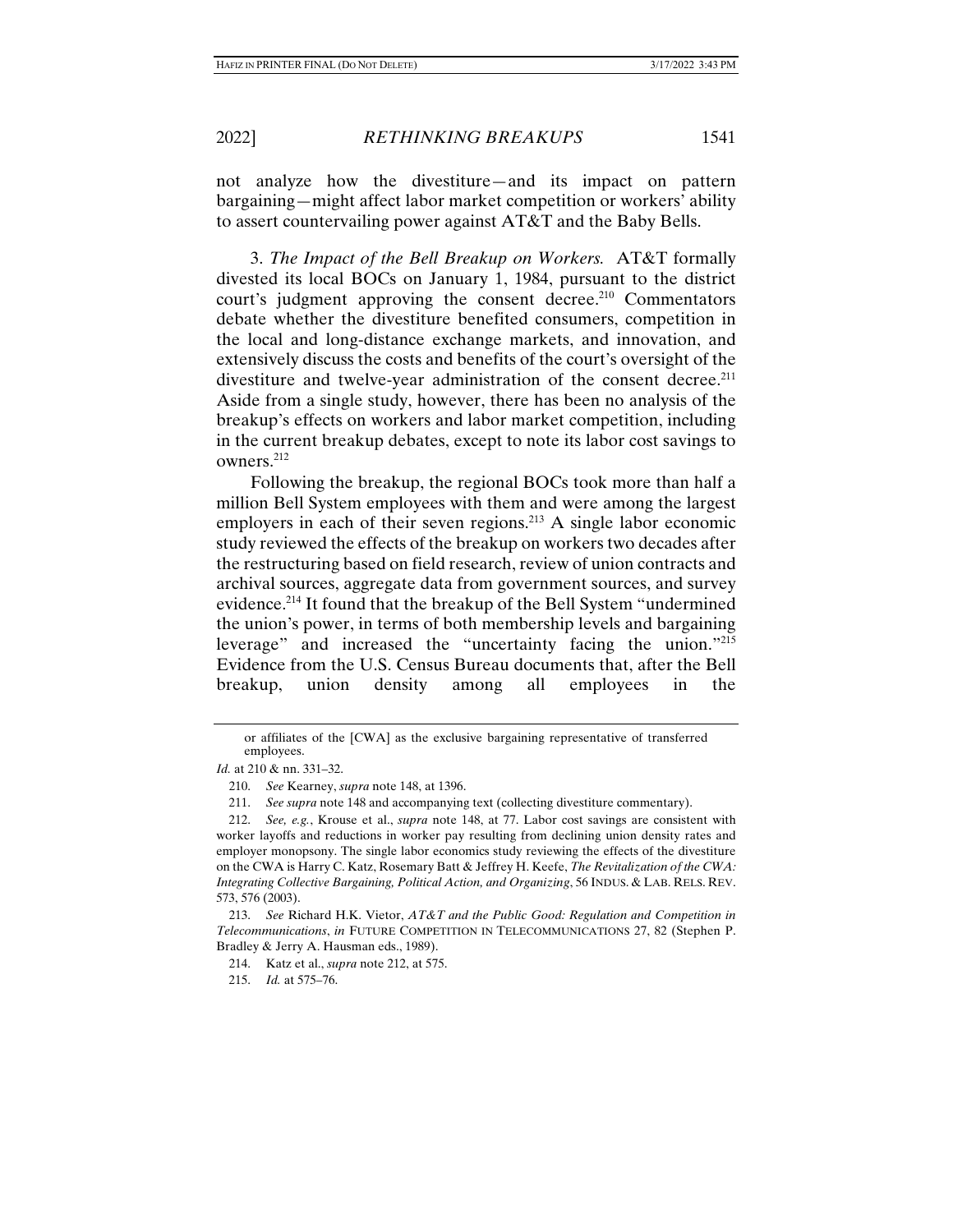telecommunications industry fell from 56 percent in 1983 to 24 percent in 2001.216 Union rates fell among union-eligible network technicians from 82 percent in 1983 to about 57 percent in 2001; the rates among customer service and sales workers dropped from 66 percent to 26 percent.217 The decline is primarily attributable to the BOCs' postbreakup downsizing in their traditional core union workforce, establishment of nonunion subsidiaries for their "growth businesses" (like wireless, information services, and data communications), and entry of nonunion companies.<sup>218</sup> The breakup impacted employment and earnings by race and gender in the telecommunications industry non-Black minority men were the only underrepresented group to experience employment gains as managers and professionals postbreakup.219

Significantly, the union's loss of its bargaining leverage that derived from its national pattern bargaining led to the destabilization of union–management relationships.220 Formal centralized bargaining had established a formal structure that produced system-wide agreement on wages, benefits, and employment security. But it also facilitated *internal* mobility for workers across the AT&T subsidiaries, so that workers received the same wage increases whether they worked for AT&T or for a local Bell company elsewhere.<sup>221</sup> After the breakup,

220. Katz et al., *supra* note 212, at 576–77. Further,

[A] key collective bargaining victory in the post-World War II period was to gain a centralized collective bargaining structure that matched the organizational structure of the national telephone industry. In doing so, the union adapted to changes that had occurred in the product market environment, and this adaptation improved its bargaining leverage.

*Id.*

221. *Id.* at 577.

 <sup>216.</sup> U.S. DEP'T OF COMM. & BUREAU OF THE CENSUS, *supra* note 5.

 <sup>217.</sup> Katz et al., *supra* note 212, at 576 (citing CPS, *supra* note 149).

 <sup>218.</sup> *Id.* at 576.

 <sup>219.</sup> Underrepresented groups studied with regard to employment and earnings impacts of the divestiture included non-Black minorities identified by Equal Employment Opportunity Reports. *See* James Peoples & Rhoda Robinson, *Market Structure and Racial and Gender Discrimination: Evidence from the Telecommunication Industry*, 55 AM. J. ECON. & SOCIO. 309, 309 (1996); *see also* Jeffrey Keefe & Karen Boroff, *Telecommunications Labor Management Relations After Divestiture*, *in* CONTEMPORARY COLLECTIVE BARGAINING IN THE PRIVATE SECTOR 303 *passim* (Paula B. Voos ed., 1994) (discussing how national bargaining predivestiture compressed the wage structure and increased relative wages of lower-paid, traditionally female jobs). Unions generally help reduce racial disparities in wages and raise women's wages. *Fact Sheet: Unions Help Reduce Disparities and Strengthen Our Democracy*, ECON. POL'Y INST. (Apr. 23, 2021), https://www.epi.org/publication/unions-help-reduce-disparities-and-strengthen-ourdemocracy [https://perma.cc/E2F8-3Y75].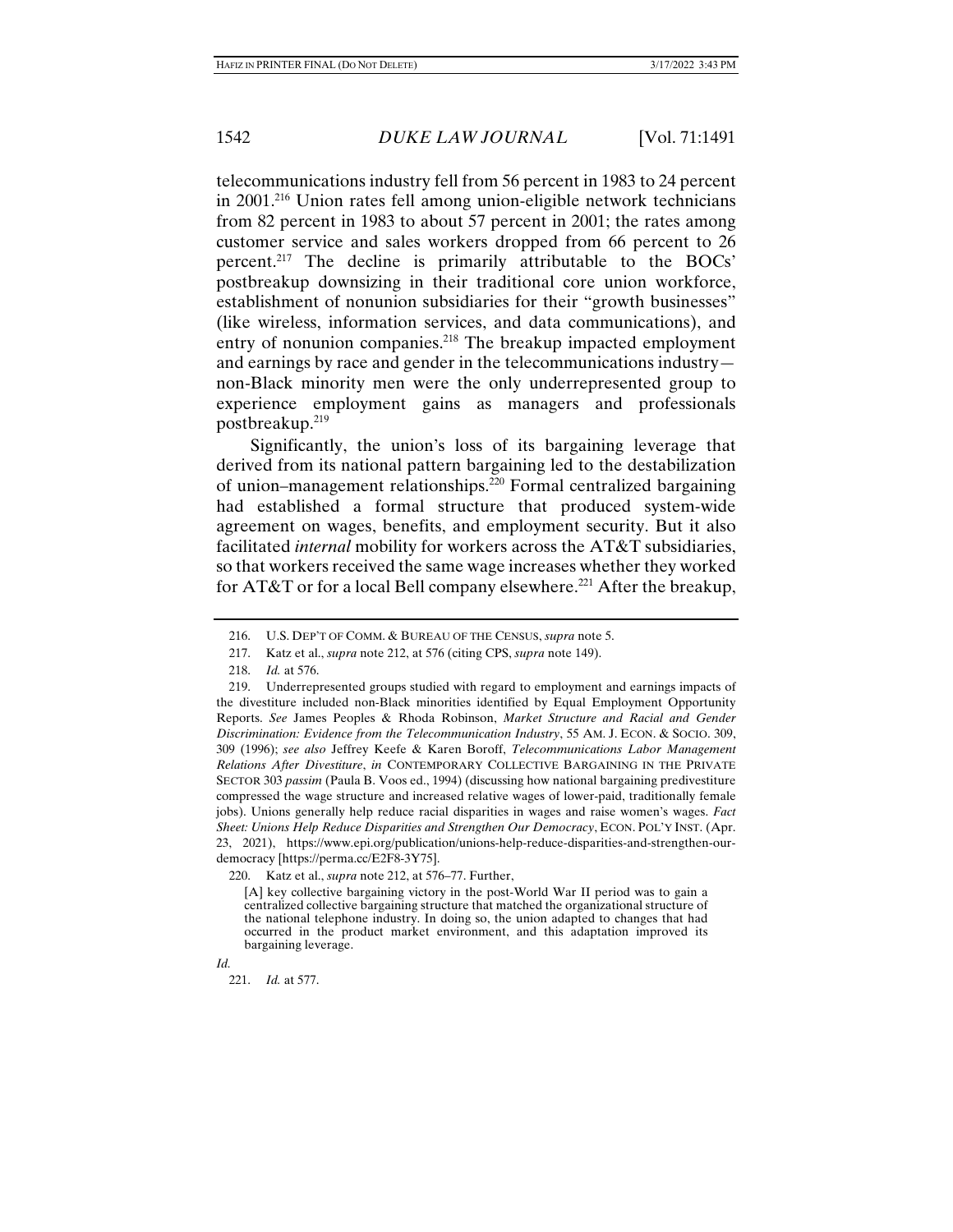the CWA sought to continue centralized bargaining, so it had to modify its bargaining structure to fit the new corporate environment. Most of the Baby Bells used the breakup to demand a return to bargaining at the local level, which created a fragmented structure that undermined union power and reversed the gains the CWA had previously achieved.222

The breakup thus decentralized the CWA's bargaining structure, and with the deregulation of the telecommunications industry, workers were confronted with significant corporate restructuring and downsizing, all while facing "a parade of new managers at the bargaining table and in line positions" that made the bargaining process and implementation of negotiated agreements more complex and uncertain.223 The CWA further faced increased coordination costs in mobilizing its membership against new management and new wage policies in the context of AT&T and Bell affiliate cost cutting.<sup>224</sup>

The CWA's bargaining leverage continued to decline in the face of antitrust authorities' failure to assess labor market effects in its evolving merger policy. The antitrust agencies allowed subsequent increases in employers' market power without evaluating losses in telecommunications workers' bargaining leverage in fragmented, restructured, and increasingly nonunion workforces. The original seven regional BOCs merged to become four, which increased their power and resources as global entities.225 Nonunion companies that were small new entrants in the 1980s became global nonunion giants, including WorldCom/MCI.226

The CWA recovered some ground through collective bargaining, political action, and organizing efforts.227 It was eventually able to secure two-tiered collective bargaining with all the regional BOCs and negotiate wages and benefits to form a national pattern by the 1990s.<sup>228</sup>

 <sup>222.</sup> *Id.*

 <sup>223.</sup> *Id.* at 576; Jeffrey H. Keefe & Rosemary Batt, *Restructuring Telecommunications Services in the United States*, *in* TELECOMMUNICATIONS: RESTRUCTURING OF WORK AND EMPLOYMENT RELATIONS WORLDWIDE 31 *passim* (Harry C. Katz ed., 1997).

 <sup>224.</sup> Katz et al., *supra* note 212, at 576–77.

 <sup>225.</sup> Celeste K. Carruthers, Twombly *and the Evolution of Telecom Regulation*, 53 ANTITRUST BULL. 1, 101 (2008).

 <sup>226.</sup> Katz et al., *supra* note 212, at 577; JEFF KEEFE, ECON. POL'Y INST., MONOPOLY.COM: WILL THE WORLDCOM-MCI MERGER TANGLE THE WEB? 3 (1998).

 <sup>227.</sup> Katz et al., *supra* note 212, at 577–79.

 <sup>228.</sup> *Id.* at 577–78.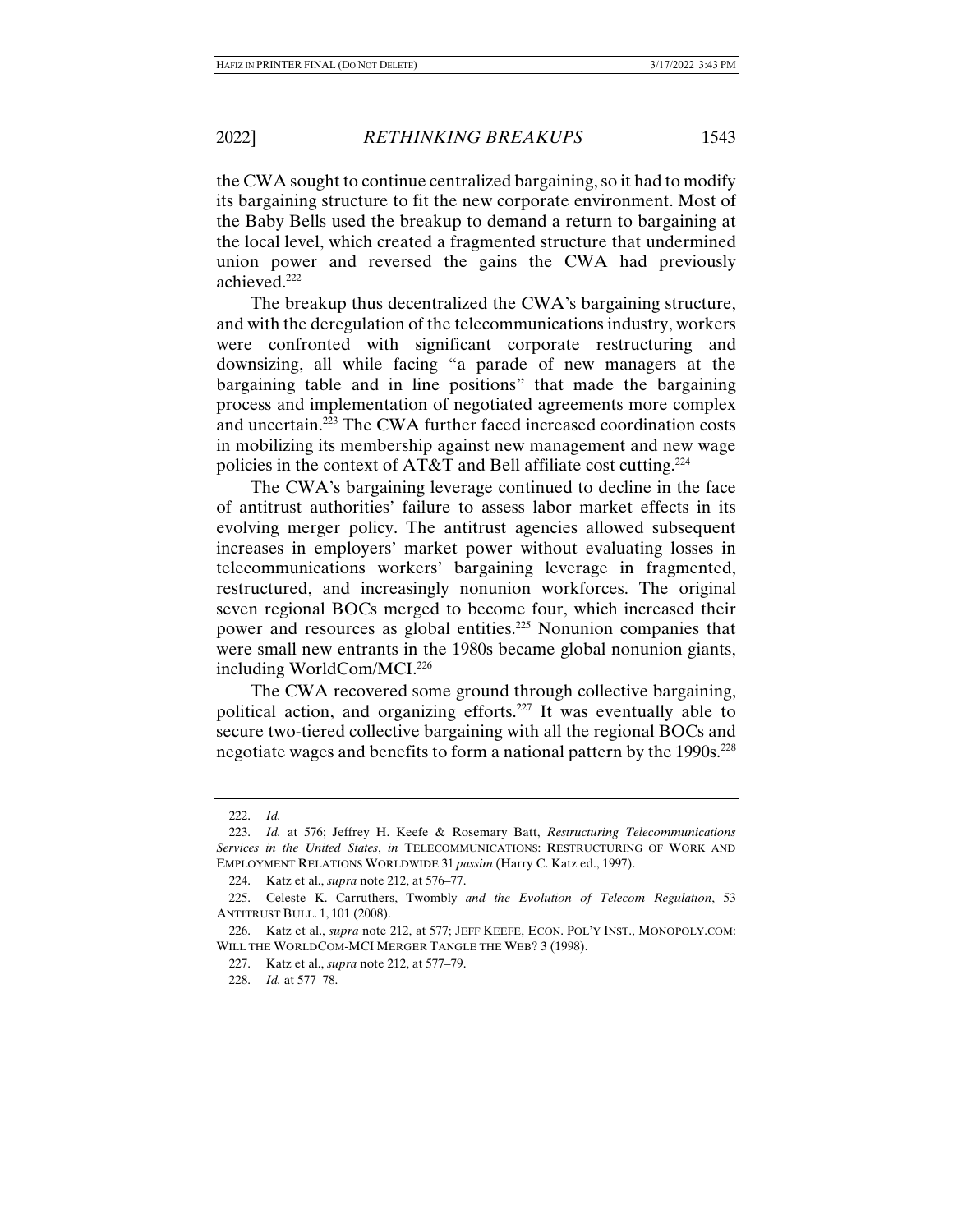The CWA was able to maintain real union wage levels between 1983 and 1998, but real *nonunion* wage levels plummeted in the highly deregulated telecommunications industry.<sup>229</sup> In response to the breakup's negative impact on previously established union institutional security, the union prioritized growth through "wall-towall" representation organizing drives in the Bell companies and their nonunion subsidiaries.230 But it took nearly a decade, well into the 1990s, for the CWA to win the institutional security clauses that it had prebreakup.231 The union was best able to increase its union density among new members when it could establish security clauses guaranteeing employer neutrality and card check agreements.232 But the companies only agreed to such guarantees in exchange for union deregulatory advocacy before state and federal legislators and agency officials to loosen state-level controls over the companies' operations in growth areas and to approve their merger activities.<sup>233</sup>

\* \* \*

The breakup of the Bell System offers a number of lessons about the effects of structural remedies—and the accompanying agency and judicial failures—on workers. First, direct government intervention was necessary at each stage of the union's organizing, initially against AT&T as a monopolist, and then again against the regional BOCs before state commissions and the antitrust authorities. Heavy industry regulation let workers take advantage of political maneuvering with

 <sup>229.</sup> *Id.* at 578; Rosemary Batt & Michael Strausser, *Labor Market Outcomes of Deregulation in Telecommunications Services*, PROC. 50TH ANN. MEETINGS IRRA 126, 131 (1998); *see also* JULIE MARTÍNEZ ORTEGA, AM. RTS. AT WORK, NO BARGAIN: COMCAST AND THE FUTURE OF WORKERS' RIGHTS IN TELECOMMUNICATIONS, at ii–iii, 1 (2004), https://vdocuments.site/nobargain-comcast-and-the-future-of-workers-rights-in-telecommunication.html [https://perma.cc/ C5Z4-VX8Y] (discussing Comcast's anti-union campaigns and growth in the cable sector at wage rates one-third lower than that of unionized telephone companies).

 <sup>230.</sup> Katz et al., *supra* note 212, at 578, 583.

 <sup>231.</sup> *Id.* at 578.

 <sup>232.</sup> *Id.* at 579–80; Keefe & Boroff, *supra* note 219, at 341–59. Card check agreements generally require the employer to remain neutral during the union organizing drive and to recognize the union automatically if a certain number of signed authorization cards are collected from employees in a relevant bargaining unit. Katz et al., *supra* note 212, at 579.

 <sup>233.</sup> Katz et al., *supra* note 212, at 580–81, 585–86; *see, e.g.*, Press Release, Communications Workers of America, Bell Atlantic-GTE Partnership Will Expand Competition, Access and Service, CWA Tells FCC (Nov. 22, 1998), https://cwa-union.org/news/entry/bell\_atlanticgte\_partnership\_will\_expand\_competition\_access\_and\_service\_cw [https://perma.cc/A5AR-47BV].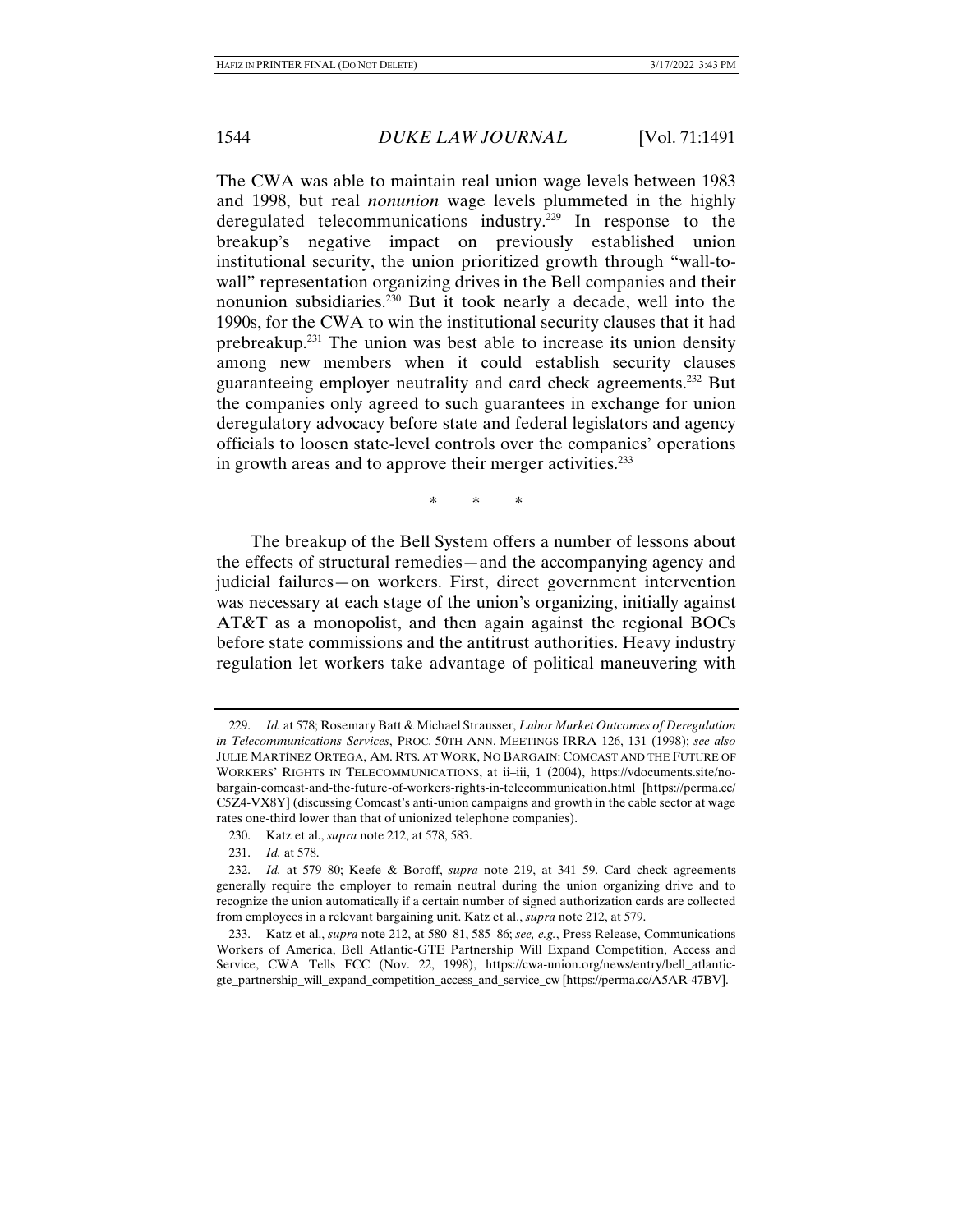regulators. In unregulated industries postdivestiture, however, workers lack leverage with industry-level government institutions. Instead, they can rely only on the courts and antitrust agencies to remedy employer market power and the labor agencies to ensure labor and employment law compliance. Thus far, this reliance has proven to erode workers' countervailing power against dominant employers entirely and has provided limited, if any, support for industry-wide or multiemployer bargaining. $234$ 

Most importantly, the breakup exposes how structural remedies to antitrust violations can, contrary to basic IO intuitions, harm workers by decreasing their countervailing power, union density, and earnings by decentralizing and weakening collective bargaining relationships. Judicial review of negotiated remedies under the Tunney Act's public interest standard ignored labor market effects to the detriment of workers. But the union's recovery through employer neutrality, card check agreements, vertical organizing, and coalition building provides useful lessons for what agencies and courts could secure or enable in future cases.

## *B. Analyzing Labor Market Effects of Breakups*

The Bell System breakup shows that breaking up dominant firms does not necessarily lessen employer monopsony, bargaining leverage, or ability to profitably reduce wages and benefits at workers' expense. Agencies and courts can avert those worker harms by better anticipating the labor market effects of corporate restructuring specifically, by analyzing the potential adverse effects of remedies and designing tailored, labor market-sensitive injunctive relief. This Section draws from current social scientific literature on labor markets and worker bargaining to outline the basic contours of what such labor market effects analysis should consider to better design remedies. It introduces the analytical tools to assess how antitrust remedies can benefit and harm workers and the considerations for regulatory review of remedial impacts to the buy-side of the wage bargain (the structure and characteristics of employers in the relevant labor market) and the sell-side of the wage bargain (the structure and characteristics of the labor market and worker power).

 <sup>234.</sup> *See generally* Hafiz, *Structural Labor Rights*, *supra* note 51 (arguing for a structural approach to labor law which "takes into account workers' bargaining power relative to employers in determining the scope of substantive labor rights").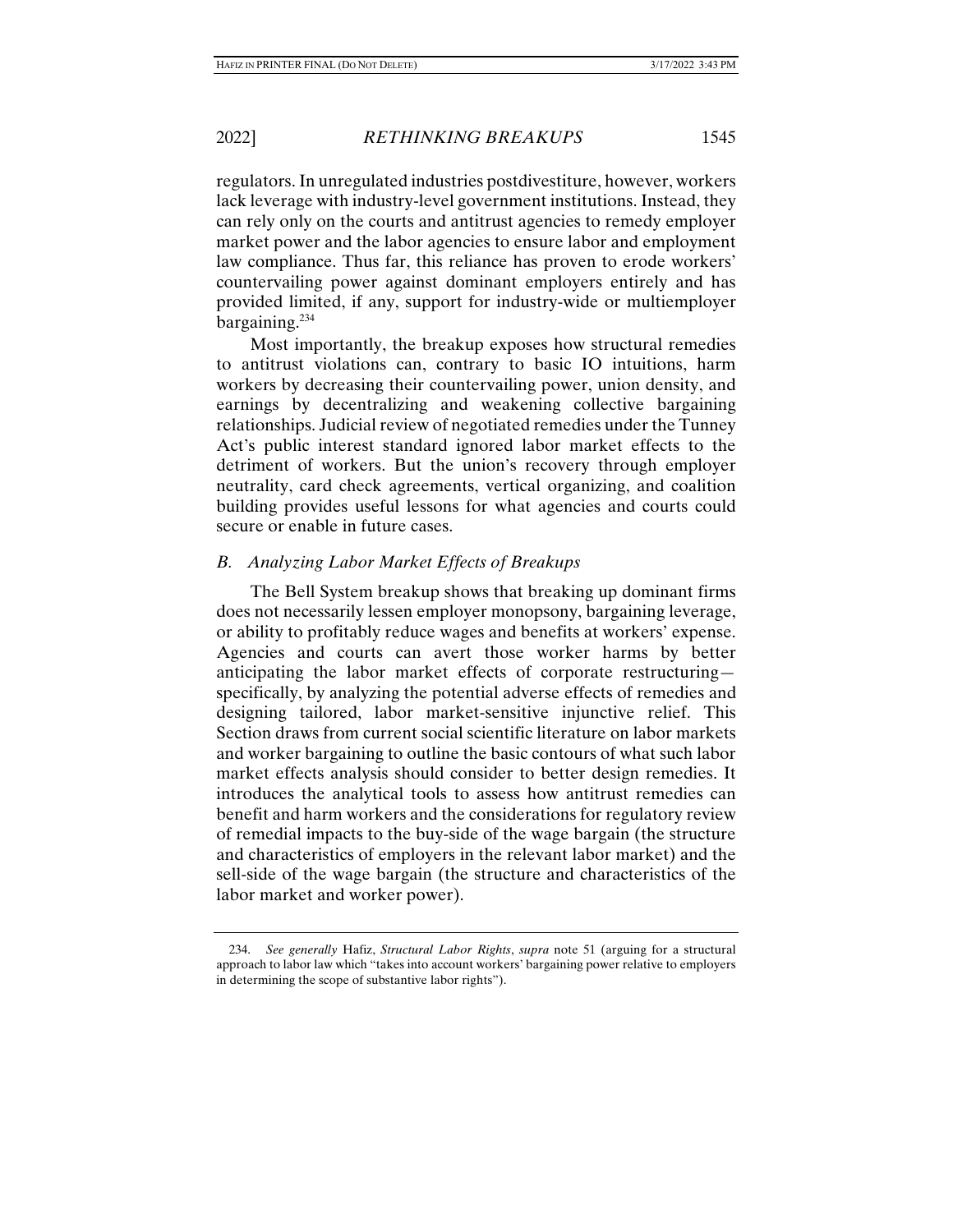1. *Social Scientific Metrics for Analyzing Remedial Effects in Labor Markets.* Given the pervasive integration of IO economics into antitrust analysis,<sup>235</sup> a first step in analyzing how antitrust remedies may impact labor markets and worker power would be to analyze how industry characteristics within the labor market (labor market concentration levels, barriers to entry, and so on) impact workers' countervailing power against those employers. Traditional IO economics, and its eventual inclusion of game theory and bargaining leverage models, has developed a range of microeconomic tools and empirical applications to address precisely these questions in identifying the sources of employer monopsony power.<sup>236</sup> For example, remedies that result in higher levels of employer concentration and barriers to entry in the labor market mean greater employer market power in the employment bargain. And where any antitrust remedy creates these conditions in any geographically specific labor market, it can adversely affect worker power relative to employers. Labor market concentration can be evaluated in one of two ways. First, economists can use HHI measures to evaluate concentration based on the number of firms and their respective market shares in a relevant labor

 <sup>235.</sup> *See, e.g.*, Hafiz, *Economic Analysis*, *supra* note 103, at 1145–48; Hovenkamp, *supra* note 145, at 107–08.

 <sup>236.</sup> *See generally* MANNING, *supra* note 2 (presenting partial equilibrium models of static and dynamic monopsony and alternatively a model of oligopsony); Thibaut Lamadon, Magne Mogstad & Bradley Setzler, *Imperfect Competition, Compensating Differentials and Rent Sharing in the U.S. Labor Market* (Nat'l Bureau of Econ. Rsch., Working Paper No. 25954, 2019), https://www.nber.org/papers/w25954 [https://perma.cc./H9Y6-UX2X] (developing an equilibrium model of the labor market); Austan Goolsbee & Chad Syverson, *Monopsony Power in Higher Education: A Tale of Two Tracks* (Nat'l Bureau of Econ. Rsch., Working Paper No. 26070, 2019), https://www.nber.org/paperes/w26060 [https://perma.cc/7V6S-69KM] (centering its test of monopsony power on estimation of the residual labor supply curve facing each institution); Card et al., *supra* note 2 (developing a model of imperfect labor market competition building on a static partial equilibrium monopsony framework); Douglas O. Staiger, Joanne Spetz & Ciaran S. Phibbs, *Is There Monopsony in the Labor Market? Evidence from a Natural Experiment*, 28 J. LAB. ECON. 211 (2010) (using a change in wages at Department of Veterans Affairs hospitals to investigate monopsony in the nursing labor market); Boris Hirsch, Thorsten Schank & Claus Schnabel, *Differences in Labor Supply to Monopsonistic Firms and the Gender Pay Gap: An Empirical Analysis Using Linked Employer-Employee Data from Germany*, 28 J. LAB. ECON. 291 (2010) (investigating men and women's labor supply elasticity with a dynamic model of new monopsony); Michael R. Ransom & David P. Sims, *Estimating the Firm's Labor Supply Curve in a "New Monopsony" Framework: Schoolteachers in Missouri*, 28 J. LAB. ECON. 331 (2010) (adopting a dynamic model of labor market monopsony to examine labor supply elasticity for Missouri teachers in the 1980s); V. Bhaskar, Alan Manning & Ted To, *Oligopsony and Monopsonistic Competition in Labor Markets*, 16 J. ECON. PERSPS. 155 (2002) (surveying areas in which oligopsony models have proved fruitful in explaining labor market phenomena).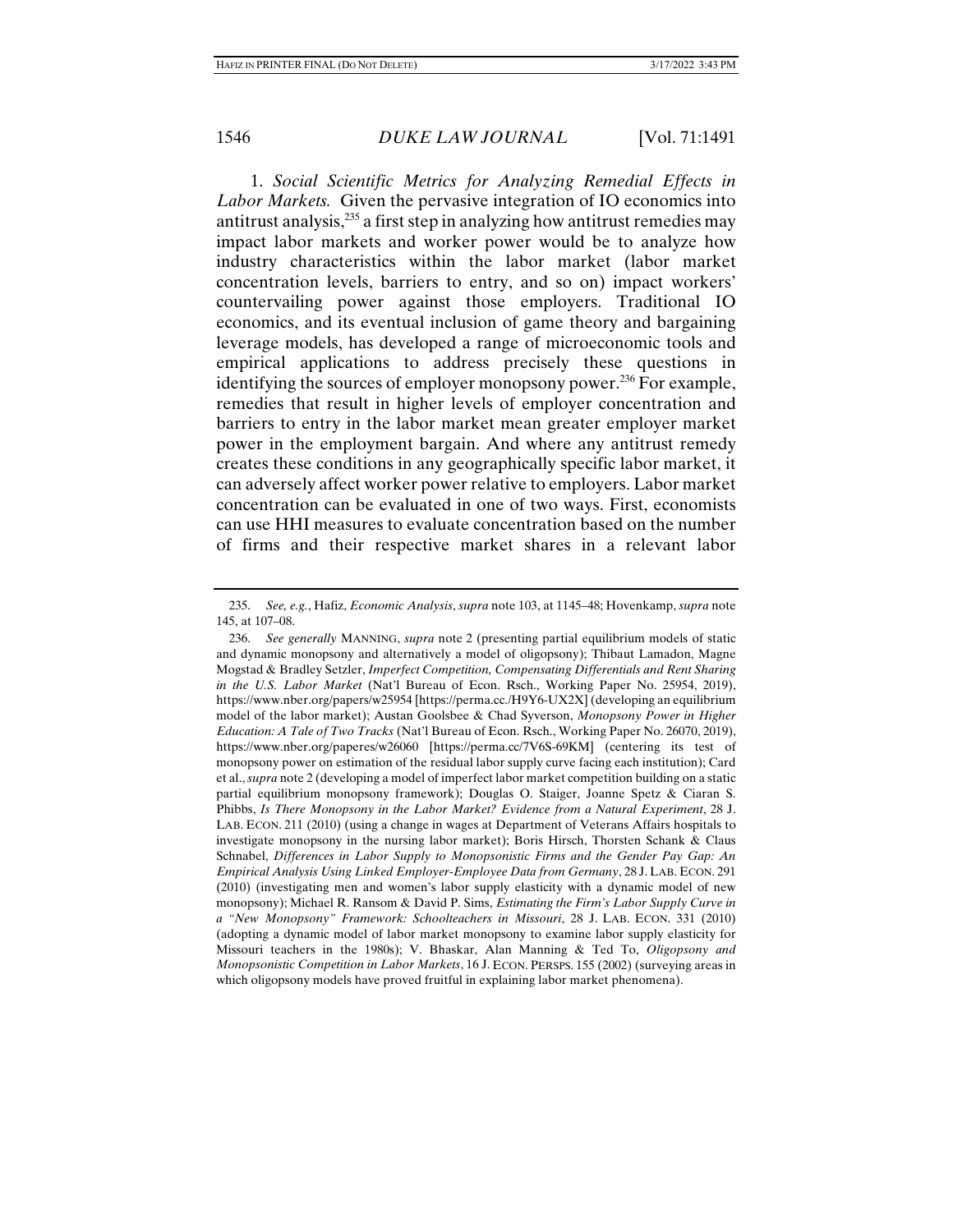market.<sup>237</sup> Second, economists can estimate employers' postremedial ability to exert downward wage pressure in the relevant labor market by estimating the tendency of workers who quit one merging or divested firm because of an incremental wage decrease to join the other merging or divesting firm as opposed to joining other firms or dropping out of the labor market.<sup>238</sup>

Integrating game theory and bargaining leverage analyses into an IO analysis of remedial effects, as the antitrust agencies and courts have recently done, can yield more accurate assessments of postremedial effects on labor markets.239 Regulators and experts have used game theory modeling to investigate the properties and likely equilibria of bargaining solutions pre- and postmerger, and could apply those models to pre- and postremedial settings.240 These economic models assume that parties' bargaining outcomes over the division of the surplus, or value, of reaching an agreement are influenced by the relative bargaining power of the parties—which impacts the *portion* of the surplus each party captures from the agreement—as well as the parties' bargaining leverage—which impacts the *magnitude* of the surplus and is sourced in each party's outside options, or "best alternatives to a negotiated agreement" ("BATNA").<sup>241</sup> More advanced models approximating actual, not theoretical, outcomes of bargaining have sought to incorporate parties' perceptions of fairness

 240. For background on game theory, see generally HANS J.M. PETERS, AXIOMATIC BARGAINING GAME THEORY (1992) (examining axiomatic bargaining game theory); Ariel Rubinstein, *Perfect Equilibrium in a Bargaining Model*, 50 ECONOMETRICA 97 (1982) (applying the strategic approach to a bargaining situation); Richard E. Kihlstrom, Alvin E. Roth & David Schmeidler, *Solutions to Nash's Bargaining Problem*, *in* GAME THEORY AND MATHEMATICAL ECONOMICS 65 (O. Moeschlin & D. Pallaschke eds., 1981) (considering the effect of an individual's utility function on solutions to the bargaining problem).

 241. *See* Hemphill & Rose, *supra* note 53, at 2093–94, 2098 n.74; ROGER FISHER & WILLIAM URY, GETTING TO YES: NEGOTIATING AGREEMENT WITHOUT GIVING IN 97 (1981).

 <sup>237.</sup> *See, e.g.*, Marinescu & Hovenkamp, *supra* note 53, at 1037.

 <sup>238.</sup> *See* Naidu et al., *supra* note 101, at 578–83.

 <sup>239.</sup> Joshua D. Wright & John M. Yun, *Use and Abuse of Bargaining Models in Antitrust*, 68 KAN. L. REV. 1055, 1056, 1075–78 (2020). For recent examples, see *United States v. AT&T*, 310 F. Supp. 3d 161, 201, 215–26 (D.D.C. 2018), *aff'd*, 916 F.3d 1029 (D.C. Cir. 2019); *FTC v. Qualcomm, Inc.*, No. 17-CV-00220-LHK, 2018 WL 5848999, at \*1 (N.D. Cal. Nov. 6, 2018), *rev'd in part*, 969 F.3d 974 (9th Cir. 2020); *FTC v. Advocate Health Care*, No. 15-C-11473, 2017 WL 1022015, at \*10 (N.D. Ill. Mar. 16, 2017); *Laumann v. Nat'l Hockey League*, 117 F. Supp. 3d 299, 322 (S.D.N.Y. 2015); see also U.S. DEP'T OF JUST. & FED. TRADE COMM'N, COMMENTARY ON THE HORIZONTAL MERGER GUIDELINES 13 (2006), http://www.justice.gov/atr/file/801216/download [https://perma.cc/9UPW-XGQ6] (discussing bargaining in the context of a proposed pharmacy merger).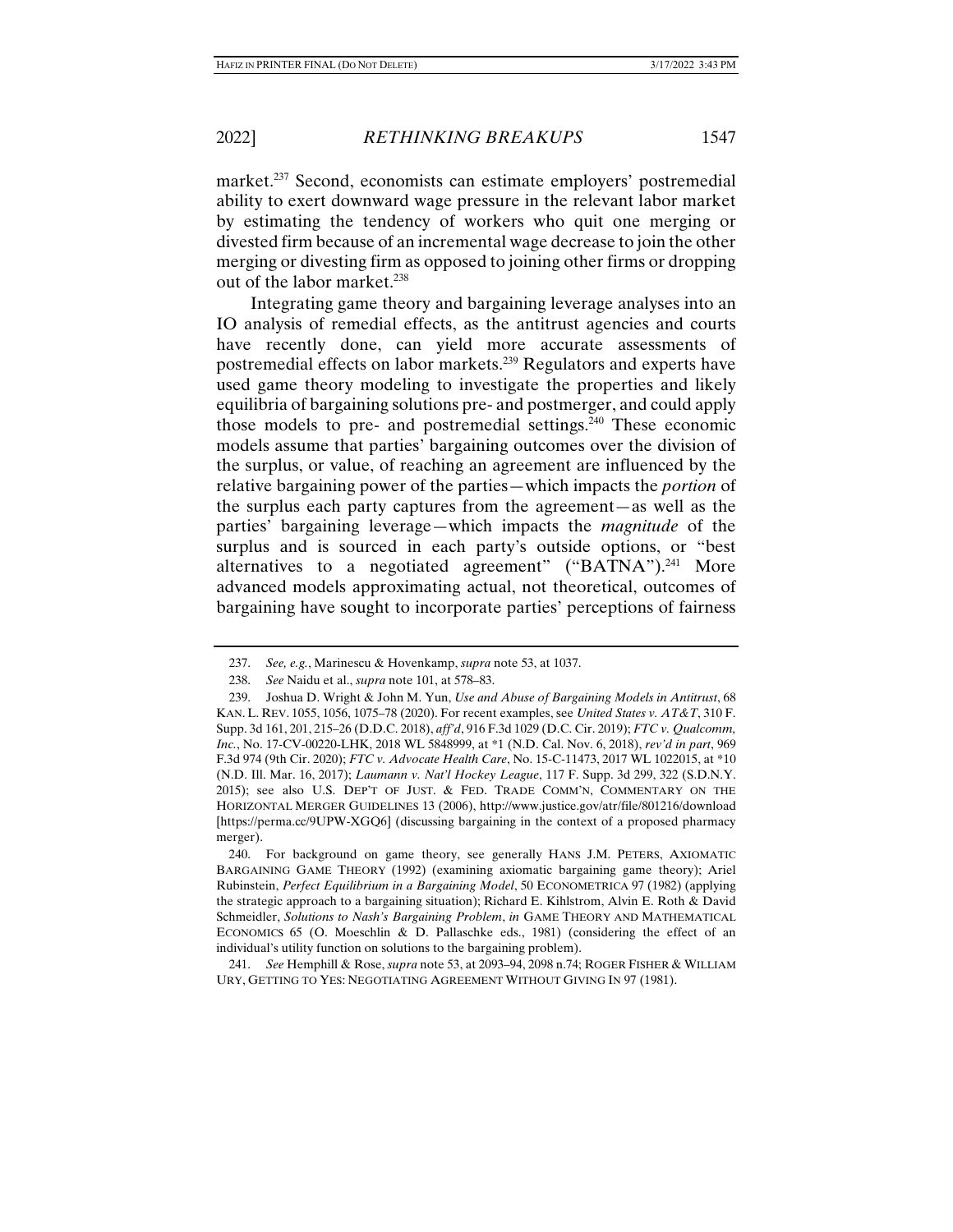and non-pecuniary considerations in games involving take-it-or-leaveit offers or multistep games.<sup>242</sup> Employers' pre- and postremedial bargaining leverage against workers can be economically assessed by evaluating whether the value to the employer in walking away from the employment bargain, or its BATNA, increases in the postremedial environment at the expense of workers.<sup>243</sup> Analysis of bargaining leverage would not be limited to an employers' ability to extract wage concessions but could extend to increased leverage to extract nonwage concessions as well. The DOJ and FCC have recognized that increased bargaining leverage can be used to disadvantage rival employers in labor markets or extract advantageous non-wage employment contract terms that can limit employment or worker output.244

Traditional IO and game theory models have certainly developed crucial tools for evaluating employers' market power and bargaining leverage relative to their workers. Broader economic and social scientific analyses of wage determination from labor economics, industrial relations, economic sociology, the sociology of labor, and other social scientific fields dramatically enrich the understanding of how market and institutional forces impact employers' and workers' relative bargaining power. Rather than assuming that labor markets function as perfectly competitive markets, postwar labor economists and social scientists made the actual operation of the labor market "the core subject of analysis in labor economics," focusing on institutional case studies and fact-specific analyses of the "mechanics of the market process itself."245 For example, when seeking to assess industry-wide wages that neoclassical economics predicted would settle into uniform going rates, they instead found that wage rates ranged in unsystematic

 <sup>242.</sup> *See generally* DAVID K. LEVINE & JIE ZHENG, *The Relationship Between Economic Theory and Experiments*, *in* HANDBOOK OF EXPERIMENTAL ECONOMIC METHODOLOGY (2015) (integrating methodologies from psychology and neuroscience into experimental economics, including bargaining theory); Colin Camerer & Richard H. Thaler, *Anomalies: Ultimatums, Dictators and Manners*, 9 J. ECON. PERSPS. 209 (1995) (discussing fairness and the ultimatum game); Werner Güth, Rolf Schmittberger & Bernd Schwarze, *An Experimental Analysis of Ultimatum Bargaining*, 3 J. ECON. BEHAV. & ORGS. 367, 383–85 (1982) (providing an experimental analysis of easy and complicated ultimatum games).

 <sup>243.</sup> *See* Hemphill & Rose, *supra* note 53, at 2094–105. For application of this kind of bargaining leverage analysis in the monopsony context, see, for example, *ProMedica Health Sys., Inc. v. FTC*, 749 F.3d 559, 563 (6th Cir. 2014).

 <sup>244.</sup> *See, e.g.*, Hemphill & Rose, *supra* note 53, at 2103–04; Complaint at 4, United States v. Charter Commc'ns, Inc., No. 1:16-cv-00759 (D.D.C. filed Apr. 25, 2016).

 <sup>245.</sup> Bruce Kaufman, *The Postwar View of Labor Markets and Wage Determination*, *in* HOW LABOR MARKETS WORK 145, 147–48 (Bruce Kaufman ed., 1988).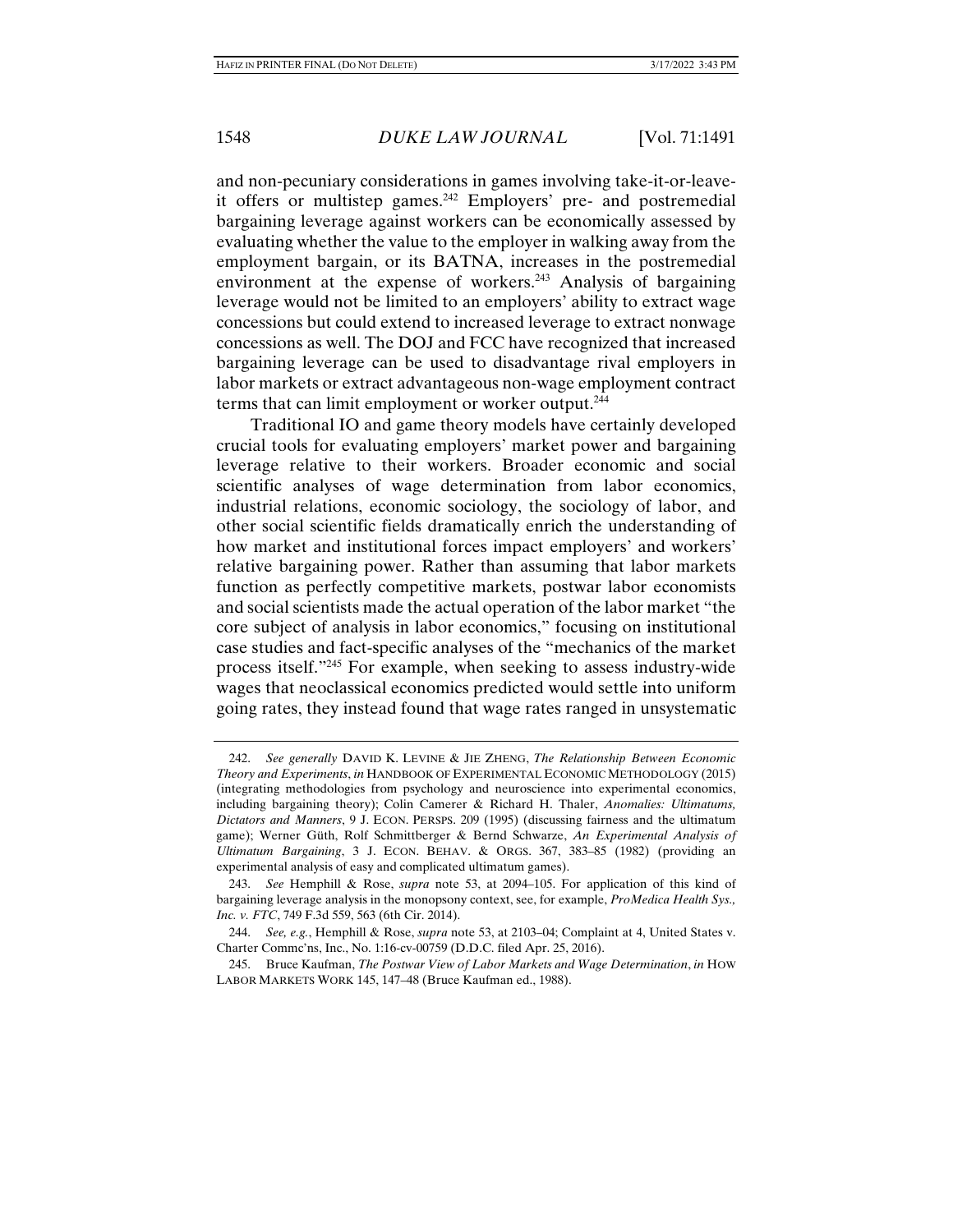ways for half or more employees.<sup>246</sup> This discrepancy between the theoretical economic prediction and empirical wage rates shaped their research agenda, and they placed more attention and weight on understanding labor market imperfections like rigid wages, persistent unemployment, and employer domination of local labor markets.<sup>247</sup>

Labor economists also focus on how the regulatory environment and existing law impacts workers' bargaining leverage and wage outcomes.248 The field of "industrial relations" additionally takes an expansive approach to analyzing workers' bargaining power, drawing from social psychology, organizational behavior, sociology, behaviorally oriented theories of human behavior, and research on how work rules and group relations structure the organization of work and the distribution of workplace rewards.<sup>249</sup> Economic sociology and the sociology of work analyze how firm decisions about how to structure economic exchanges impact forms of social organization among workers, facilitating or obstructing their social interactions as well as their wage outcomes.<sup>250</sup>

Thus, a broader social scientific approach would analyze how structural remedies affect employers' and workers' relative bargaining leverage, including how corporate restructuring alters market and

 <sup>246.</sup> *See, e.g.*, Richard A. Lester, *Wage Diversity and Its Theoretical Implications*, 28 REV. ECON. & STAT. 152, 152–54 (1946); Clark Kerr, *Labor Markets: Their Character and Consequences*, 40 AM. ECON. REV. 278, 278–79, 286 (1950).

 <sup>247.</sup> Kaufman, *supra* note 245, at 148.

 <sup>248.</sup> *See generally* LAWRENCE MISHEL & JOSH BIVENS, ECON. POL'Y INST., IDENTIFYING THE POLICY LEVERS GENERATING WAGE SUPPRESSION AND WAGE INEQUALITY (2021), https://files.epi.org/uploads/215903.pdf [https://perma.cc/MY23-VESR] (describing and quantifying the policy mechanisms that suppressed wage growth since the 1970s).

 <sup>249.</sup> Kaufman, *supra* note 245, at 148.

 <sup>250.</sup> *See generally* Nathan Wilmers, *Wage Stagnation and Buyer Power: How Buyer-Supplier Relations Affect U.S. Workers' Wages, 1978 to 2014*, 83 AM. SOCIO. REV. 213 (2018) (noting that market restructuring has moved workers to jobs dependent on sales to outside corporate buyers who have significant power over the wages and working conditions of the workers); John C. Dencker & Chichun Fang, *Rent Seeking and the Transformation of Employment Relationships: The Effect of Corporate Restructuring on Wage Patterns, Determinants, and Inequality*, 81 AM. SOCIO. REV. 467 (2016) (finding that corporate restructuring made employment relationships more market based, particularly among production worker contracts); Arne L. Kalleberg, Michael Wallace & Robert P. Althauser, *Economic Segmentation, Worker Power, and Income Inequality*, 87 AM. J. SOCIO. 651 (1981) (examining the structure of economic segmentation and the sources of worker power and examining the effects of these concepts on income); Charles Tolbert, Patrick M. Horan & E. M. Beck, *The Structure of Economic Segmentation: A Dual Economy Approach*, 85 AM. J. SOCIO. 1095 (1980) (using a dual economy approach to the relationship between economic organization and labor market structure to identify empirical indicators of the degree of oligopoly in industry).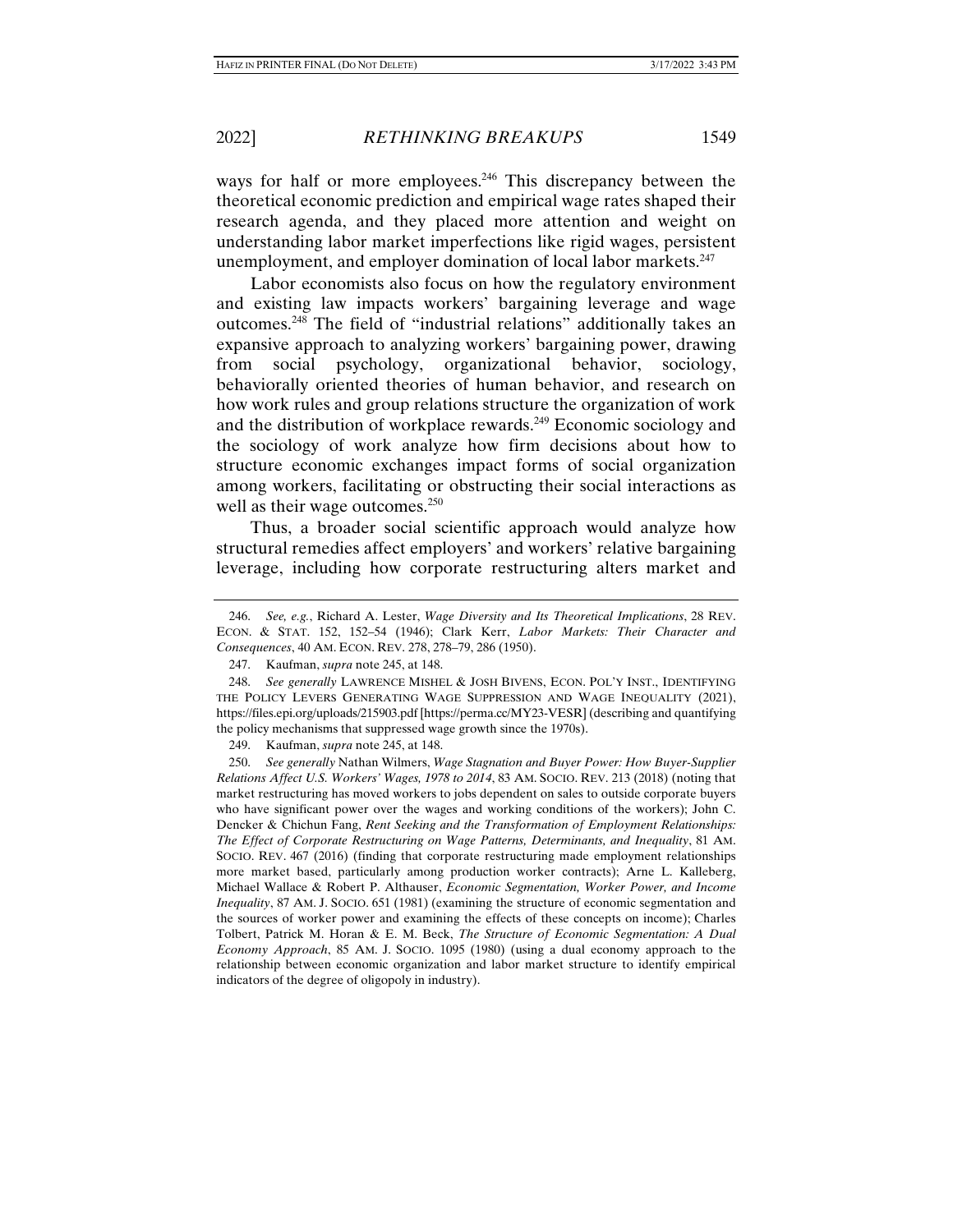institutional forces in the relevant industry, at the firm level, and in impacted labor markets.251 More specifically, that approach would analyze the flux of supply and demand within the labor market ("external labor markets") as a whole, the existence of labor market institutions like unions and other forms of organized worker power ("labor market institutions"), and the internal dynamics and policies within firms that determine the parameters and scope of the terms of the labor bargain ("internal labor markets"), including the more human dimension and conceptions of fairness that impact wage bargaining. At the highest level, divestiture converts wage setting by a single employer to at least wage setting by two or more employers, but non-IO social scientists do not assume that the resulting competition between employers for workers necessarily increases workers' wages. Instead, they would view the structural remedy as converting one firm's internal labor market wages into two or more firms' wage-setting policies. These policies may involve internal labor market wage setting *or* external labor market wage setting, depending on whether the new employer hires workers directly or outsources or subcontracts labor, with firm restructuring eliminating protections against market competition that workers may have had in the preremedial environment as set by a dominant firm.

Ignoring these broader sources of employer monopsony power dramatically underestimates employer buyer power in labor markets in the remedial context and can lead to high error costs in enforcement.<sup>252</sup> For example, employers can accrue market power that decreases workers' bargaining leverage and countervailing power from natural labor market frictions. IO and game theory ignore such frictions, but they make it harder for workers to quit when they are underpaid or work in harmful or low-quality conditions. These labor market frictions include workers' heterogeneous preferences over nonwage job characteristics, job differentiation, mobility costs,<sup>253</sup> search costs, information asymmetries, employer-specific and divergent wage

 <sup>251.</sup> *See, e.g.*, Melvin W. Reder, *On Labor's Bargaining Disadvantage*, *in* LABOR ECONOMICS AND INDUSTRIAL RELATIONS: MARKETS AND INSTITUTIONS 243, 249–50 (Clark Kerr & Paul Staudohar eds., 1994).

 <sup>252.</sup> *See* Naidu & Posner, *supra* note 101, at 4–5.

 <sup>253.</sup> *See, e.g.*, Ian M. Schmutte, *Free To Move? A Network Analytic Approach for Learning the Limits to Job Mobility*, 29 LABOUR ECON. 49, 49 (2014).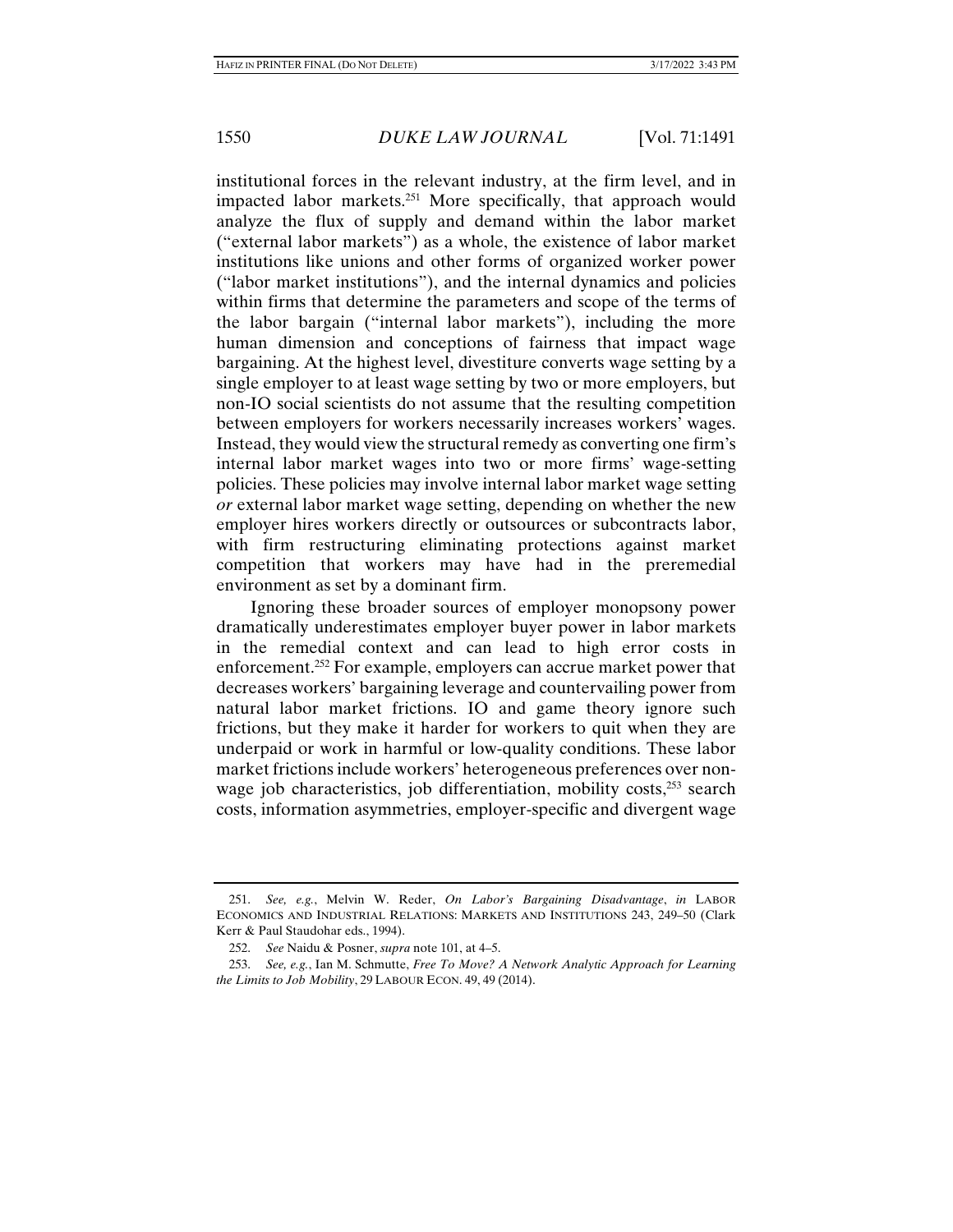policies, downward wage rigidity, "job structure,"254 and legal rules that

can rig employers' relative bargaining power within the wage bargain like employment at-will defaults or worker exemptions from work law protections. Further, theoretical bargaining models alone, without factspecific evidence, can do a poor job of empirically estimating the effects of bargaining, particularly "when equilibria are not robust, the environment is complex, or when circumstances are unfamiliar."<sup>255</sup>

Failing to estimate properly how remedial design can decrease bargaining leverage not only frustrates antitrust policy that seeks labor market competition, but also frustrates broader labor and macroeconomic policy that seeks equal bargaining power between workers and employers, mass purchasing power, employment and access to economic opportunity, and decreased inequality.256 And failure to ensure labor market competition, unlike failure to ensure product market competition, has a multiplier effect on the economy, making regulatory accuracy more urgent.<sup>257</sup>

2. *Considering Buy-Side Labor Market Effects.* In analyzing the effects of remedies on employer monopsony power, the antitrust agencies and the courts can initially apply the same IO economic models and analyses they would apply in determining employers' market power before and after a merger. This analysis is useful because it provides an administrable proxy for the level of competition workers can expect for employment and wage offers in the postremedial environment. This analysis would involve:

 <sup>254. &</sup>quot;Job structure" is the set of employee-provided skills and functions for which wages must be assigned within a firm as well as their organizational relationship to each other horizontally and vertically. *See*, *e.g.*, E. Robert Livernash, *The Internal Wage Structure*, *in* NEW CONCEPTS IN WAGE DETERMINATION 140, 142–43 (George W. Tayler & Frank C. Pierson eds., 1957).

 <sup>255.</sup> Drew Fudenberg & David K. Levine, *Whither Game Theory? Towards a Theory of Learning in Games*, 30 J. ECON. PERSPS. 151, 153 (2016); Wright & Yun, *supra* note 239, at 1094– 96.

 <sup>256.</sup> *See* Hafiz, *Structural Labor Rights*, *supra* note 51, at 690–703; Naidu & Posner, *supra* note 101, at 10 (discussing the differing approaches by labor and macroeconomics relative to IO in analyzing employer monopsony).

 <sup>257.</sup> *See generally* JOSH BIVENS, ECON. POL'Y INST., UPDATED EMPLOYMENT MULTIPLIERS FOR THE U.S. ECONOMY (Jan. 23, 2019), https://files.epi.org/pdf/160282.pdf [https://perma.cc/ X8MN-FG72] (calculating employment multipliers by industry).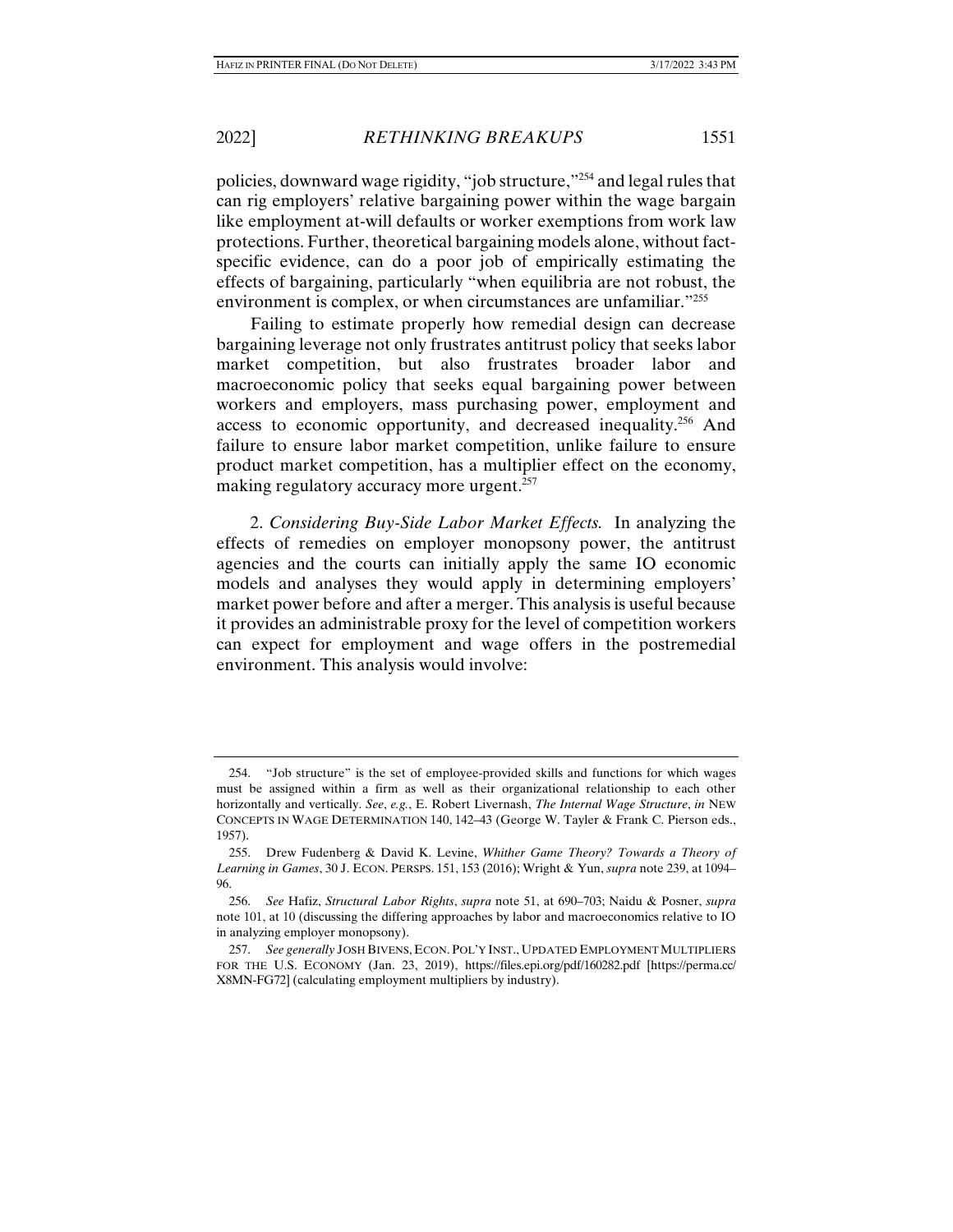- 1. Measuring employer concentration levels in the relevant labor market pre- and postremedy, using HHI or downward wage pressure modeling;<sup>258</sup>
- 2. Measuring employers' relative market share in the relevant labor market;
- 3. Measuring the unilateral effects of the remedy, or employers' wage-setting power, directly or indirectly;
- 4. Measuring the coordinated effects of the remedy, or the impact of the remedy on the ability of employers to collude on wages and benefits; and
- 5. Evaluating barriers to entry in the relevant labor market.<sup>259</sup>

In addition to assessing employers' market power in labor markets in the postremedial environment, regulators and courts should also consider whether any labor market restructuring is impacted by imposed product market restructuring. As the Bell System breakup illustrates, absent a legal infrastructure mandating sectoral bargaining or industry-wide wage regulation, ordered divestitures in product markets may disrupt or make more challenging the centralized labor bargaining that matches the firm's organizational structure from the perspective of its outputs, which decreases strike threat credibility and strike potency.

While assessing the level of horizontal competition for labor services *between* employers is useful for estimating their wage-setting ability—their ability to profitably reduce employment, suppress wages and benefits, or sustain lower quality workplace environments employers' market power must also be assessed *vertically* in relation to their employment contracts with workers as labor inputs. To evaluate the vertical effects of remedies, regulators can assess an employer's ability to foreclose other employers or raise their costs in the postremedial environment by, for example, locking in workers with exclusive or anticompetitive employment contract terms (like noncompete agreements or long-term exclusivity provisions).<sup>260</sup> Remedies can also enable employers to foreclose labor inputs to

 <sup>258.</sup> *See supra* notes 237–238 and accompanying text.

 <sup>259.</sup> These metrics and stages of analysis are adapted from the HORIZONTAL MERGER GUIDELINES, *supra* note 53, §§ 5–7, 9.

 <sup>260.</sup> *See, e.g.*, U.S. DEP'T OF JUST. & FED. TRADE COMM'N, VERTICAL MERGER GUIDELINES § 4 (2020) [hereinafter VERTICAL MERGER GUIDELINES].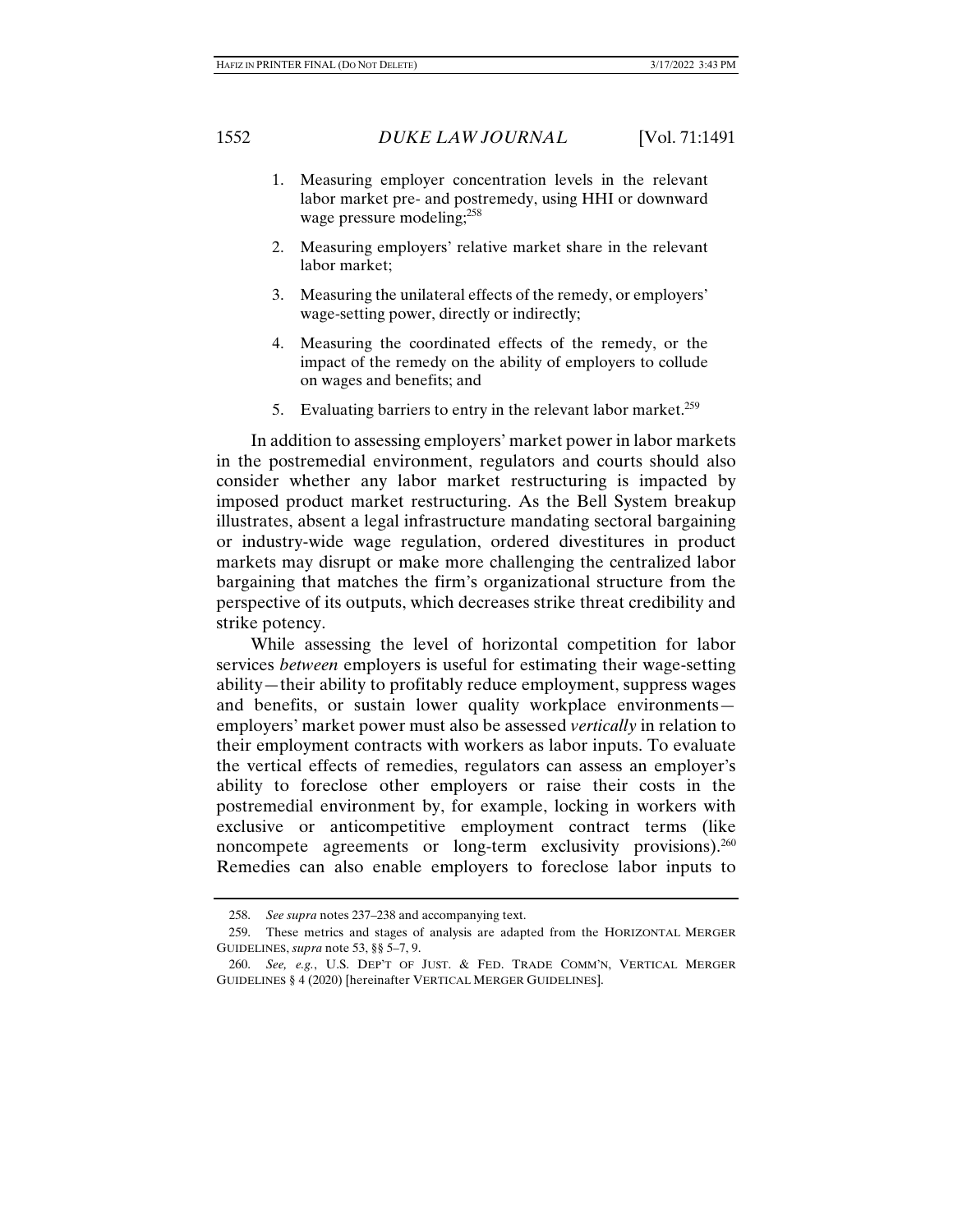competitor employers by increasing their bargaining leverage to negotiate lower wages with workers, and most especially, new hires, independent contractors, or other subcontracted or outsourced workers not already employed by acquiring firms.<sup>261</sup> Additional effects may include evading regulation or long-term private contracts or collective bargaining agreements, whether because the divestiture allows employers to shift production to nonunion facilities and phase out union contracts or because the divestiture better facilitates outsourcing or subcontracting.262 Attention should also be paid to whether the structural remedy allows employers to evade seniority provisions in collective bargaining agreements or salary commitments to more senior workers, as well as whether it enables employer avoidance or decreases employer commitments to longer term benefits, like retirement benefits and vested rights won in preremedial employment bargains.

But traditional assumptions of IO economics operate on the model of competitive labor markets, assuming that, on the buy-side, any firm paying less than a "going wage rate" will lose workers to its competitors, and thus all noncompensating wage differentials will be competed away and labor will be most efficiently employed. Once a divestiture remedy restores competition, wage rates will go up as employers compete for workers, and labor markets will operate more efficiently. Labor economists have studied and documented the degree to which labor markets deviate from this competitive ideal, showing empirically that "there are substantial difference[s] in labor cost per efficiency unit and even larger differences in job attractiveness . . . [without] much reason to think that these differences tend to diminish over the long run."263 Labor markets are rife with frictions, heterogeneous company wage policies, and labor market segmentation. There are also human and behavioral factors that impact wage bargains and perceived fairness in firm profit-sharing

 <sup>261.</sup> For discussion of input foreclosure in negotiation markets, see Steven C. Salop, *A Suggested Revision of the 2020 Vertical Merger Guidelines*, SCHOLARLY COMMONS, July 7, 2021, at 1, 12.

 <sup>262.</sup> For discussion of evasion of regulation or long-term private contracts, see *id.* at 15.

 <sup>263.</sup> LLOYD G. REYNOLDS, THE STRUCTURE OF LABOR MARKETS: WAGES AND LABOR MOBILITY IN THEORY AND PRACTICE 234 (1951).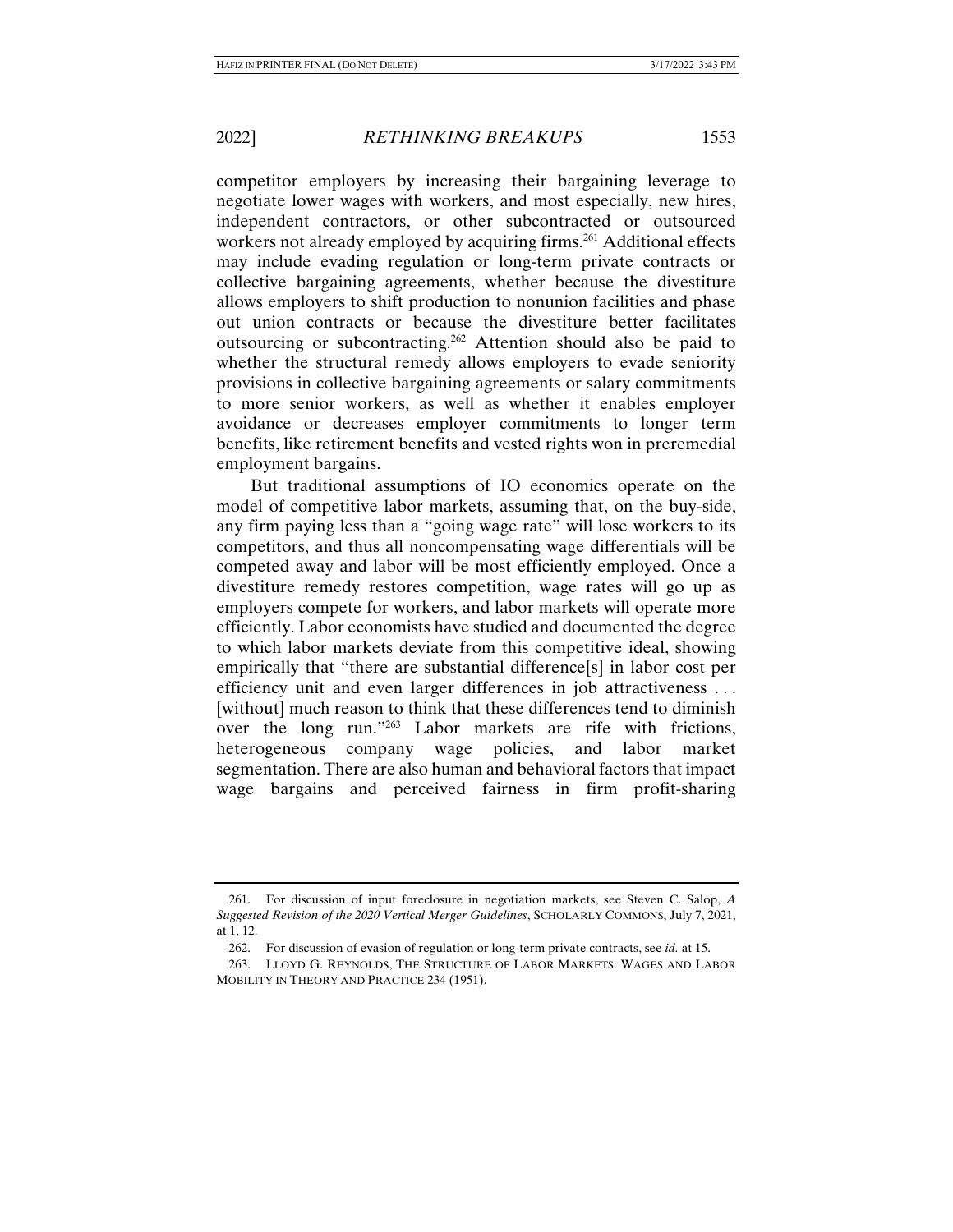arrangements,<sup>264</sup> all of which contribute to "a marked dispersion in wage rates in the labor market,"<sup>265</sup> even in unconcentrated labor markets. Thus, to assess the buy-side effects of divestiture, it is critical to incorporate metrics and analyses from labor economics, industrial relations, and other social scientific methods. For example, where remedies would increase the incidence of labor market failures by increasing search costs, information asymmetries (particularly with regard to wage transparency and benefits), worker mobility costs between employers, or job differentiation, they can reduce labor market competition and employment outcomes for workers.<sup>266</sup>

Broader social scientific approaches would also assess how the internal structure of the firm—how it organizes production and manages inputs and outputs—and the dynamics that emerge from that structure impact or constrain employer wage setting.<sup>267</sup> Workers' wageand-benefit outcomes are also impacted by firm organization, company and plant size, and internal labor markets that regulate the employment relationship through firm policies, administrative rules, and procedures that do not apply to arm's-length employment contracting. Firm breakups, voluntary or imposed, fracture internal labor market wage-setting rules regardless of whether they create separate horizontal competitors or vertically disintegrate production lines. In other words, just as in the "fissured workplace" of outsourced, subcontracted, franchised, or gig work, breakups can result in workers suffering wage penalties relative to wage rates offered in vertically integrated firms.268

 <sup>264.</sup> *See* Bruce E. Kaufman, *The Evolution of Thought on the Competitive Nature of Labor Markets*, *in* LABOR ECONOMICS AND INDUSTRIAL RELATIONS: MARKETS AND INSTITUTIONS 140, 164–65 (Clark Kerr & Paul Staudohar eds., 1993).

 <sup>265.</sup> Kaufman, *supra* note 245, at 155.

 <sup>266.</sup> *See, e.g.*, Naidu & Posner, *supra* note 101, at 30–32.

 <sup>267.</sup> *See, e.g.*, R. H. Coase, *The Institutional Structure of Production*, 82 AM. ECON. REV. 713, 713 (1992).

 <sup>268.</sup> *See generally* WEIL, *supra* note 6, at 76–92 (describing how fissuring can push wages downward); Arindrajit Dube & Ethan Kaplan, *Does Outsourcing Reduce Wages in the Low-Wage Service Occupations? Evidence from Janitors and Guards*, 63 INDUS. & LAB. RELS. REV. 287, 287 (2010) (finding that outsourcing reduced labor market rents for workers); Matthew Dey, Susan N. Houseman & Anne E. Polivka, *What Do We Know About Contracting Out in the United States? Evidence from Household and Establishment Surveys*, *in* LABOR IN THE NEW ECONOMY 267, 267 (Katharine G. Abraham, James R. Spletzer & Michael J. Harper eds., 2010) (summarizing domestic outsourcing in the United States and recommending ways to improve data in that area). For monopsony in franchising, see MinWoong Ji & David Weil, *Does Ownership Structure Influence Regulatory Behavior? The Impact of Franchising on Labor Standards Compliance*,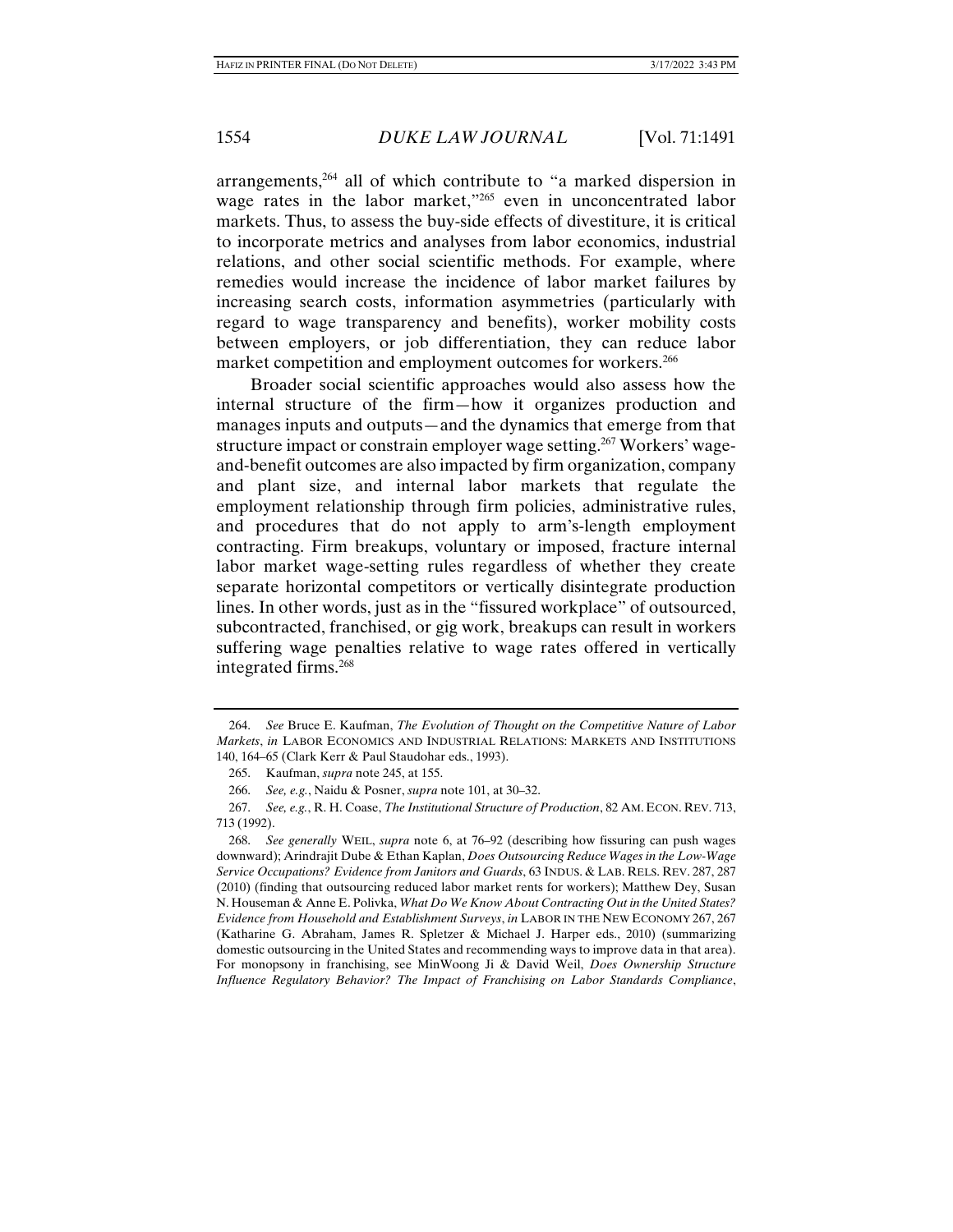Breaking apart a firm's preremedial internal organization, whether geographically, by production lines, or along lines of previously merged entities, can also either fortify or maintain local employer monopsony and/or result in reduced wages because of losing the "large-firm premium." The large-firm premium is the positive relationship between wages paid and fringe benefit expenditures and the size of the company or plant.<sup>269</sup> Also, larger firms can use highprofit production areas to cross-subsidize workers' wages in less profitable subsidiaries, facilities, or plants.270 For example, Amazon leverages its profits from its successful Amazon Web Services ("AWS"), its cloud computing business, to subsidize its retail business, and, in particular, its logistics and distribution business, which still runs at a loss.271 Thus, severing Amazon's logistics arm from AWS, as one

 269. Explanations for the large-firm wage premium include: selection effects (workers at large vs. small firms differ by skill, education, age, gender, etc. because larger firms hire higher quality workers); firm characteristics (large and small firms differ by industry characteristics, geographical regions of operation, etc.); larger firms earn higher rents they can share with workers; and larger firms have higher monitoring costs, so they incentivize productivity over shirking through higher wages. *See, e.g.*, CHARLES BROWN, JAMES HAMILTON & JAMES MEDOFF, EMPLOYERS LARGE AND SMALL 29–42 (1990); Matt Bruenig, *Small Businesses Are Overrated*, JACOBIN (Jan. 16, 2018), https://jacobinmag.com/2018/01/small-businesses-workerswages [https://perma.cc/G5SU-UPYT]; John M. Abowd, Francis Kramarz & David N. Margolis, *High Wage Workers and High Wage Firms*, 67 ECONOMETRICA 251, 308 (1999); Walter Y. Oi & Todd L. Idson, *Firm Size and Wages*, *in* 3 HANDBOOK OF LABOR ECONOMICS 2165, 2166 (Orley C. Ashenfelter & David Card eds., 1999); Alan B. Krueger & Lawrence H. Summers, *Efficiency Wages and the Inter-Industry Wage Structure*, 56 ECONOMETRICA 259, 260, 277–78 (1988) (hypothesizing that large firms pay efficiency wages); Richard Lester, *Pay Differentials by Size of Establishment*, 7 INDUS. RELS. 57, 66–67 (1967). While recent studies indicate that the large firm premium has declined since the 1980s, the current premium—defined as the gap between the average wage earnings of employees in large (over ten thousand employees) versus small (one hundred employees) firms—is 20 percent. *See* Jae Song, David J. Price, Fatih Guvenen, Nicholas Bloom & Till von Wachter, *Firming Up Inequality*, 134 Q.J. ECON. 1, 7–8 (2019); Nicholas Bloom, Fatih Guvenen, Benjamin S. Smith, Jae Song & Till von Wachter, *Is the Large Firm Wage Premium Dead or Merely Resting?*, 108 AEA PAPERS & PROC. 317, 317 (2018); J. Adam Cobb & Ken-Hou Lin, *Growing Apart: The Changing Firm-Size Wage Premium and Its Inequality Consequences*, 28 ORG. SCI. 429, 429 (2017).

 270. *See, e.g.*, Henrik Dellestrand, Philip Kappen & Olof Lindahl, *Headquarter Resource Allocation Strategies and Subsidiary Competitive or Cooperative Behavior: Achieving a Fit for Value Creation*, 9 J. ORG. DESIGN 5, 10–11 (2020); Zhijun Chen & Patrick Rey, *Competitive Cross-Subsidization*, 50 RAND J. ECON. 645, 645 (2019).

 271. *See* Greg Bensinger, *Cloud Unit Pushes Amazon To Record Profit*, WALL ST. J. (Apr. 28, 2016, 7:31 PM), https://www.wsj.com/articles/amazon-reports-surge-in-profit-1461874333 [https://perma.cc/V5S8-LYY9]; *Amazon's Profits, AWS, and Advertising*, BENEDICT EVANS

INDUS. & LAB. RELS. REV. 977, 998–1005 (2015); Annette Bernhardt, Michael W. Spiller & Nik Theodore, *Employers Gone Rogue: Explaining Industry Variation in Violations of Workplace Laws*, 66 INDUS. & LAB. RELS. REV. 808, 828 (2013).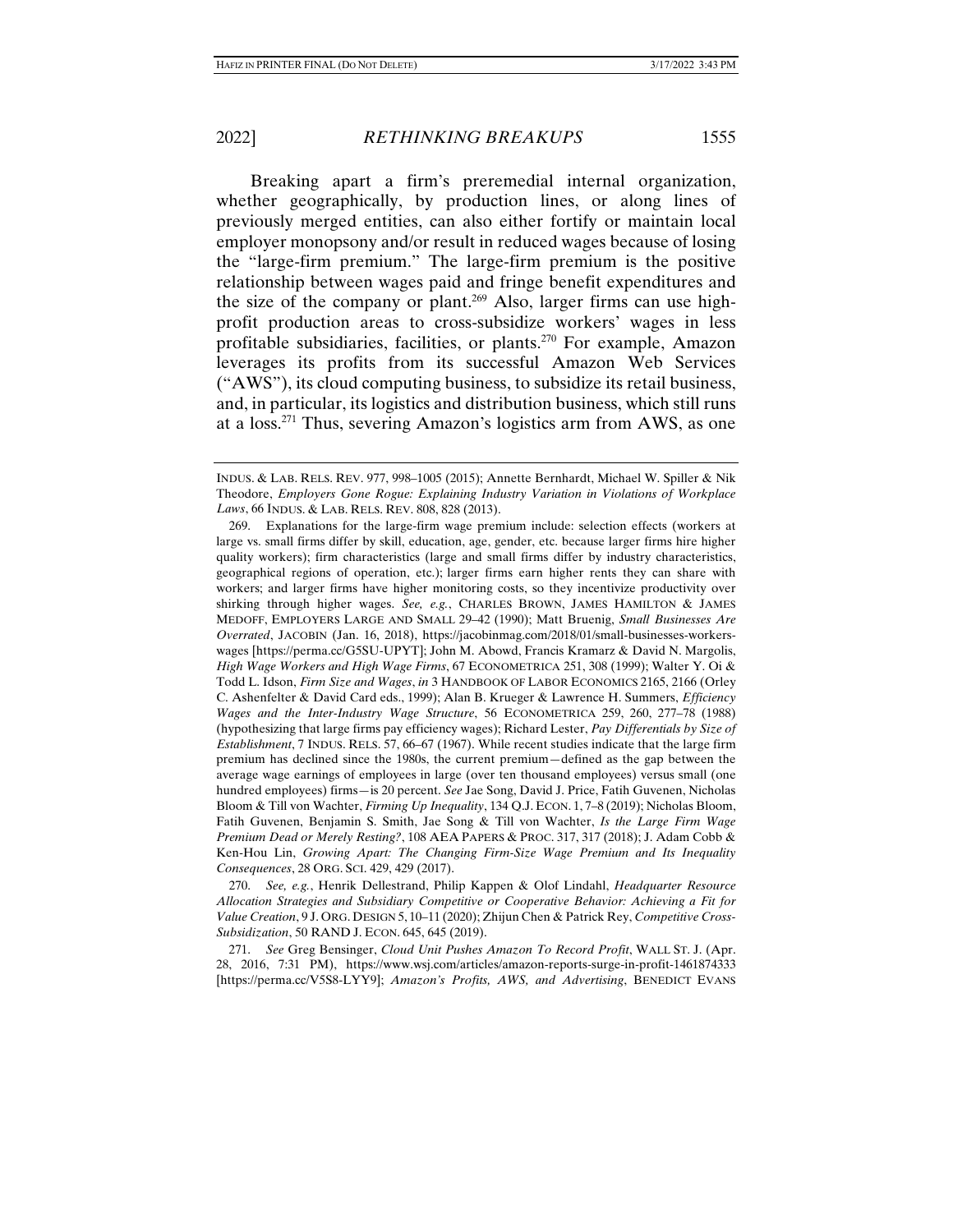current House bill has proposed and as regulators may demand as a remedy in current monopolization cases against Amazon, may further collapse worker earnings in Amazon warehouses and distribution facilities.272 As of yet, Congress, state attorneys general, and federal antitrust regulators have not addressed potential labor market effects of such a divestiture. Finally, structural remedies may more easily allow divesting and acquiring firms to suppress wages or engage in wage discrimination between older and newer postremedial hires or contract workers. This is because the broken-up firms are free from preremedial internal labor market constraints that limited employer wage setting, both because of downward wage rigidity (wage stickiness that prevents employers from reducing workers' wages despite higher unemployment), and because of horizontal and vertical pay equity, or fairness norms, that operated to equalize and reduce wage differentials between workers in the same jobs as well as the highest and lowest paid workers.273

<sup>(</sup>Sept. 6, 2020), https://www.ben-evans.com/benedictevans/2020/9/6/amazons-profits [https://perma.cc/ C7V4-B2X7].

 <sup>272.</sup> For the House Bill, see Rebecca Kern & Spencer Soper, *Amazon Could Be Forced To Sell Logistics Business Under Bill*, WASH. POST (June 22, 2021, 10:55 PM), https://www.washington post.com/business/on-small-business/amazon-could-be-forced-to-sell-logistics-business-under-bill/ 2021/06/22/1cf917ae-d35e-11eb-b39f-05a2d776b1f4\_story.html [https://perma.cc/8GNM-PG57]. For current litigation and investigations into Amazon, see Press Release, Office of the Attorney General for the District of Columbia, AG Racine Files Antitrust Lawsuit Against Amazon To End its Illegal Control of Prices Across Online Retail Market (May 25, 2021), https://oag.dc.gov/ release/ag-racine-files-antitrust-lawsuit-against-amazon [https://perma.cc/VH7Y-UA23]; Tyler Sonnemaker, *Amazon Is Reportedly Facing a New Antitrust Investigation into Its Online Marketplace Led by the FTC and Attorneys General in New York and California*, BUS. INSIDER (Aug. 3, 2020, 3:53 PM), https://www.businessinsider.com/amazon-antitrust-probe-ftc-new-yorkcalifornia-online-marketplace-2020-8 [https://perma.cc/NN9M-Z65P]; Karen Weise & David McCabe, *Amazon Said To Be Under Scrutiny in 2 States for Abuse of Power*, N.Y. TIMES (June 12, 2020), https://www.nytimes.com/2020/06/12/technology/state-inquiry-antitrust-amazon.html [https://perma.cc/WL5T-3W5K].

 <sup>273.</sup> *See, e.g.*, TRUMAN F. BEWLEY, WHY WAGES DON'T FALL DURING A RECESSION 1–19, 29–30 (1999); COLIN F. CAMERER, BEHAVIORAL GAME THEORY 43–59 (2003); WEIL, *supra* note 6, at 83–86; Ernst Fehr, Lorenz Goette & Christian Zehnder, *A Behavioral Account of the Labor Market: The Role of Fairness Concerns*, 1 ANN. REV. ECON. 355, 355 (2009); Armin Falk, Ernst Fehr & Christian Zehnder, *Fairness Perceptions and Reservation Wages—The Behavioral Effects of Minimum Wage Laws*, 121 Q.J. ECON. 1347, 1347 (2006); Daniel Kahneman, Jack L. Knetsch & Richard Thaler, *Fairness as a Constraint on Profit Seeking: Entitlements in the Market*, 76 AM. ECON. REV. 728, 728–29 (1986); Richard B. Freeman, *Does the New Generation of Labor Economists Know More than the Old Generation?*, *in* HOW LABOR MARKETS WORK 205, 205–32 (Bruce E. Kaufman ed., 1988); Kaufman, *supra* note 245, at 149–62; Alan B. Krueger & Lawrence H. Summers, *Reflections on the Inter-Industry Wage Structure*, *in* UNEMPLOYMENT AND THE STRUCTURE OF LABOR MARKETS 17, 17–47 (Kevin Lang & Jonathan S. Leonard eds., 1987).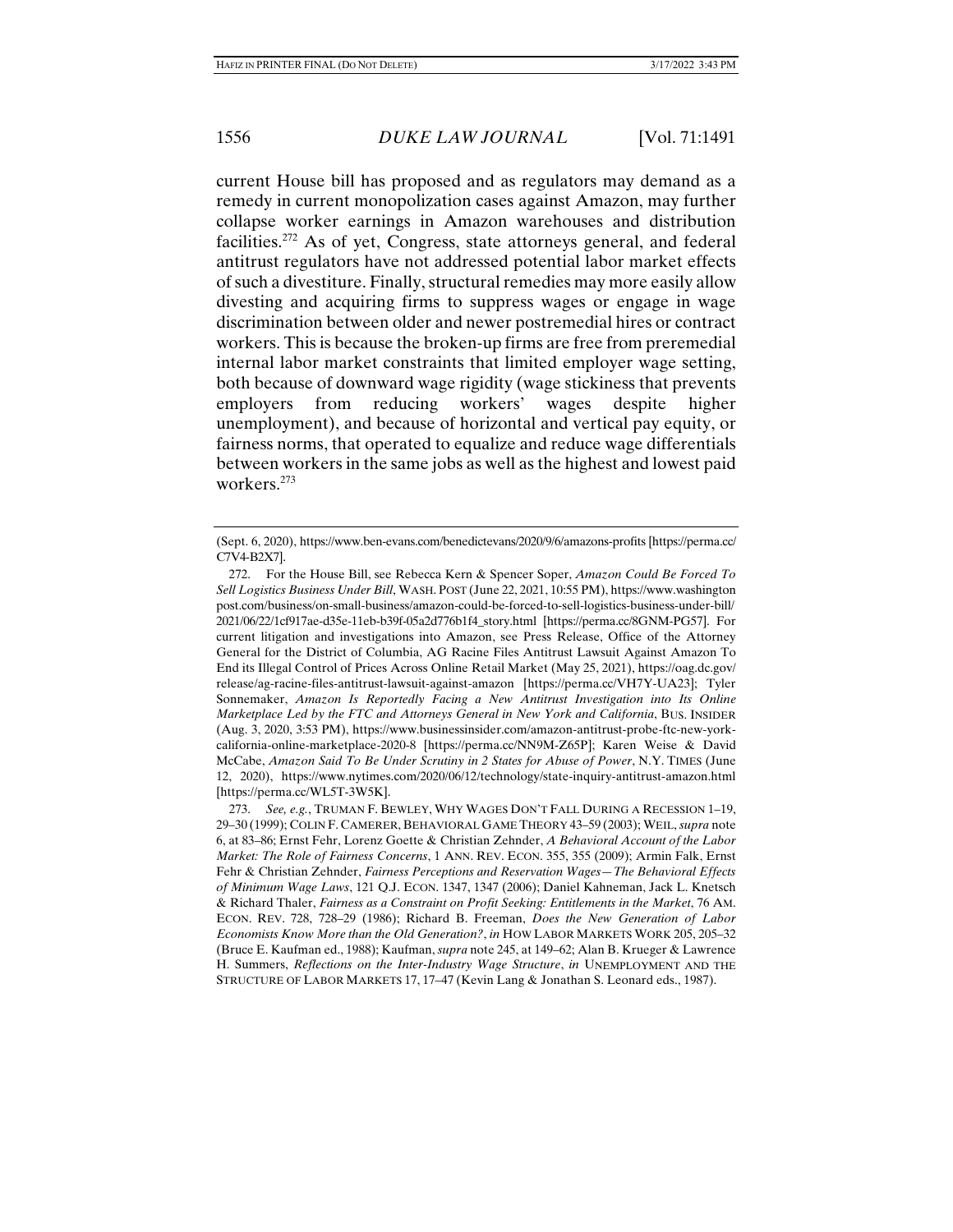3. *Consideration of Sell-Side Labor Market Effects.* The impacts of antitrust remedies should also be assessed based on how they will impact workers' countervailing power and bargaining leverage relative to employers in the postremedial environment.<sup>274</sup> Depending on how labor markets are organized and regulated, antitrust remedies can have dramatically different effects on strengthening or weakening workers' relative bargaining power. Regulators and courts should evaluate the structure and conditions of labor market institutions (union density, the state of organizing drives, workers' union eligibility under law, and other legal protections that enhance or diminish worker leverage), employment bargaining history within the relevant markets, workers' postremedial coordination costs, and broader labor market conditions (the size of the labor market, who is able to compete, and how the exchange process is organized).

*a. Structure and Conditions of Labor Market Institutions.* Labor market institutions are the set of organizations and legal rules that impact wage and employment determinations. They can increase workers' bargaining power relative to employers by protecting sources of worker leverage such as strikes and strike threats. But they can also impact workers' mobility costs. When unions, worker organizations, or government interventions facilitate hiring and worker movement

 <sup>274.</sup> Evaluating workers' relative bargaining power and leverage against employers is not only consistent with antitrust law's efficiency goals in ensuring labor market competition, but is also consistent with the NLRA's federal labor policy of ensuring equal bargaining power between workers and employers. *See* 29 U.S.C. § 151 (promoting collective bargaining practices to eliminate and mitigate the inequality of bargaining power between employers and employees); Hafiz, *Structural Labor Rights*, *supra* note 51, at 664–73 (discussing the origins of the NLRA's goal of equal bargaining power). Moreover, it reduces labor market frictions and has broader distributional and macroeconomic effects in alleviating inequality. *See generally* HARRY C. KATZ, THOMAS A. KOCHAN & ALEXANDER J.S. COLVIN, AN INTRODUCTION TO COLLECTIVE BARGAINING AND INDUSTRIAL RELATIONS 88–89 (4th ed. 1999) ("[The NLRA and state statutes] exert sizable effects on the process and outcomes of collective bargaining through their regulation of the actions by workers, unions, and employers in the course of collective bargaining."); Anna Stansbury & Lawrence H. Summers, *The Declining Worker Power Hypothesis: An Explanation for the Recent Evolution of the American Economy*, BROOKINGS PAPERS ON ECON. ACTIVITY, Spring 2020, at 1, 30 n.46 (explaining that monopolistic rents may be an innate feature of particular product markets, uncorrectable by antitrust policy); Hafiz, *Structural Labor Rights*, *supra* note 51 (proposing ways to apply social scientific tools to areas of the NLRB's adjudication); Benjamin Bental & Dominique Demougin, *Declining Labor Shares and Bargaining Power: An Institutional Explanation*, 32 J. MACROECONOMICS 443, 443 (2010) (modeling the design of labor market institutions and analyzing how the environmental setting impacts bargaining power).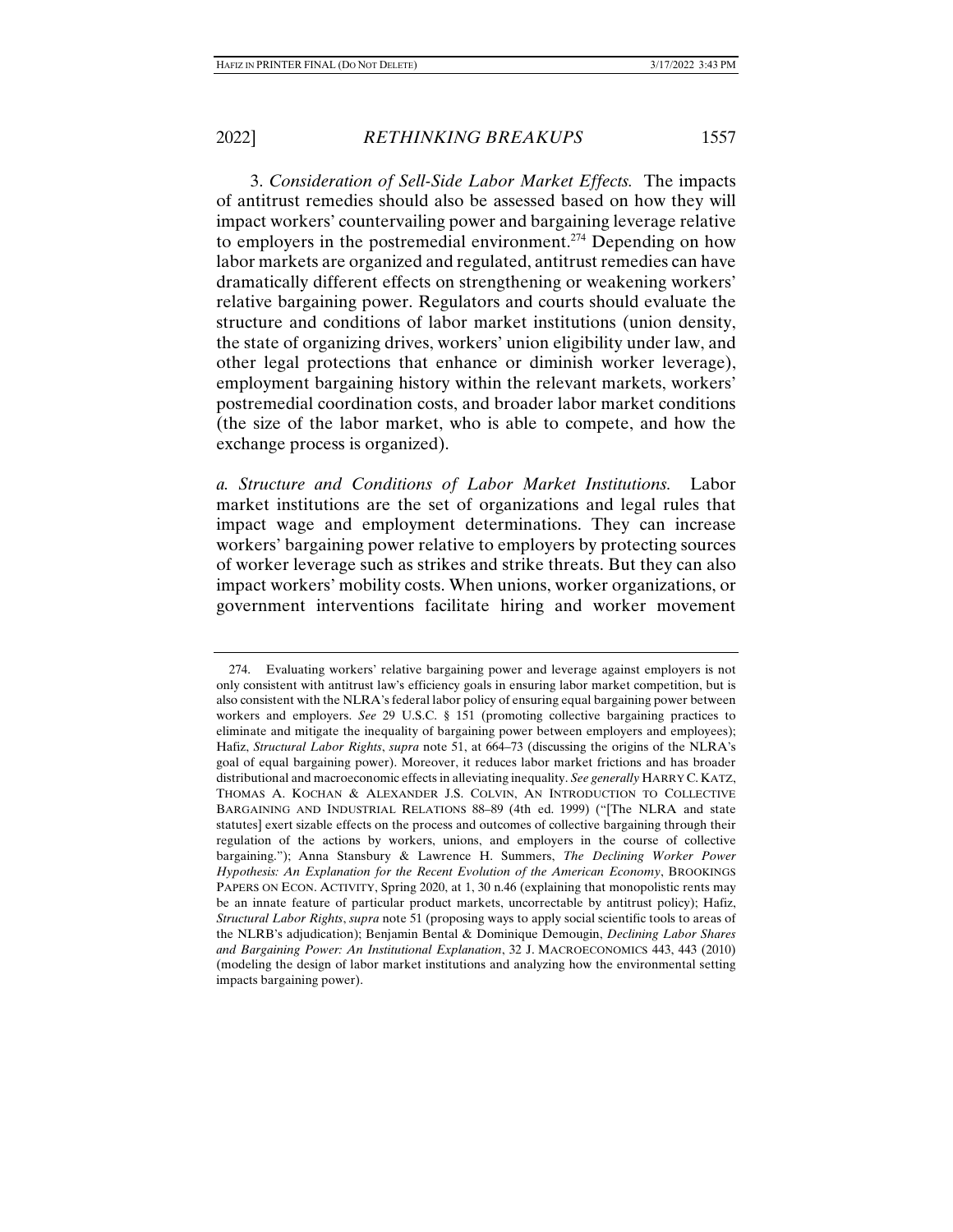between employers, they can expand workers' exit options and reduce mobility costs. But those same institutions can increase mobility costs to the extent they incentivize and limit the portability of employerspecific benefits and seniority-based benefits, and permit certain mobility restrictions like noncompete agreements. Labor market institutions also structure information available to workers to aid in their bargaining leverage: collective bargaining agreements or legal rules can mandate worker access to the firm's financials, broader pay structures and pay transparency within the firm and industry-wide (to the extent pattern or multi-employer bargaining exists), notice of wage differentials in the industry (interpersonal, interfirm, interarea, interoccupational, and interindustry), thereby increasing employers' ability to hold up or advantage their position in the wage bargain based on imperfect information.275

As the Bell System breakup illustrates, structural remedies in industries with higher rates of unionization can adversely impact union density and disrupt long-standing bargaining relationships between workers and management. Labor law does grant union-eligible workers the right to strike and allows them some flexibility in choosing their lawfully protected concerted activity.276 But workers' strike potency depends on a number of factors, including the durability and uniqueness of the struck production (perishable goods or services versus durable goods), their degree of skill and specialization (supply in the labor market), government intervention or support of workers versus employers, union density within the industry, downstream demand for struck production and employer profitability, and downstream support through consumer or buyer boycotts.<sup>277</sup> Where divestiture or structural remedies recalibrate any of these aspects of a strike threat, they can decrease workers' bargaining power. Further, to the extent that pattern bargaining is fissured by divestitures or other structural remedies, unionized facilities or plants are closed in favor of nonunionized facilities or plants, and unions lack security provisions

 <sup>275.</sup> *See, e.g.*, NLRB v. Truitt Mfg. Co., 351 U.S. 149, 149–50 (1956); Stella D'Oro Biscuit Co., 355 N.L.R.B. No. 158 (2010); JAKE ROSENFELD, YOU'RE PAID WHAT YOU'RE WORTH AND OTHER MYTHS OF THE MODERN ECONOMY 243–44 (2021); HARRIS, *supra* note 130, at 8; Orly Lobel, *Knowledge Pays: Reversing Information Flows and the Future of Pay Equity*, 120 COLUM. L. REV. 547, 547–48 (2020).

 <sup>276. 29</sup> U.S.C. § 157. *But see* James Gray Pope, *How American Workers Lost the Right To Strike, and Other Tales*, 103 MICH. L. REV. 518, 527–34 (2004) (discussing how American workers lost the right to strike).

 <sup>277.</sup> ALBERT REES, THE ECONOMICS OF TRADE UNIONS 31–35 (3d ed. 1989).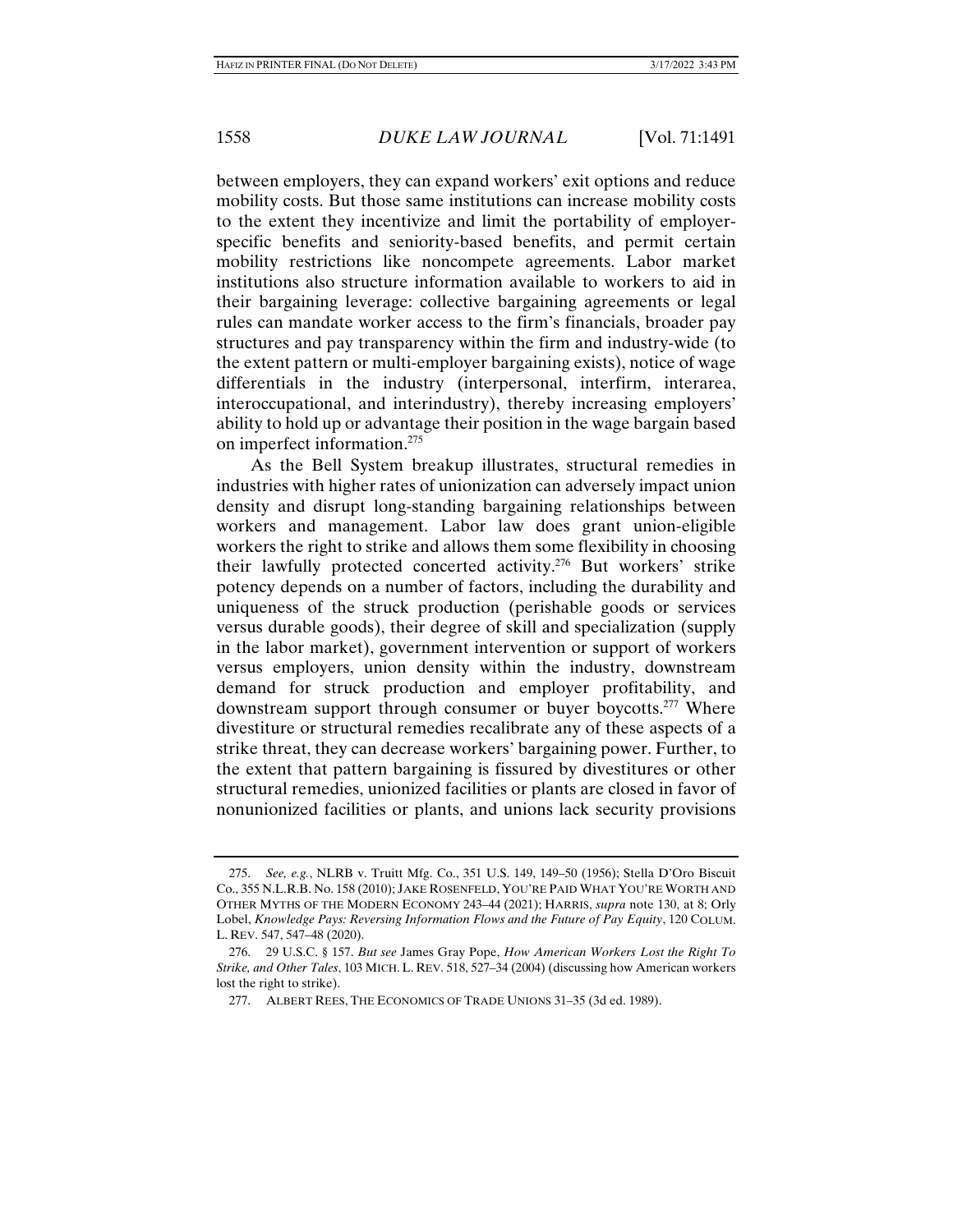like neutrality, card check, or successor agreements with divesting or acquiring firms, their bargaining power is reduced postremedy.

Applying structural remedies in nonunion labor markets requires different considerations. Where employment bargains are primarily handled through arm's-length transactions in a postremedial environment, workers are particularly vulnerable to employer buyer power. "[L]imitations placed on worker mobility by factors such as fringe benefits, seniority rights, and specific training . . . give firms some monopsony power over their employees, particularly over those that are 'inframarginal,'" so firms have "a certain degree of market power over wage rates in a nonunion labor market, both because of the willingness of unemployed workers to accept less than the competitive rate and because of the relative immobility of the employed work force."278 Under nonunion conditions, wage structures among firms in a local labor market are primarily shaped by demand-side factors, and the "supply situation is such that each firm, instead of being faced with a market wage rate, is faced with a considerable range of possible wage levels."279 In nonunion labor markets, the exchange of labor for compensation does not function like a bourse with buyers and sellers trading a homogenous good with transparent bids and offers. Instead, it functions as a market where a limited number of buyers offer fixed prices to a much larger number of sellers as take-it-or-leave-it offers. Labor markets are segmented with wage setting being driven by whether the wages are set as internal or external labor market rates; without unions operating to set broader standards and lift wage premiums industry-wide, corporate personnel policies and contracting practices can more easily create winners and losers through wage discrimination and employers' unilateral discretion to contract for labor outside the firm.

*b. Employment Bargaining History and Workers' Postremedial Coordination Costs.* The Bell System breakup reveals the significance of assessing bargaining history in designing remedies to counter employer monopsony in the postremedial environment. The CWA's long-fought achievement of pattern bargaining devolved into singleenterprise bargaining, dramatically limiting the union's bargaining leverage, which, in turn, eroded the union's negotiating position when

 <sup>278.</sup> Kaufman, *supra* note 245, at 154.

 <sup>279.</sup> REYNOLDS, *supra* note 263, at 35; Kaufman, *supra* note 245, at 156.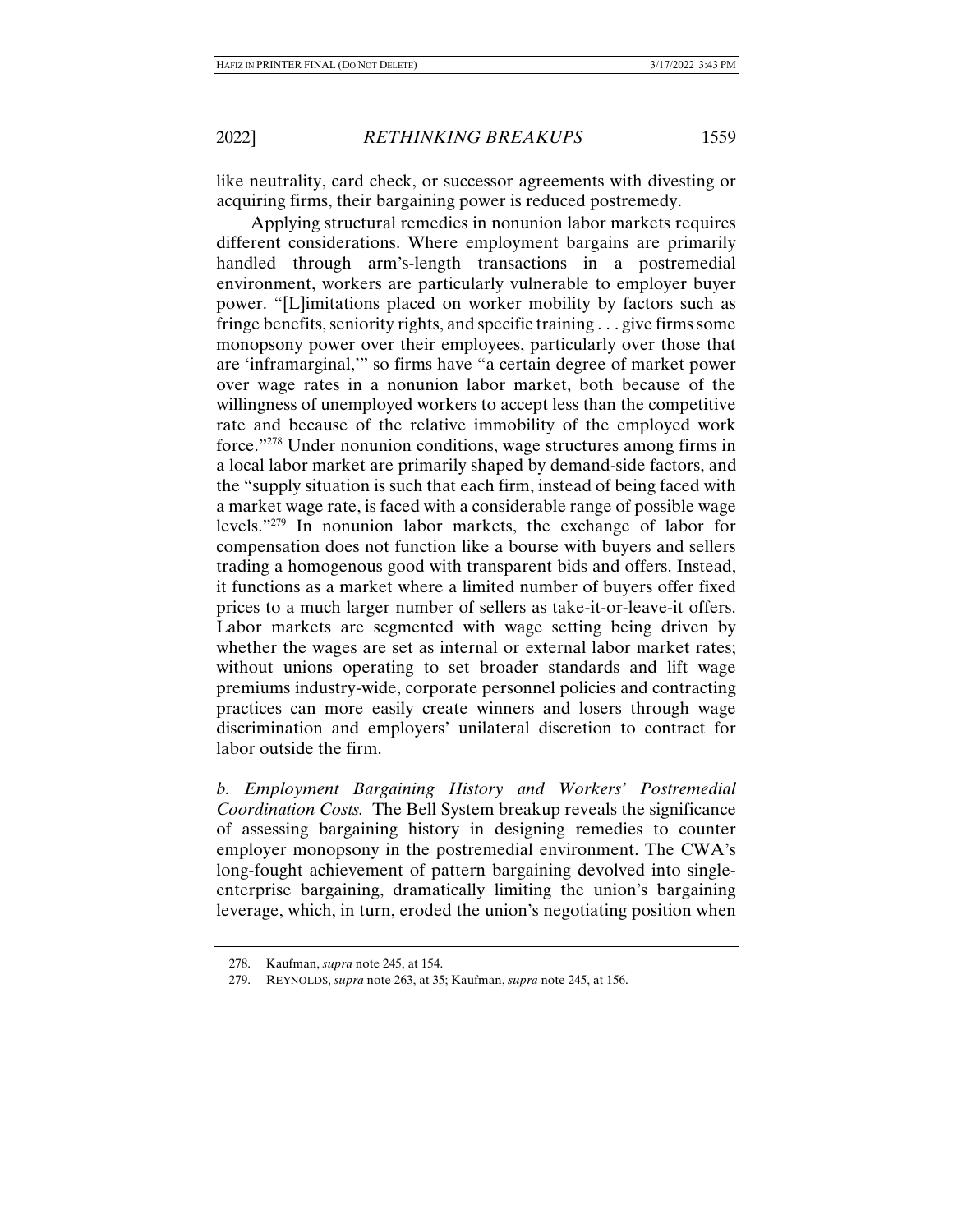it came to industry expansion into new sectors and outsourcing to nonunionized workers.280 The breakup also fragmented the workforce and disrupted relationships of trust and compromise that had evolved between the union and central management.<sup>281</sup> This fragmentation required the union to bear the costs of uncertainty and bridge building with a newly empowered set of employers while also having to coordinate union bargaining strategy across employers in new and challenging ways with decentralized information and higher information asymmetries.282 To assess structural remedies' impact on employment bargaining in the postremedial environment, it is critical to analyze whether the preremedial environment was dominated by single-stage or repeated games (say, take-it-or-leave-it employment offers versus cycles of collective bargaining) with higher or fewer numbers of players (individual workers versus a single union versus multiple unions) at lower and higher levels of cooperation.

*c. Other Labor Market Conditions.* Finally, regulators and courts should consider the size of the labor market, who is able to compete and their skills, and how the exchange process is organized. The degree of market-orientation of jobs within the relevant labor market can impact workers' relative bargaining leverage, including whether employers in the postremedial environment can achieve the same product market output from arm's-length transactions with workers that have general skills (in relatively higher supply) or whether firmspecific or specialized skills are required (in relatively lower supply). Where structural remedies are imposed in labor markets where jobs are less market-oriented and require firm-specific or specialized skills, worker mobility is restrained because outside options, or other employers, will have lower demand for specific skills, and structural remedies may displace workers from their most productive uses.

Labor market conditions can also be impacted by product markets and firm profitability. Organization theory predicts that organizations like unions will adapt their *internal* organizational structure to fit the external environment, including how firms' production lines and labor

 <sup>280.</sup> *See* Katz et al., *supra* note 212.

 <sup>281.</sup> *Id.*

 <sup>282.</sup> *Id.*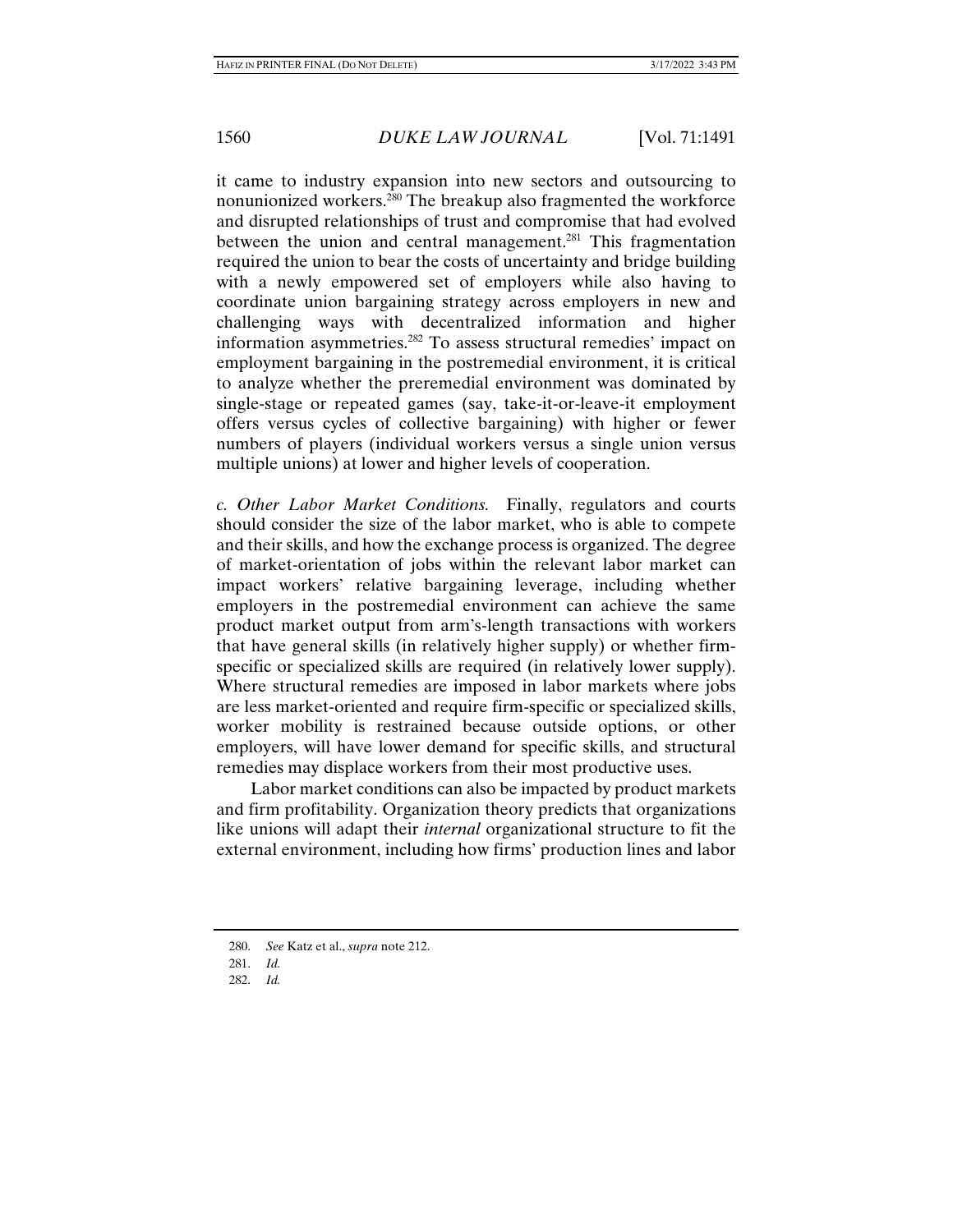markets, respectively, are organized.<sup>283</sup> And organizations like unions depend on external organizations' resources for their survival, and so they develop strategies and structures to lessen their dependence and improve their power and leverage vis-à-vis those organizations. In the case of unions, those organizations are the firms that employ them or, in the case of firms, worker organizations.284 Those strategies include political action, growth strategies to expand business volume and market share, diversification strategies, and inter-organizational linkages (like mergers, strategic alliances, or closer relationships with suppliers or customers) to reduce resource dependence, enhance bargaining power, and advance organizational goals. Also, more profitable firms tend to pay workers more depending on product market developments and/or unionization rates.<sup>285</sup> Pressures in the product market, "not excess supplies of labor as envisioned in the competitive model . . . are the dominant force in causing wage changes, particularly in a downward direction."286

Thus, when imposing remedies to anticompetitive conduct in product markets, regulators and courts must consider the adverse labor market effects of those remedies because they are impacted by postremedial product market competition. Further, whether the employer competes in local or national product markets matters. When the product market is local (like in building trades or service industries), having strong local unions with more bargaining independence reduces workers' coordination costs. But when the product market is national, having a *national* union set the economic terms of bargaining with local unions and focus on work rules and agreement administration can strengthen the union and workers' countervailing power. $287$ 

Assessments of the effects of structural remedies on labor market competition and on workers can include both static, or short-term,

 <sup>283.</sup> *See, e.g.*, PAUL R.LAWRENCE & JAY W.LORSCH, ORGANIZATION AND ENVIRONMENT 84–108 (1969); LEX DONALDSON, THE CONTINGENCY THEORY OF ORGANIZATIONS 31–33 (2001).

 <sup>284.</sup> *See generally* JEFFREY PFEFFER & GERALD R. SALANCIK, THE EXTERNAL CONTROL OF ORGANIZATIONS: A RESOURCE DEPENDENCE PERSPECTIVE (1978) (explaining how an organizational environment constrains organizations and detailing how organizations respond to those external constraints).

 <sup>285.</sup> JOHN T. DUNLOP, WAGE DETERMINATION UNDER TRADE UNIONS 146–48 (2d ed. 1966).

 <sup>286.</sup> Kaufman, *supra* note 245, at 156.

 <sup>287.</sup> *See* REES, *supra* note 277, at 23.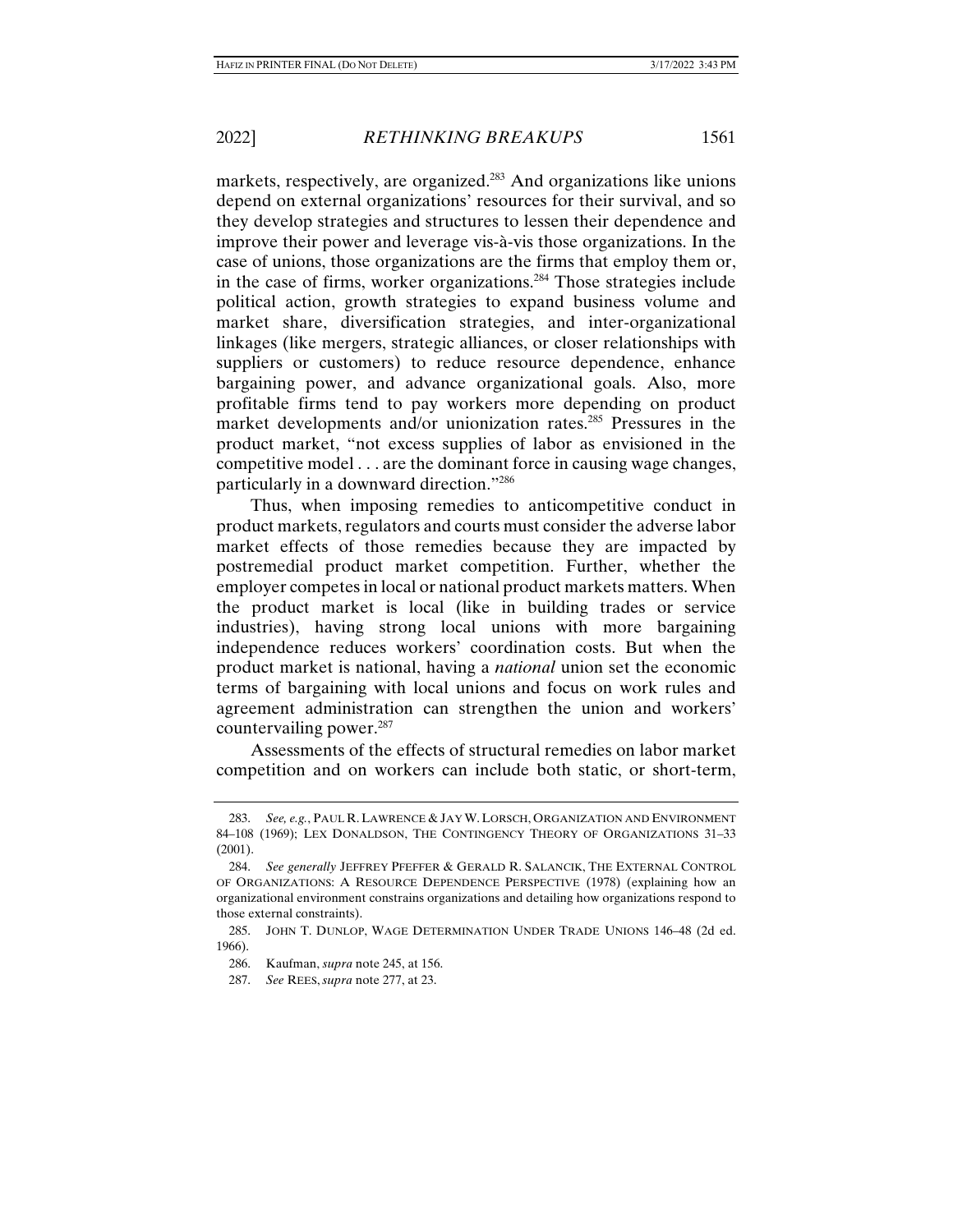effects, as well as dynamic, or long-term, effects, including the relative costs and benefits of firm restructuring as compared to mandating conduct and any administrative costs in monitoring compliance and market competition effects.288

## *C. When Breakups Can Benefit Workers*

Firm dominance and anticompetitive conduct in labor markets allow employers to artificially suppress wages and benefits and/or reduce hiring. Merger activity can also result in employers' increased bargaining power over workers, worker layoffs, and lower wages within the industry.289 Thus, it stands to reason that effective antitrust remedies creating more competition for workers' services through competing offers for better wages and benefits would either reduce or eliminate these adverse labor market effects on workers, at least in certain circumstances. This Section analyzes the conditions under which structural remedies may benefit workers as a theoretical and empirical matter.

1. *Economic Theory.* Economic theory predicts that monopsonistic employers' conduct and mergers adversely impact

 <sup>288.</sup> *See, e.g.*, Shelanski & Sidak, *supra* note 79, at 5.

 <sup>289.</sup> *See, e.g.*, Elena Prager & Matt Schmitt, *Employer Consolidation and Wages: Evidence from Hospitals* 2–3 (Wash. Ctr. for Equitable Growth, Working Paper, 2020), https:// papers.ssrn.com/sol3/papers.cfm?abstract\_id=3391889 [https://perma.cc/H8MT-MM3J]; Valérie Moatti, Charlotte R. Ren, Jaideep Anand & Pierre Dussauge, *Disentangling the Performance Effects of Efficiency and Bargaining Power in Horizontal Growth Strategies*, 36 STRAT. MGMT. J. 745, 746 (2015); Richard Harris, Donald S. Siegel & Mike Wright, *Assessing the Impact of Management Buyouts on Economic Efficiency: Plant-Level Evidence from the United Kingdom*, 87 REV. ECON. & STAT. 148, 148, 153 (2005); Janet Currie, Medhi Farsi & W. Bentley MacLeod, *Cut to the Bone?: Hospital Takeovers and Nurse Employment Contracts*, 58 INDUS. & LAB. RELS. REV. 471, 471 (2005) (finding evidence of increased monopsony power after hospital mergers). Displaced workers from layoffs suffer long-term earnings losses relative to nondisplaced workers. *See, e.g.*, Marta Lachowska, Alexandre Mas & Stephen A. Woodbury, *Sources of Displaced Workers' Long-Term Earnings Losses* 1 (Nat'l Bureau of Econ. Rsch., Working Paper No. 24217, 2018), https://www.nber.org/system/files/working\_papers/w24217/revisions/w24217.rev0.pdf [https://perma.cc/S7HT-NCCM]; Till Von Wachter, Jae Song & Joyce Manchester, Long-Term Earnings Losses Due to Mass Layoffs During the 1982 Recession 1 (2009) (unpublished manuscript) (on file with author); Louis S. Jacobson, Robert J. LaLonde & Daniel G. Sullivan, *Earnings Losses of Displaced Workers*, AM. ECON. REV. 685, 685 (1993); Han Ma, Is There a Dark Side to Mergers and Acquisitions? Evidence from Local Labor Market Spillovers (Aug. 21, 2020) (Ph.D. dissertation, Georgia State University), https://scholarworks.gsu.edu/cgi/view content.cgi?article=1038&context=finance\_diss [https://perma.cc/HWK7-GFM2]; Hema A. Krishnan & Daewoo Park, *The Impact of Work Force Reduction on Subsequent Performance in Major Mergers and Acquisitions*, 55 J. BUS. RSCH. 285, 289–90 (2002).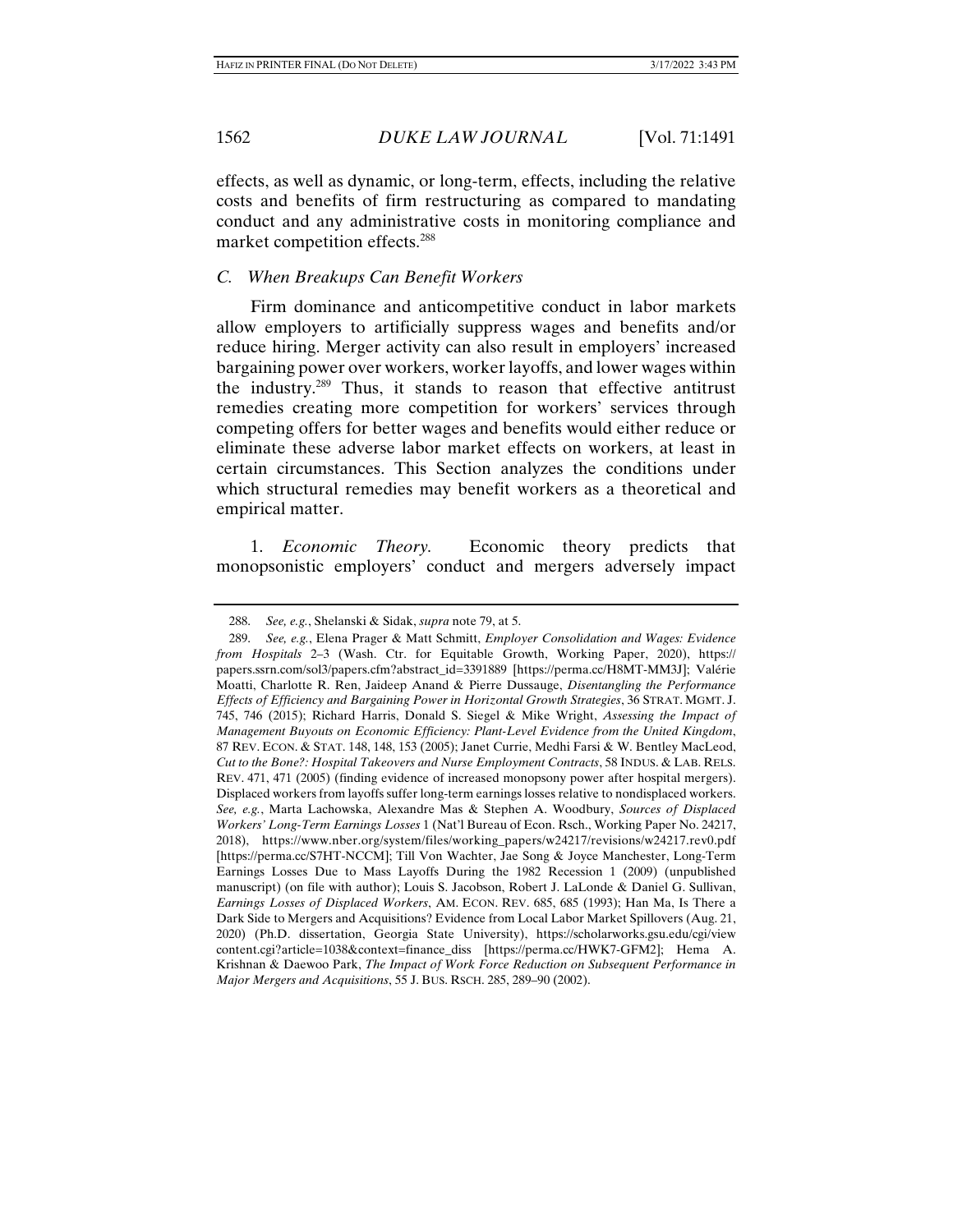workers through a number of mechanisms: (1) maintaining or increasing labor market concentration that lowers competition for workers and reduces wages and employment; (2) increasing firms' product market power and incentivizing firms to reduce quantities, which results in lower demand for workers and falling employment (with underdetermined impacts on wages); and (3) reducing or altering production processes in ways that may increase or decrease worker productivity, which can increase or decrease wages for workers or make some jobs redundant.<sup>290</sup> Empirical studies support these predictions, finding that employer monopsony lowers wages and decreases employment.291 Worker earnings can fall by over 2 percent when mergers increase local labor market concentration, with the largest effects in already concentrated markets.<sup>292</sup> Earnings effects in concentrated markets generate negative spillovers on *other* firms in the same labor market, depressing wages by 4 to 5 percent relative to a fully competitive benchmark.<sup>293</sup> That the earnings effects are similar in tradable industries—or industries where goods can be sold in other locations beyond the location of production—suggests that they are "not driven by changes in product market power" resulting from mergers and acquisitions.294 Additionally, during the conglomerate merger movement, commentators recognized that conglomerate

 <sup>290.</sup> *See* David Arnold, Mergers and Acquisitions, Local Labor Market Concentration, and Worker Outcomes 1 (Apr. 2, 2021) (unpublished manuscript), https://darnold199.github.io/ jmp.pdf [https://perma.cc/7NJN-Y5RX].

 <sup>291.</sup> *See, e.g.*, *id.* at 2; *supra* notes 2, 15 and accompanying text; Alex Xi He & Daniel le Maire, Mergers and Managers: Manager-Specific Wage Premiums and Rent Extraction in M&As 2 (Dec. 28, 2021) (unpublished manuscript), https://papers.ssrn.com/sol3/papers.cfm?abstract\_id=348 1262 [https://perma.cc/DGD9-HG4L]; Prager & Schmitt, *supra* note 289; Benmelech et al., *supra*  note 16, at 18; Donald S. Siegel & Kenneth L. Simons, *Assessing the Effects of Mergers and Acquisitions on Firm Performance, Plant Productivity, and Workers*, 31 STRATEGIC MGMT. J. 903, 904 (2010); Currie et al., *supra* note 289; James M. MacDonald, Michael E. Ollinger, Kenneth E. Nelson & Charles R. Handy, *Consolidation in U.S. Meatpacking* 1 (Food & Rural Econ. Div., Econ. Rsch Serv., U.S. Dep't of Agric., Agric. Econ. Rep. No. 785, 2000), https://www.ers.usda.gov/webdocs/publications/41108/18011\_aer785\_1\_.pdf?v=4824.9 [https://perma.cc/ EC4N-YRU5]; Charles Brown & James L. Medoff, *The Impact of Firm Acquisitions on Labor*, *in*  CORPORATE TAKEOVERS: CAUSES AND CONSEQUENCES 9, 11 (1988). There is some empirical evidence that, at least in certain industries like hospital service provision, merger-related reductions in wage growth are attenuated where strong labor unions are present or when mergers occur out of market, leaving local employer concentration unchanged. *See* Prager & Schmitt, *supra* note 289, at 26–31.

 <sup>292.</sup> Arnold, *supra* note 290.

<sup>293</sup>*. Id.*

 <sup>294.</sup> *Id.* at 2.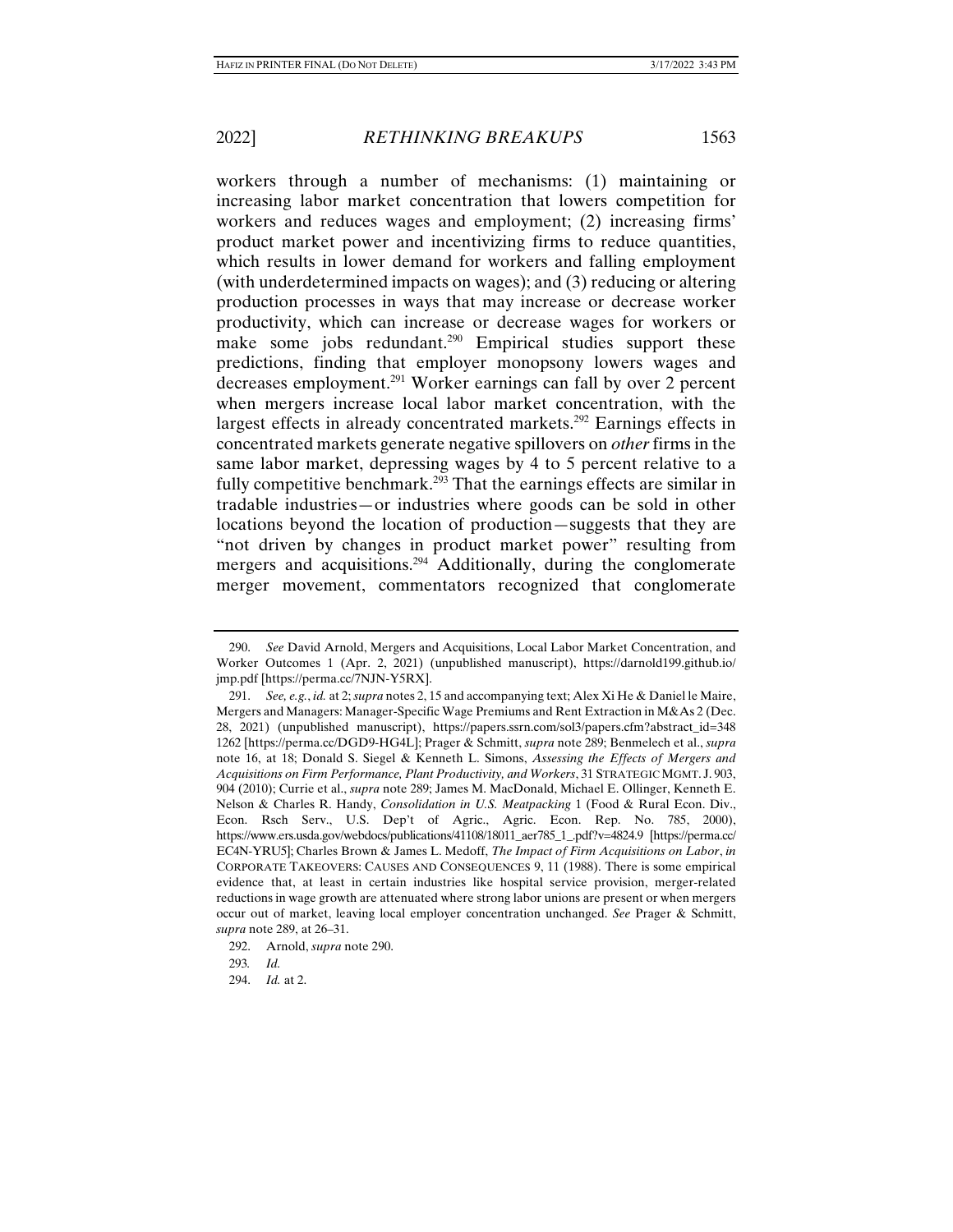mergers "shifted tactical collective bargaining power in favor of management<sup>"295</sup> through a number of mechanisms, including through decentralizing "local unit bargaining . . . vulnerable to divide-andconquer strategies."296 Conglomerate mergers also increased management's ability to cross-subsidize between industries and plants and "whipsaw the different unions at its various facilities, supported by staying power in both product and labor markets."297

Under standard IO theoretical models operating on the "competitive model" as the "standard frame of reference" for employer wage setting,<sup>298</sup> divestiture of dominant or merged firms that produce these adverse labor market effects can increase competition for labor inputs by creating two or more firms where there had only been one competing over worker hires and driving up wage rates. Structural remedies can thus be a clean way to disrupt a firm's wagesetting power, or its unilateral ability to pay infracompetitive wages and benefits for labor services.

From the sell-side perspective, workers' bargaining power is, at least theoretically, also impacted by firm structure and the number of firms within the relevant labor market. Workers' leverage against employers turns not only on the level of union density within their industry, but also on the *bases* of their aggregation of collective power. For example, aggregating worker power through worker organizations structured by occupation, craft, or group of related crafts (say, telephone operators versus service technicians within the Bell System) can create more leverage against employers in certain industries, whereas organizing all wage earners in a given industry or group of related industries regardless of occupation or skill (say, organizing all telecommunications industry workers) can create more leverage in others.299

 <sup>295.</sup> Kenneth O. Alexander, *Conglomerate Mergers and Collective Bargaining*, 24 INDUS. & LAB. RELS. REV. 354, 362 (1971).

 <sup>296.</sup> George H. Hildebrand, *Coordinated Bargaining: An Economist's Point of View*, 19 LAB. L.J. 524, 526 (1968).

 <sup>297.</sup> Alexander, *supra* note 295, at 354; *see also* Charles Craypo, *Collective Bargaining in the Conglomerate, Multinational Firm: Littons's Shutdown of Royal Typewriter*, 29 INDUS. & LAB. RELS. REV. 3, 3–4 (1975) (arguing that conglomerate mergers put organized labor at a severe bargaining disadvantage).

 <sup>298.</sup> Kaufman, *supra* note 245, at 146.

 <sup>299.</sup> REES, *supra* note 277, at 22. Professor Bruce Kaufman observes, "Once admitted [to a craft union], a worker can move from firm to firm in an essentially horizontal direction." Kaufman, *supra* note 245, at 159.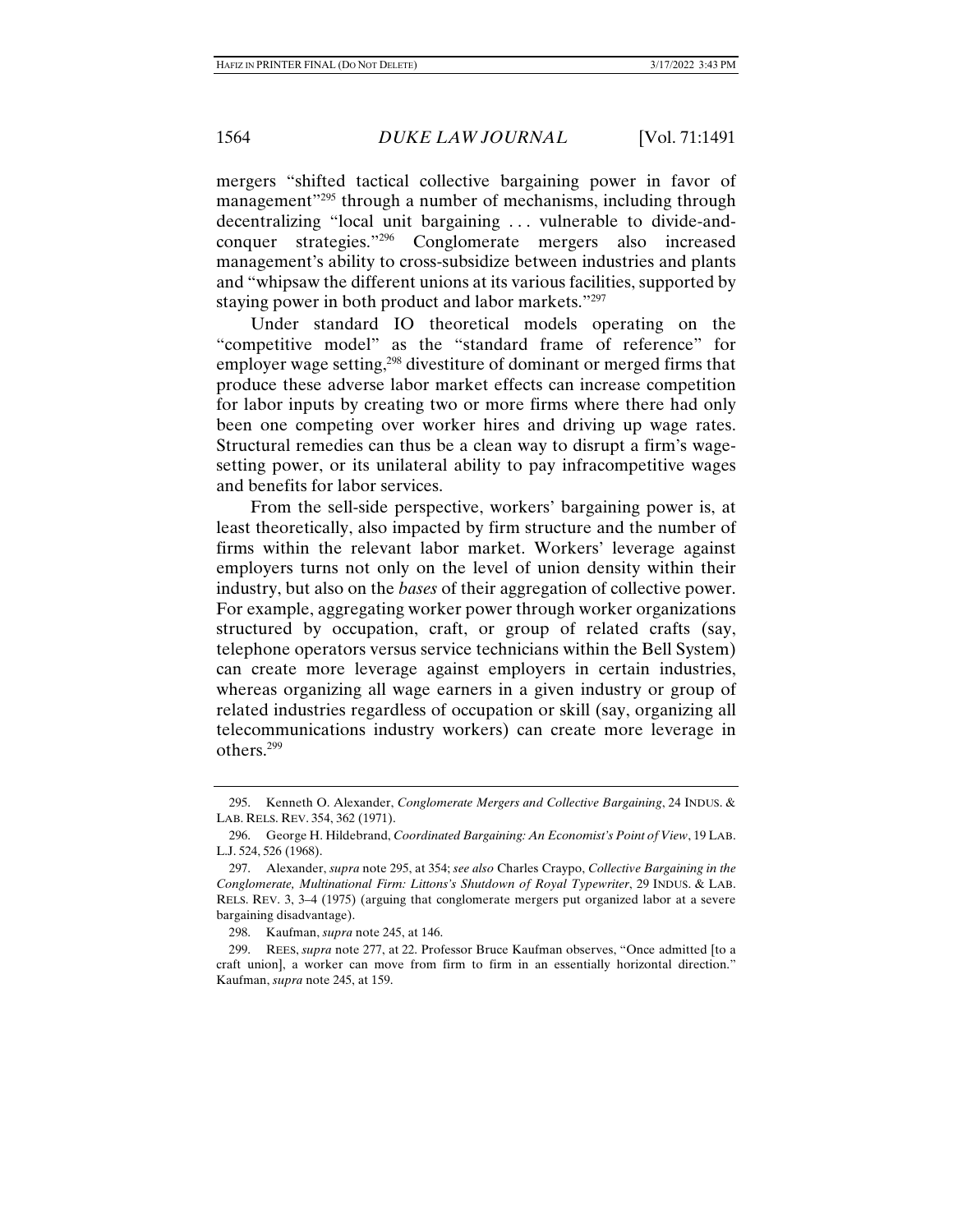U.S. labor law is organized around an enterprise, or worksitelevel, bargaining system. The default counterparty to labor bargaining is presumed to be a single enterprise, division, facility, or plant,  $300$  so workers' bargaining leverage will depend on how that enterprise is structured, whether by production line, relative degrees of vertical integration or disintegration, and how thinly or thickly concentrated its product and labor markets are. Because structural remedies go to the heart of how enterprises are structured, they directly impact workers' bargaining leverage. Structural remedies may impact workers' countervailing power differently depending on how they have structured their own organizations (whether along craft or industry lines), the robustness of local union relationships with national or international unions, and how small or large their bargaining units might be for collective bargaining with the employer.

Structural remedies will only benefit workers where they either keep workers' organizational strength and collective bargaining leverage intact or even enhance that leverage by restructuring firms in ways that end up expanding union density or reducing workers' coordination costs in their organizing campaigns. They may also benefit workers who are members of strong national unions that coordinate major policy, conduct and finance strikes, coordinate collective bargaining, and negotiate collective bargaining agreements themselves, or that exercise veto power over contracts reached by constituent local unions that have overcome coordination costs and can ensure industry-level standards that avoid employers' divide-andconquer strategies.

There are also theoretical reasons to think that divestitures could benefit workers under game theory or bargaining theory models to the extent that diffusing or decentralizing bargaining improves workers' bargaining power and bargaining leverage. Divestitures can increase workers' bargaining power and bargaining leverage where they increase workers' BATNA. Workers' BATNA with regard to employment bargains can improve where they can use outside options—more wage offers from the divesting or divested firm, say to negotiate better wage offers. Workers' credibility in negotiating

 <sup>300.</sup> For enterprise bargaining, see, for example, Hafiz, *Structural Labor Rights*, *supra* note 51, at 656, 677–79, 687–88; Kate Andrias, *The New Labor Law*, 126 YALE L.J. 2, 31–32 (2016); Joel Rogers, *Divide and Conquer: Further "Reflections on the Distinctive Character of American Labor Laws"*, 1990 WIS. L. REV. 1, 1; Derek C. Bok, *Reflections on the Distinctive Character of American Labor Laws*, 84 HARV. L. REV. 1394, 1395–97 (1971).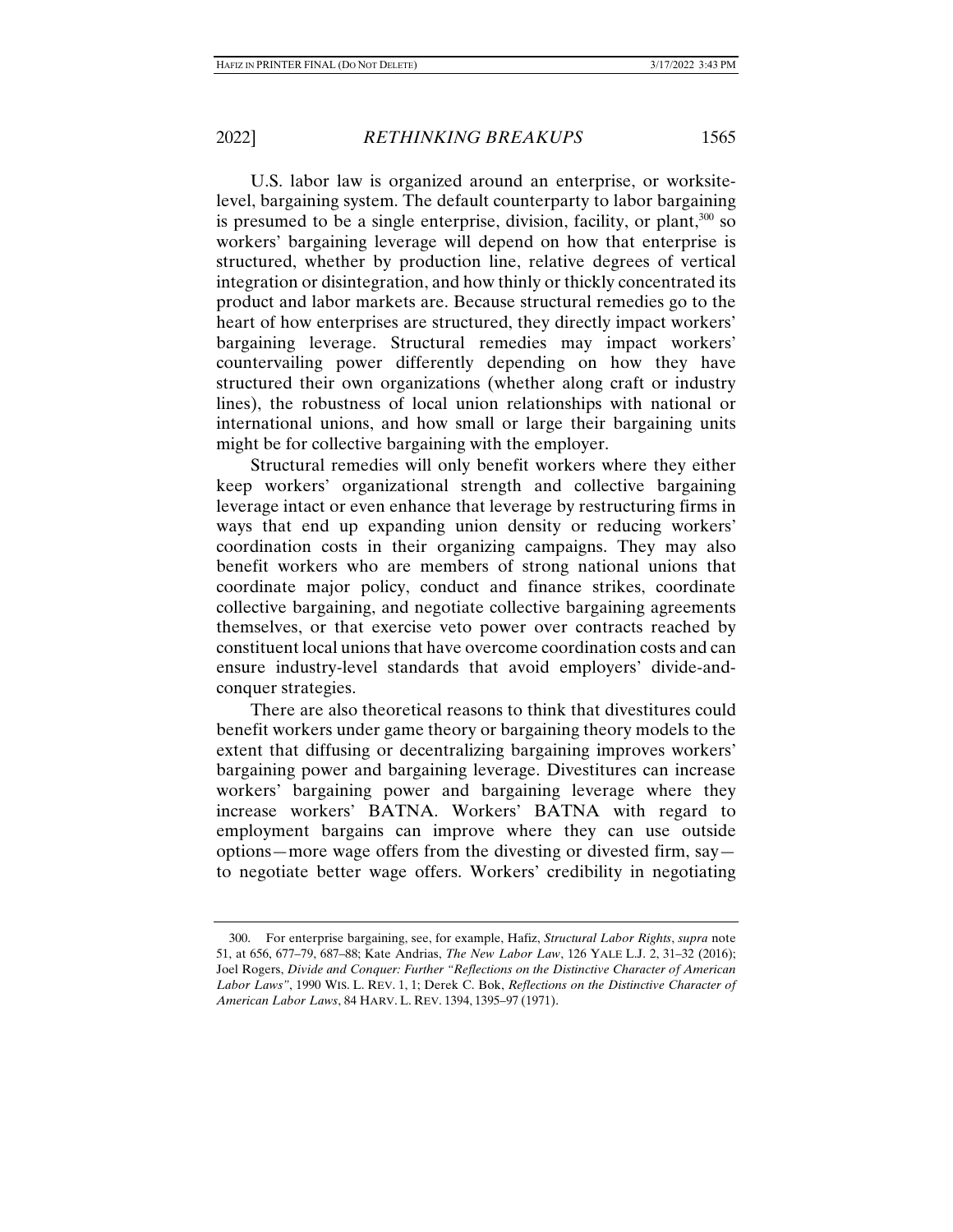better offers will turn on whether they have general or firm-specific skills, and whether there are lock-in effects and mobility costs because of seniority, vested rights, noncompete agreements, heterogeneous preferences, or other restraints on their ability to change employers easily for higher pay. Employers may be better able to gauge whether workers would credibly accept alternative offers based on whether employers are operating with more or less perfect information. Workers who engage in single-stage or single-shot negotiations with employers as new hires or as contractors in arm's-length transactions may benefit from employers' postremedial inability to restrict their movement or accurately assess the credibility of their employment preferences. But if the postremedial labor market is still concentrated and employers may share or easily gain information about competitors' labor costs, workers will be disadvantaged. Where structural remedies impact high-skilled labor markets, workers in more scarce supply and workers with industry- rather than firm-specific knowledge are most likely to be advantaged by structural remedies because they can most credibly change employers based on better offers. Theoretical bargaining models, however, assume that there are no differences in bargaining skill between individuals or among unions. So to the extent that assumption does not hold true in a postremedial environment,  $301$ theoretical models must be supplemented by broader social scientific and fact-specific analysis.

2. *Legal and Social Scientific Analysis.* Analyzing the effects of structural remedies based on both broader social scientific studies of how industry and firm structure impact worker power as well as workers' and unions' own qualitative assessments in legal cases is critical to fully understanding the circumstances under which such remedies can benefit workers. This Subsection draws from both sources to extract that deeper understanding.

*a. Social Scientific Analyses.* Although there are theoretical reasons to believe that structural remedies could benefit workers, there is very limited, if any, empirical data supporting the theory. Empirical IO economics relies "on large survey data sets and the statistical tools of econometrics."302 While there has been a new wave of empirical IO

 <sup>301.</sup> MARTIN J. OSBORNE & ARIEL RUBINSTEIN, BARGAINING AND MARKETS 2 (1990).

 <sup>302.</sup> Kaufman, *supra* note 245, at 146.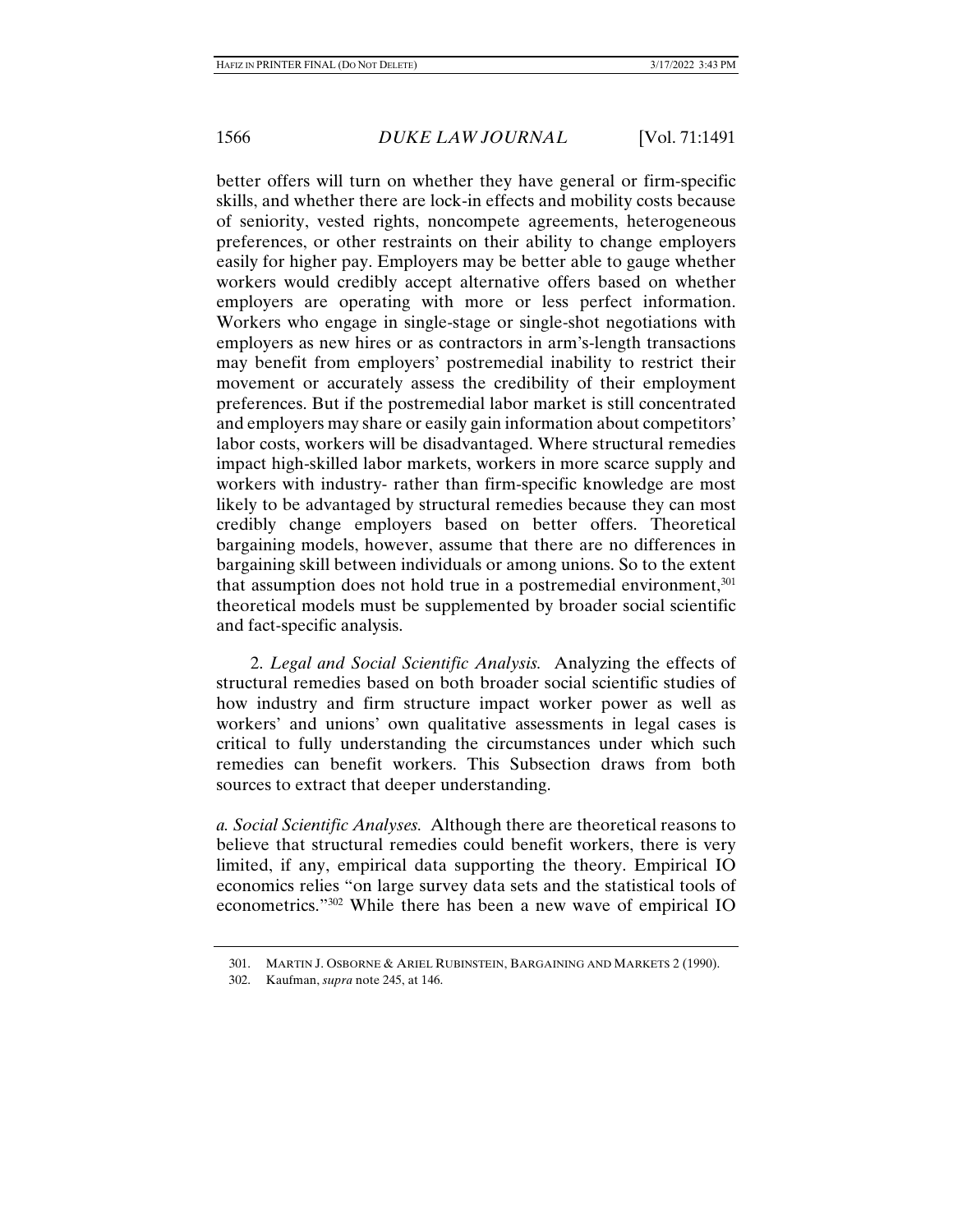studies analyzing the prevalence and effects of employer monopsony power, there has been very little work either demonstrating that firm restructuring benefits workers or analyzing the circumstances under which that may be the case. $303$  Likewise, social scientists who analyze wage setting in real working environments have produced very limited studies showing that divestiture benefits workers.<sup>304</sup> But history before the National Labor Relations Act ("NLRA") suggests that in certain industries like mining, transport, shipping, and clothing and textile production, employer decentralization had two "key advantages" to unions. First, in more decentralized industries, "unions could play employers off each other, isolating and punishing anti-union bosses with selective strikes and boycotts," and second, those markets "allowed unions to play a governance role, positioning themselves as the stabilizing and regulating force in their industries."305 Those union advantages have not proven robust through the transformation of industry, regulation, and labor law limitations on workers' protected right to engage in strikes and boycotts in decentralized, fissured workplaces, however.<sup>306</sup>

*b. Worker Voices on Structural Remedies.* Worker or union support of divestitures is useful in revealing workers' own view of divestiture's benefits. This Article is the first to document worker intervention in legal proceedings regarding remedies. It focuses on two contexts of intervention in government antitrust enforcement actions: (1) filings in

 <sup>303.</sup> Quite the contrary—as the next Subsection discusses, the studies that do exist cut the other way, showing that firm restructuring results in labor reductions and lower wages. *See infra*  note 332 and accompanying text.

 <sup>304.</sup> The author found a single study on the Bell System breakup showing that divestiture benefited minority workers by reducing earnings differentials "of black men and nonblack minority women with white men" while increasing the relative employment probabilities of "nonblack minority men [in the telecommunications industry] . . . with white men." *See* Peoples & Robinson, *supra* note 219, at 322.

 <sup>305.</sup> Brian Callaci, *It's Time for Labor To Embrace Antimonopoly*, FORGE (Apr. 13, 2021) (emphasis added), https://forgeorganizing.org/article/its-time-labor-embrace-antimonopoly [https://perma.cc/AKX2-GK8X]; *see also* Brian Callaci, Labor Unions and the Problem of Monopoly: Collective Bargaining and Market Governance 1890–Present, at 2–3, 11–14 (Jan. 21, 2022) (unpublished manuscript), https://papers.ssrn.com/sol3/papers.cfm?abstract\_id=4014661 [https://perma.cc/F4F5-BZQP] (describing unions' role in market governance).

 <sup>306.</sup> *See, e.g.*, WEIL, *supra* note 6, 184–203; MARK BARENBERG, ROOSEVELT INST., WIDENING THE SCOPE OF WORKER ORGANIZING 11–13 (2015), https://rooseveltinstitute.org/wpcontent/uploads/2015/10/RI-Widening-Scope-Worker-Organizing-201510-2.pdf [https://perma.cc/ WD93-YCM9].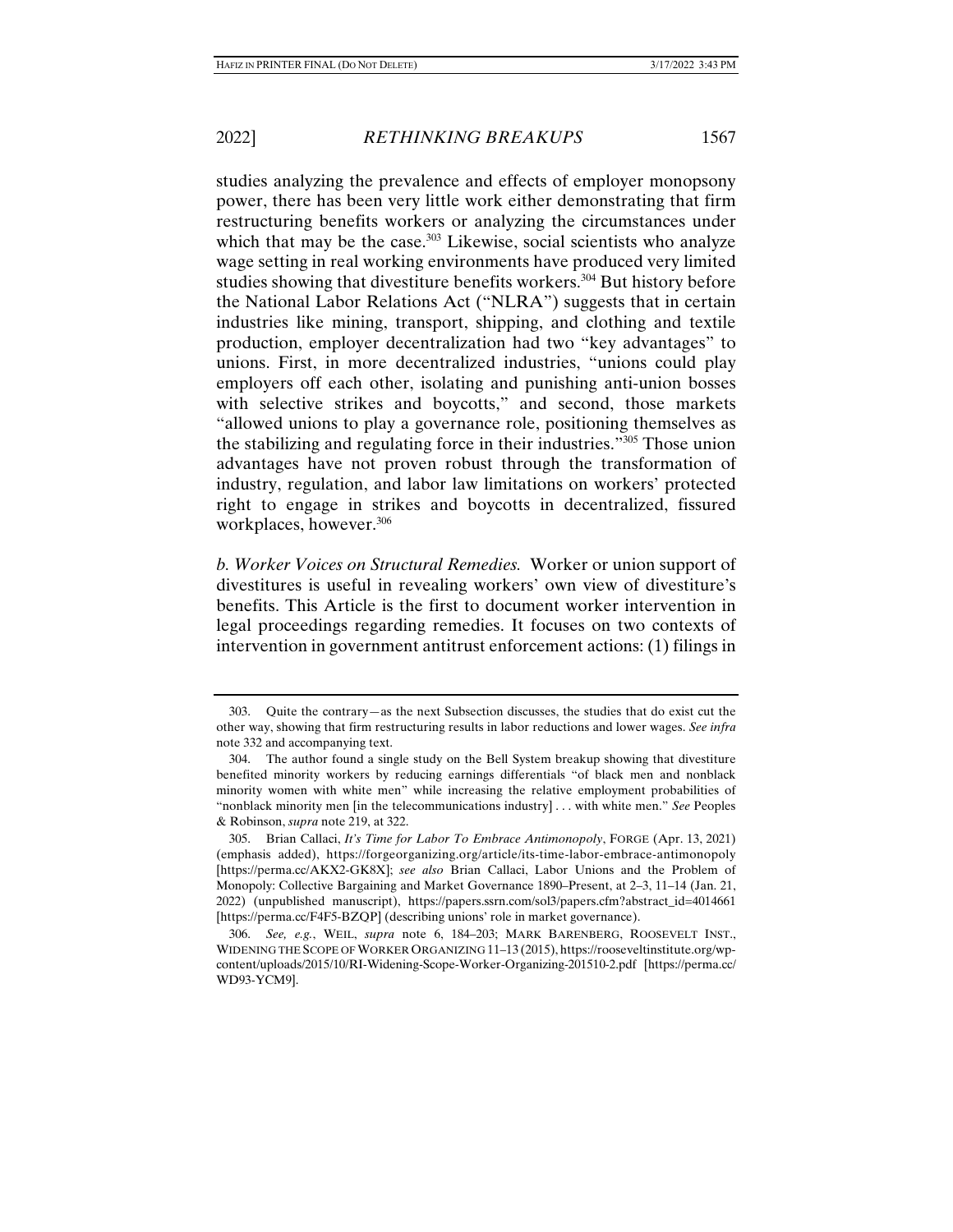ongoing enforcement actions, almost exclusively in § 7 merger cases; and (2) filings as comments or amicus briefs in Tunney Act review of consent decrees reached by the government and defendants in those actions.307

Since 1992, unions only intervened to support structural remedies in two merger challenges: the UnitedHealth/Sierra Health Services merger and the Anheuser-Busch/SABMiller merger.<sup>308</sup> In the UnitedHealth merger, the DOJ had approved UnitedHealth's acquisition of Sierra Health Services, but conditioned its approval on a partial divestiture of UnitedHealth's Medicare Advantage business in the commercial insurance market, additional conduct remedies to facilitate the divestiture sale, and certain restrictions on the merged firm's intellectual property use.<sup>309</sup> The American Medical Association, a consortium of medical associations, and an SEIU local filed comments in the Tunney Act proceedings reviewing the parties' consent decree. They argued that the partial divestiture was insufficient to prevent the acquisition's anticompetitive effects in the commercial insurance and physician and nurse services markets.<sup>310</sup> With respect to the labor market effects, they argued that "combining two of the three largest buyers of physician services in Clark County," Nevada, posed "a significant threat of reducing physicians' compensation and leading to an overall decrease of the level of service provided to patients."311 Noting that the DOJ had required divestiture based on monopsony concerns in approving another health insurance company merger, United/PacifiCare, they recommended, among other things, "divestiture of all of United's business" and permanently enjoining "United's use of all products clauses and most favored nations provisions."312 The comments do not explain how the proposed divestiture would avert the threat to physician and nurse compensation levels, but suggest that, where insurance companies can reduce

 <sup>307.</sup> *See infra* app. The author found no worker or union filings in enforcement actions brought against their employers under § 1 or § 2 of the Sherman Act.

 <sup>308.</sup> *See infra* app.

 <sup>309.</sup> Final Judgment at 6–8, United States v. UnitedHealth Grp. Inc., No. 1:08-cv-00322 (D.D.C. Sept. 24, 2008), https://www.justice.gov/atr/case-document/file/514021/download [https://perma.cc/5MBR-TUQB].

 <sup>310.</sup> *See* AMA et al. Comments, *supra* note 135, at 5, 12; SEIU Comments, *supra* note 128, at 3.

 <sup>311.</sup> AMA et al. Comments, *supra* note 135, at 5

 <sup>312.</sup> *Id.* at 5, 14.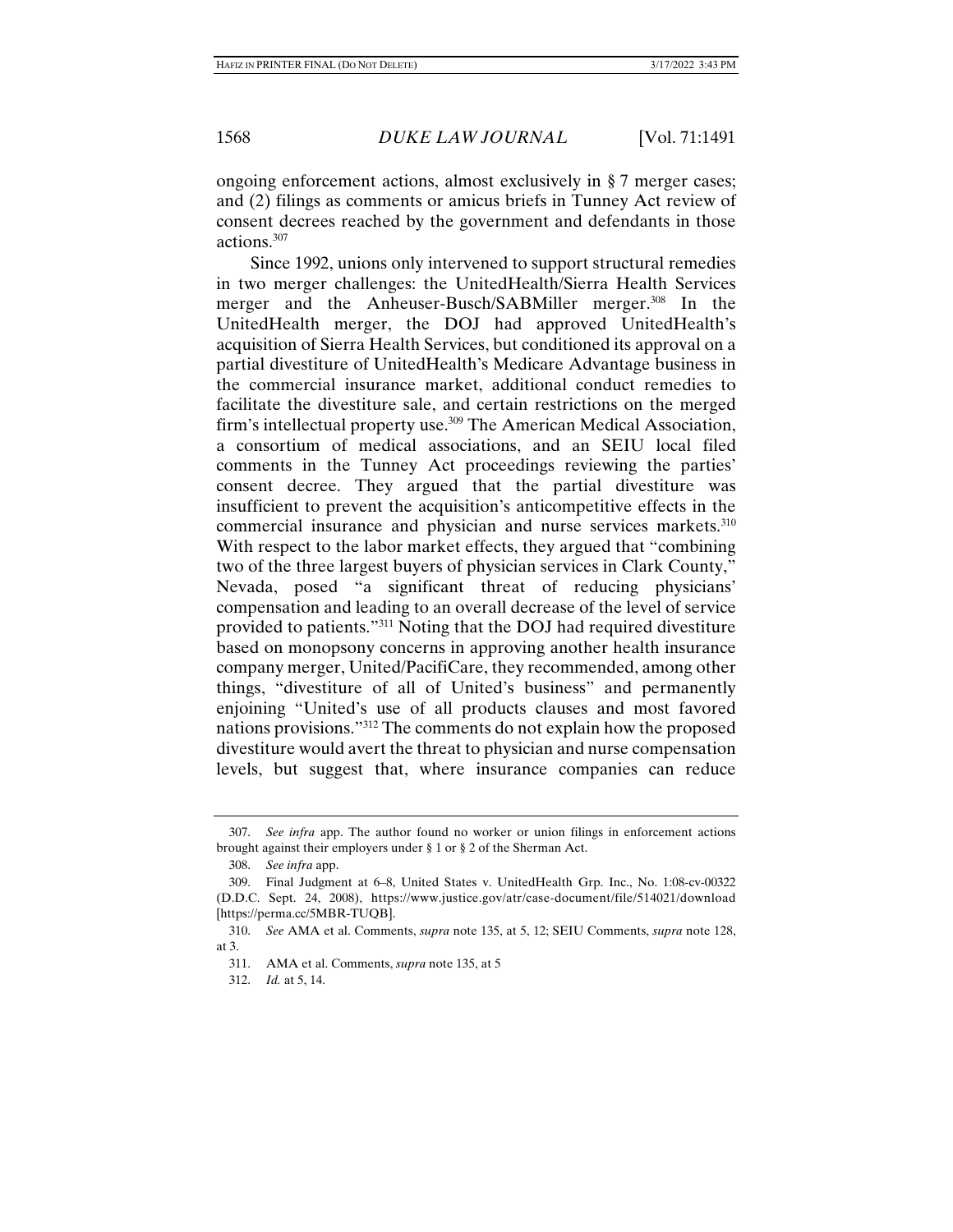reimbursement rates to hospitals due to their monopsony power, hospitals "will look to recoup their losses by cutting costs in the most logical place," their labor costs,<sup>313</sup> suggesting that with less monopsony power and more competition among insurers, hospitals reimbursement rates would be higher.

In the Anheuser-Busch/SABMiller merger, the International Brotherhood of Teamsters ("Teamsters") also argued for stronger structural remedies in opposition to the DOJ and defendants' proposed consent decree, but on different grounds.<sup>314</sup> The DOJ had conditioned approval only on behavioral remedies rather than divestitures, and the Teamsters argued that behavioral remedies were insufficient given the high concentration levels and barriers to entry in the beer industry that would enable the merged firm to reduce capacity profitably and to engage in tacit collusion and price coordination postmerger.<sup>315</sup> The union made no arguments regarding the consent decree's labor market effects but instead advocated for divestiture of a single brewery, the Eden Brewery in North Carolina, to "allow independent brewers to have significant expansion capability, which would make such brewers more effective competitors."<sup>316</sup>

The union's divestiture request had a back story: the Eden Brewery had been a Teamster-unionized production facility<sup>317</sup> employing over five hundred workers in a city of around fifteen thousand residents.318 The merging firms announced Eden Brewery's closure days before their merger talks became public, and the union accused SABMiller of using the merger to shutter the facility in favor of shifting production to a nonunionized facility and reducing capacity and output in the beer industry.<sup>319</sup> The union sought to remedy the

 319. *Id.* The union also pointed to SABMiller's termination of a purportedly profitable production contract with Pabst Blue Ribbon at the Eden Brewery as evidence of their intent to reduce capacity and labor costs through transferring production to a nonunionized facility. *See*  Proposed Brief of the International Brotherhood of Teamsters as Amicus Curiae in Reply to Response of Plaintiff United States to Public Comments on the Proposed Final Judgment at 18– 20, United States v. Anheuser-Busch InBev, No. 1:16-cv-01483-EGS (D.D.C. filed Feb. 7, 2017).

 <sup>313.</sup> SEIU Comments, *supra* note 128, at 4–5.

 <sup>314.</sup> *See* IBT Comments, *supra* note 128, at 24.

 <sup>315.</sup> IBT Comment, *supra* note 314, at 2, 10–11, 19–20, 23.

 <sup>316.</sup> *Id.* at 2, 23–24.

 <sup>317.</sup> Seawell v. Miller Brewing Co*.*, 576 F. Supp. 424, 426 (M.D.N.C. 1983).

 <sup>318.</sup> Alicia Wallace, *Teamsters Picket Molson Coors' Shareholder Meeting in Denver*, DENVER POST (May 25, 2016, 5:28 PM), https://www.denverpost.com/2016/05/25/teamsterspicket-molson-coors-shareholder-meeting-in-denver [https://perma.cc/Y9CD-P7XG].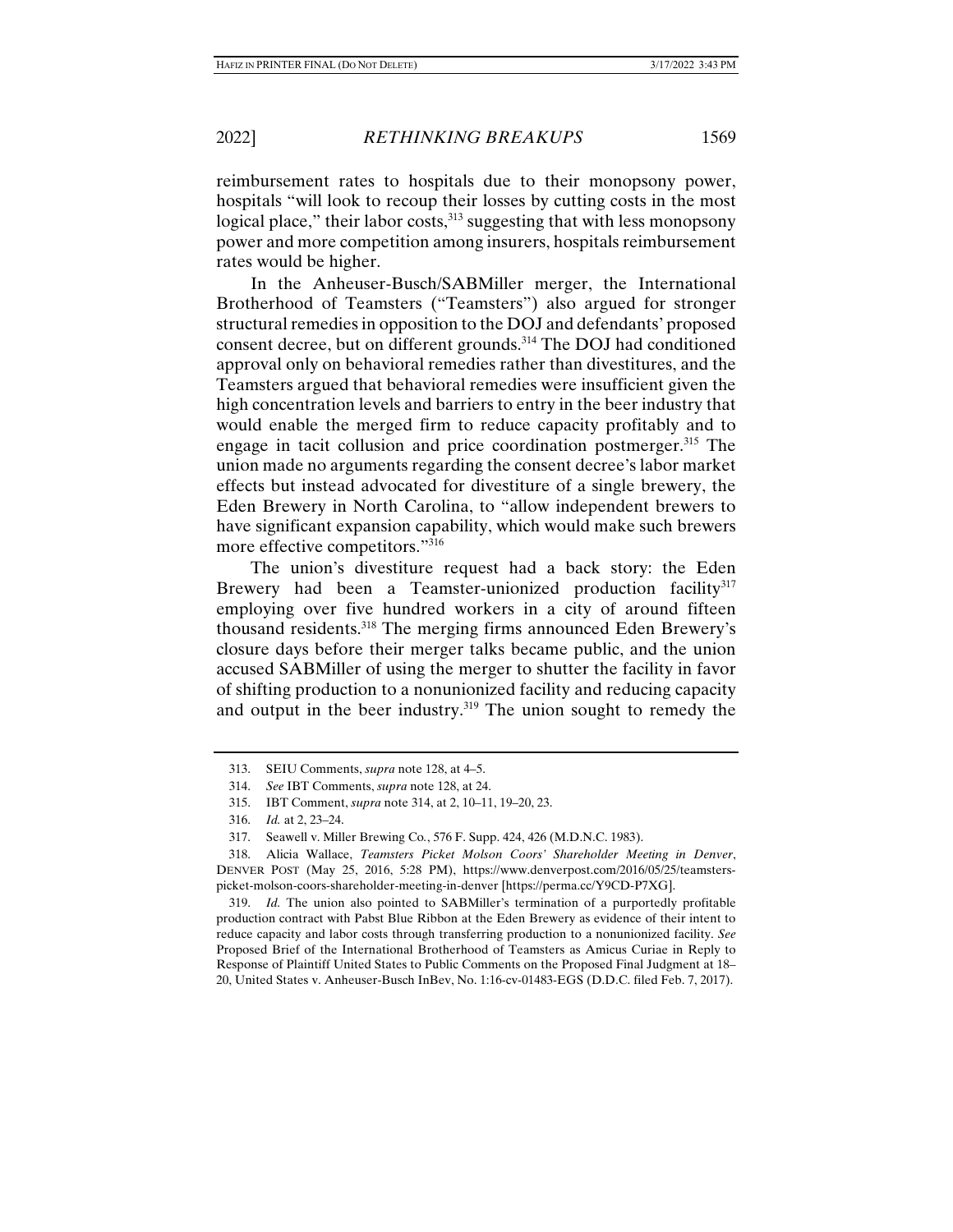production transfer as discriminatory under labor law, but employers are not required to collectively bargain with workers about total plant closures or decisions to relocate production, so the NLRB found the closure lawful.320 To the extent the closure violated antitrust law, the Board stated that "any [such] alleged impropriety . . . does not translate to finding that the Employer's actions were unlawful under the National Labor Relations Act."321 So the Teamsters turned to the DOJ and the courts to request divestiture and sale to an acquiring party as an antitrust remedy to preserve continued production—and thus, continued unionized employment—at the facility.

The request focused on product market effects in light of the limited precedent securing remedial modifications based on alleged anticompetitive labor market effects of  $\S 7$  remedies.<sup>322</sup> Neither the DOJ nor the reviewing court were convinced. The DOJ refused to alter its consent decree to seek a structural remedy, and the court summarily ruled that the consent decree was "in the public interest" after reviewing the materials submitted by the parties and by the union.323

Thus, workers have sought divestiture either to ensure against a merged firm's increased buyer power over their compensation, or to try to keep their jobs and prevent merger-related layoffs by requesting that courts mandate the sale of facilities to competitors when faced with the alternative of a plant or facility closure.

\* \* \*

To summarize, divestitures may benefit workers, but only under certain circumstances that must be ascertained through applying a broad set of social scientific tools to assess the specific labor market conditions at issue based on the pre- and postremedial environment. Factors that may favor imposing structural remedies that benefit workers include whether the remedy would

 <sup>320.</sup> *See* General Counsel Denial Letter, Case 10-CA-167896 (N.L.R.B. May 13, 2016) [hereinafter, Denial Letter]; First Nat'l Maint. Corp. v. NLRB, 452 U.S. 666, 677 (1981); Dubuque Packing, 303 N.L.R.B. 386 (1991).

 <sup>321.</sup> Denial Letter, *supra* note 320.

 <sup>322.</sup> For lack of precedent and judicial confusion regarding cognizable labor market effects challenges in the § 7 context, see, for example, Marinescu & Posner, *supra* note 101, at 1373–74.

 <sup>323.</sup> Order, United States v. Anheuser-Busch InBev SA/NV, No. 1:16-cv-01483 (D.D.C. filed Oct. 22, 2018).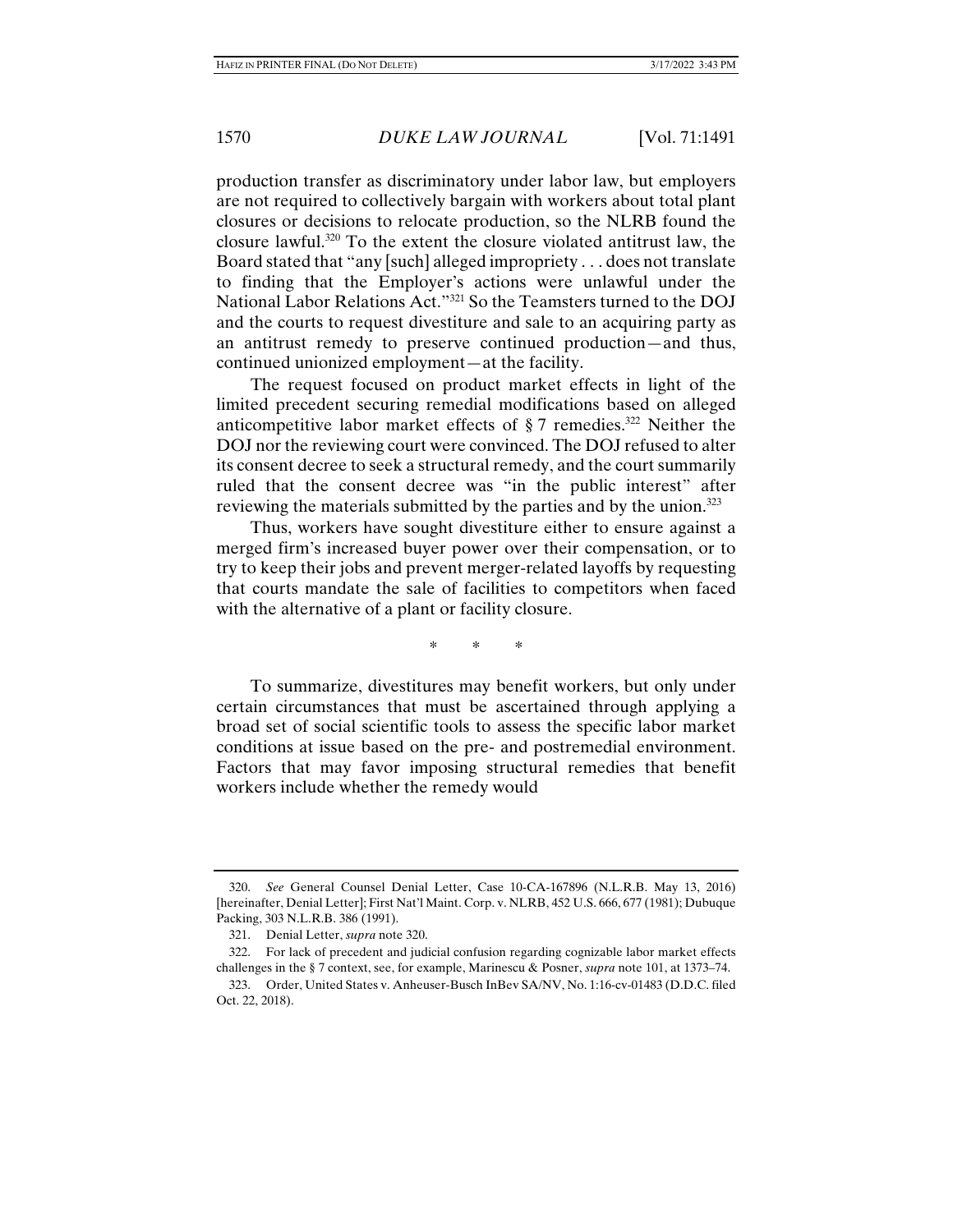- 1. Decrease labor market concentration in the relevant geographic markets at issue;
- 2. Decrease the defendants' ability to unilaterally reduce hiring, wages, benefits, or the quality of working conditions *and/or* ability to coordinate or collude with other employers in a relevant labor market regarding labor costs;
- 3. Impact only workers with general, industry-specific skills (rather than workers with firm-specific skills that make them less competitive to employers industry-wide);
- 4. Maintain or improve workers' postremedial bargaining leverage, or BATNA, in negotiating employment bargains with acquiring firms relative to the preremedial environment with the divesting firm (for example, by increasing the number of employers competing over wage offers);
- 5. Maintain or improve workers' level of organization relative to employers' firm structure, ensuring that workers' countervailing power or union density matches the employers' level of organization (for example, maintaining a single, enterprise-wide bargaining unit to collectively bargain with a single enterprise rather than creating two enterprises with one unionized and one nonunionized workforce or fragmenting bargaining units between two employers);
- 6. Apply to product markets that are local versus national in a manner that decreases workers' coordination costs;
- 7. Apply to product markets that are national versus local where workers are represented by a strong national union that can easily coordinate major policy across firms and relevant locals or bargaining units through pattern bargaining;
- 8. Ensure no or low lock-in effects or mobility costs in workers switching firms in the postremedial environment;
- 9. Ensure no or low information asymmetries between employers and workers regarding wages and employment conditions in the postremedial environment; and
- 10. Preserve continued employment in the divesting or acquiring firms or otherwise enable hiring at the same wage and benefit scale and entitlements that workers enjoyed in the preremedial environment.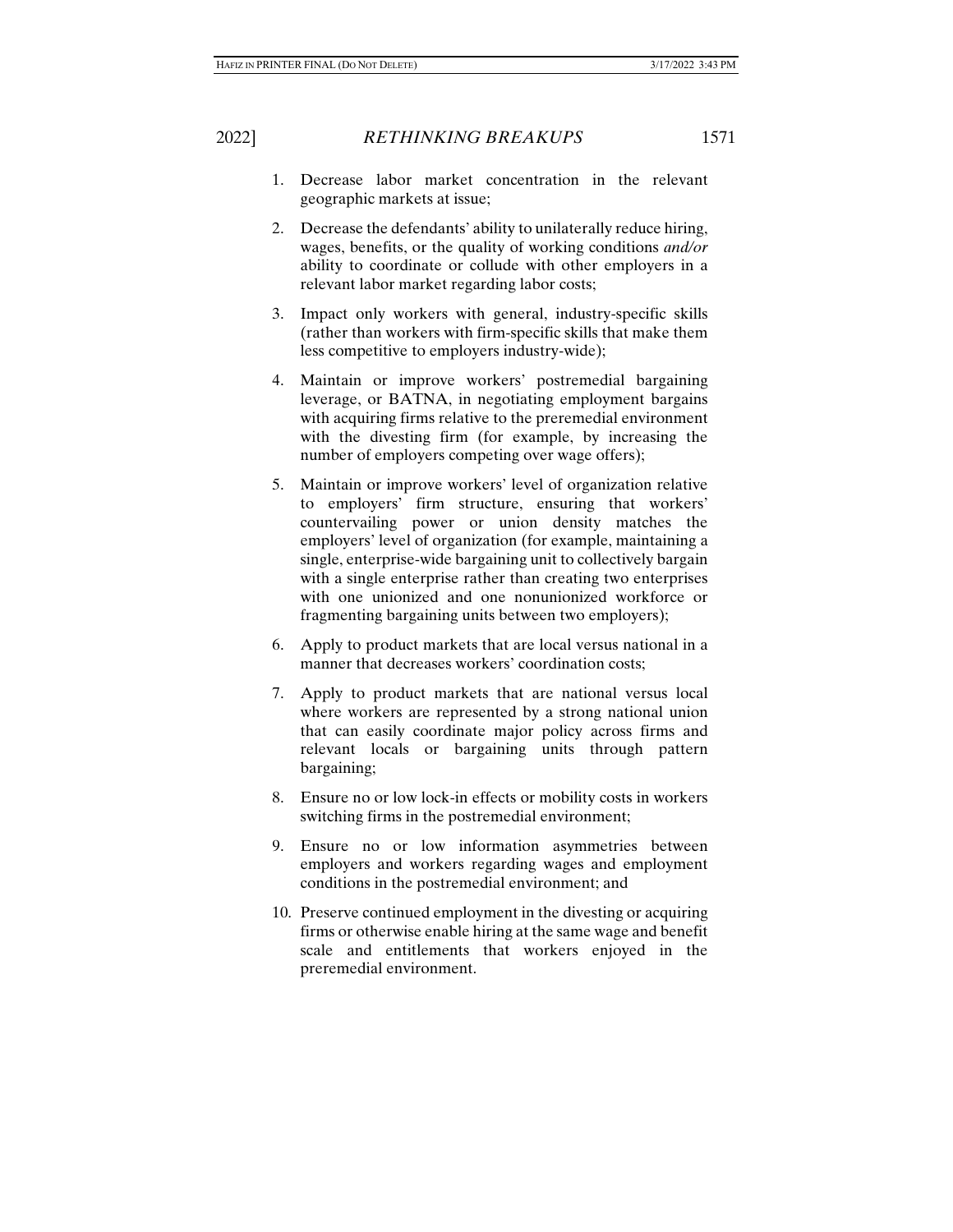## *D. When Breakups Can Harm Workers*

The Bell System breakup illustrates that structural remedies can harm workers by decreasing union density and workers' wages and benefits. In fact, since the 1980s, breaking up companies has been associated with reducing worker power both in the popular imagination and in the economic scholarship because breakups were viewed as driven by firm efforts to bust unions, reduce labor costs, and minimize "redundancies" through layoffs in the name of creating shareholder value.<sup>324</sup> This Section seeks to integrate those earlier discussions with more recent social scientific analyses into current breakup debates to better understand when structural remedies can harm workers.

1. *Economic Theory.* As a theoretical matter, even under traditional IO economics, structural remedies alone may not significantly increase labor market competition or lift wages. First, the structural remedy may increase competition in a relevant product market by selling off a production line or division to a competitor. But, it may not impact labor markets at all, and it may even leave them more highly concentrated, either as defined based on job classifications, geographic location, or both. For example, imagine Firm A and Firm B operate in a national market and seek to merge. The DOJ proposes, and a court approves, divestiture of a particular division of Firm A to Firm C as a condition for approving the merger. If that division only employs high-skill tech workers in California and Firm C is the only other employer of such high-skill tech workers in California, the labor market for those high-skill workers would become more highly concentrated as a result of the divestiture even if the product market with respect to outputs may become more competitive nationally. Additionally, divestitures can result in less cross-subsidization between more and less profitable divisions of a single firm that had once elevated workers' wages. Where the broken-up firms operate in less profitable industries or markets, divestiture would lower workers'

 <sup>324.</sup> *See, e.g.*, WALL STREET (Twentieth Century Fox 1987); Van Loo, *supra* note 82, at 1982– 83, 1989; Donald Bergh, *Restructuring and Divestitures*, *in* OXFORD RESEARCH ENCYCLOPEDIA, BUSINESS AND MANAGEMENT 1–29 (2017). *See generally* Caterina Moschieri & Johanna Mair, *Research on Corporate Divestitures: A Synthesis*, 14 J. MGMT. & ORG. 399 (2008) (collecting literature on agency theory justifications for divestitures, including "pursu[ing] an efficient corporate internal labor market" and reducing costs by transacting for labor inputs in the external labor market).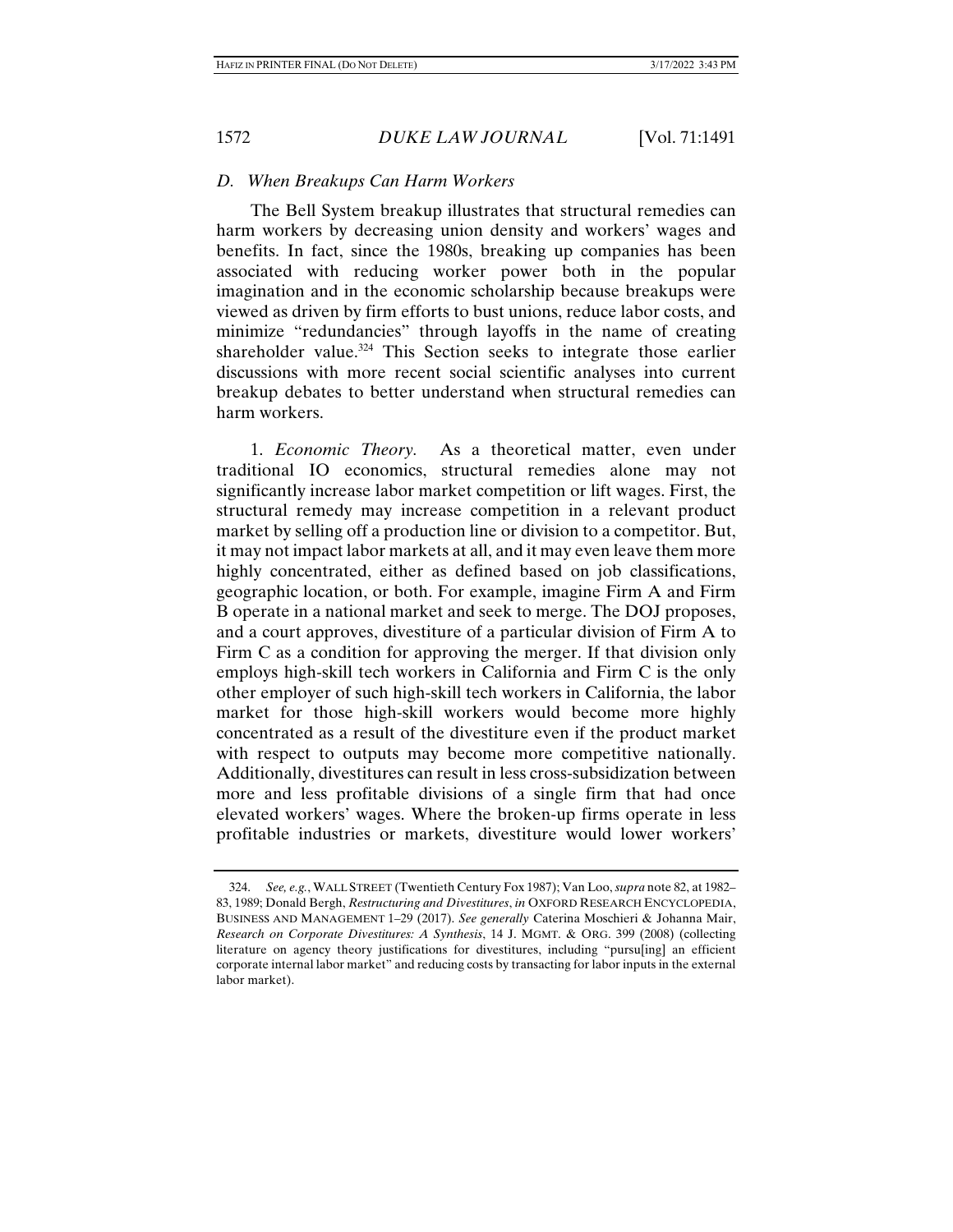wages relative to the preremedial outcome. Breakups may also lower the effects of the large-firm premium so that workers end up receiving lower wages following a divestiture if the postremedial firms earn lower revenues to share with workers.<sup>325</sup>

Additionally, divestitures can result in layoffs to reduce production costs in product markets or avoid redundancies in the acquiring firm. And they can also be used to offload or shift production from unionized to nonunionized facilities or divisions, gain concessions with unions under threat of layoffs, or disrupt existing long-term or collective bargaining agreements that had limited employer discretion in reducing wages. Certain workers may be particularly disadvantaged from divestitures. For example, divestitures can place older workers in the unfortunate position of having to overcome high transaction costs with little leverage in negotiating seniority-based pay and benefits or retirement packages, and that disadvantage would not likely be alleviated with more competition in the postremedial environment.

Further, where structural remedies occur in highly concentrated industries and the remedy merely creates a duopoly from a monopoly in a relevant labor market, or where firms have oligopsonistic power in a relevant labor market postremedy and can easily engage in tacit collusion on wages and benefits, a divestiture may not significantly impact labor market competition.<sup>326</sup> This is especially true in highly localized labor markets. Workers face mobility costs between employers that often operate in distinct geographic markets, and workers' labor services are highly differentiated and often involve firmspecific skills.<sup>327</sup>

Viewed through bargaining theory, divestiture decentralizes bargaining relative to the preremedial environment where NLRA-

 <sup>325.</sup> *See supra* note 269 and accompanying text; Wilmers, *supra* note 250, at 215; Card et al., *supra* note 2, at S17; Patrick Kline, Neviana Petkova, Heidi Williams & Owen Zidar, *Who Profits from Patents? Rent-Sharing at Innovative Firms* 27 (Inst. for Rsch. on Lab. & Empl., Working Paper No. 107-17, 2017), https://irle.berkeley.edu/files/2017/Who-Profits-from-Patents.pdf [https://perma.cc/TGE5-FV95]; Dencker & Fang, *supra* note 250; Kalleberg et al., *supra* note 250, at 652; Tolbert et al., *supra* note 250, at 1098.

 <sup>326.</sup> *See* HORIZONTAL MERGER GUIDELINES, *supra* note 53, § 7 (discussing coordinated effects); Yongmin Chen & Michael H. Riordan, *Price-Increasing Competition*, 39 RAND J. ECON. 1042, 1042–43 (2008). For the likelihood of tacit collusion in concentrated industries, see, for example, Edward J. Green, Robert C. Marshall & Leslie M. Marx, *Tacit Collusion in Oligopoly*, *in* 2 THE OXFORD HANDBOOK OF INTERNATIONAL ANTITRUST ECONOMICS 464 (Roger D. Blair & Daniel D. Sokol eds., 2014).

 <sup>327.</sup> *See, e.g.*, Naidu & Posner, *supra* note 101, at 14, 18, 29, 34, 57.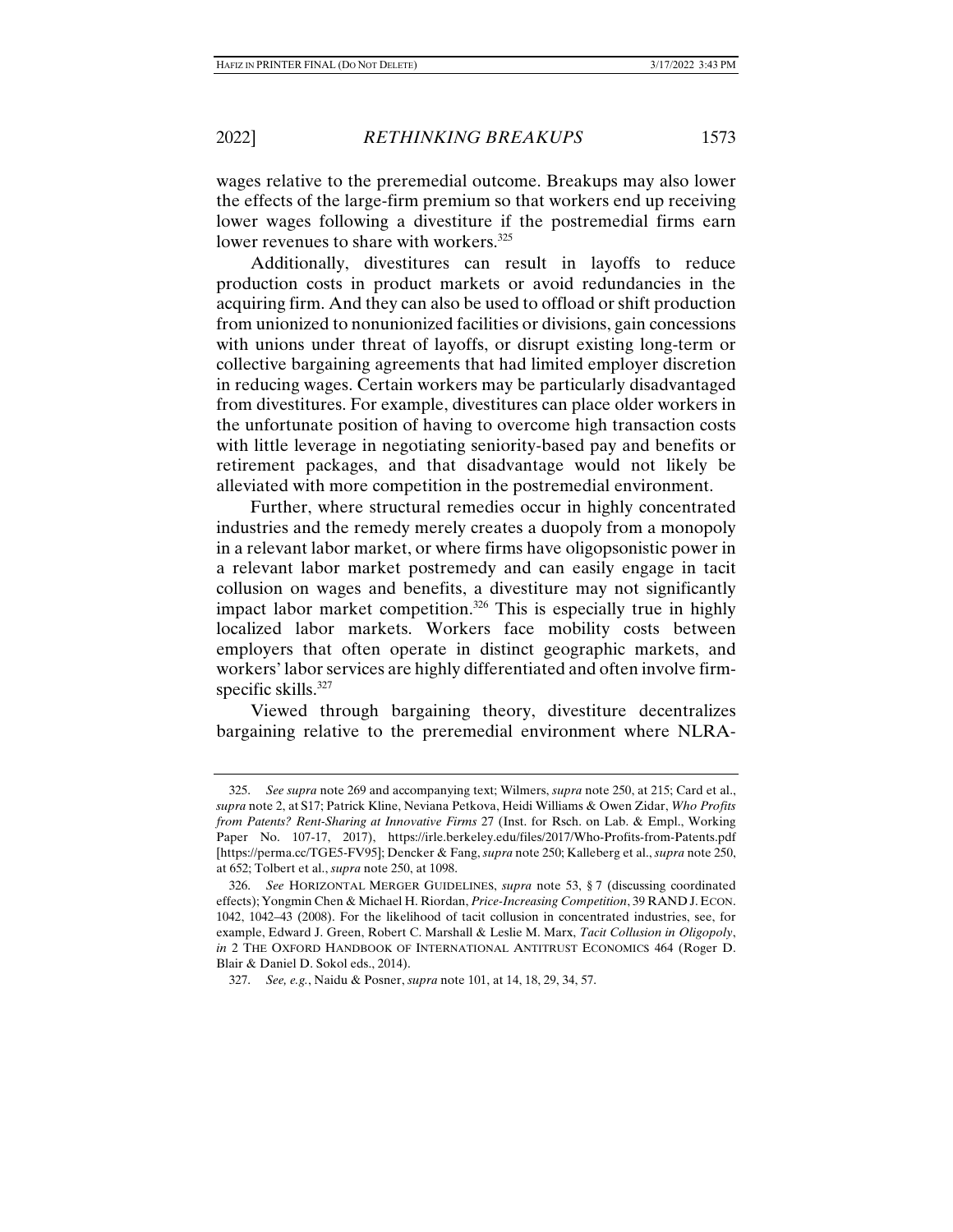protected workers can, theoretically at least, negotiate with a single employer as a unified workforce. The vertical disintegration of firms and workplace fissuring in the late 1970s and 1980s is a historical example of how corporate restructuring disrupted pattern bargaining across industries and weakened workers' bargaining leverage, resulting in wage and benefit losses.<sup>328</sup> Structural remedies may increase transaction costs between the parties (which can reduce the size of the pie), create more vetoes and potential delay in the employment bargaining relationship, increase coordination costs between workers, and divide union resources.<sup>329</sup> Where divestiture enables firms to engage in single-shot wage offers with workers, or make take-it-orleave-it offers outside of repeated games or long-term contracting (for example, because they can rely on arm's-length contracting with independent contractors, temporary workers, or subcontracted workers with short-term employment contracts), workers after the divestiture may be disadvantaged or suffer wage penalties relative to their preremedial ILM wage.

Nonunionized low-wage or low-skill workers may also be at a bargaining disadvantage following a divestiture because employment contracts are incomplete contracts operating against default at-will employment. That default places workers in more competitive labor markets with excess labor supply or unemployment at a significant disadvantage, particularly when they are risk averse to job loss or adverse employment actions, or face discrimination or retaliation as minorities or for demanding higher wages or union recognition.<sup>330</sup> Take-it-or-leave-it offers are common with larger firm employers or employers that post wages or rigid list prices because they lower the

 <sup>328.</sup> *See* Callaci, *supra* note 305; Brandon Magner, *Labor Law and Corporate Concentration*, LAB. L. LITE (Nov. 22, 2020), https://brandonmagner.substack.com/p/labor-law-and-corporateconcentration [https://perma.cc/U8PC-2W2Z]; Wilmers, *supra* note 250 and accompanying text; Brian Callaci, The Historical and Legal Creation of a Fissured Workplace: The Case of Franchising 26, 47 (Oct. 2019) (Ph.D. dissertation, University of Massachusetts, Amherst), https://scholarworks.umass.edu/dissertations\_2/1696 [https://perma.cc/TC9E-S54S].

 <sup>329.</sup> *See* Kenneth Glenn Dau-Schmidt, *A Bargaining Analysis of American Labor Law*, 91 MICH. L. REV. 419, 469 n.6 (1992) (noting the relative ease of union organizing against a single dominant employer and collecting historical examples of unions preferring to organize one employer at a time).

 <sup>330.</sup> Reder, *supra* note 251, at 244–46. *See generally* Armen A. Alchian & Harold Demsetz, *Production, Information Costs, and Economic Organization*, 62 AM. ECON. REV. 777, 777–95 (1972) (theorizing the employment contract as involving incompletely specified employee effort and potential shirking and related employer counterefforts).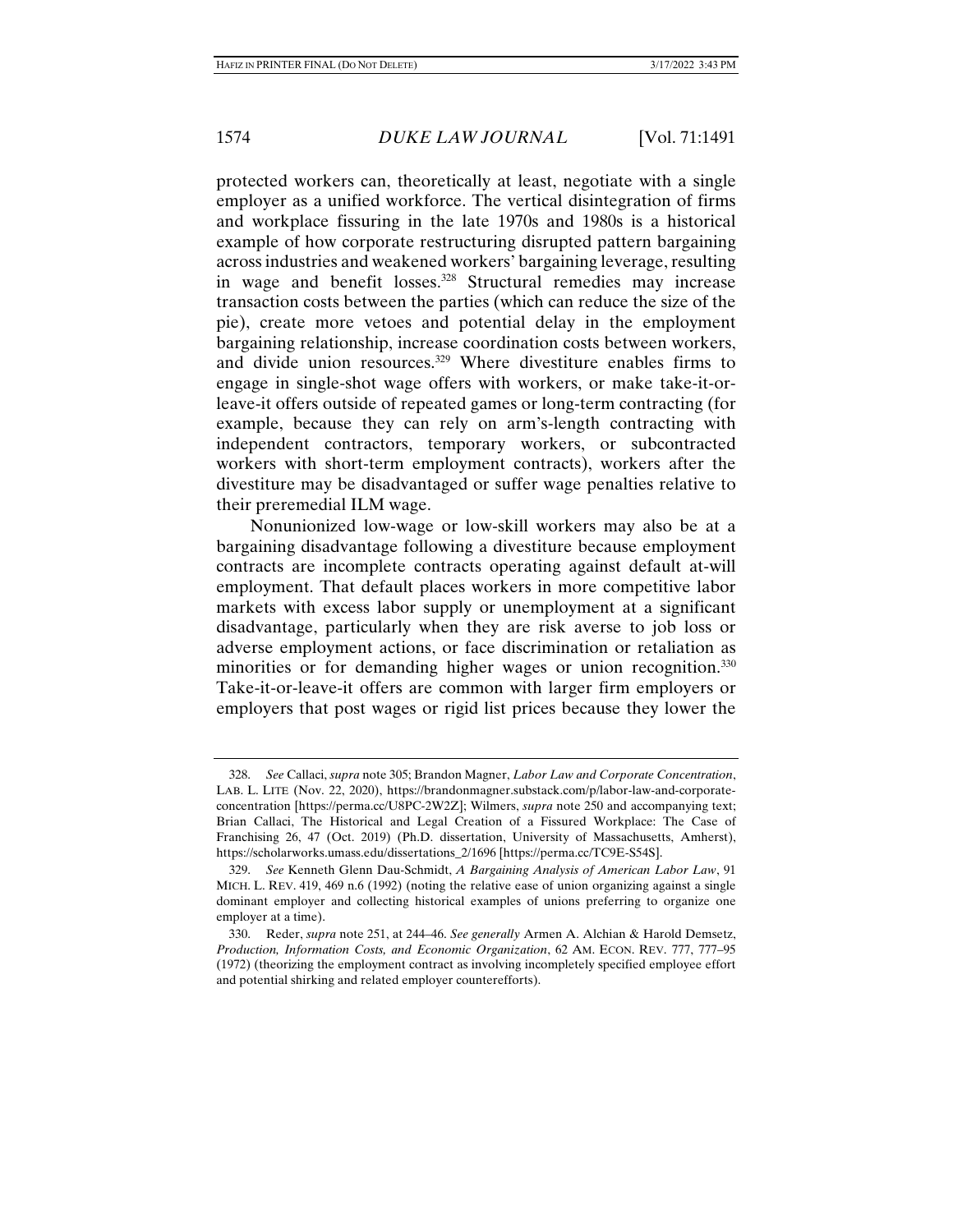employer's transaction costs resulting from separate negotiations with the same worker over time or with other employees.331 Take-it-or-leave it offers enable employers' future flexibility, secrecy, and wage discrimination or exceptions in individual employment contracts.

2. *Legal and Social Scientific Analysis.* In addition to theoretical predictions, social scientific analyses and union filings in antitrust cases reveal how structural remedies can adversely affect workers in practice.

*a. Social Scientific Analyses.* There is significant evidence that divestitures result in labor reductions and reduced labor costs when firms voluntarily divest for business reasons absent any antitrust enforcement, whether in regulated and unregulated industries.332 Cost savings postdivestiture are generated through "layoffs, early retirements, hiring freezes, wage reductions, reductions in future pension benefits, and other cuts in compensation," including reversions of excess pension assets and wage reductions of union employees by

 <sup>331.</sup> Reder, *supra* note 251, at 247.

 <sup>332.</sup> *See, e.g.*, RESIZING THE ORGANIZATION: MANAGING LAYOFFS, DIVESTITURES, AND CLOSINGS 369–85 (Kenneth P. De Meuse & Mitchell Lee Marks eds., 2003); U.S. SEC'Y OF LAB.'S TASK FORCE ON ECON. ADJUSTMENT & WORKER DISLOCATION, ECONOMIC ADJUSTMENT AND WORKER DISLOCATION IN A COMPETITIVE SOCIETY 38 (1986), https://files.eric.ed.gov/ fulltext/ED279871.pdf [https://perma.cc/UEJ5-YFCG]; Andrew Gunnoe, *The Financialization of the US Forest Products Industry: Socio-Economic Relations, Shareholder Value, and the Restructuring of an Industry*, 94 SOC. FORCES 1075, 1081–82 (2016) (describing transformation of the U.S. forest products industry since the 1980s that resulted from "a large-scale merger movement, and a series of restructuring programs that included the divestiture of millions of acres of timberland and the loss of employment for hundreds of thousands of workers"); Lucas W. Davis & Catherine Wolfram, *Deregulation, Consolidation, and Efficiency: Evidence from US Nuclear Power*, 4 AM. ECON. J. 194, 220–21 (2012) (finding labor reductions postdivestiture in nuclear power-fired plants); JENNIFER K. SHANEFELTER, DEP'T OF JUST. ANTITRUST DIV., RESTRUCTURING, OWNERSHIP, AND EFFICIENCY: THE CASE OF LABOR IN ELECTRICITY GENERATION 24 (2008), https://www.justice.gov/atr/public/eag/240245.pdf [https://perma.cc/ L23K-KAZV] (finding labor reductions after divestiture at fossil fuel-fired plants); Sanjai Bhagat, Andrei Shleifer & Robert W. Vishny, *Hostile Takeovers in the 1980s: The Return to Corporate Specialization*, 21 BROOKINGS PAPERS ON ECON. ACTIVITY 1, 6–10 (1990) (collecting sources); Frank R. Lichtenberg & Donald Siegel, *The Effect of Ownership Changes on the Employment and Wages of Central Office and Other Personnel*, 33 J.L. & ECON. 383, 383, 385 (1990); Brown & Medoff, *supra* note 291; Gordon J. Alexander, P. George Benson & Joan M. Kampmeyer, *Investigating the Valuation Effects of Announcements of Voluntary Corporate Selloffs*, 39 J. FIN. 503, 504, 507 (1984); Katherine Schipper & Abbie Smith, *Effects of Recontracting on Shareholder Wealth: The Case of Voluntary Spinoffs*, 12 J. FIN. ECON. 437, 451–52 (1983).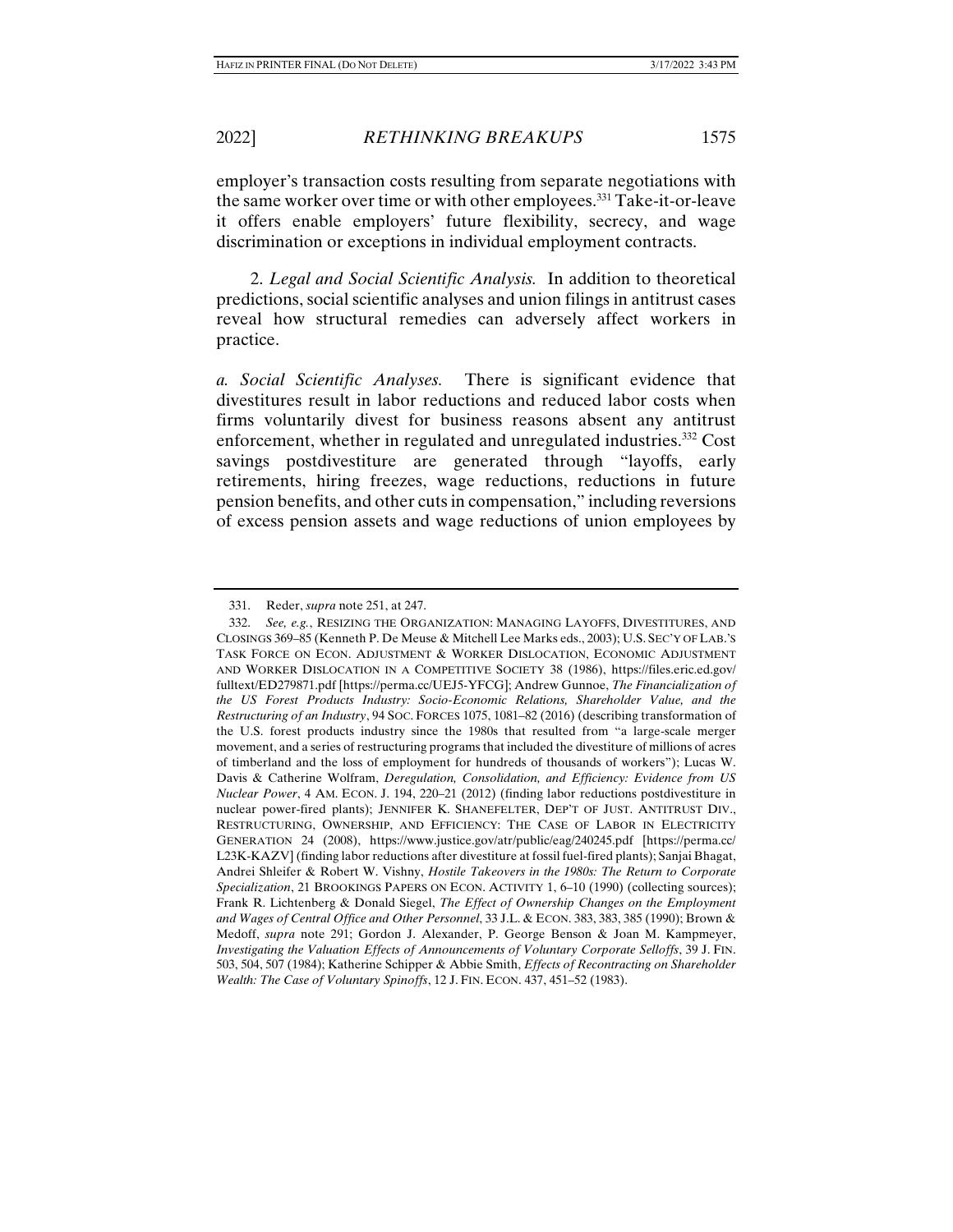scrapping prior collective bargaining agreements.<sup>333</sup> The Bell System breakup illustrates that divestiture can slow wage growth, make wage negotiation outcomes increasingly responsive to regional rather than national conditions, and increase wage differentials between unionized and nonunionized workers.334

*b. Worker Voices on Structural Remedies.* Since at least 1970, unions have opposed divestiture remedies in § 7 cases, primarily because the divestiture involved the sale of divisions or facilities that would either impact union members' job security or result in layoffs. For example, in *United States v. Simmonds Precision Products, Inc.*<sup>335</sup> a local machinists' union opposed a firm's acquisition of their employer's manufacturing plant in Long Island City that produced fuel gauging systems for aircrafts.<sup>336</sup> The union expressed its interest in intervening in the case to protect job security and preserve their employer's "position as an independent competitor in the manufacture and sale of fuel gauging systems."<sup>337</sup> The union sought to "prevent either a piecemeal sale or removal of the work done" at their local manufacturing plant to the acquirer's out-of-state plant.<sup>338</sup> The court denied the union's motion to intervene; citing the higher labor costs of the Long Island City facility, it approved the parties' proposed consent decree requiring divestiture by immediate sale of the plant as an entity or piecemeal within a four-year period.339

Similarly, in *United States v. Stroh Brewery Co.*, 340 the Teamsters and two local affiliates sought to intervene in the merger of Stroh Brewery and Joseph Schlitz Brewing, which the DOJ had approved on the condition that Stroh Brewery sell one of Joseph Schlitz Brewing's two breweries once they merged.341 The unions intervened "to protect their members' collective bargaining rights and job security," arguing

 <sup>333.</sup> Bhagat et al., *supra* note 332, at 6–8 (collecting studies).

 <sup>334.</sup> *See* James H. Peoples, Jr., *Wage Outcomes Following the Divestiture of AT&T*, 4 INFO. ECON. & POL'Y 105, 114–15 (1989).

 <sup>335.</sup> United States v. Simmonds Precision Prods., Inc., 319 F. Supp. 620 (S.D.N.Y. 1970).

 <sup>336.</sup> *Id.* at 620–21.

 <sup>337.</sup> *Id.* at 621.

 <sup>338.</sup> *Id.*

 <sup>339.</sup> *Id.* at 621–23.

 <sup>340.</sup> United States v. Stroh Brewery Co., No. 82-1059, 1982 U.S. Dist. LEXIS 13033 (D.D.C. June 8, 1982).

 <sup>341.</sup> *Id.* at \*1–2.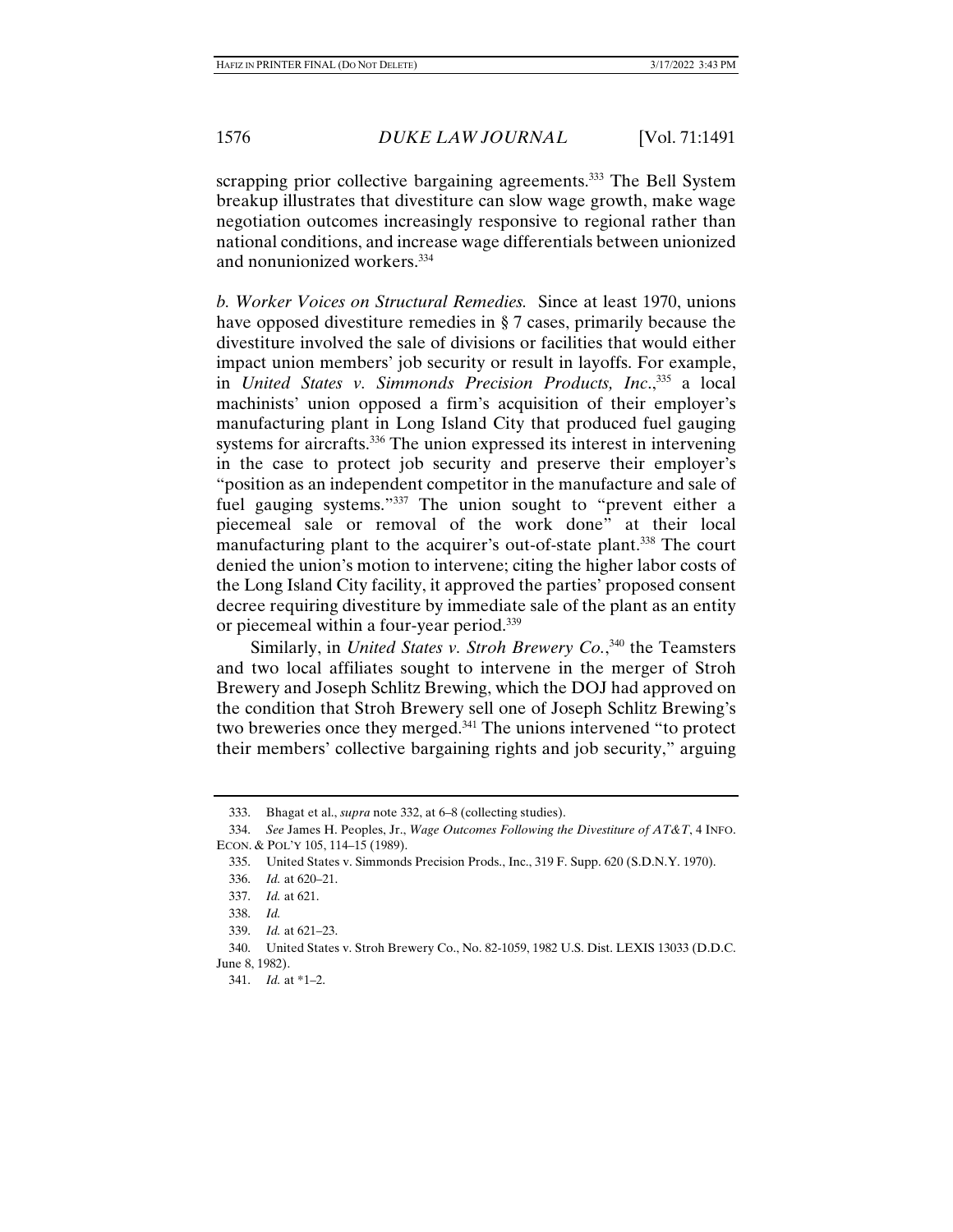that the proposed consent decree made "no provision for the protection of employment and collective bargaining rights of the employees" at either of the plants.342 But the court denied the unions' motion to intervene, finding that even though the sale was a condition of the merger, the unions' "speculated injury to employment arises [neither] directly from the merger" nor "directly from the prospective entry of the proposed final judgment itself."<sup>343</sup>

A local machinists' union challenged the Verso/NewPage merger on similar grounds, arguing that the merger resulted in capacity reductions in one paper mill that cost the union fifty-eight jobs.<sup>344</sup> The consent decree permitted the merger without conditioning approval on the sale of the mill, allowing the merged firm to shut it down and sell it for scrap.<sup>345</sup> The court refused to order the divestiture at the union's request, noting that the closed mill had been operating at a loss and was "simply one of many closures in a declining industry."<sup>346</sup>

A slightly different example of worker involvement in merger proceedings are union filings to approve mergers without any imposed structural remedies, like in the pilots', flight attendants', and transport workers' unions' filings in support of the US Airways/American Airlines merger.<sup>347</sup> The unions had access to American Airlines' financial data as creditors in its Chapter 11 bankruptcy proceedings, and thus were able to provide a fulsome analysis of the labor market effects of the merger, which they presented to the court.<sup>348</sup> The unions sought to intervene to support the court's "expeditious resolution" of the merger approval process and to explain to the court the costs to and impact "on employees of delaying . . . . or disallowing the merger."<sup>349</sup> That included less certain job outlooks, more furloughs, and because of American Airlines' potential bankruptcy, losses to

 <sup>342.</sup> *Id.* at \*2.

 <sup>343.</sup> *Id.* at \*2, \*5; *see also* Motion to Dismiss at 9, United States v. Imetal, No. 00-5158 (D.C. Cir. filed June 5, 2000); Bailey v. Iowa Beef Processors, Inc., 213 N.W.2d 642 (Iowa 1973), *cert. denied*, 419 U.S. 830 (1974).

 <sup>344.</sup> Darren Fishell, *Union Wants Court To Challenge Bucksport Mill Sale*, SUN J. (Mar. 16, 2015), https://www.sunjournal.com/2015/03/16/union-wants-court-challenge-bucksport-mill-sale/ [https://perma.cc/UVG5-YQ6N].

 <sup>345.</sup> IAMAW Comments, *supra* note 128, at 1 n.1.

 <sup>346.</sup> United States v. NewPage Holdings, Inc., No. 14-cv-2216, 2015 WL 9982691, at \*7 (D.D.C. Dec. 11, 2015).

 <sup>347.</sup> *See, e.g.*, Pilots' Amicus, *supra* note 128.

 <sup>348.</sup> *See id.* at 3–10.

 <sup>349.</sup> *Id.* at 3, 6.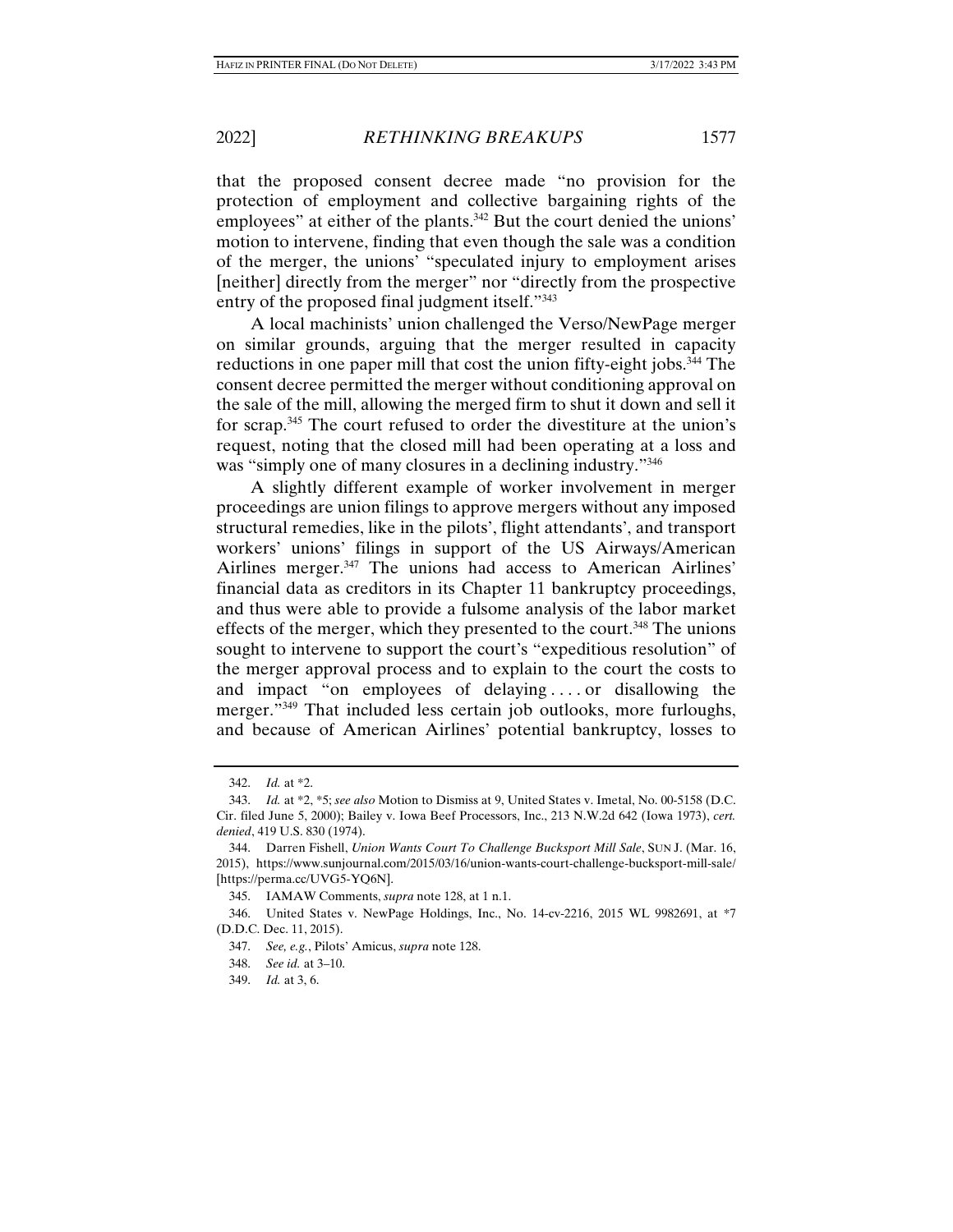pilots and flight attendants who benefited from "industry-wide seniority rules<sup>"350</sup> and could suffer significant losses if the "long-term" survival and competitiveness of American" were threatened by the merger's disapproval.<sup>351</sup> The unions also pointed to American Airlines' loss of market share because of prior mergers creating Delta and United in their current forms, which in turn reduced jobs; they estimated that the flight attendant workforce alone was 36 percent smaller than it was prior to those mergers.<sup>352</sup>

\* \* \*

To assess whether structural remedies may harm workers, agencies and courts may draw from the existing social scientific literature to consider whether the remedy would

- 1. Increase labor market concentration in labor markets, especially in local labor markets, under an HHI or downward wage pressure analysis, or otherwise increases employers' wage-setting power;
- 2. Increase employers' market share in a relevant labor market;
- 3. Have coordinated effects in any relevant labor market enabling employer collusion;
- 4. Increase barriers to entry in any relevant labor market;
- 5. Enable employer foreclosure of other employers or raise employers' costs;
- 6. Subject workers to layoffs or redundancies with limited or no outside options;
- 7. Increase the incidence of labor market failures by increasing search costs, information asymmetries (particularly for wage transparency and benefits), worker mobility costs between employers (particularly for workers with firm-specific skills), or job differentiation;
- 8. Increase employers' BATNA in the employment bargain relative to the preremedial environment;

 <sup>350.</sup> They "tend to stay with one carrier for their entire careers" that span eighteen to twenty years. *Id.* at 6.

 <sup>351.</sup> *Id.* at 5.

 <sup>352.</sup> *Id.* at 6–7.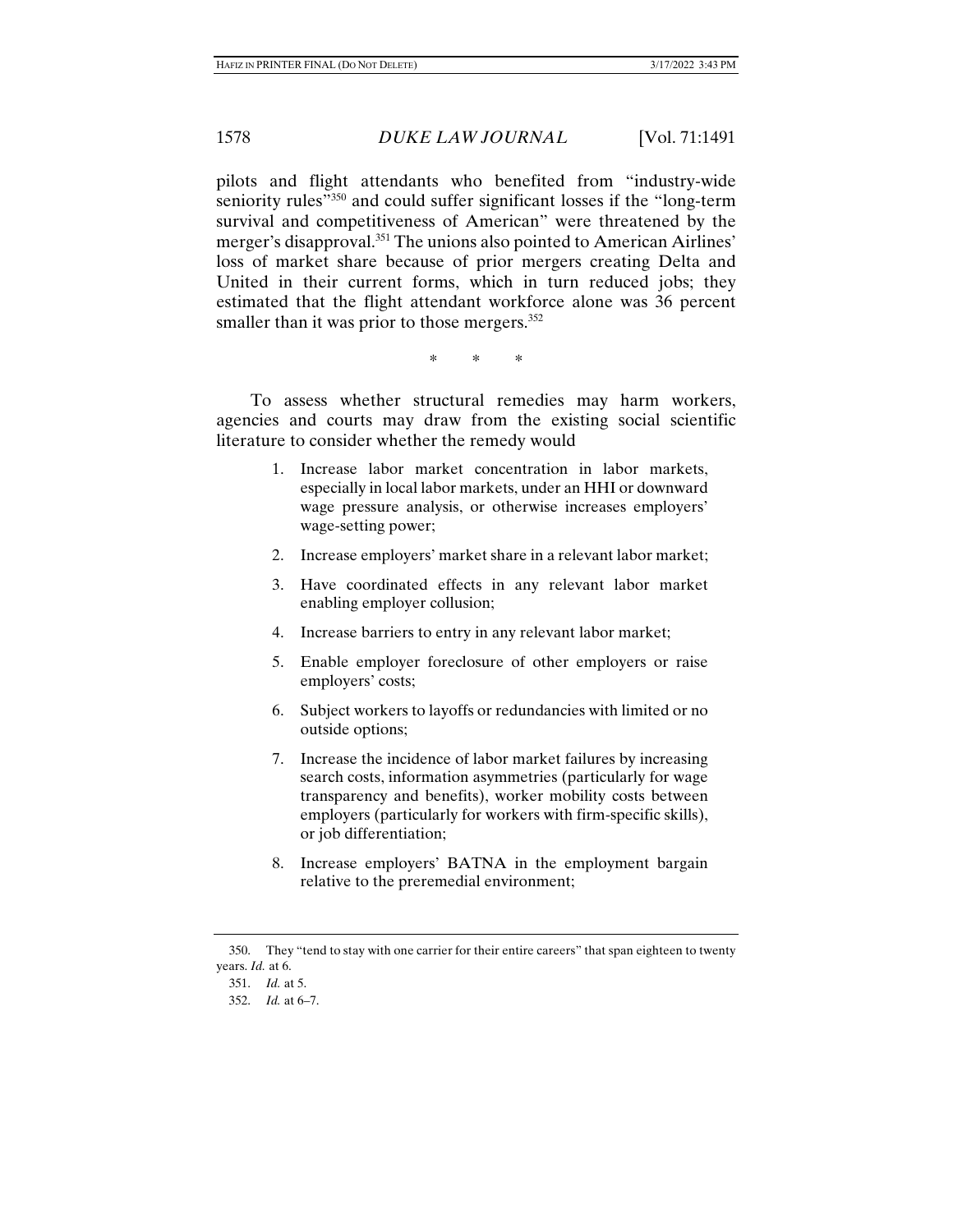- 9. Displace unions with an established history of bargaining with a single employer, and/or are expert representatives of worker interests with employers and government actors, or that have honed their internal structures to set top-down national policy with agility to local unions, especially when that bargaining history has resulted in industry-wide or pattern bargaining, and postdivestiture results in decentralized, fragmented structures that undermine union power;
- 10. Increase regulation over employers that favor consumer over worker welfare effects;
- 11. Increase firms' ability to wage discriminate between workers performing the same functions, including by disrupting ILM wages in favor of external labor market wage setting and increasing racial or gender wage disparities;
- 12. Disrupt national bargaining in industries with national product markets or otherwise disrupts workers' strike threats because of restructured product lines;
- 13. Enable employers to avoid regulation or long-term private contracts, collective bargaining agreements, or seniority provisions and longer-term benefits commitments;
- 14. Reduce any large-firm premium or cross-subsidization of wages between profitable subsidiaries, divisions, facilities, or plants;
- 15. Increase worker coordination costs between firms and across the industry, particularly in evolving industries that have a number of growth areas in new, nonunionized sectors of the economy; and
- 16. Have the effect of decentralizing collective bargaining in a manner that would increase workers' transaction costs, delay bargaining, and/or divide union resources.

# III. BEYOND BREAKUPS: TOWARD ANTITRUST REMEDIES THAT BENEFIT WORKERS

To ensure that antitrust law not only encourages competition and innovation, but also strong labor markets and high wage growth, it is critical that the tools for remedying abuses of dominance and anticompetitive conduct incorporate an analysis of labor market effects and further federal labor policy. Just as "the architects of Roosevelt's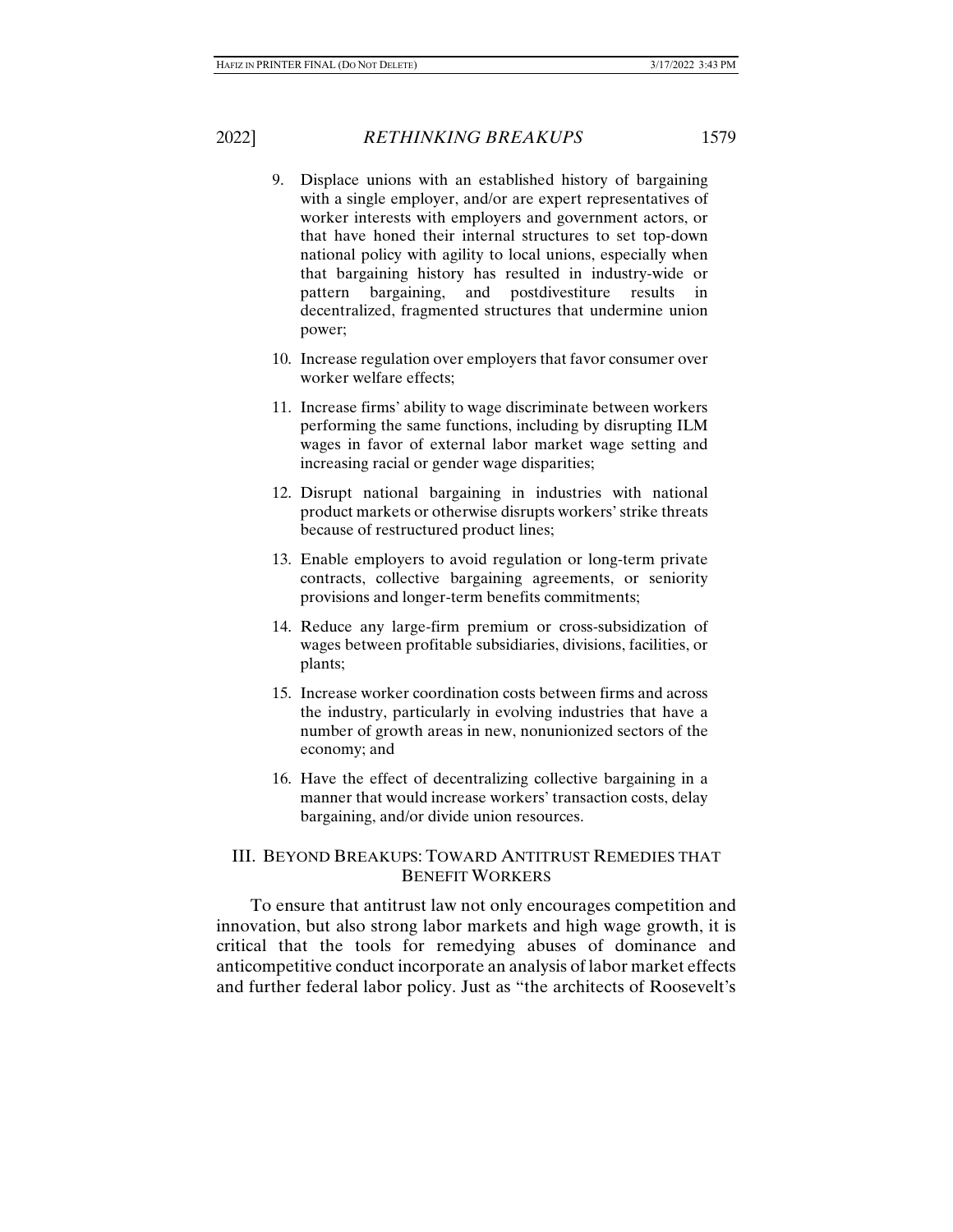Second New Deal ... saw antitrust enforcement and collective bargaining as complementary policies,"<sup>353</sup> so should government enforcement and regulation of competition policy work in tandem with strengthening worker power. As Part II illustrates, active government intervention and support of workers facing dominant employers is critical for countering employer monopsony power.354

This Part provides a roadmap and set of policy solutions to secure evidence-based and informed remedial design measures to firm dominance and anticompetitive mergers. First, it proposes a suite of reforms and best practices that the antitrust agencies could implement in both their merger reviews and consent decrees to ensure that structural and behavioral remedies do not adversely impact labor markets and worker power. It also advocates for better utilization of the Tunney Act's infrastructure for judicial review of parties' consent decrees under the "public interest standard" and outlines metrics for ideal remedial design in judicial remedies of antitrust violations found on the merits. Second, it recommends improvements to the antitrust agencies' expertise in remedial design through government administration, and specifically, interagency collaboration, coadministration of consent decree compliance, data collection, and retrospective analyses of the labor market effects of antitrust remedies.

## *A. Breakups "Plus": Considering Labor Market Effects*

Because structural remedies can have real and underacknowledged impacts on labor markets, both agencies and the courts should develop guidance, metrics, and practices for analyzing those impacts when designing consent decrees and remedies. This Section first proposes a set of agency-level reforms and best practices for incorporating labor market effects analysis into remedial design and administration. It then offers a number of recommendations for how courts could better solicit, incorporate, and consider workers'

 <sup>353.</sup> Callaci, *supra* note 305.

 <sup>354.</sup> As economist Brian Callaci observes,

Unions were thus eventually able to unionize monopolists, but only with a level of wartime-dependent state support not seen before or since. When new megacorporations like Walmart, FedEx, and Intel, arose in the second half of the 20th century, unions were unable to rely on state support, and failed to organize or establish pattern bargaining relationships with the new corporate giants.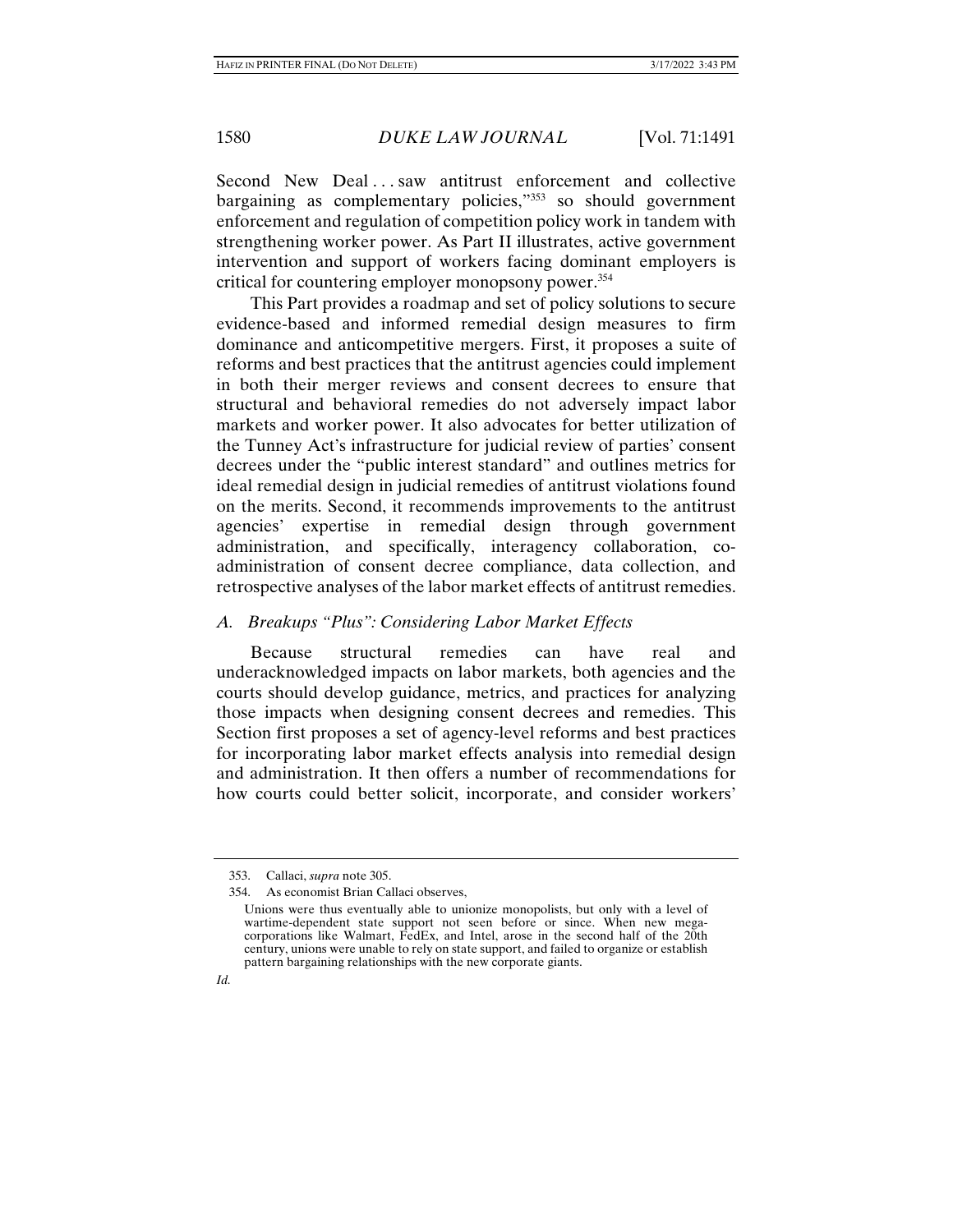interests in their public interest assessments of consent decrees and remedies for antitrust violations under their existing authority.

1. *Merger Reviews and Designing Consent Decrees.* While scholars have put forward a number of proposals for reviewing mergers for their anticompetitive labor market effects, no scholarship has yet focused on how to integrate labor market effects analysis in agencies' remedial design when negotiating and proposing consent decrees for judicial approval.355 But agencies could deploy similar metrics and methods of analysis to their assessments of their proposed divestitures and other remedies as they would when evaluating the anticompetitive effects of the merger itself.

Just as with their reevaluation of their substantive merger reviews, the antitrust agencies should reevaluate and amend their guidance on remedies to incorporate labor market effects analysis.<sup>356</sup> Even absent formal revisions to any remedies guidelines, however, the agencies could conduct simulations to evaluate whether a proposed divestiture may result in highly or moderately concentrated labor markets in any relevant, geographically designated labor market affected by the remedy.<sup>357</sup> Alternatively, the agencies could measure remedial effects of a divestiture through a downward wage pressure approach. The approach calculates the tendency of workers who quit the merging firm as a result of an incremental decrease in wages to join the acquiring firm (as opposed to joining other firms in the labor market or dropping out of the labor market), or by calculating the amount by which

 <sup>355.</sup> For scholarly proposals regarding merger reviews in labor markets, see generally Hafiz, *Interagency Merger Review*, *supra* note 57; Marinescu & Hovenkamp, *supra* note 101; Naidu et al., *supra* note 101.

 <sup>356.</sup> For current remedies guidelines, *see supra* note 122. By integrating labor market effects analysis in the agencies' Merger Guidelines and substantive merger reviews, the agencies could simplify any labor market effects analysis in the remedial phase by addressing it at the front end: assessing such effects as part of their "theory of the case" under § 7 of the Clayton Act and integrating labor market competition metrics and demands in their earliest negotiations with merging or acquiring parties. While the agencies have demonstrated their intent to incorporate labor market effects analysis in potential revisions to their Merger Guidelines, they have not yet done so as of this writing. *See, e.g.*, Press Release, Federal Trade Commission, Federal Trade Commission and Justice Department Seek to Strengthen Enforcement Against Illegal Mergers (Jan. 18, 2022), https://www.ftc.gov/news-events/press-releases/2022/01/ftc-and-justice-departme nt-seek-to-strengthen-enforcement-against-illegal-mergers [https://perma.cc/L5VF-8V6Y]. I thank Harry First for these suggestions.

 <sup>357.</sup> *See, e.g.*, Marinescu & Hovenkamp, *supra* note 101, at 1039–51. The agencies could impose the same thresholds for HHI effects for remedies as they do for screening the mergers themselves.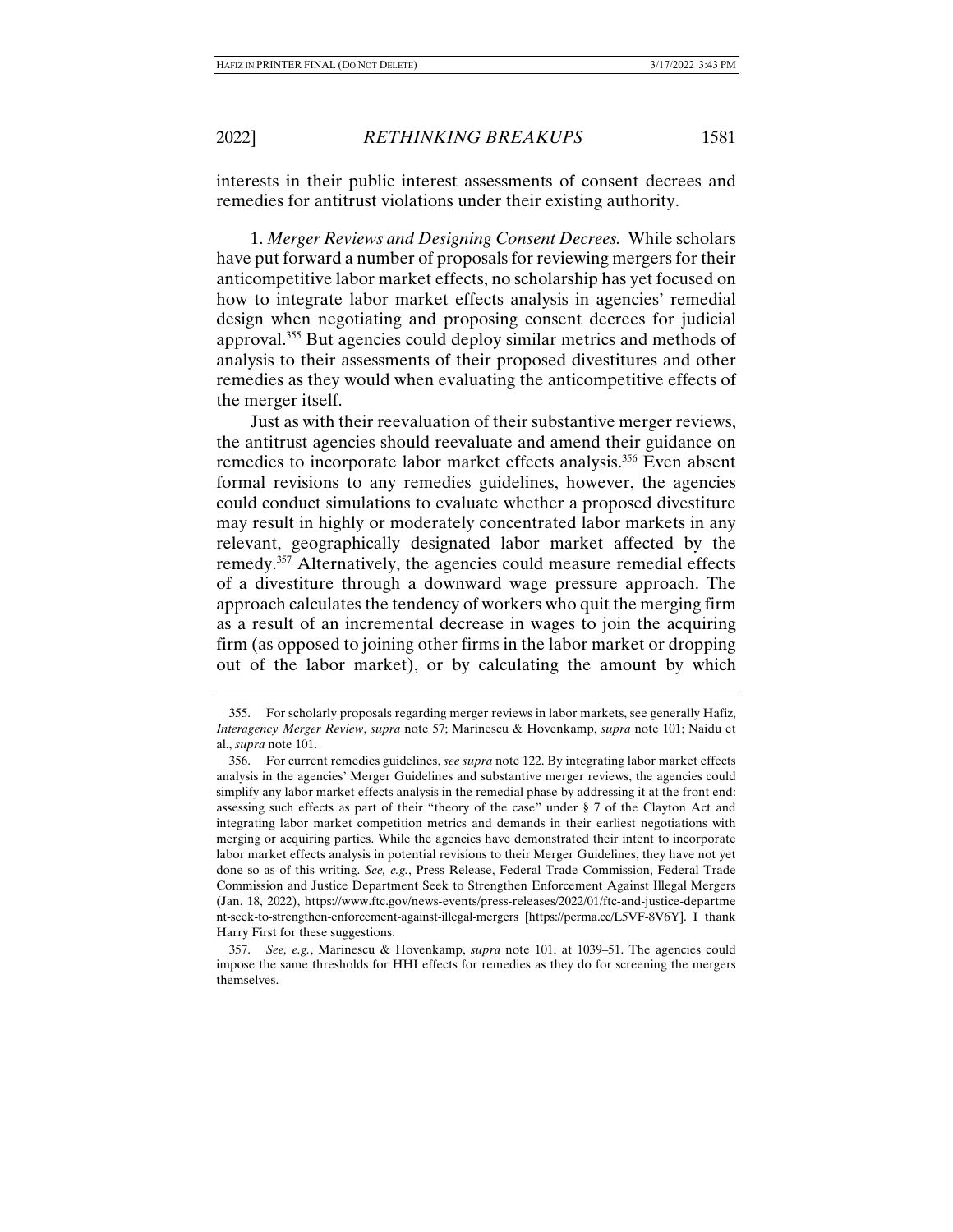workers' wages are below those workers' marginal revenue product of labor before the divestiture.<sup>358</sup> Agencies should also assess local monopsony power resulting from the divestiture based on market share within commuting distance of the divesting or acquiring firm for workers within the same Standard Occupational Classification as the affected workers.359 In assessing labor market power from market share, the agencies should apply lower market share thresholds than they would apply in product markets because "buyer power can and does arise at lower levels of market concentration and can involve larger numbers of competitors than would raise concerns on the selling side of the market."<sup>360</sup>

As Part II discusses, IO-based economic analysis is underinclusive in predicting how a divestiture affects worker power. Labor economists in the Economic Analysis Group of the Antitrust Division and Bureau of Economics at the FTC should also assess how any structural remedies may have adverse labor market effects due to existing labor market institutions, lack of union density, the parties' history of labor and employment law compliance, the history and structure of bargaining over employment terms and wage offers within the industry, and labor market segmentation and reliance on arm's-length contracting in the industry. Economists should also assess whether, but for the remedy imposed, labor markets would be more competitive, workers' outside employment options or alternatives in the relevant geographic market would be impacted, and the sources of workers' countervailing power or holdout ability would decrease. $361$  The agencies have hired economic experts to testify and to assess possible

 <sup>358.</sup> Naidu et al., *supra* note 101, at 548–49.

 <sup>359.</sup> *See, e.g.*, Reed v. Advocate Health Care, 268 F.R.D. 573, 590 (N.D. Ill. 2009); Marinescu & Hovenkamp, *supra* note 101, at 1048; Naidu et al., *supra* note 101, at 563. The Standard Occupational Classification System is a federal statistical standard developed by the Bureau of Labor Statistics to classify workers into 867 occupational categories based on job duties, skills, education, and/or training. *See Standard Occupational Classification*, U.S. BUREAU OF LAB. STAT., https://www.bls.gov/soc [https://perma.cc/UMM9-YUCQ].

 <sup>360.</sup> *See* Peter Carstensen, *Buyer Power and the Horizontal Merger Guidelines*, 14 U. PA. J. BUS. L. 775, 782, 813–16 (2012); John B. Kirkwood, *Powerful Buyers and Merger Enforcement*, 92 B.U.L. REV. 1485, 1516–18 (2012); Peter Carstensen, *Buyer Cartels Versus Buying Groups*, 1 WM. & MARY BUS. L. REV. 1, 35–36 (2010).

 <sup>361.</sup> For example, economists could review whether job protections under existing collective bargaining agreements, union resources and strike funds, existing state or local "just cause" requirements for termination absent high union density, and other sources of countervailing power or holdout ability would be impacted.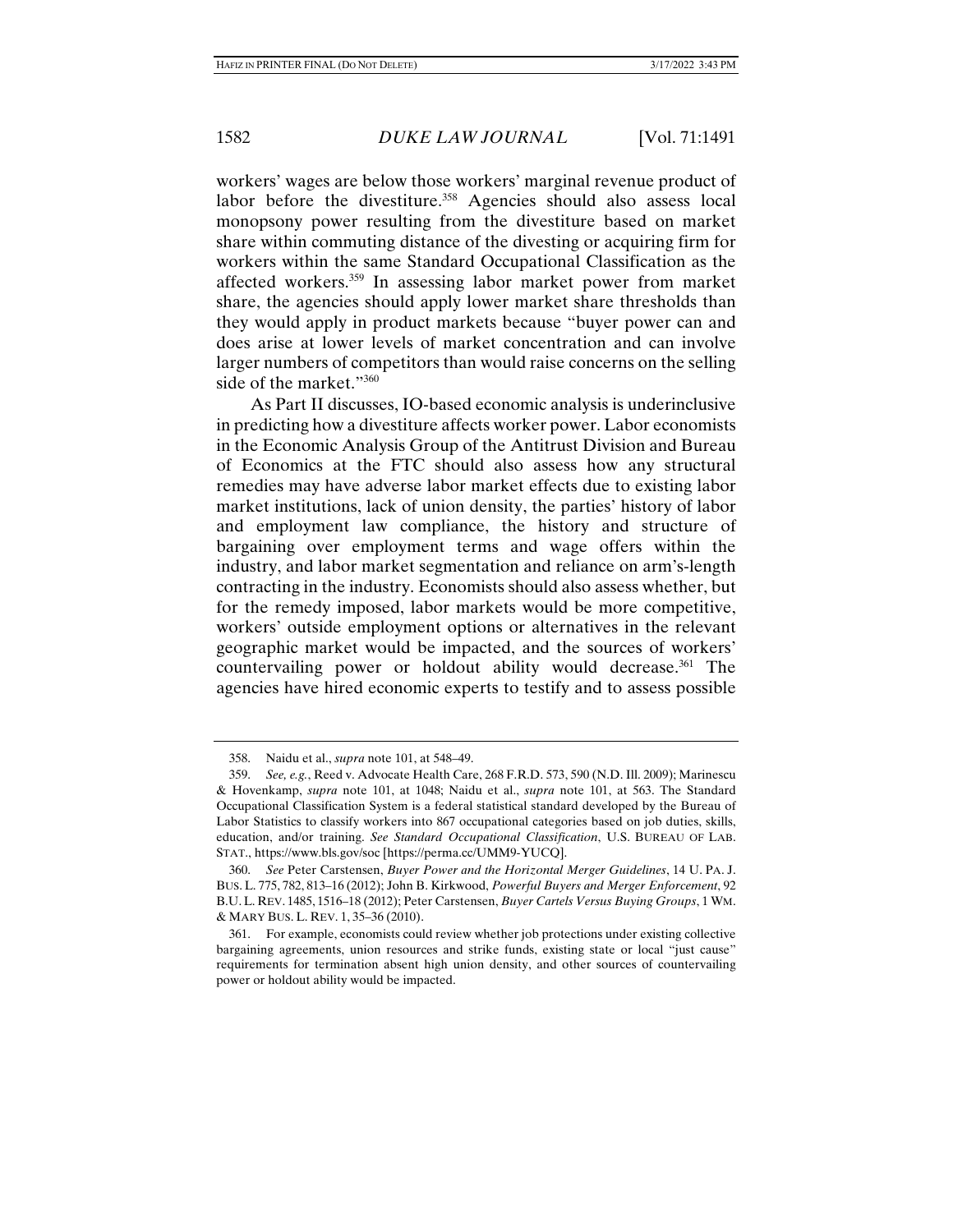remedies.362 But they can also solicit expert analyses from external industrial relations experts and union economists to perform factspecific assessments of a structural remedy's likely effects on labor markets and to advise on any additional conduct remedies needed.<sup>363</sup>

Where the agencies find that structural remedies would increase employer buyer power in any relevant labor market or decrease workers' bargaining leverage, that remedy should either be abandoned or additional structural or behavioral remedies should be imposed to prevent any anticompetitive labor market effects, unless the union(s) representing the affected workers approve the consent decree's terms.364 Absent union approval, the agencies could incorporate any or all of a range of structural or behavioral remedies. First, and least controversially, the agencies could standardize the relatively rare use of employee-specific conduct requirements imposed in consent decrees that include structural remedies.365 These include reducing the divesting firm employees' mobility costs and the mobility restrictions between employers by requiring that the divesting firm waive noncompete and nondisclosure agreements. Consent decrees have also mandated that acquiring firms pay employees their current and accrued compensation and benefits, including their most recent bonuses paid, aggregate annual compensation, and current target or guaranteed bonus as well as fulfill any retention agreement or incentives, and any other payments due, compensation or benefit

 <sup>362.</sup> *See* U.S. DEP'T OF JUST. ANTITRUST DIV., ANTITRUST DIVISION MANUAL III-15 (5th ed.), https://www.justice.gov/atr/file/761166/download [https://perma.cc/3HDG-X6F6] ("As the investigation develops, staff should [decide] whether to hire technical or economic experts."); 15 U.S.C. § 42 (authorizing FTC hiring of "special experts"); Magnuson-Moss Warranty—Federal Trade Commission Improvement Act, Pub. L. No. 93-637, § 202(h)(1), 88 Stat. 2138, (1975) (authorizing the FTC to hire expert witnesses in trade regulation rulemaking proceedings).

 <sup>363.</sup> The DOJ and FTC can share Civil Investigative Demand ("CID") materials with each other without the consent of the producing parties and may share those materials with third parties only with the producing party's consent. 15 U.S.C. § 1313(c)(2)–(3), (d)(2). However, the agencies can solicit expert guidance without disclosing confidential CID materials to the extent they are seeking analysis of general labor market conditions based on publicly available data. *See supra* note 362. Further, the agencies can invite union economists to submit analyses of labor market effects without disclosing confidential information.

 <sup>364.</sup> As discussed *supra* Part I.C, where the agencies find that a merger may substantially lessen competition or tend to create a monopoly in a labor market, they should move to block the merger. 15 U.S.C. § 18; Antitrust Procedures and Penalties Act, 15 U.S.C. § 16(b)–(h); *supra* note 43 and accompanying text. Similarly, where any negotiated remedies would do the same, agencies should move to block the merger.

 <sup>365.</sup> The DOJ has used these remedies only three times since 2017. *See infra* app.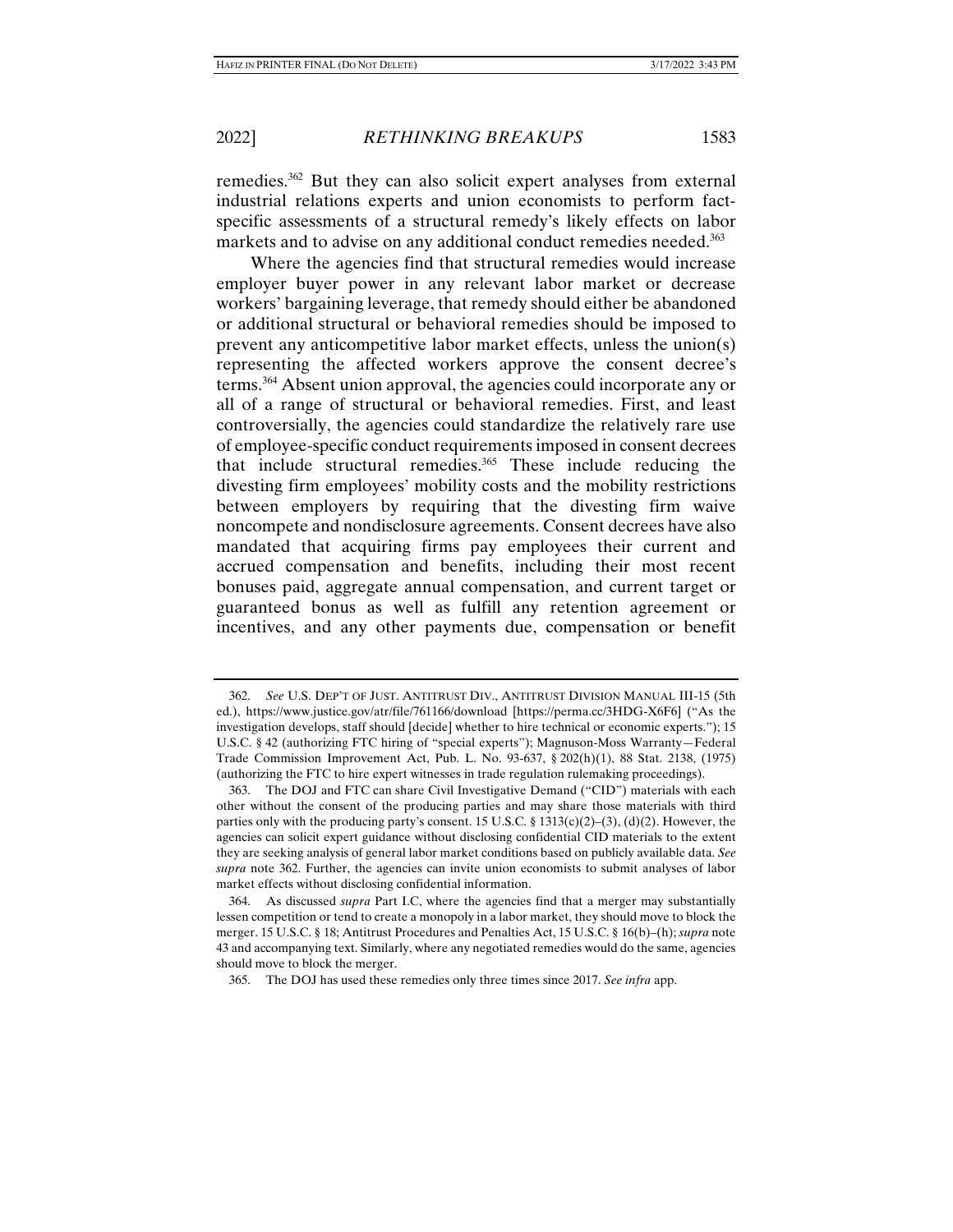accrued, or promised to personnel.<sup>366</sup> They have additionally required acquiring firms to vest the divested firm's employees' unvested pensions and other equity rights, provide any pro rata pay and other fully or partially accrued compensation and benefits, and provide all other benefits that those employees would have obtained had they continued their employment with the divesting firm.<sup>367</sup> Additionally, the DOJ has mandated that divesting firms require or facilitate acquiring firm hiring of divesting firm employees by requiring the divesting firm to provide the acquiring firm with personnel information,368 "promptly make" personnel available for private interviews, and prohibiting divesting firm interference in hiring negotiations with the acquiring firm.369 The agencies could go further and ban employers from including noncompete or other mobilityrestricting agreements in their employment contracts.<sup>370</sup>

But the antitrust agencies could go further still to prevent adverse labor market effects by drawing from the tools of federal labor policy and empirical analyses of on-the-ground conditions required for successfully building worker power. First, the agencies could require as a condition of merger approval that defendants sign card check neutrality agreements<sup>371</sup> with an existing union or a union seeking to represent the impacted workers. Alternatively, the neutrality agreement could be coupled with a rapid election following divestiture using confidential phone or internet voting or continuous early voting. The neutrality agreement could also require union access to the employer's premises, access to the names and contact information of impacted workers, and prohibition of captive audience meetings. Using

 <sup>366.</sup> *See, e.g.*, Asset Preservation and Hold Separate Stipulation and Order at 8, United States v. Stone Canyon Indus. Holdings LLC, No. 1:21-cv-01067, 2021 WL 4304760 (D.D.C. Aug. 10, 2021).

 <sup>367.</sup> *See, e.g.*, *id.*

 <sup>368.</sup> Names, job titles, reporting relationships, past experience, responsibilities, training and educational histories, relevant certifications, and contact information. *Stone Canyon Indus. Holdings LLC*, 2021 WL 4304760, at \*4.

 <sup>369.</sup> *Id.*

 <sup>370.</sup> *See* Exec. Order No. 14,036, 86 Fed. Reg. 36,987, 36,992 § 5(g) (July 9, 2021); *see* Eric Posner, *The Antitrust Challenge to Covenants Not To Compete in Employment Contracts*, 83 ANTITRUST L.J. 165, 166 (2020).

 <sup>371.</sup> These agreements promise employer neutrality in the union's organizing drive and can offer automatic recognition of the union if a certain number of signed union authorization cards are collected. *See, e.g.*, James J. Brudney, *Neutrality Agreements and Card Check Recognition: Prospects for Changing Paradigms*, 90 IOWA L. REV. 819, 821 (2005).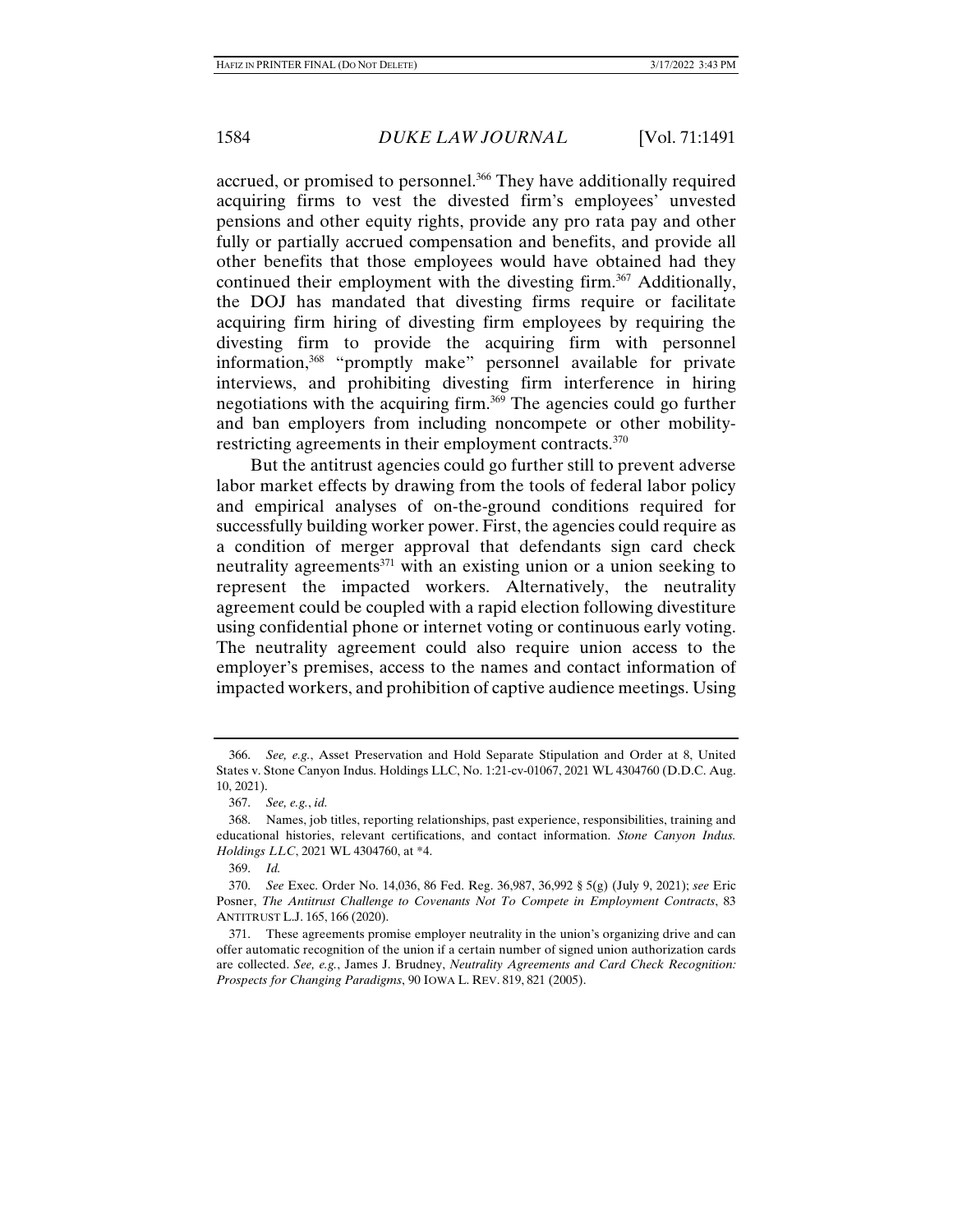neutrality and card check agreements in organizing campaigns substantially increases union recognition rates and reduces unlawful management tactics.372 The agencies could further require extension or rapid resolution of successor agreements between the acquiring firm and any unions representing transferred personnel from the divesting firm.373 Finally, the agencies could also require that employers give them notice of any plant or facility closing or layoffs that make up at least 33 percent of the employer's active workforce, which the Worker Adjustment and Retraining Notification ("WARN") Act already requires firms with over one hundred employees to provide to affected workers, their union representatives, Department of Labor dislocated worker units, and the appropriate local government unit.<sup>374</sup>

In highly or moderately concentrated industries or labor markets, to remedy anticipated labor market harms tied to the harm caused by the merger, or where the employers have a demonstrated history of labor and employment law violations, agencies may consider more aggressive voluntary measures, like requiring the defendants and acquiring party to engage in pattern bargaining as a condition for

 <sup>372.</sup> *See, e.g.*, Benjamin I. Sachs, *Enabling Employee Choice: A Structural Approach to the Rules of Union Organizing*, 123 HARV. L. REV. 655, 657 (2010) (stating that card checks allow employees to spur unionization efforts without management); Adrienne E. Eaton & Jill Kriesky, *NLRB Elections Versus Card Check Campaigns: Results of a Worker Survey*, 62 INDUS. & LAB. REL. REV. 157, 169 (2009) (finding that card check procedures reduce the obstacles to unionizing typically posed from management); Adrienne E. Eaton & Jill Kriesky, *Union Organizing Under Neutrality and Card Check Agreements*, 55 INDUS. & LAB. REL. REV. 42, 42 (2001) (finding that card check agreements reduced illegal tactics from management in relation to unionizing, and neutrality provisions have led to card check agreements).

 <sup>373.</sup> For an overview of current successorship doctrine, see generally Kenneth A. Jenero, *The NLRB's Successorship Doctrine, Perfectly Clear Successors, Executive Order 13495, and Worker Retention Laws: What the Trump Administration Has Inherited*, 32 ABA J. LAB. & EMP. L. 353 (2017). A successor employer must lawfully bargain with the union over unilateral layoffs, so a successor agreement is essential to secure continuity of collective bargaining terms between the divesting and acquiring firms and to ensure against the unilateral exercise of the acquiring firm's buyer power through employment reductions. *See* Tramont Mfg., 369 N.L.R.B. 136 (2020).

 <sup>374.</sup> *See* Worker Adjustment and Retraining Notification Act, 29 U.S.C. §§ 2101, 2102*.*  Merging parties that meet the "minimum size of transaction" or "size-of-person" thresholds triggering reporting requirements to the antitrust agencies for their merger review under the Hart-Scott-Rodino Act are already likely subject to WARN Act obligations, so this recommendation only requires additional notice of closures or layoffs to the antitrust agencies as well. *See* PREMERGER NOTIFICATION OFF. STAFF, FED. TRADE COMM'N, HSR THRESHOLD ADJUSTMENTS AND REPORTABILITY FOR 2021 (2021), https://www.ftc.gov/news-events/blogs/ competition-matters/2021/02/hsr-threshold-adjustments-reportability-2021 [https://perma.cc/7LYQ-ER4F] ("The most significant threshold in determining reportability is the minimum size of transaction threshold.").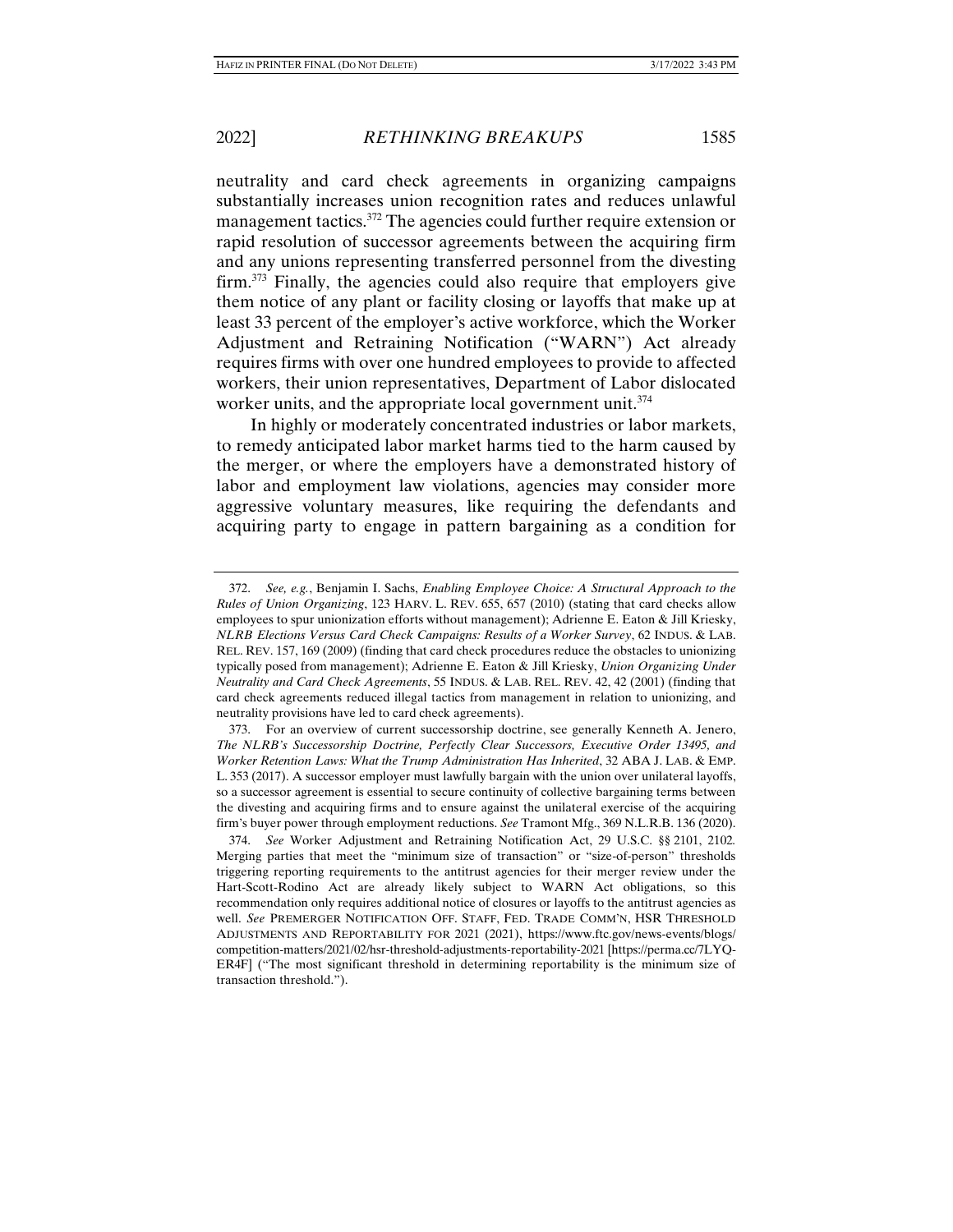merger approval. Recent administrations have established precedents in conditioning federal contracts on contractors' commitment to entering a collective bargaining agreement with at least one union in order to solidify employment terms for the length of a federal contract, and federal law does not preempt them.375 And the NLRB may impose bargaining orders requiring an employer and a union to collectively bargain if an employer engages in a "campaign" of unfair labor practices that causes a union election loss or makes "the holding of a fair election unlikely,"376 so such a requirement in a consent decree would be consistent with federal labor policy.<sup>377</sup>

Finally, to ensure adequate representation of stakeholders with regard to the adequacy of remedies, the agencies could expand their use of "monitoring trustees"<sup>378</sup> that supervise consent decree compliance to include workers' representatives in order to ensure that any firm restructuring or reorganization protects workers' interests.379 Currently, the DOJ requires monitoring trustees "when technical expertise unavailable within the Division is critical to an effective divestiture" or "when there is an unusually high burden associated with

 376. *See* NLRB v. Gissel Packing, 395 U.S. 575, 610–16 (1969). *But see, e.g.*, Michael M. Oswalt, *Liminal Labor Law*, 110 CALIF. L. REV. (forthcoming 2022) (manuscript at 25) (on file with author) (discussing the rare use of *Gissel* bargaining orders).

 <sup>375.</sup> *See* Bldg. & Constr. Trades Council of the Metro. Dist. v. Associated Builders & Contractors of Mass./R.I., Inc., 507 U.S. 218, 231–32 (1993) ("In the absence of any express or implied indication by Congress that a State may not manage its own property when it pursues its purely proprietary interests, and where analogous private conduct would be permitted, this Court will not infer such a restriction."); Ben Penn & Ian Kullgren, *Punching In: White House Mulling Order on Contract Labor Pacts*, BLOOMBERG L. (June 28, 2021, 6:20 AM), https://news.bloomberglaw.com/daily-labor-report/punching-in-white-house-mulling-orderon-contract-labor-pacts [https://perma.cc/ELJ4-G9R2] (discussing the Biden administration's interest in bolstering an Obama administration executive order which "encouraged federal agencies to voluntarily consider requiring project labor agreements when awarding contracts of at least \$25 million").

<sup>377.</sup> For the importance of countervailing power in federal labor policy, see Kate Andrias  $\&$ Benjamin I. Sachs, *Constructing Countervailing Power*, 130 YALE L.J. 546, 576–77 (2021); Hafiz, *Structural Labor*, *supra* note 51.

 <sup>378.</sup> *See, e.g.*, U.S. DEP'T OF JUST., 2020 MERGER REMEDIES MANUAL 30 (2020) [hereinafter MERGER REMEDIES MANUAL], https://www.justice.gov/atr/page/file/1312416/download [https://perma.cc/9ZF4-J7CA].

 <sup>379.</sup> While other scholars have advocated for more "collaborative governance" in designing divestiture remedies "co-administered with the private sector . . . to leverage business sector expertise to compensation for administrative agency sophistication shortfalls and information asymmetries," including "involving independent third-party M&A consultants," those proposals have not contemplated a role for stakeholders affected by the firm reorganization, including, most importantly, the firm's employees and unions. *See* Van Loo, *supra* note 82, at 1960–61, 1990–95.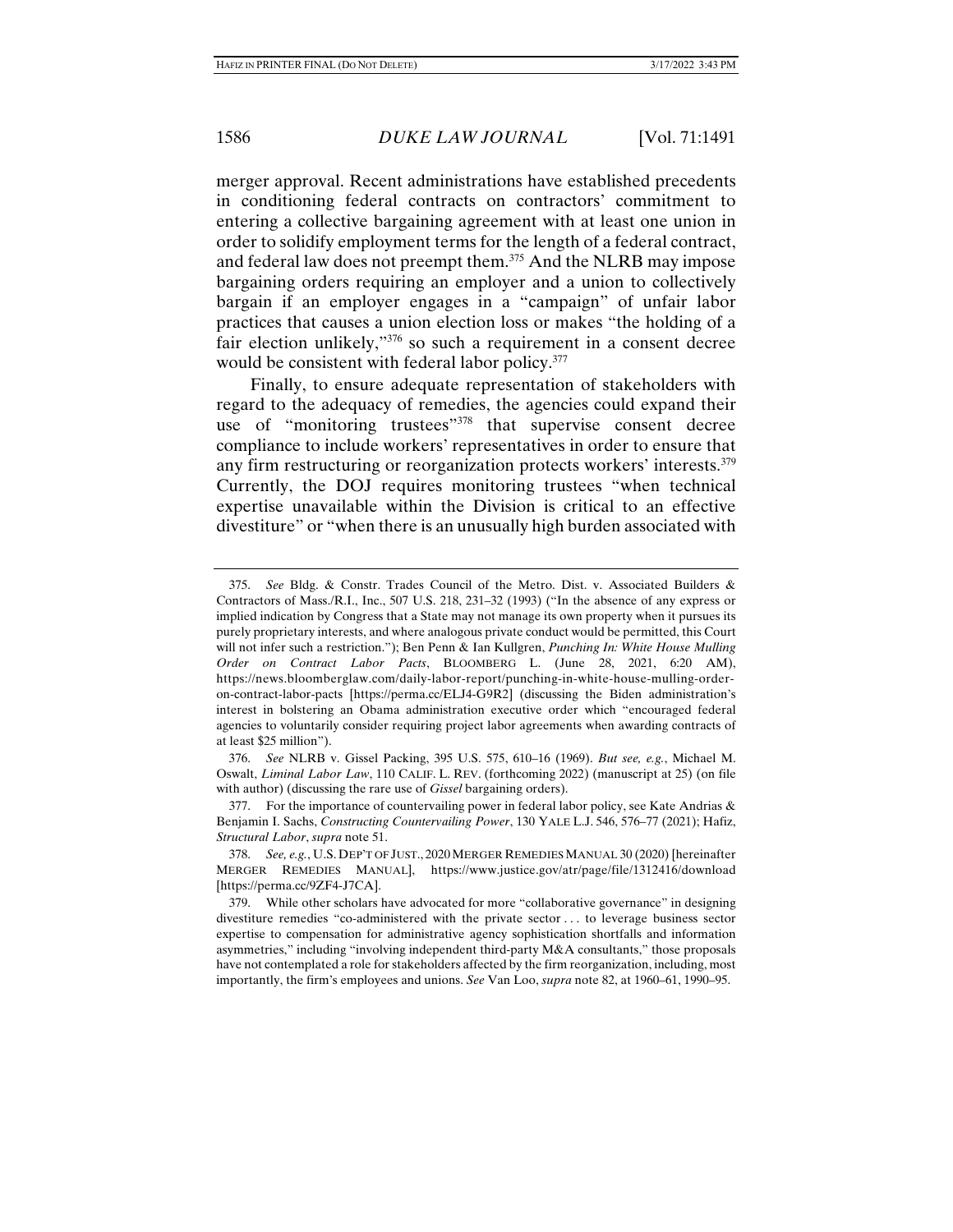monitoring compliance with a decree . . . and that burden is more appropriately borne by the parties than the taxpayers."380 But in the context of the DOJ's monitoring of consent decrees reached in civil rights enforcement actions against police departments, the agency has required civilian oversight through civilian review board task forces and established independent monitors chosen jointly by the parties.<sup>381</sup> These oversight boards and monitors must be "highly qualified in policing, civil rights, monitoring, and related areas."382 They are tasked with reporting whether the consent decree "is resulting in constitutional and otherwise lawful policing and administration of justice, and increased community trust between the public," the police department, and the court.<sup>383</sup> Where the agencies anticipate that the imposition of structural remedies would adversely impact labor markets or worker power, establishing a "Divestiture Review Task Force" with worker representation could offer workers the opportunity to object to the consent decree formally in writing before Tunney Act proceedings, hence developing a record for the district court's public interest review. Such a Task Force could also ensure adequate monitoring and compliance with any structural and behavioral requirements pertaining to worker protections and labor market competition following entry of judgment.

2. *Tunney Act Proceedings and Judicial Remedies.* Additionally, while courts have significant discretion in conducting their public interest review of consent decrees reached in antitrust enforcement actions, they have yet to use their full authority to analyze the labor effects of any structural and/or behavioral remedies incorporated into those decrees. Courts have been judicious in their review of worker or union comments under their § 16(e) authority. They should go further and require defendants and the government to present evidence of labor market effects of proposed consent decrees, especially when unions file comments, amicus briefs, or seek to intervene.<sup>384</sup> And while they have not yet done so, courts should use their authority under § 16(f) of the Tunney Act to "take testimony of Government officials

 <sup>380.</sup> MERGER REMEDIES MANUAL, *supra* note 378, at 30.

 <sup>381.</sup> *See, e.g.*, Consent Decree at 99–105, United States v. City of Ferguson, No. 4:16-cv-000180 (E.D. Mo. filed Mar. 17, 2016).

 <sup>382.</sup> *Id.* at 103.

 <sup>383.</sup> *Id.* at 130.

 <sup>384. 15</sup> U.S.C. § 16(e); *see infra* app.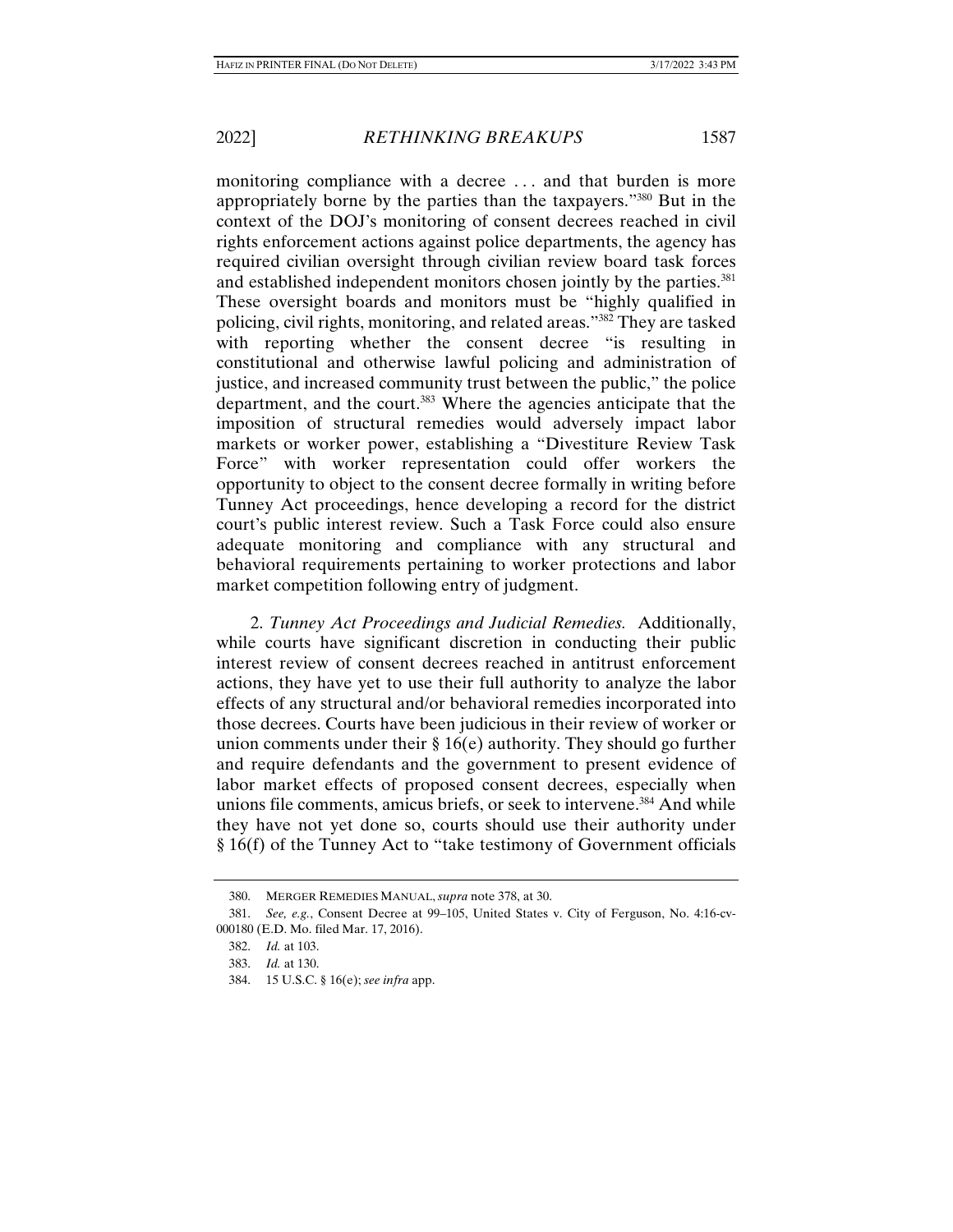or experts or such other expert witnesses, upon motion of any party or participant or upon its own motion, as the court may deem appropriate," to solicit information and analysis of labor market effects.385 Courts should also

appoint a special master and such outside consultants or expert witnesses as [they] may deem appropriate; and request and obtain the views, evaluations, or advice of any individual, group or agency of government with respect to any aspects of the proposed judgment or the effect of such judgment, in such manner as the court deems appropriate.386

More specifically, courts could seek the advice and analysis of IO economists, labor economists, industrial relations experts, union or industry experts in labor relations, worker representatives or individual workers, and Department of Labor and NLRB officials regarding the adequacy of the remedies and any potential modifications to the consent decree that would guard against adverse labor market effects or reduced worker bargaining leverage.

Soliciting advice and adequately reviewing labor market effects in the context of effectuating competition policy, while rare in the Article III courts, is not at all rare in agencies and commissions. Other federal agencies tasked with reviewing industry-specific mergers under a range of shared authorities with the DOJ and FTC rigorously review labor market effects as part of their analysis of a merger's effects.<sup>387</sup> For example, the FCC has a "double veto" with the DOJ over mergers in the telecommunications industry and reviews such mergers under a public interest standard.388 The Surface Transportation Board has exclusive jurisdiction to review railroad mergers, also under a public interest standard. And other agencies serve advisory roles with the DOJ and FTC regarding the merger's compliance with broader federal policy under their respective regulatory mandates.389

 <sup>385. 15</sup> U.S.C. § 16(f)(1)–(2).

 <sup>386.</sup> *Id.*

 <sup>387.</sup> *See generally* Hafiz, *Interagency Merger Review*, *supra* note 57, at 51–60 (detailing federal agencies' respective merger review authority and coordination with the DOJ and FTC regarding public interest-based reviews).

 <sup>388.</sup> *See* Communications Act of 1934, 47 U.S.C. § 214(a) (requiring an FCC certificate before undertaking relevant projects); *id.* § 310(d) (requiring FCC permission to transfer relevant licenses). For a discussion of the FCC's "public interest" review of mergers, *see* Hafiz, *Interagency Merger Review*, *supra* note 57, at 54–56.

 <sup>389.</sup> *Supra* note 387 and accompanying text.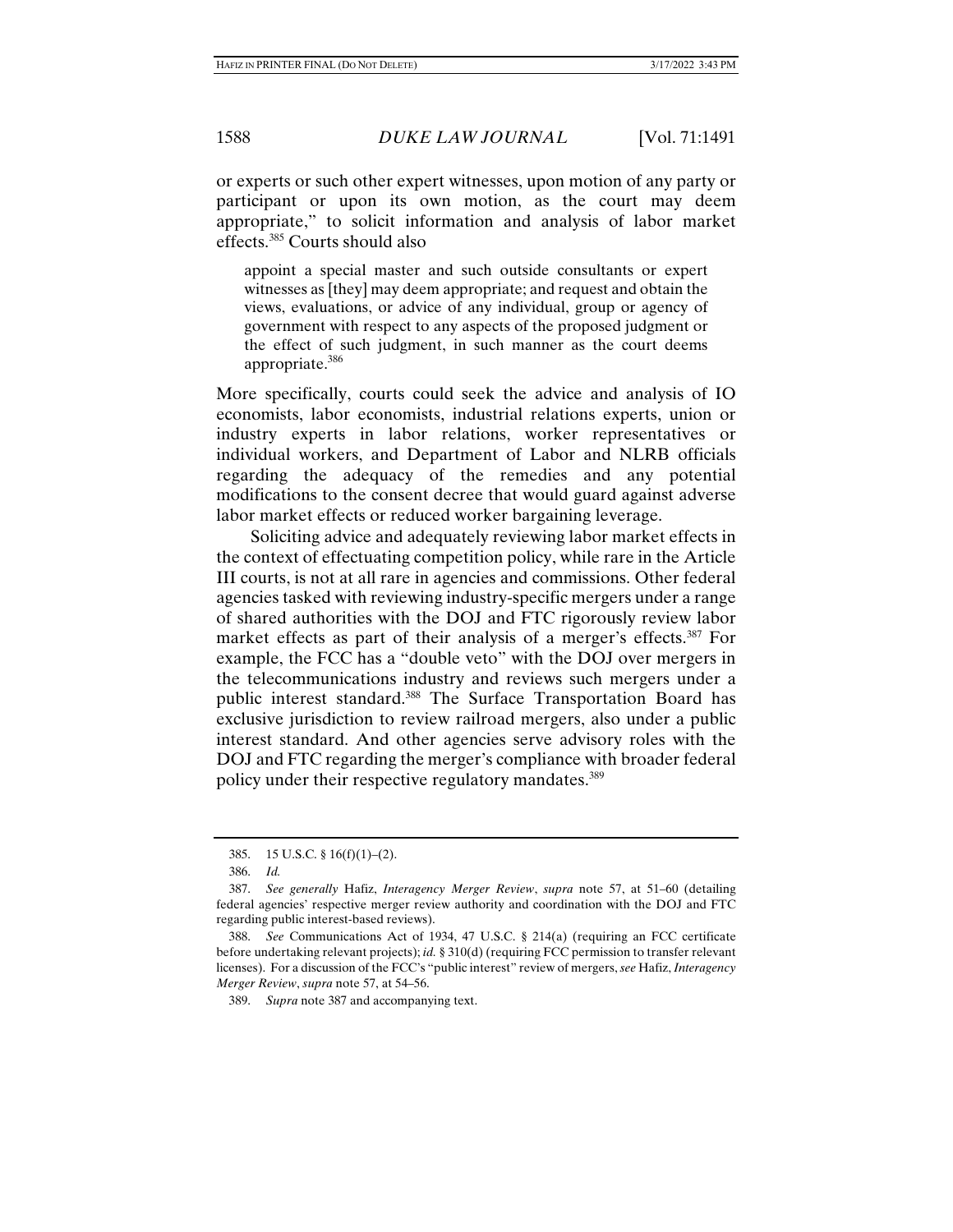State commissions and other regulators also subject regulated and merging parties to extensive justifications for their mergers and other conduct, explicitly inquiring into and reviewing the effects of their mergers and rate setting on employment and wages. For example, when the California Public Utilities Commission reviewed Sprint/T-Mobile's joint application for approval of transfer of control and merger under § 854(a) of California's Public Utilities Code, it used its staff to analyze the economists' estimates of labor market effects thoroughly. The Commission applied a public interest standard in its very searching review—much more searching than the federal district court—into how the merger would affect the quantity of labor inputs, the labor economists' modeling of labor market effects, quantitative assessments of the defendants' promised "transaction-specific 'jobyears' in the 5 years post-transaction," and evidence of job gains generated from network-related commitments by the merged firm.390 The Commission ultimately approved the merger and denied the union's request to prohibit employee firings, require T-Mobile to commit to returning overseas customer call center jobs to the United States, and commit to complete neutrality in allowing their employees to unionize free of interference.<sup>391</sup> But it did so only after analyzing the explanatory variables in the union economists' models and finding that the economists' labor market definition was too narrow and failed to include broader sources of employment in retail outside of wireless electronics sales.392 After doing a deep dive into the economists' modeling and resulting analysis, the Commission ultimately found that, while "some job losses are possible, ... the potential resulting efficiencies and overall consumer welfare benefits would be likely to outweigh harm to specific employees from the elimination of some jobs."393 There was insufficient evidence "that ties the loss of jobs to a potential output reduction—to intervene in the market by stipulating the number of jobs that New T-Mobile must retain," so it was "not in

 <sup>390.</sup> *See* Joint Application of Sprint Communications Co. & T-Mobile USA, Inc., for Approval of Transfer of Control of Sprint Communications Co. Pursuant to California Public Utilities Code § 854(a), 18-07-011 (Cal. Pub. Utils. Comm'n Apr. 16, 2020) [hereinafter CPUC Order]. The federal district court conducted no real analysis of labor market effects of the Sprint/T-Mobile merger. *See* Proposed Final Judgment, United States v. Deutsche Telekom AG, No. 19-2232 (D.D.C. Nov. 8, 2019), ECF No. 44-2.

 <sup>391.</sup> Sprint Commc'ns Co. L.P., 2020 CAL. PUC LEXIS 529, at \*1, \*406–10 (Apr. 16, 2020).

 <sup>392.</sup> *Id.* at \*408–10.

 <sup>393.</sup> *Id.* at \*410.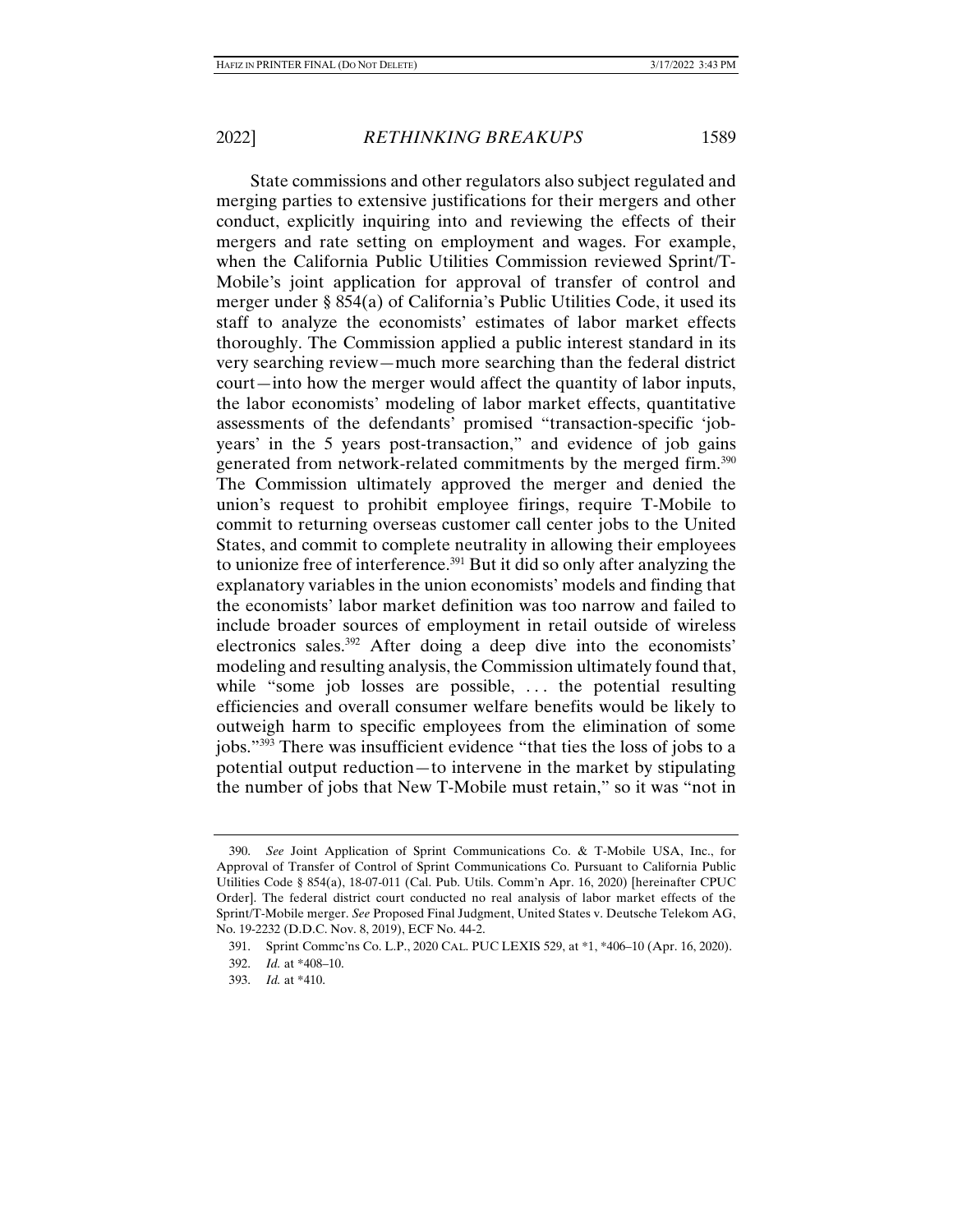the public interest to impose job-related conditions in the current instance."394 The Commission's analysis is not unique—countless energy rate regulators, telecommunications commissions, and other specialized agencies do rigorous analyses of labor market effects when reviewing proposed rates and approving mergers and acquisitions, setting a standard for Article III courts on how to conduct their Tunney Act "public interest" reviews.<sup>395</sup>

Finally, while it is very rare in contemporary antitrust enforcement for courts to impose posttrial divestiture remedies in § 2 or § 7 cases, where courts *do* impose remedies on defendants after determining that they have violated antitrust law, they should take a permissive approach to allowing stakeholder interventions, particularly when it comes to worker representative or union filings. As Part I discusses, courts have wide discretion under their equitable authority to design remedies that restore competition. That discretion includes imposing remedies that would not further or enable defendants' anticompetitive conduct in labor markets. Unless courts allow unions to intervene in the remedial phase of their proceedings, workers will have limited alternative access to discovery to gather the data and documents they need to present the court with their assessment of the effects of structural remedies on labor market competition and worker power. And courts should take any submitted analyses into account when deciding which remedies are appropriate along the same lines that the agencies and a Tunney Act court would.

#### *B. Improving Remedial Design Through Government Administration*

Antitrust remedial enforcement could also benefit from broader government expertise in labor market regulation and more coherent alignment with enforcement and administration of federal labor policy. President Joe Biden's Executive Order on Promoting Competition in the American Economy explicitly recognized that a "whole-ofgovernment approach" was needed to counter "[c]onsolidation [that]

 <sup>394.</sup> *Id.* The Commission focused only on IO economists' analysis in the case, however. *Id.* at \*408–10. Had the Commission sought or reviewed broader evidence of the merged firm's monopsony power from a labor economist's perspective—by assessing workers' search and mobility costs, potential lost compensation from firm-specific skills postmerger, and so on—it may have reached a different conclusion.

 <sup>395.</sup> *See, e.g.*, CPUC Order, *supra* note 390, at 4. For the history of applying "just price" analyses in public utility regulation, see generally William Boyd, *Just Price, Public Utility, and the Long History of Economic Regulation in America*, 35 YALE J. ON REGUL. 721 (2018).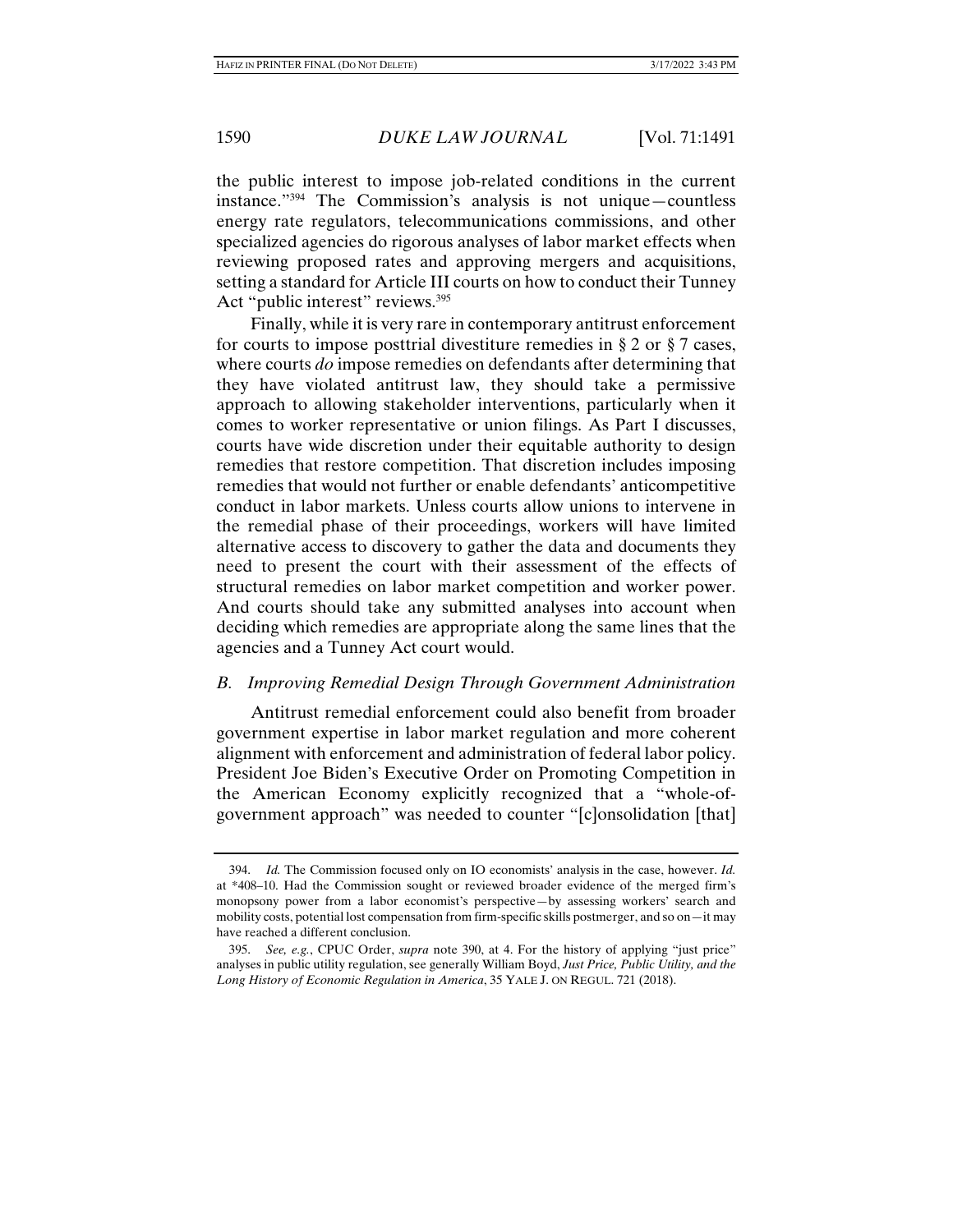has increased the power of corporate employers, making it harder for workers to bargain for higher wages and better working conditions."<sup>396</sup> The Order also formed the White House Competition Council to "coordinate, promote, and advance Federal Government efforts to address overconcentration, monopolization, and unfair competition in or directly affecting the American economy."397 It placed significant responsibility with the Office of Information and Regulatory Affairs to oversee this "whole-of-government approach" and "incorporate into its recommendations for modernizing and improving regulatory review ... consideration of whether the effects on competition and the potential for creation of barriers to entry should be included in regulatory impact analyses."398 The antitrust and labor agencies should draw on these mechanisms for coordination and review to ensure that any structural remedies are informed by analysis of their labor market effects.

The labor agencies have developed a robust network of interagency collaboration through memoranda of understanding ("MOUs"), joint policy making, enforcement and investigation, information sharing, and even interagency compliance reviews and personnel training programs; no such networks have been developed between the labor and antitrust agencies.<sup>399</sup> The antitrust agencies have also developed networks of coordination between each other and other competition enforcement agencies like the FCC.400 Thus, at the very least, the labor and antitrust agencies could extend best practices of interagency coordination that they have developed with other agencies to each other, establishing through MOUs interagency institutions and procedures to jointly develop and implement policy, enforcement, investigations, information sharing, and referrals regarding regulating

 <sup>396.</sup> Exec. Order No. 14,036, 86 Fed. Reg. 36,987, 36,987 §§ 1–2 (July 9, 2021).

 <sup>397.</sup> *Id.* § 4(b).

 <sup>398.</sup> *Id.* §§ 2(g), 5(u).

 <sup>399.</sup> *See* Hiba Hafiz, *Interagency Coordination on Labor Regulation*, 6 ADMIN. L. REV. ACCORD 199, 223, 225–26 (2021) [hereinafter Hafiz, *Interagency Coordination*]; Memorandum of Understanding Between the U.S. Department of Labor, Wage and Hour Division and the National Labor Relations Board (Dec. 8, 2021), https://www.dol.gov/sites/dolgov/files/ WHD/MOU/MOU\_NLRB.pdf [https://perma.cc/6COZ-H63P].

 <sup>400.</sup> *See* Hafiz, *Interagency Coordination*, *supra* note 399, app. A at 240–56 (listing interagency agreements between the DOJ and FTC); Hafiz, *Interagency Merger Review*, *supra* note 57, at 51–60 (describing antitrust agency coordination with federal agencies in merger reviews).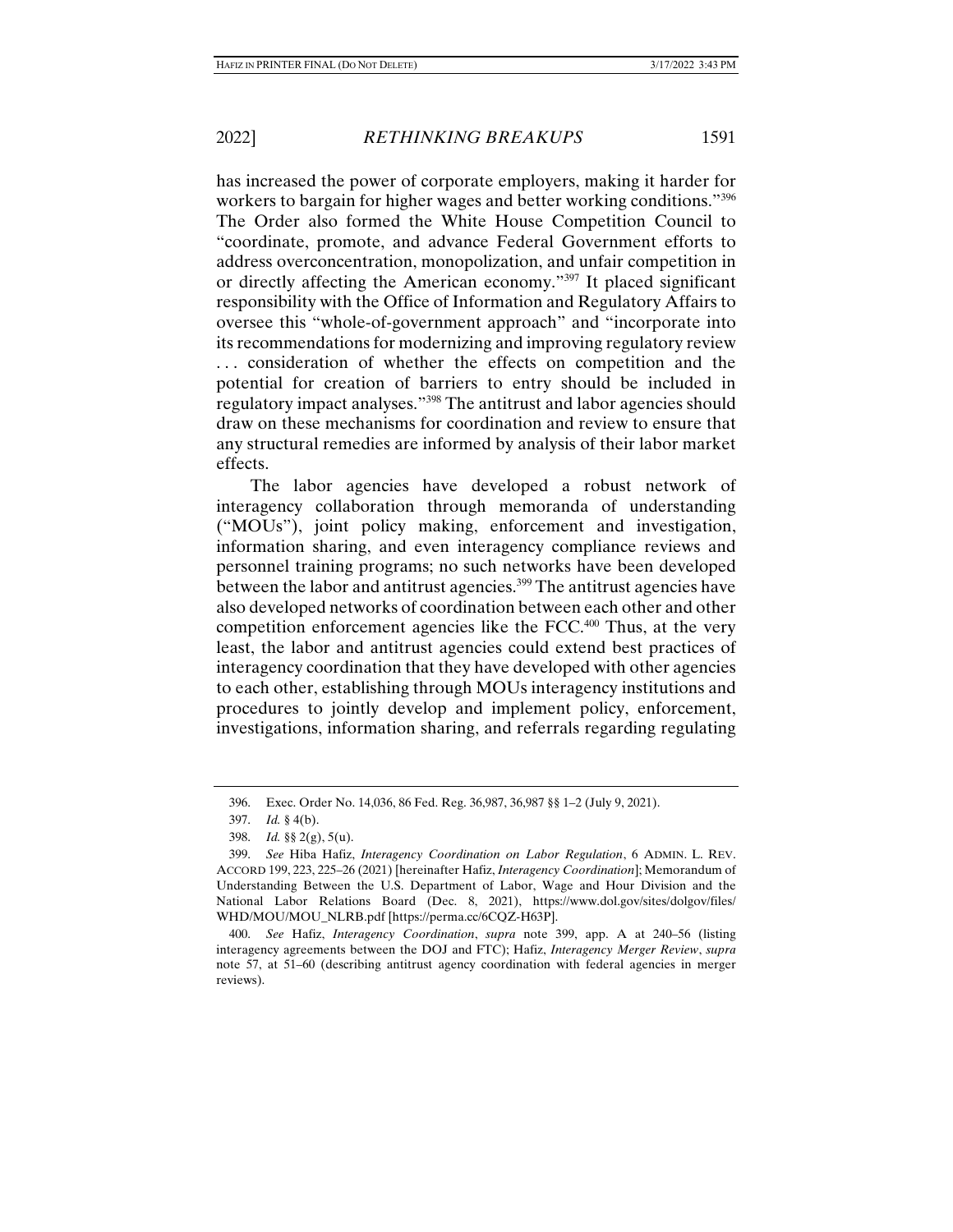monopsonist employers to ensure labor market competition, higher employment, and higher worker earning potential.

For example, the antitrust agencies, the NLRB, and DOL could coordinate on merger reviews, evaluating the potential labor market effects of proposed consent decrees, and administering compliance with structural or behavioral requirements that impact labor market competition and worker power.401 This collaboration could occur through an interagency office that would perform a full, independent analysis of labor market effects and solicit feedback from both labor economists and other experts within the antitrust and labor agencies as well as solicit feedback from external industrial relations experts, relevant unions, workers' advocates, and any other interested parties. The office could also be involved in administering consent decrees as a member of the Divestiture Review Task Force established as a condition for approving the settlement of an antitrust enforcement action. Ideally regional, state, or local NLRB and DOL officials could monitor compliance with any behavioral requirements pertaining to defendants' conduct in labor markets, including compliance with neutrality and card check agreements, expedited elections, fair labor practices in negotiating collective bargaining agreements or successor agreements, and gathering evidence and testimony for potential NLRB review of bargaining unit determinations in contracts with new employers that ensure workers' countervailing power. An interagency office between the labor and antitrust agencies could also coordinate annual reviews and retrospectives of the labor market effects (including on wages, job cuts, and the local economy) of imposed structural and behavioral remedies, and monitor WARN Act filings both to ensure compliance and gather data on best practices for future remedial design and enforcement.402

## *C. Coordinating Labor Market Remedies With Consumer Welfare*

Supporters of applying a narrow consumer welfare standard to antitrust remedies may object that remedies favoring worker welfare

 <sup>401.</sup> *See* Hafiz, *Interagency Merger Review*, *supra* note 57, at 60–65.

 <sup>402.</sup> Current draft bills in Congress would require antitrust agency implementation of annual reviews of big mergers, analyzing not just whether the mergers led to higher or lower prices, but also their effects on job cuts, wages, and the local economy. *See, e.g.*, Liz Crampton, *House Democrats Take Issue with Big Mergers*, BLOOMBERG L. (Dec. 6, 2017, 12:20 PM), https://news.bloomberglaw.com/business-and-practice/house-democrats-take-issue-with-big-mergers [https://perma.cc/Z8JT-8ZLJ] (describing Representative Keith Ellison's proposed legislation on merger review retrospectives).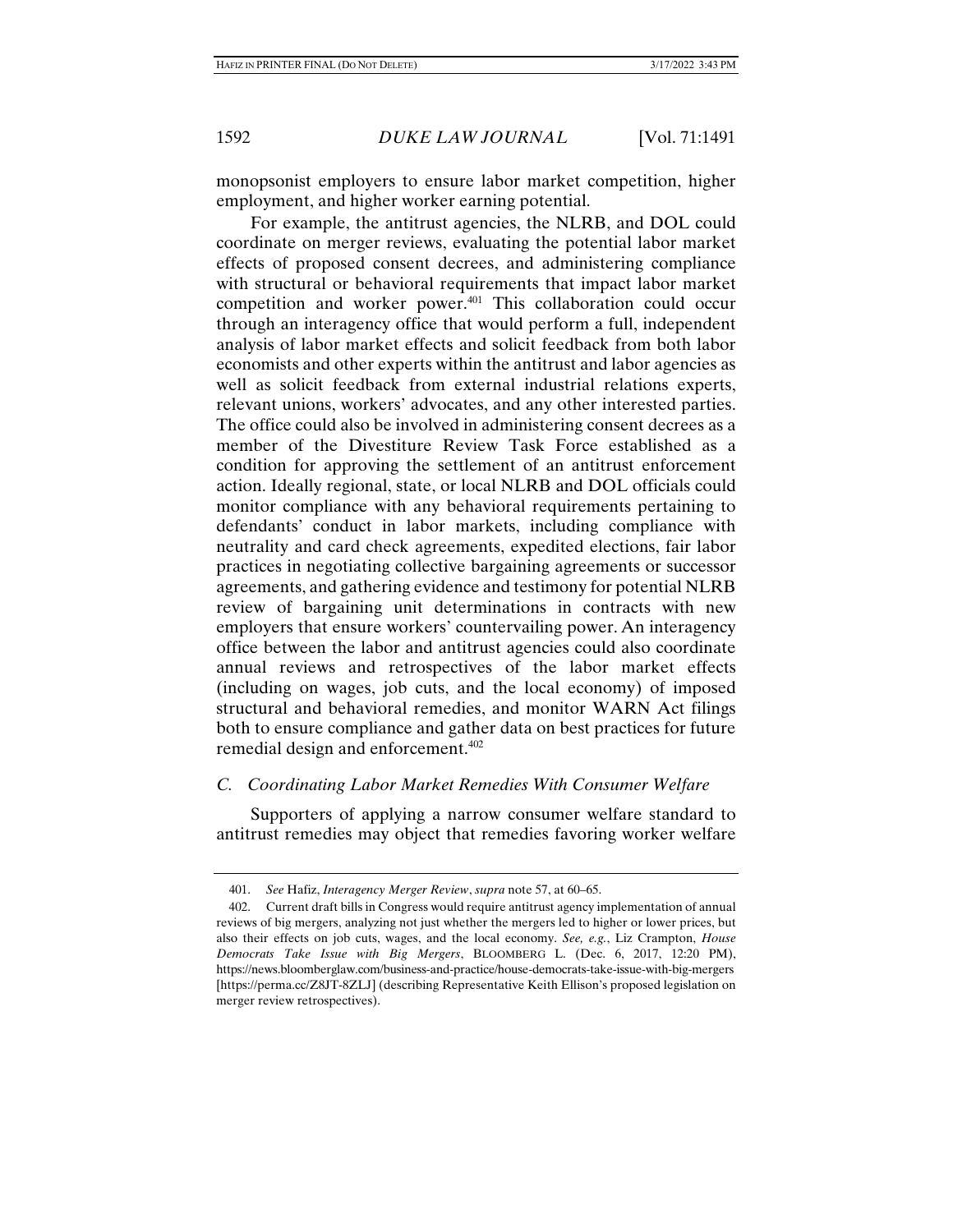or preventing harms to labor market competition contravene the consumer welfare standard and accordingly should be avoided. Imagine that breaking up a merged firm would reduce product market concentration and further competition to consumers' benefit in the form of lower prices, but the firm acquiring the divesting firm's assets or facilities would gain market power over workers in a local labor market. Here, objectors would argue that antitrust policy requires ignoring worker harm in favor of the consumer benefits of the divestiture. Objectors may further claim that requiring courts to balance worker and consumer welfare harms in the remedial setting adds administrative and error costs that should be avoided.

It exceeds the scope of this Article to defend prioritizing a worker welfare standard over a consumer welfare standard when evaluating antitrust remedies, but such a defense is not required here. First, worker welfare will only rarely conflict with consumer welfare in remedial settings, if at all. As I and others have argued, anticompetitive conduct that only affects input markets like labor markets violate antitrust law and are alone sufficient to warrant remediation. It is also the case that any adverse labor market effects from imposed remedies will most often create adverse product market effects: employer monopsony power allows employers to reduce labor inputs profitably, which in turn reduces the quantity or quality of its output to consumers, therefore raising consumer prices.403 Thus, in most cases, agencies and courts will not have to balance any worker welfare harms from imposing remedies against any consumer welfare benefits.

Second, in the rare circumstances where worker welfare conflicts with consumer welfare, remedial design can resolve the conflict. For example, an imposed remedy may harm workers but benefit consumers if employers can wage discriminate between employees, avoiding reductions in labor inputs that could reduce the quantity or quality of its output to consumers.404 Or if the divestiture does create both input and output reductions but occurs in a highly competitive product market, any cutbacks in output may be offset by increases in competitor production and output.405 But even under these circumstances, courts and agencies could proceed with a structural

 <sup>403.</sup> *See, e.g.*, Hafiz, *supra* note 55, at 391; Naidu et al., *supra* note 101, at 559; Hemphill & Rose, *supra* note 53, at 2087–92.

 <sup>404.</sup> Hafiz, *supra* note 55, at 391–92.

 <sup>405.</sup> *See, e.g.*, Naidu et al., *supra* note 101, at 559 n.93; Hafiz, *supra* note 55, at 391; Hemphill & Rose, *supra* note 53, at 2087–88.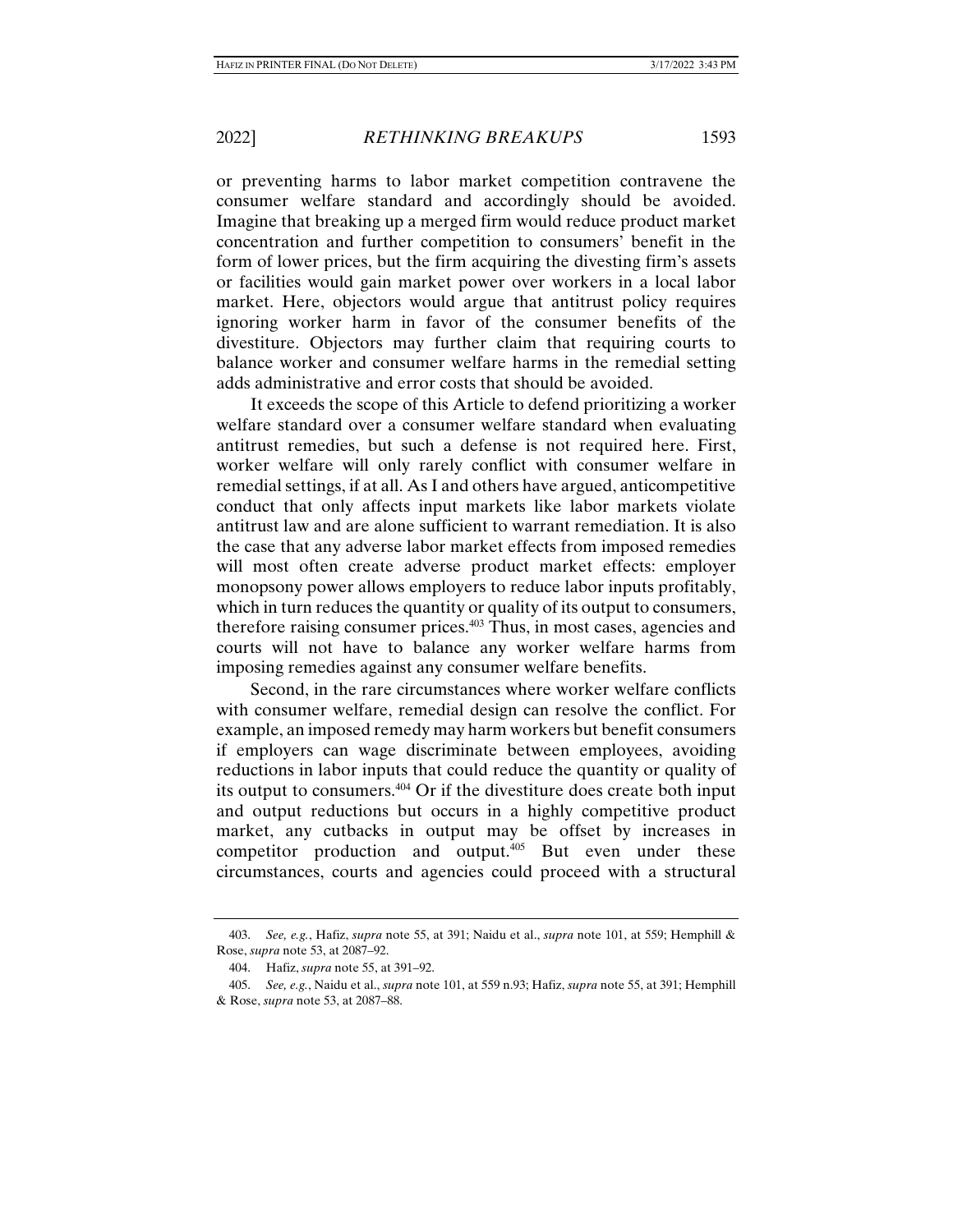remedy to the extent it improves competition outcomes to consumers, while ameliorating any labor market harms through imposing the types of conduct remedies they impose on the divesting and acquiring firms. For example, the agencies or the court could approve a divestiture, but on the condition that procedures are established to secure rapid union certification through card check agreements and the signing of a first collective bargaining agreement between the union and management by a specified deadline.406 Agencies' and courts' wide discretion in designing remedies, coupled with worker participation in remedial design, allows for significant flexibility and creative solutions for securing postremedial firm conduct that benefits consumers *and*  workers.

Importantly, antitrust law does not sanction imposing anticompetitive harms in *any* market by courts or agencies, including in labor markets through remedial design. This principle of "do no harm" appears on the face of the Clayton Act, which prohibits lost competition "in any line of commerce."407 And, it follows from antitrust remedial jurisprudence requiring that courts exercise their equitable powers to further the policies of the antitrust laws and avoid conflict with other federal law and policy.<sup>408</sup>

But to avoid any potential conflict or ambiguity between consumer and worker welfare, Congress could explicitly clarify in pending reform legislation that any imposed antitrust remedy may not reduce labor market competition in a manner that reduces hiring, wages, or the quality of working conditions in relevant labor markets affected by a defendant or defendants' targeted unlawful conduct. This will be particularly critical with regard to current legislation and litigation challenging Big Tech firms where, as in the case of Google and Amazon, breakups have been recommended despite a history of those firms' cross-subsidization of wages and benefits across different divisions.<sup>409</sup>

 <sup>406.</sup> *See supra* Part III.A.1.

 <sup>407. 15</sup> U.S.C. § 18.

 <sup>408.</sup> *See supra* Part I.C.

 <sup>409.</sup> For discussion of proposed legislation targeting Big Tech firms for breakups, see Tim De Chant, *Five New Bills Aim To Break Up Big Tech Platforms, Force Them To Play Nice*, ARSTECHNICA (June 14, 2021, 12:57 PM), https://arstechnica.com/tech-policy/2021/06/five-newbills-aim-to-break-up-big-tech-platforms-force-them-to-play-nice [https://perma.cc/9HV8-G3G6]. For cross-subsidization, see *supra* note 269 and accompanying text.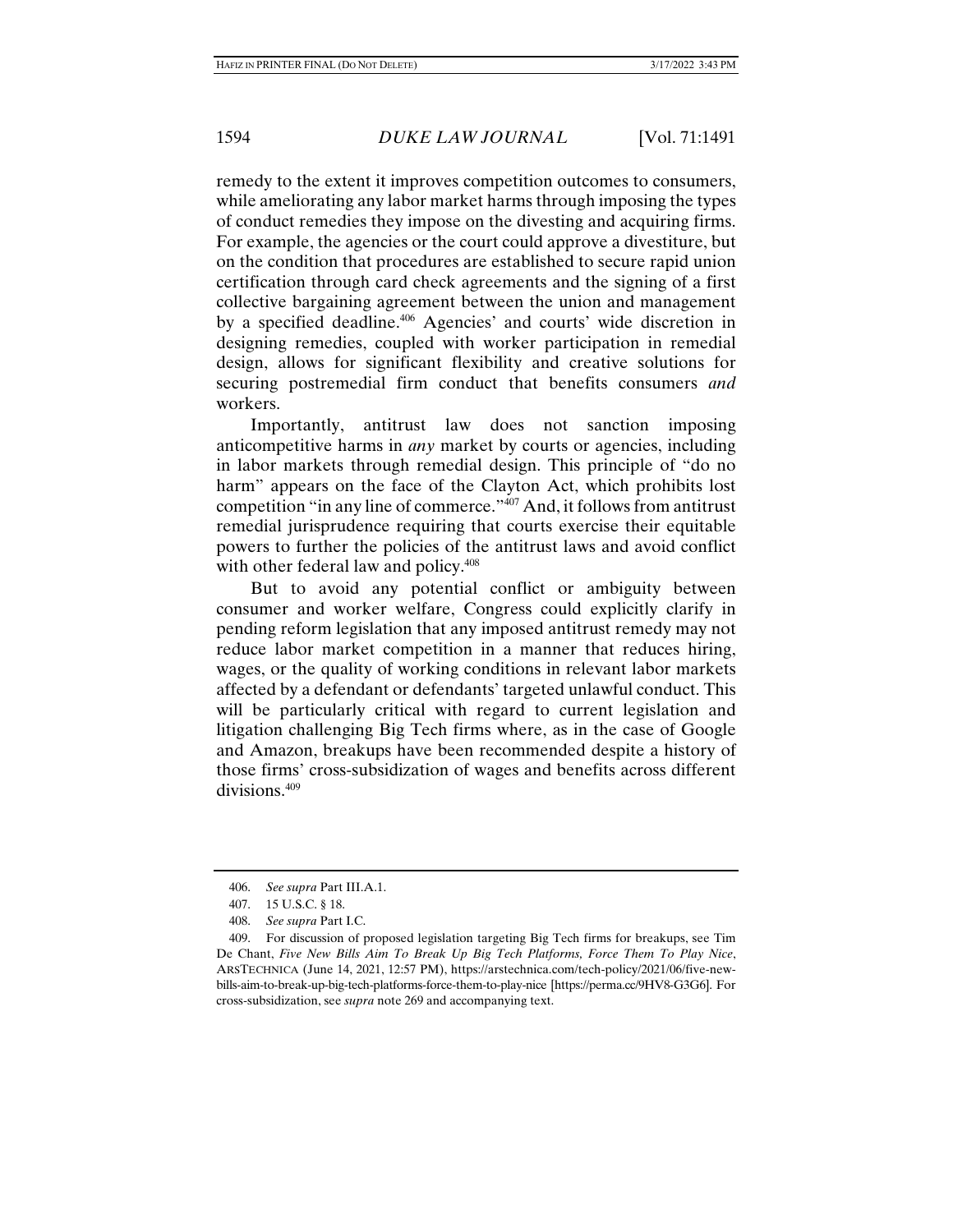## **CONCLUSION**

Taking on the challenges of corporate concentration and firm dominance in our current economy will require not only new guardrails on firm conduct, but also novel approaches to ensuring compliance. How courts and enforcers remedy competition harms—and the tools they bring to bear—can make the difference between who wins and who loses in our broader economic policy. But past disregard of the labor market effects of antitrust remedies placed competition enforcement at odds with competition policy goals of preventing, rather than ignoring, employers' exercise of market power to the detriment of worker earnings and job quality.

As the role of antitrust regulation grows to take on the challenges of economic inequality and ensure robust economic self-determination against powerful corporate employers, agencies and the courts must also expand their expertise and analyses of the impacts of their antitrust enforcement on labor markets and on workers. That begins with understanding the effects of big firm breakups on worker power. Adopting a broader historical and social scientific approach to understanding how firm restructuring through remedial design impacts workers and integrating well-resourced government administration with robust worker participation to ensure workers' countervailing power against strong employers are a critical first step.

## APPENDIX: TUNNEY ACT DOCKET SEARCH RESULTS (1992 – PRESENT)

| United States v. Zen-Noh Grain Corp., Docket No. 1:21-cv-01482 (D.D.C.<br>June 1, 2021)                |
|--------------------------------------------------------------------------------------------------------|
| United States v. Stone Canyon Industries Holdings, Docket No. 1:21-cv-<br>01067 (D.D.C. Apr. 19, 2021) |
| United States v. Republic Services, Inc., Docket No. 1:21-cv-00883 (D.D.C.<br>Mar. 31, 2021)           |
| United States v. Intuit Inc., Docket No. 1:20-cv-03441 (D.D.C. Nov. 25,<br>2020)                       |
| United States v. National Ass'n of Realtors, Docket No. 1:20-cv-03356 <br>(D.D.C. Nov. 19, 2020)       |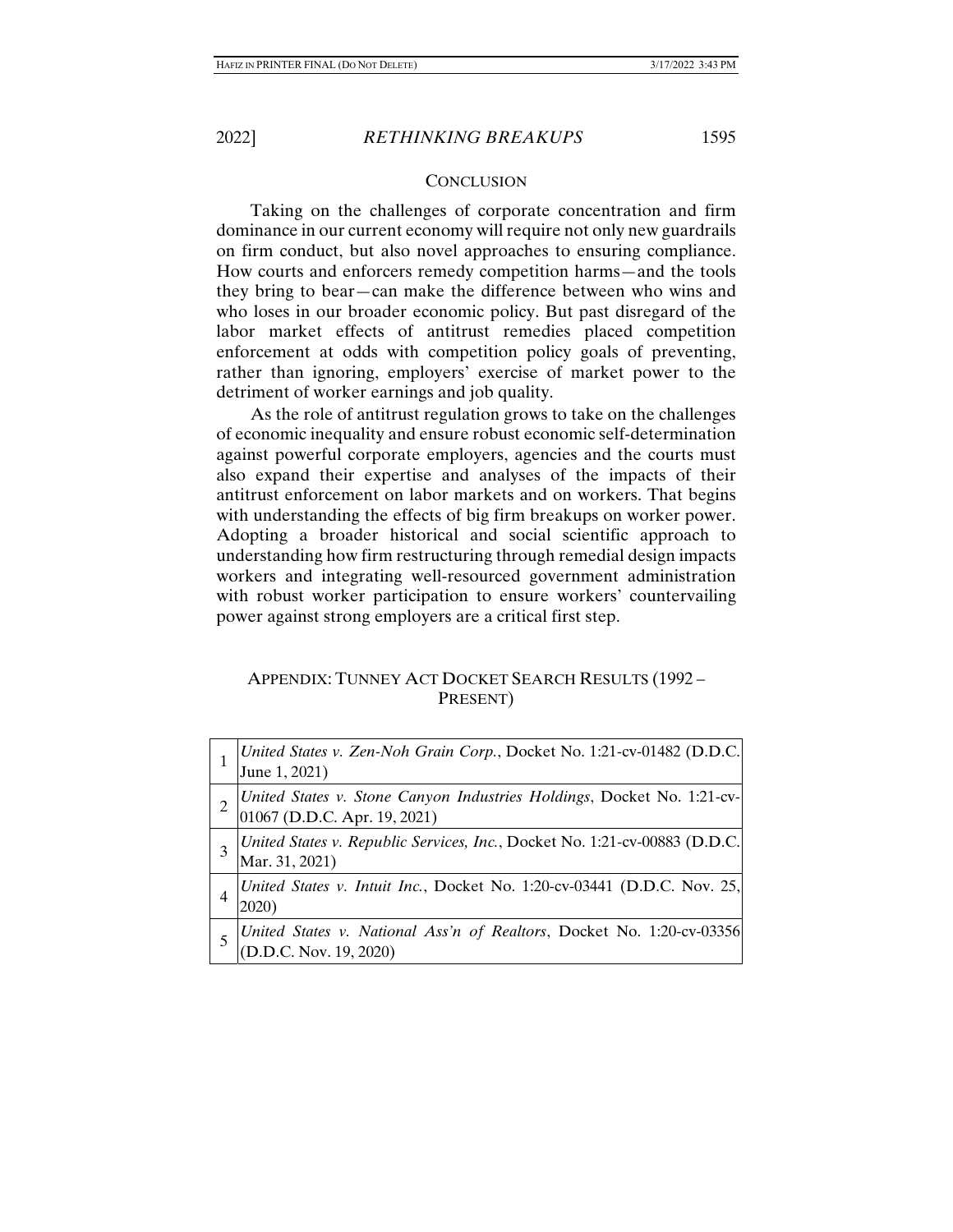| 6  | United States v. Liberty Latin America Ltd., Docket No. 1:20-cv-03064<br>(D.D.C. Oct. 23, 2020)                      |
|----|----------------------------------------------------------------------------------------------------------------------|
| 7  | United States v. Waste Management Inc., Docket No. 1:20-cv-03063 (D.D.C.<br>Oct. 23, 2020)                           |
| 8  | United States v. Odyssey Investment Partners Fund, Docket No. 1:20-cv-<br>01416 (D.D.C. May 28, 2020)                |
| 9  | United States v. United Technologies Corp., Docket No. 1:20-cv-00824<br>(D.D.C. Mar. 26, 2020)                       |
| 10 | United States v. Olympus Growth Fund VI, L.P., Docket No. 1:20-cv-00464<br>(D.D.C. Feb. 19, 2020)                    |
| 11 | United States v. ZF Friedrichshafen A.G., Docket No. 1:20-cv-00182<br>(D.D.C. Jan. 23, 2020)                         |
| 12 | United States v. National Ass'n for College Admission Counseling, Docket<br>No. 1:19-cv-03706 (D.D.C. Dec. 12, 2019) |
| 13 | United States v. Symrise AG, Docket No. 1:19-cv-03263 (D.D.C. Oct. 30,<br>2019)                                      |
| 14 | United States v. Nexstar Media Group, Inc., Docket No. 1:19-cv-02295<br>(D.D.C. July 31, 2019)                       |
| 15 | United States v. Deutsche Telekom AG, Docket No. 1:19-cv-02232 (D.D.C.<br>July 26, 2019)                             |
| 16 | United States v. Harris Corp., Docket No. 1:19-cv-01809 (D.D.C. June 20,<br>2019)                                    |
| 17 | United States v. Canon Inc., Docket No. 1:19-cv-01680 (D.D.C. June 10,<br>2019)                                      |
| 18 | United States v. Amcor Ltd., Docket No. 1:19-cv-01592 (D.D.C. May 30,<br>2019)                                       |
| 19 | United States v. Thales S.A., Docket No. 1:19-cv-00569 (D.D.C. Feb. 28,<br>2019)                                     |
| 20 | United States v. Learfield Communications, LLC, Docket No. 1:19-cv-<br>00389 (D.D.C. Feb. 14, 2019)                  |
| 21 | United States v. Gray Television, Inc., Docket No. 1:18-cv-02951 (D.D.C.<br>Dec. 14, 2018)                           |
| 22 | United States v. Sinclair Broadcast Group, Inc., Docket No. 1:18-cv-02609<br>(D.D.C. Nov. 13, 2018)                  |
| 23 | United States v. CVS Health Corp., Docket No. 1:18-cv-02340 (D.D.C. Oct.<br>10, 2018                                 |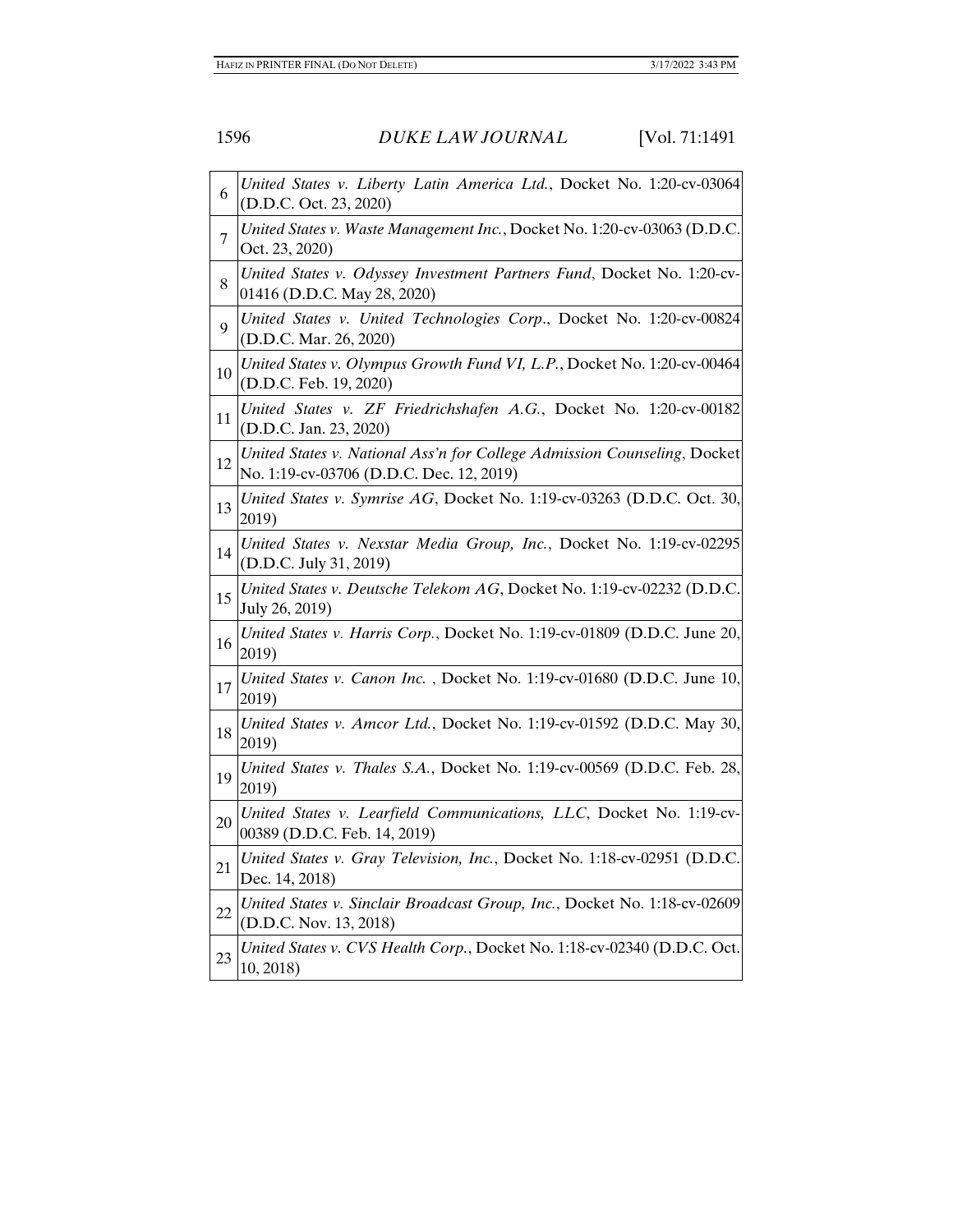| 24 | United States v. United Technologies Corp., Docket No. 1:18-cv-02279<br>(D.D.C. Oct. 1, 2018)                  |
|----|----------------------------------------------------------------------------------------------------------------|
| 25 | United States v. CRH PLC et al., Docket No. 1:18-cv-01473 (D.D.C. June<br>22, 2018)                            |
| 26 | United States v. Bayer AG et al., Docket No. 1:18-cv-01241 (D.D.C. May 29,<br>2018)                            |
| 27 | United States v. Martin Marietta Materials et al., Docket No. 1:18-cv-00973<br>(D.D.C. Apr. 25, 2018)          |
| 28 | United States v. Knorr-Bremse AG et al., Docket No. 1:18-cv-00747 (D.D.C.<br>Apr. 3, 2018)                     |
| 29 | United States v. Vulcan Materials Company et al., Docket No. 1:17-cv-02761<br>(D.D.C. Dec. 22, 2017)           |
| 30 | United States v. TransDigm Group Incorporated, Docket No. 1:17-cv-02735<br>(D.D.C. Dec. 21, 2017)              |
| 31 | United States v. Entercom Communications Corp. et al., Docket No. 1:17-<br>cv-02268 (D.D.C. Nov. 1, 2017)      |
| 32 | United States v. Centurylink, Inc. et al., Docket No. 1:17-cv-02028 (D.D.C.<br>Oct. 2, 2017)                   |
| 33 | United States v. Showa Denko K.K. et al., Docket No. 1:17-cv-01992<br>(D.D.C. Sept. 27, 2017)                  |
| 34 | United States v. Dow Chemical Company et al., Docket No. 1:17-cv-01176<br>(D.D.C. June 15, 2017)               |
| 35 | United States v. General Electric Company et al., Docket No. 1:17-cv-01146<br>(D.D.C. June 12, 2017)           |
| 36 | United States v. Danone S.A. et al., Docket No. 1:17-cv-00592 (D.D.C. Apr.<br>3, 2017)                         |
| 37 | United States v. Smiths Group PLC et al., Docket No. 1:17-cv-00580<br>(D.D.C. Mar. 30, 2017)                   |
| 38 | United States v. Clear Channel Outdoor Holdings et al., Docket No. 1:16-<br>cv-02497 (D.D.C. Dec. 22, 2016)    |
| 39 | United States v. AMC Entnm't Holdings, Inc. et al., Docket No. 1:16-cv-<br>02475 (D.D.C. Dec. 20, 2016)        |
| 40 | United States v. Alaska Air Group, Inc., Docket No. 1:16-cv-02377 (D.D.C.<br>Dec. 6, 2016)                     |
| 41 | United States v. Westinghouse Air Brake Technologies Corp., Docket No.<br>1:16-cv-02147 (D.D.C. Oct. 26, 2016) |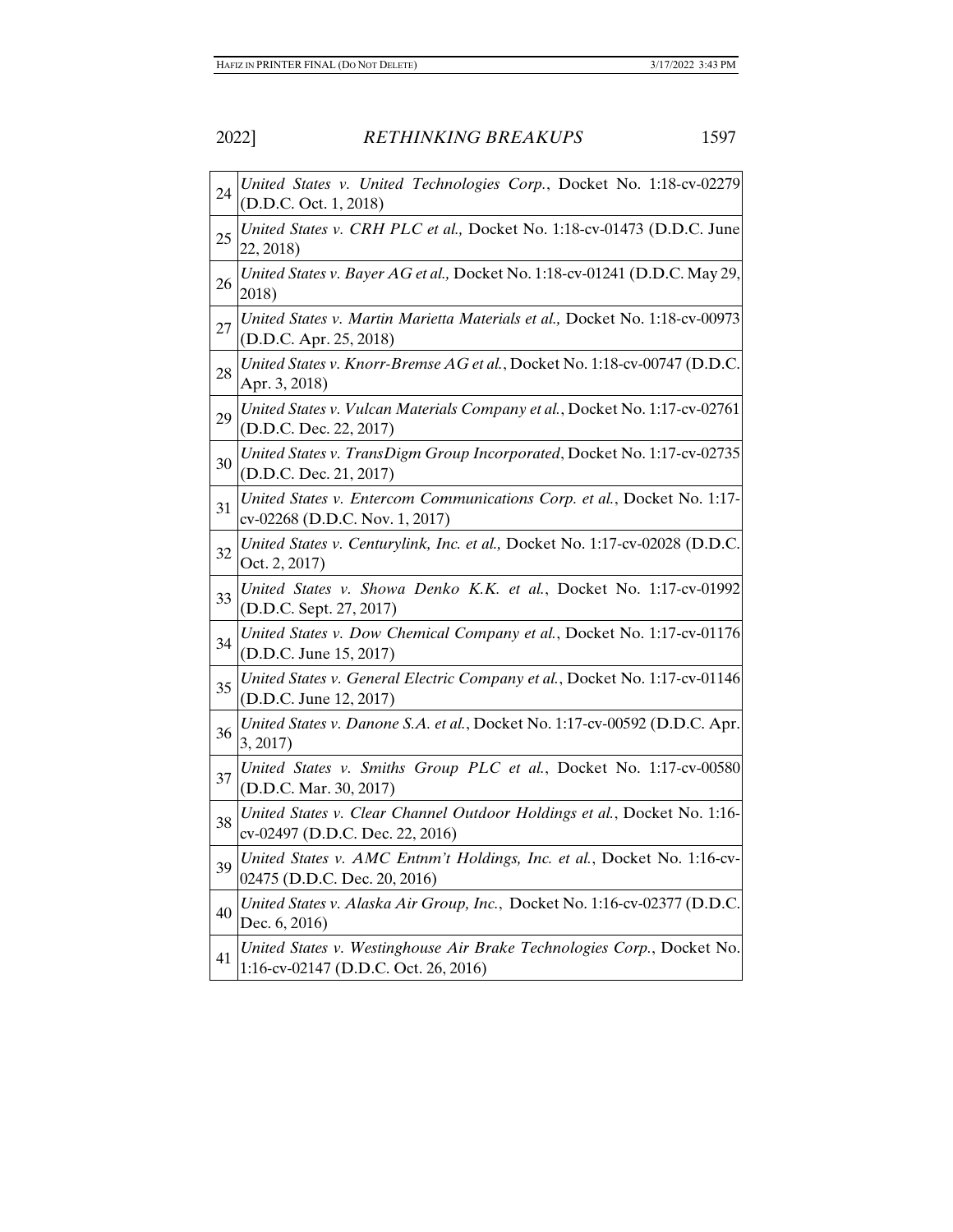| 42 | United States v. Nexstar Broadcasting Group, Inc., Docket No. 1:16-cv-<br>01772 (D.D.C. Sept. 2, 2016) |
|----|--------------------------------------------------------------------------------------------------------|
| 43 | United States v. Anheuser-Busch InBev SA/NV, Docket No. 1:16-cv-01483<br>(D.D.C. July 20, 2016)        |
| 44 | United States v. GTCR Fund XIA AIV LP, Docket No. 1:16-cv-01091<br>(D.D.C. June 10, 2016)              |
| 45 | United States v. Charter Communications, Inc., Docket No. 1:16-cv-00759<br>(D.D.C. Apr. 25, 2016)      |
| 46 | United States v. Iron Mountain Inc., Docket No. 1:16-cv-00595 (D.D.C.<br>Mar. 31, 2016)                |
| 47 | United States v. BBA Aviation PLC, Docket No. 1:16-cv-00174 (D.D.C.<br>Feb. 3, 2016)                   |
| 48 | United States v. Gray Television, Inc., Docket No. 1:15-cv-02232 (D.D.C.<br>Dec. 22, 2015)             |
| 49 | United States v. AMC Entnm't Holdings, Docket No. 1:15-cv-02181 (D.D.C.<br>Dec. 15, 2015)              |
| 50 | United States v. Springleaf Holdings, Inc., Docket No. 1:15-cv-01992<br>(D.D.C. Nov. 13, 2015)         |
| 51 | United States v. Cox Enterprises, Inc., Docket No. 1:15-cv-01583 (D.D.C.<br>Sept. 29, 2015)            |
| 52 | United States v. General Electric Co., Docket No. 1:15-cv-01460 (D.D.C.<br>Sept. 8, 2015)              |
| 53 | United States v. Third Point Offshore Fund, Ltd., Docket No. 1:15-cv-01366<br>(D.D.C. Aug. 24, 2015)   |
| 54 | United States v. Entercom Communications Corp., Docket No. 1:15-cv-<br>01119 (D.D.C. July 14, 2015)    |
| 55 | United States v. Waste Management, Inc., Docket No. 1:15-cv-00366<br>(D.D.C. Mar. 13, 2015)            |
| 56 | United States v. Verso Paper Corp., Docket No. 1:14-cv-02216 (D.D.C. Dec.<br>31, 2014)                 |
| 57 | United States v. Continental AG, Docket No. 1:14-cv-02087 (D.D.C. Dec.<br>11, 2014)                    |
| 58 | United States v. Nexstar Broadcasting Group, Docket No. 1:14-cv-02007<br>(D.D.C. Nov. 26, 2014)        |
| 59 | United States v. Media General Inc., Docket No. 1:14-cv-01823 (D.D.C. Oct.<br>30, 2014)                |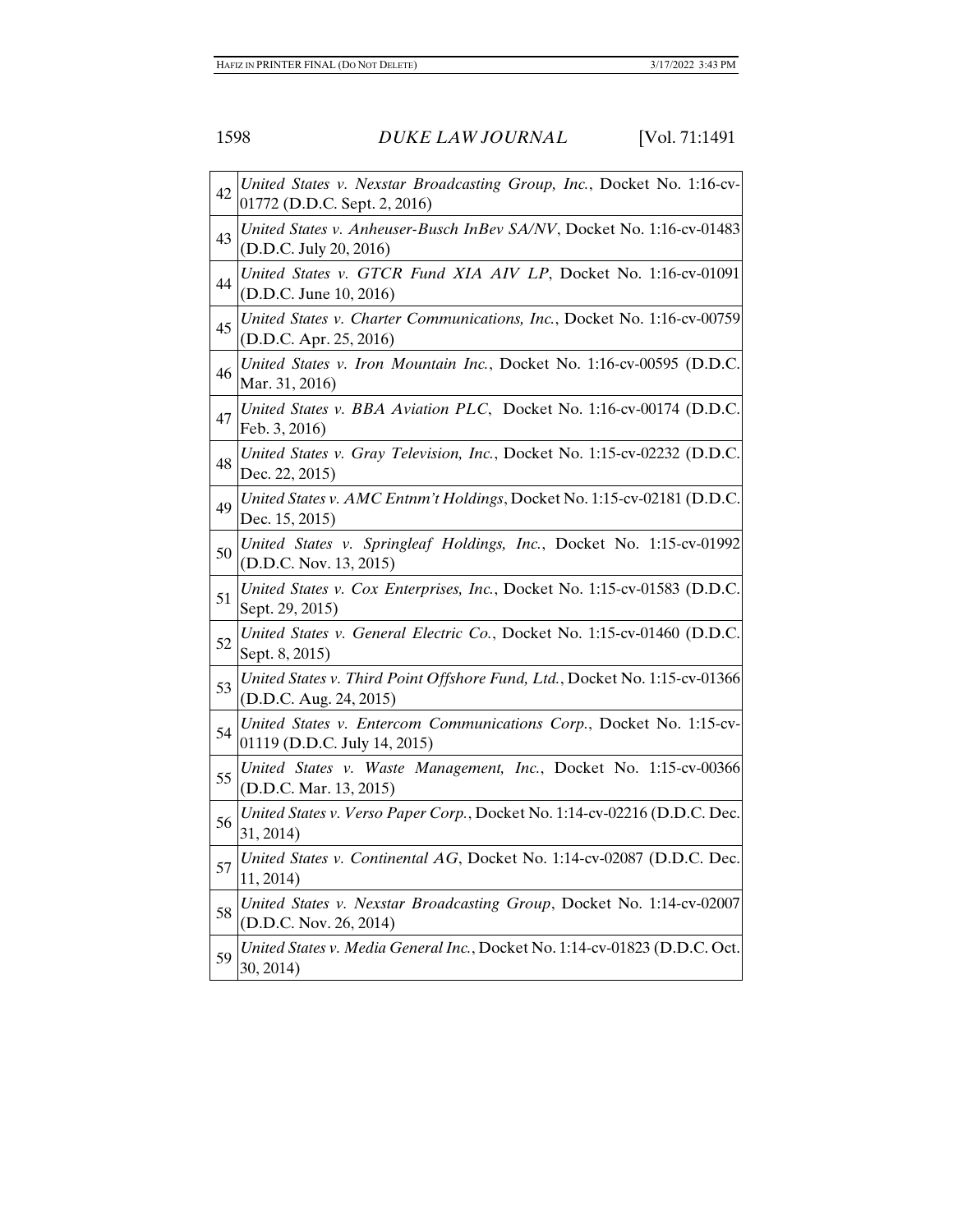| 60      | United States v. Tyson Foods, Inc., Docket No. 1:14-cv-01474 (D.D.C. Aug.<br>27, 2014)              |
|---------|-----------------------------------------------------------------------------------------------------|
| 61      | United States v. LM U.S. Corp. Acquisition Inc., Docket No. 1:14-cv-01291<br>(D.D.C. July 30, 2014) |
| 62      | United States v. Sinclair Broadcast Group, Inc., Docket No. 1:14-cv-01186<br>(D.D.C. July 15, 2014) |
| 63      | United States v. Martin Marietta Materials, Docket No. 1:14-cv-01079<br>(D.D.C. June 26, 2014)      |
| 64      | United States v. Conagra Foods, Inc., Docket No. 1:14-cv-00823 (D.D.C.<br>May 20, 2014)             |
| 65      | United States v. Heraeus Electro-Nite Co., Docket No. 1:14-cv-00005<br>(D.D.C. Jan. 2, 2014)        |
| 66      | United States v. Gannett Co., Inc., Docket No. 1:13-cv-01984 (D.D.C. Dec.<br>16, 2013)              |
| 67      | United States v. US Airways Group Inc., Docket No. 1:13-cv-01236 (D.D.C.<br>Aug. 13, 2013)          |
| 68      | United States v. Cinemark Holdings, Inc., Docket No. 1:13-cv-00727<br>(D.D.C. May 20, 2013)         |
| 69      | United States v. Ecolab Inc., Docket No. 1:13-cv-00444 (D.D.C. Apr. 8,<br>2013)                     |
| 70      | United States v. Anheuser-Busch InBev SA/NV, Docket No. 1:13-cv-00127<br>(D.D.C. Jan. 31, 2013)     |
| 71      | United States v. Star Atlantic Waste Holdings, Docket No. 1:12-cv-01847<br>(D.D.C. Nov. 15, 2012)   |
| 72      | United States v. Standard Parking Corp., Docket No. 1:12-cv-01598 (D.D.C.<br>Sept. 26, 2012)        |
| 73      | United States v. Verizon Communications, Inc., Docket No. 1:12-cv-01354<br>(D.D.C. Aug. 16, 2012)   |
| 74      | United States v. United Technologies Corp., Docket No. 1:12-cv-01230<br>(D.D.C. July 26, 2012)      |
| 75      | United States v. Humana, Inc., Docket No. 1:12-cv-00464 (D.D.C. Mar. 27,<br>2012)                   |
| 76      | United States v. International Paper Co., Docket No. 1:12-cv-00227 (D.D.C.<br>Feb. 10, 2012)        |
| $77 \,$ | United States v. Deutsche Borse AG, Docket No. 1:11-cv-02280 (D.D.C.<br>Dec. 22, 2011)              |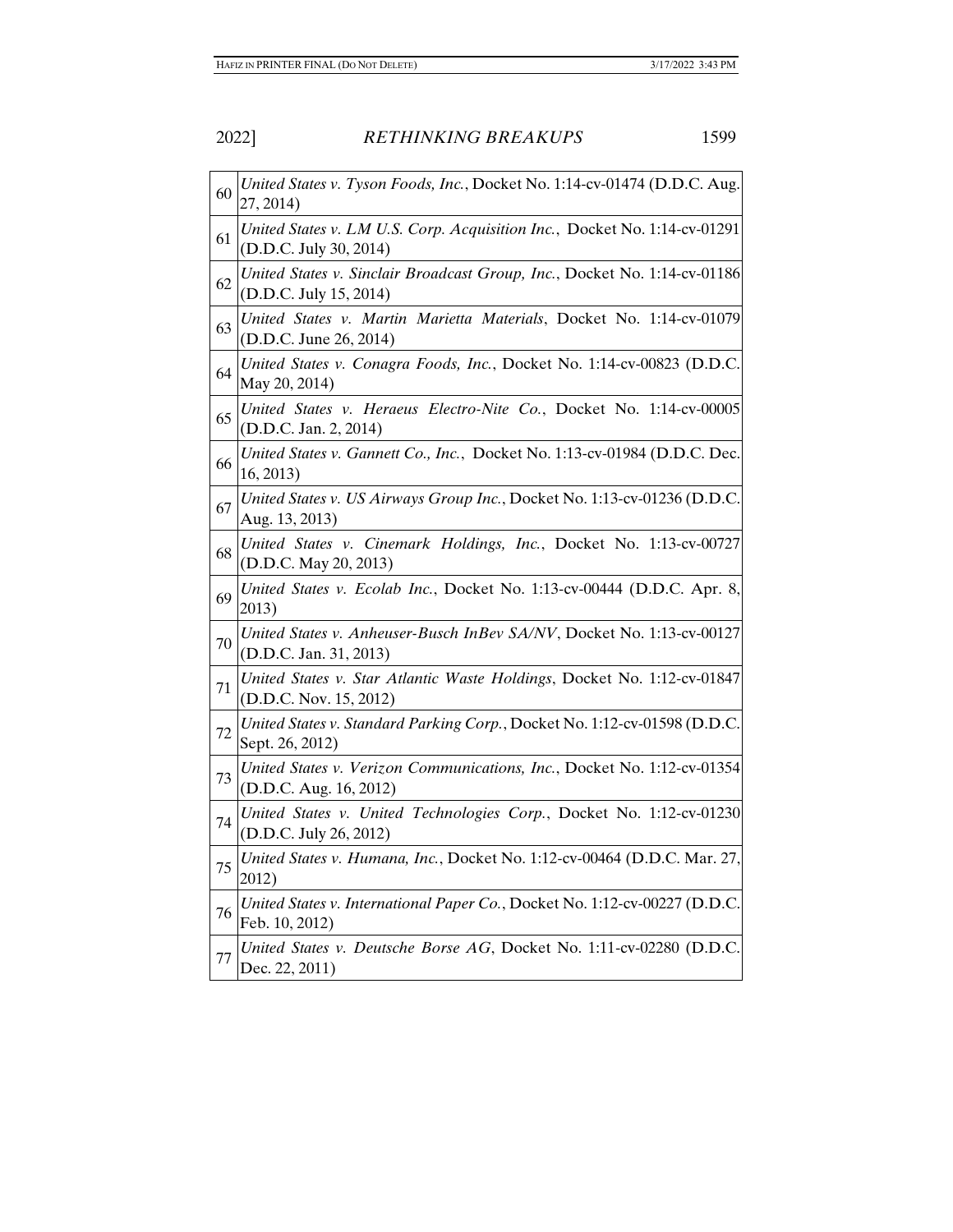| 78 | United States v. Exelon Corp., Docket No. 1:11-cv-02276 (D.D.C. Dec. 21,<br>2011)                        |
|----|----------------------------------------------------------------------------------------------------------|
| 79 | United States v. Grupo Bimbo, S.A.B. de C.V., Docket No. 1:11-cv-01857<br>(D.D.C. Oct. 21, 2011)         |
| 80 | United States v. General Electric Co., Docket No. 1:11-cv-01549 (D.D.C.<br>Aug. 29, 2011)                |
| 81 | United States v. Regal Beloit Corp., Docket No. 1:11-cv-01487 (D.D.C. Aug.<br>17, 2011)                  |
| 82 | United States v. Verifone Systems, Inc., Docket No. 1:11-cv-00887 (D.D.C.<br>May 12, 2011)               |
| 83 | United States v. Unilever N.V., Docket No. 1:11-cv-00858 (D.D.C. May 6,<br>2011)                         |
| 84 | United States v. Google Inc., Docket No. 1:11-cv-00688 (D.D.C. Apr. 8,<br>2011)                          |
| 85 | United States v. Comcast Corp., Docket No. 1:11-cv-00106 (D.D.C. Jan. 18,<br>2011)                       |
| 86 | United States v. Lucasfilm Ltd., Docket No. 1:10-cv-02220 (D.D.C. Dec. 21,<br>2010)                      |
| 87 | United States v. L.B. Foster Co., Docket No. 1:10-cv-02115 (D.D.C. Dec.<br>14, 2010)                     |
| 88 | United States v. Graftech International Ltd., Docket No. 1:10-cv-02039<br>(D.D.C. Nov. 29, 2010)         |
| 89 | United States v. Adobe Systems, Inc., Docket No. 1:10-cv-01629 (D.D.C.<br>Sept. 24, 2010)                |
| 90 | United States v. Amcor Ltd., Docket No. 1:10-cv-00973 (D.D.C. June 10,<br>2010)                          |
| 91 | United States v. AMC Entertainment Holdings, Inc., Docket No. 1:10-cv-<br>00846 (D.D.C. May 21, 2010)    |
| 92 | United States v. Baker Hughes Inc., Docket No. 1:10-cv-00659 (D.D.C. Apr.<br>27, 2010)                   |
| 93 | United States v. Election Systems and Software, Inc., Docket No. 1:10-cv-<br>00380 (D.D.C. Mar. 8, 2010) |
| 94 | United States v. Ticketmaster Entertainment, Inc., Docket No. 1:10-cv-00139<br>(D.D.C. Jan. 25, 2010)    |
| 95 | United States v. AT&T Inc., Docket No. 1:09-cv-01932 (D.D.C. Oct. 13,<br>2009)                           |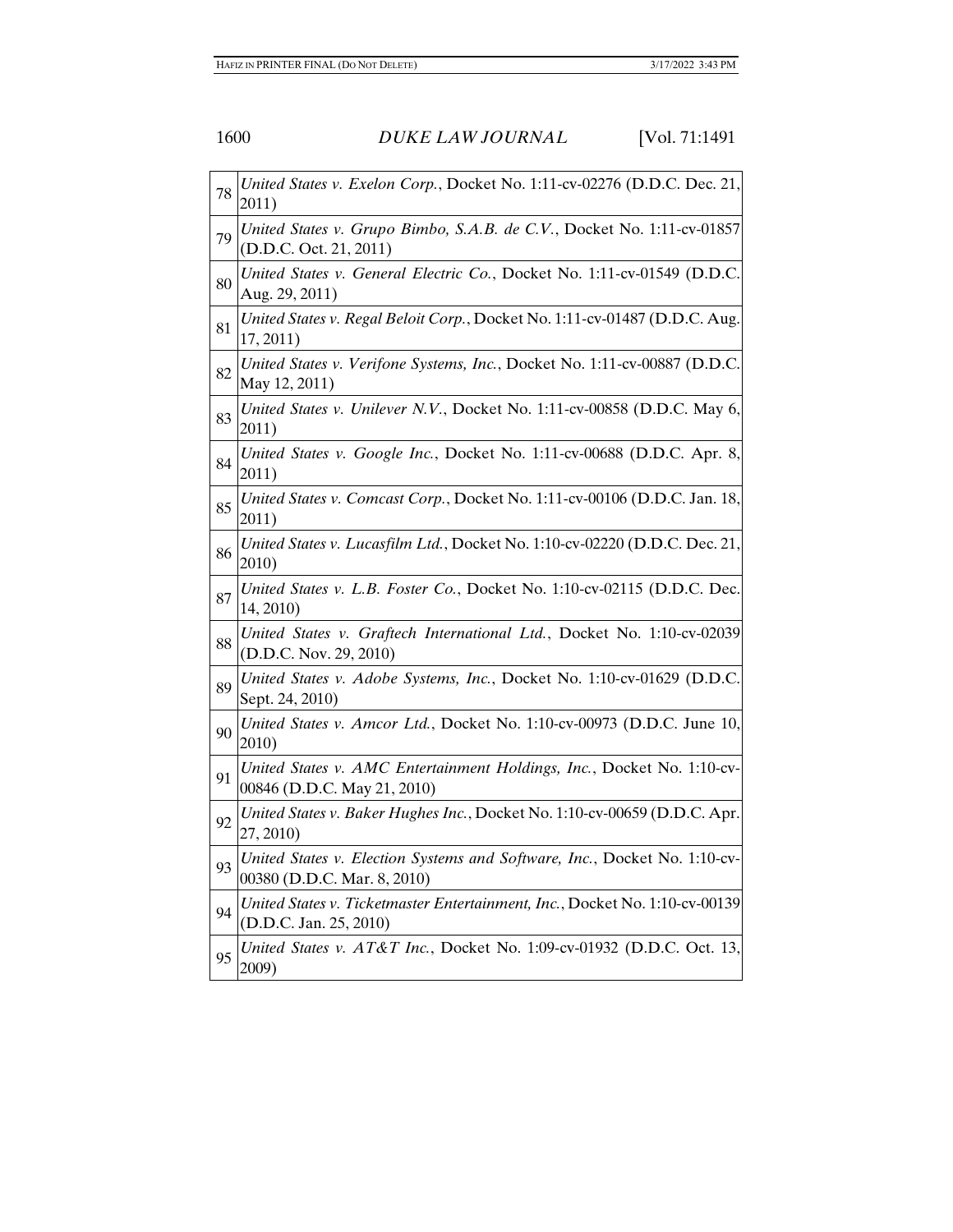| 96  | United States v. Sapa Holding AB, Docket No. 1:09-cv-01424 (D.D.C. July<br>30, 2009)                 |
|-----|------------------------------------------------------------------------------------------------------|
| 97  | United States v. Republic Services, Inc., Docket No. 1:08-cv-02076 (D.D.C.<br>Dec. 3, 2008)          |
| 98  | United States v. Inbev N.V./S.A., Docket No. 1:08-cv-01965 (D.D.C. Nov.<br>14, 2008)                 |
| 99  | United States v. Verizon Communications Inc., Docket No. 1:08-cv-01878<br>(D.D.C. Oct. 30, 2008)     |
| 100 | United States v. Raycom Media, Inc., Docket No. 1:08-cv-01510 (D.D.C.<br>Aug. 28, 2008)              |
| 101 | United States v. Signature Flight Support Corp., Docket No. 1:08-cv-01164<br>(D.D.C. July 3, 2008)   |
| 102 | United States v. Verizon Communications Inc., Docket No. 1:08-cv-00993<br>(D.D.C. June 10, 2008)     |
| 103 | United States v. Cengage Learning Holdings I, LP, Docket No. 1:08-cv-<br>00899 (D.D.C. May 28, 2008) |
| 104 | United States v. Regal Cinemas, Inc., Docket No. 1:08-cv-00746 (D.D.C.<br>Apr. 29, 2008)             |
| 105 | United States v. Altivity Packaging LLC, Docket No. 1:08-cv-00400 (D.D.C.<br>Mar. 5, 2008)           |
| 106 | United States v. UnitedHealth Group Inc., Docket No. 1:08-cv-00322<br>(D.D.C. Feb. 25, 2008)         |
| 107 | United States v. Thomson Corp., Docket No. 1:08-cv-00262 (D.D.C. Feb.<br>19, 2008)                   |
| 108 | United States v. Bain Capital, LLC, Docket No. 1:08-cv-00245 (D.D.C. Feb.<br>13, 2008)               |
| 109 | United States v. Pearson PLC, Docket No. 1:08-cv-00143 (D.D.C. Jan. 24,<br>2008)                     |
| 110 | United States v. Commscope, Inc., Docket No. 1:07-cv-02200 (D.D.C. Dec.<br>6, 2007                   |
| 111 | United States v. Vulcan Materials Co., Docket No. 1:07-cv-02044 (D.D.C.<br>Nov. 13, 2007)            |
| 112 | United States v. AT&T, Inc., Docket No. 1:07-cv-01952 (D.D.C. Oct. 30,<br>2007)                      |
| 113 | United States v. Abitibi-Consolidated Inc., Docket No. 1:07-cv-01912<br>(D.D.C. Oct. 23, 2007)       |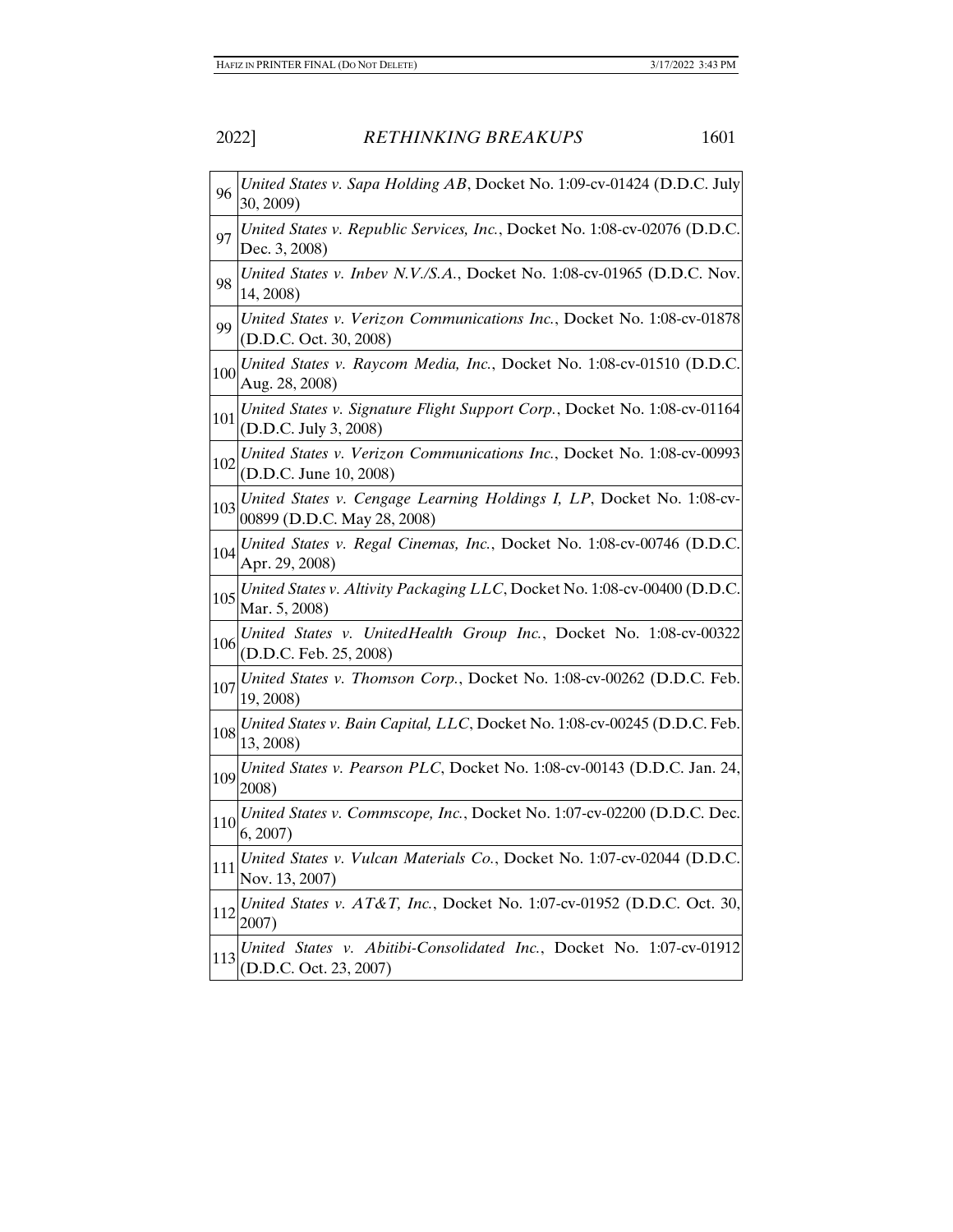| 114 | United States v. Monsanto Co., Docket No. 1:07-cv-00992 (D.D.C. May 31,<br>2007)                         |
|-----|----------------------------------------------------------------------------------------------------------|
| 115 | United States v. Cemex, S.A.B. de C.V., Docket No. 1:07-cv-00640 (D.D.C.<br>Apr. 4, 2007)                |
|     | 116 United States v. Inco Ltd., Docket No. 1:06-cv-01151 (D.D.C. June 23, 2006)                          |
| 117 | United States v. Exelon Corp., Docket No. 1:06-cv-01138 (D.D.C. June 22,<br>2006)                        |
| 118 | United States v. UnitedHealth Group Inc., Docket No. 1:05-cv-02436<br>(D.D.C. Dec. 20, 2005)             |
| 119 | United States v. SBC Communications Inc., Docket No. 1:05-cv-02102<br>(D.D.C. Oct. 27, 2005)             |
| 120 | United States v. Verizon Communications Inc., Docket No. 1:05-cv-02103<br>(D.D.C. Oct. 27, 2005)         |
| 121 | United States v. Cal Dive International, Inc., Docket No. 1:05-cv-02041<br>(D.D.C. Oct. 18, 2005)        |
| 122 | United States v. Cingular Wireless Corp., Docket No. 1:04-cv-01850 (D.D.C.<br>Oct. 25, 2004)             |
| 123 | United States v. Connors Bros. Income Fund, Docket No. 1:04-cv-01494<br>(D.D.C. Aug. 31, 2004)           |
| 124 | United States v. First Data Corp., Docket No. 1:03-cv-02169 (D.D.C. Oct.<br>23, 2003)                    |
| 125 | United States v. Univision Communications Inc., Docket No. 1:03-cv-00758<br>(D.D.C. Mar. 26, 2003)       |
| 126 | United States v. Gemstar-Tvguide International, Inc., Docket No. 1:03-cv-<br>00198 (D.D.C. Feb. 6, 2003) |
| 127 | United States v. Computer Associates, Docket No. 1:01-cv-02062 (D.D.C.<br>Sept. 28, 2001)                |
| 128 | United States v. Signature Flight, Docket No. 1:01-cv-01365 (D.D.C. June<br>20, 2001)                    |
|     | 129 United States v. Clear Channel Communications, Docket No. 1:00-cv-02063<br>(D.D.C. Aug. 29, 2000)    |
| 130 | United States v. Bell Atlantic Corp., Docket No. 1:99-cv-01119 (D.D.C. May<br>7, 1999)                   |
| 131 | United States v. Capstar Broadcasting, Docket No. 1:99-cv-00993 (D.D.C.<br>Apr. 21, 1999)                |
| 132 | United States v. Chancellor Media, Docket No. 1:98-cv-02875 (D.D.C. Nov.<br>25, 1998)                    |